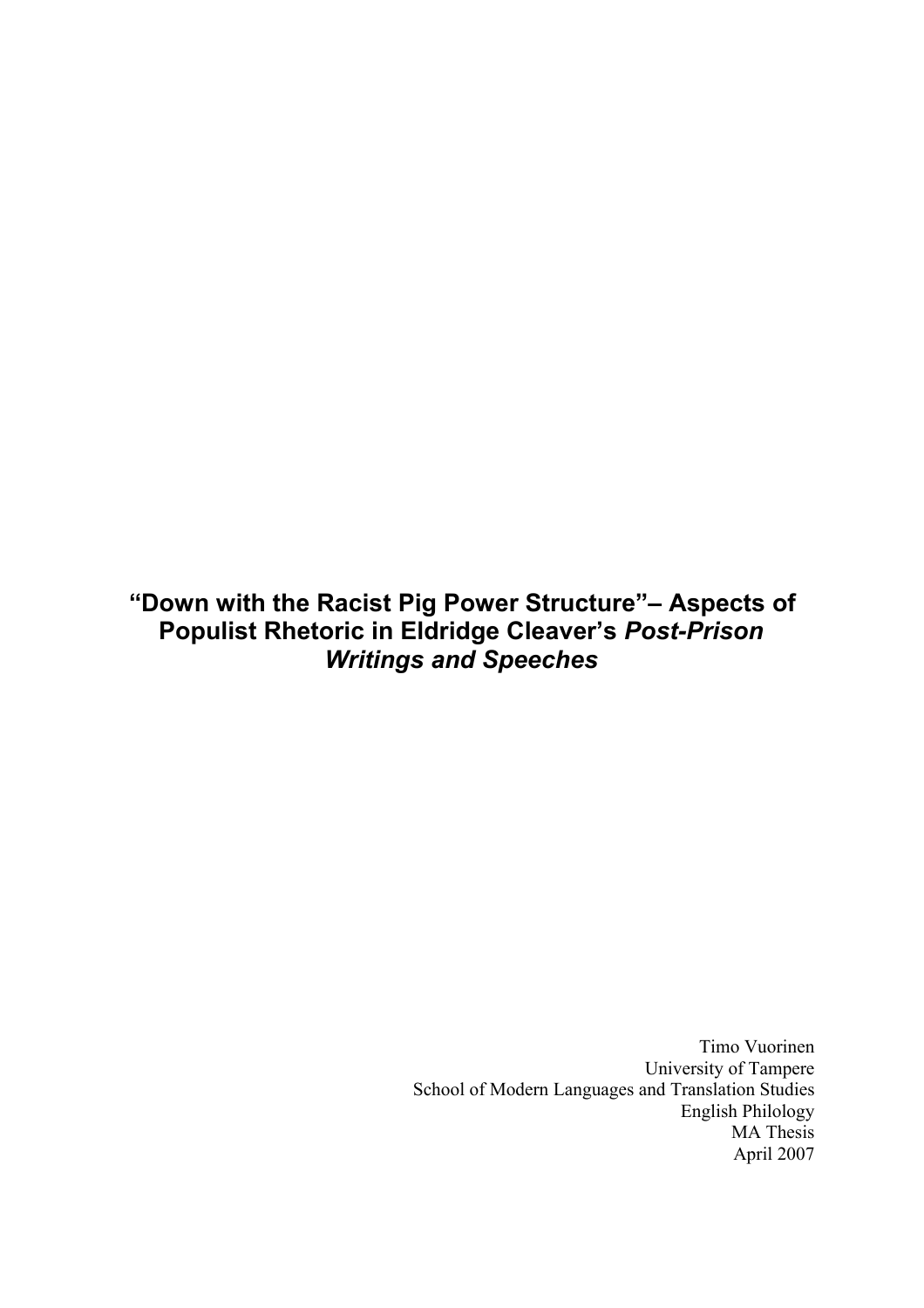Tampereen yliopisto Englantilainen filologia Kieli- ja käännöstieteiden laitos

Vuorinen, Timo: "Down with the Racist Pig Power Structure" – Aspects of Populist Rhetoric in Eldridge Cleaver's *Post-Prison Writings and Speeches*

Pro gradu-tutkielma, 82 sivua + lähdeluettelo Huhtikuu 2007

Yhdysvalloissa 1960-luvun jälkimmäinen puolisko oli suurten yhteiskunnallisten ja poliittisten mullistusten aikaa. Ensin väestöä jakoi suhtautuminen rotuerotteluun ja sen lopettamiseen, ja myöhemmin Vietnamin sota, jonka epäsuosio vain kasvoi 1960-luvun loppua kohti. Konservatiivit vastustivat heidän mielestään liian nopeasti ja liian pitkälle meneviä yhteiskunnallisia uudistuksia, kun taas radikaalit olisivat halunneet uudistuksia mahdollisimman nopeasti. Kansalaisoikeus- ja sodanvastaisen liikkeen kohtaama vastustus järjestäytyneen yhteiskunnan taholta (poliisiväkivalta kyynelkaasuineen ja pamppuineen) osaltaan myös varmasti johti kahtiajaon syvenemiseen ja yhteiskunnallisten aktivistien radikalisoitumiseen. Näille radikaaleille ei riittänyt jo olemassa olevan syrjintää estävän lainsäädännön toteutuminen ja noudattaminen, vaan he halusivat enemmän ja pidemmälle menevää muutosta.

Tämä on se yhteiskunnallinen konteksti, jossa Eldridge Cleaver (1935-1998) tuli tunnetuksi, kun hänen kirjansa *Soul on Ice* (suom. *Sielu jäässä*) julkaistiin vuonna 1968. Myyntimenestykseksi osoittautuneen teoksen ilmestyessä Cleaver oli ehdonalaisessa ja toimi Mustat Pantterit -puolueen tiedotusministerinä, kunnes joutui lähtemään maanpakoon myöhemmin samana vuonna. Tässä pro gradussa käsitellään Cleaverin seuraavaa kirjaa *Post-Prison Writings and Speeches* (suom. *Musta pantteri*), joka ilmestyi vuonna 1969. Alkuperäiskielisen nimensä mukaisesti kirja sisältää Cleaverin kirjoituksia ja puheita, joissa pääasiassa kritisoidaan Cleaverin ja hänen puolueensa poliittisia vastustajia. Tässä pro gradussa tutkitaan ja analysoidaan Cleaverin retoriikkaa näissä teksteissä, keskittyen kahteen pääasiaan: 1. Miten Cleaver konstruoi ja esittää Mustien panttereiden viholliset retoriikassaan? 2. Miten Cleaver turvautuu populistisen retoriikan keinoihin teksteissään?

Eldridge Cleaver oli ensisijaisesti populisti poliitikko, joka pyrki käännyttämään niin mustia vähänkoulutettuja ghettoasukkaita kuin yliopistokampusten valkoisia radikaaleja osallistumaan Mustien panttereiden johtamaan vallankumoukselliseen luokkataisteluun "rasistista, sikojen [=poliisi] valtarakennetta" vastaan. Olipa Cleaver täysin tosissaan tai ei, niin joka tapauksessa hän oli vähemmistön ääni, toisinajattelija, joka vaati yhteiskunnallista muutosta ja sai huomattavasti mediajulkisuutta omaperäisillä lausunnoillaan. Cleaverin retoriikalle ominaista olivat erilaiset puhetavat. Hänen kirjoituksensa ja puheensa sisältävät samanaikaisesti uskottavaa argumentaatiota, populistisia yksinkertaistuksia, sekä poliittisiin vastustajiin kohdistuvia pilkallisia hyökkäyksiä ja suoranaista uhkailua. Cleaver oli lukenut mies, mutta käytti puheissaan usein puhekieltä ja etenkin kirosanoja sanomaansa tehostaakseen. Hän tarjosi monimutkaisiin asioihin yksinkertaisia ratkaisuja, ja pyrki tekemään naurunalaiseksi ne, jotka eivät olleet hänen kanssaan samaa mieltä. Cleaver maalasi mustavalkoisia viholliskuvia ja uhkaili sisällissodalla ja tuomiopäivällä, mikäli Mustien panttereiden vaatimuksiin ei suostuttaisi. Asioiden yksinkertaistaminen ja vaihtoehdottomuus, tyyliin "joko olet puolellamme tai meitä vastaan", oli Cleaverille tyypillistä.

Avainsanat: Eldridge Cleaver, Mustat Pantterit, vastarintakirjallisuus, populistinen retoriikka.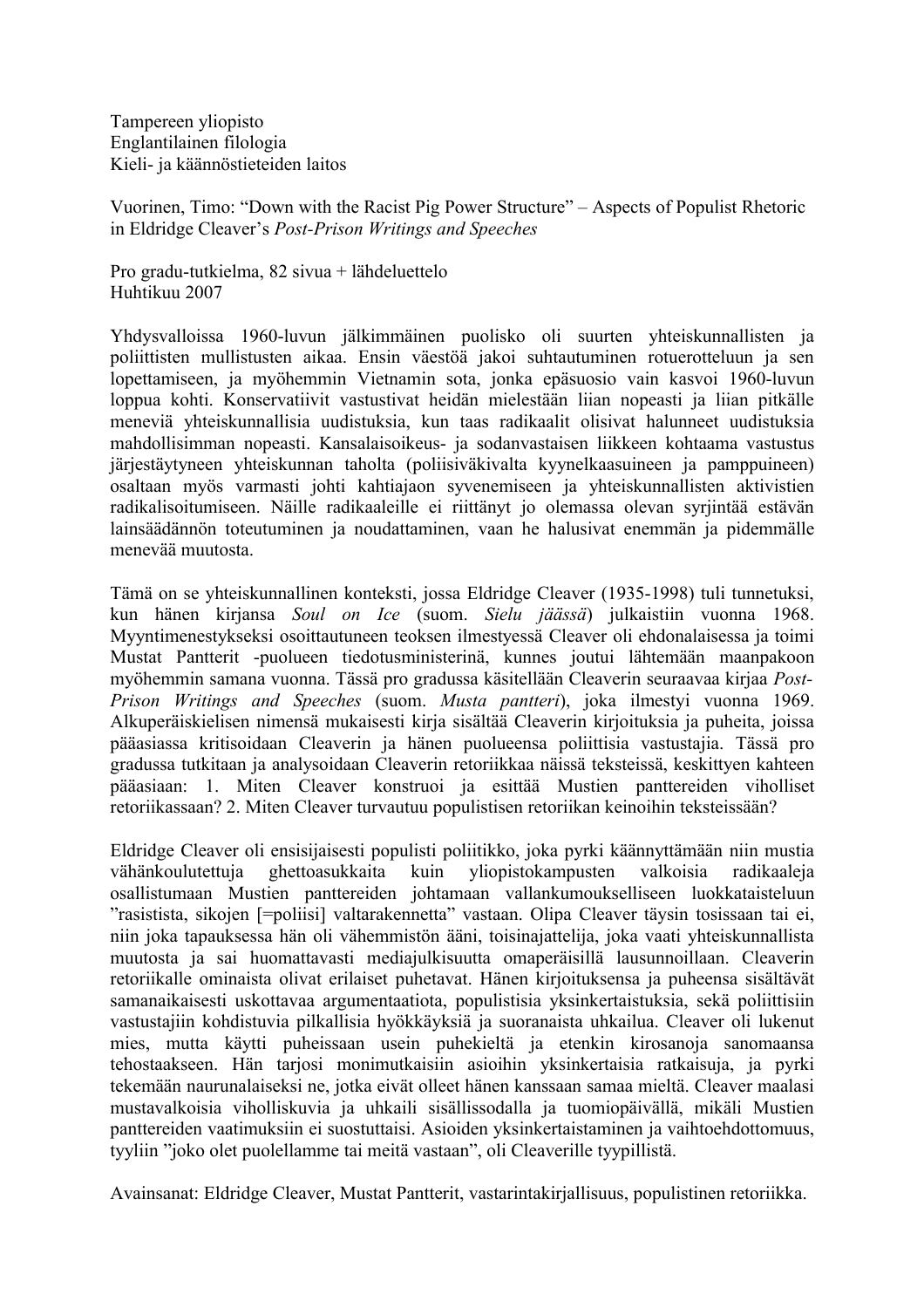# **Table of Contents**

| 2.1. Anti-colonialism, Resistance Literature, Discourse, and Social History 10    |  |
|-----------------------------------------------------------------------------------|--|
|                                                                                   |  |
|                                                                                   |  |
|                                                                                   |  |
|                                                                                   |  |
| 3.3. Nation of Islam and the Cultural Nationalists vs. Black Bourgeoisie and the  |  |
|                                                                                   |  |
|                                                                                   |  |
|                                                                                   |  |
|                                                                                   |  |
|                                                                                   |  |
| 4.3. Cleaver's Rhetoric - a Brief Comparison with Hitler, Reagan and Bush Jr.  67 |  |
|                                                                                   |  |
|                                                                                   |  |
|                                                                                   |  |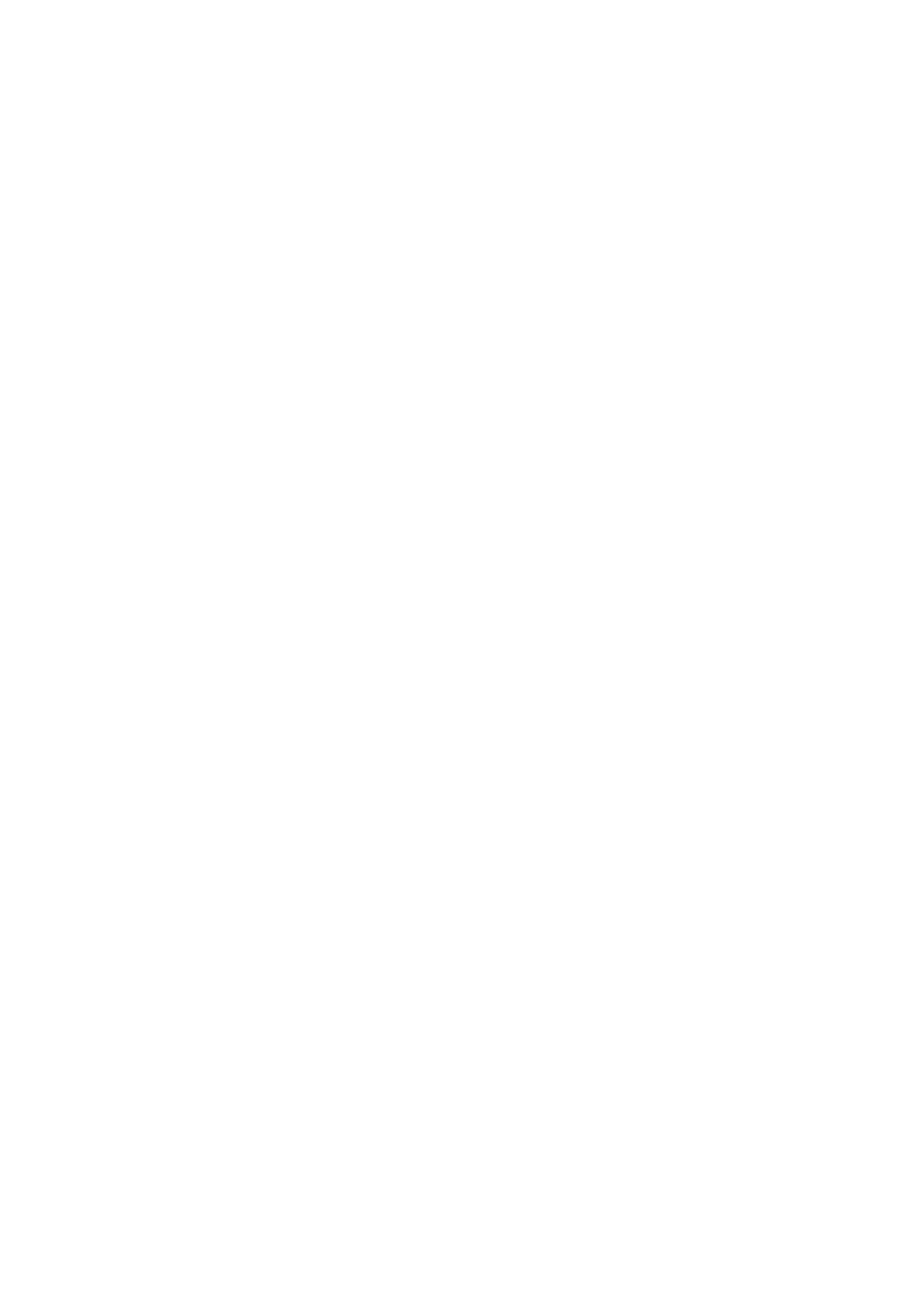# **1. Eldridge Cleaver – The Minister of Information**

The latter half of the 1960's was a time of great political and social upheaval not only in the United States of America, but all over the Western world. While the Civil Rights Movement was advancing in the US, the Vietnam War was growing increasingly unpopular, leading to widespread opposition and protest against it. The year 1968 was the most tumultuous of the decade: for instance, in the US, Martin Luther King Jr. and Robert Kennedy were assassinated, and the anti-war demonstrators and the police clashed at the Democratic National Convention in Chicago. In Europe, students rioted in Paris, and Soviet tanks rolled into Czechoslovakia. The social unrest and national disunity in the US reached a boiling point when the Civil Rights and Anti-War Movements were met with conservative resistance and repression. The conservatives' response paved the way for more radical groups and movements who were seeking more thorough changes in society than the extension of civil rights to apply to all Americans.

This is briefly the context in which Eldridge Cleaver (1935-1998), a former convict and a prominent Black Panther, became widely known as a writer in the US. A collection of his essays written in prison, *Soul On Ice*, was published and became a bestseller in 1968, selling two million copies by 1992. Instead of *Soul on Ice*, however, this thesis concentrates on his subsequent book, *Post-Prison Writings and Speeches,* published in 1969. During the course of this thesis, I will analyze and examine Cleaver's rhetoric in the said book, concentrating on two main issues: 1. How are Cleaver and the Panthers' enemies, both the white majority and the ethnic rivals of the same African American background, constructed and subsequently represented in Cleaver's rhetoric? 2. How does Cleaver resort to populist rhetoric in his text?

In order to help the reader fully understand and appraise the contents of *Post-Prison Writings and Speeches*, I will shed some light on the events of 1967-1968, which are the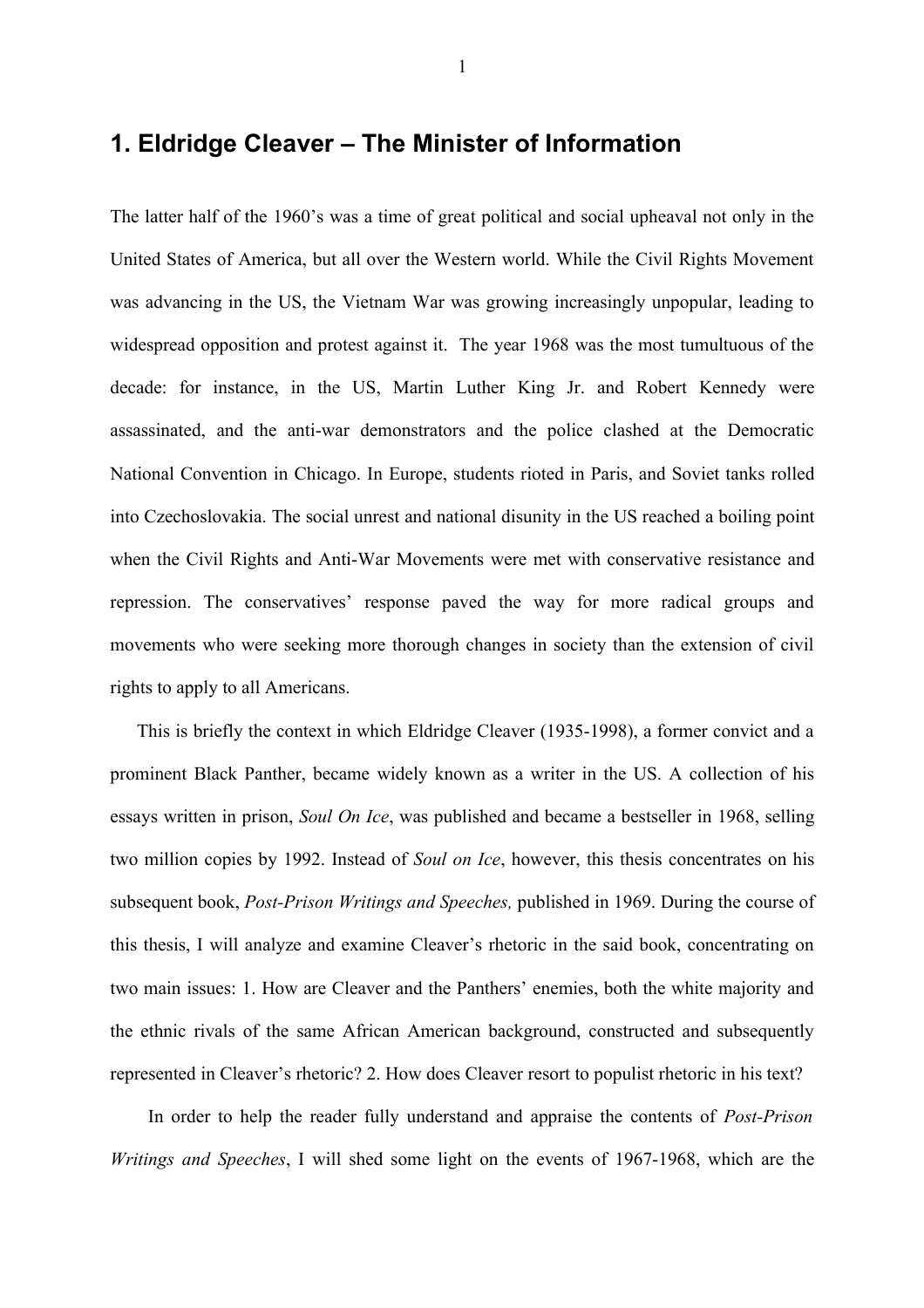crucial context of the book. In addition, I will cover Cleaver's personal background and how he embarked on a literary career.

Eldridge Cleaver had been in and out of correctional facilities for minor infractions since the age of twelve, but in 1958 he was sentenced to one to fourteen years for rape, and subsequently served nine years of his sentence before he was granted parole.<sup>[1](#page-5-0)</sup> Much in a similar vein as Malcolm X before and George Jackson after him, Cleaver used his incarceration to his advantage by reading and writing extensively, thus making up for an earlier lack of education.<sup>[2](#page-5-1)</sup> Cleaver's parole was made possible when his white female lawyer, Beverly Axelrod, smuggled some of his writings out of prison and had them published in the liberal/leftist, San Francisco-based *Ramparts* Magazine. The publication of these writings and the subsequent job offer as a staff writer, along with a book contract, then enabled Cleaver to obtain parole in 1966. After his release, Cleaver not only worked at *Ramparts*, but also established and directed the Black House, a meeting place for the black artist community in San Francisco where, among other things, poetry readings took place. Through both *Ramparts* and the Black House, Cleaver came into contact with the revolutionary nationalist Black Panther Party for Self-Defense ("for Self-Defense" was later dropped from the Party's title), which had been formed in the fall of 1966 in Oakland by Huey P. Newton (1942-1989), Secretary of Defense, and Bobby Seale (1937-), the Party Chairman. At the time, the Party consisted mainly of its two founding members, along with a loose band of ten to twenty of their friends. In April 1967 Cleaver joined the Party and was named Minister of Information. In this capacity, he started editing the Party newspaper, with the first issue of the weekly published paper seeing the light of day that same month. [3](#page-5-2)

<span id="page-5-0"></span><sup>&</sup>lt;sup>1</sup> Scheer, pp. vii-ix.

<span id="page-5-1"></span><sup>2</sup> For further information on Malcolm X and George Jackson, see *The Autobiography of Malcolm X* (1965), and *Soledad Brother: The Prison Writings of George Jackson* (1970).

<span id="page-5-2"></span><sup>&</sup>lt;sup>3</sup> Scheer, pp. ix-xiv; Pinkney, pp. 99-101.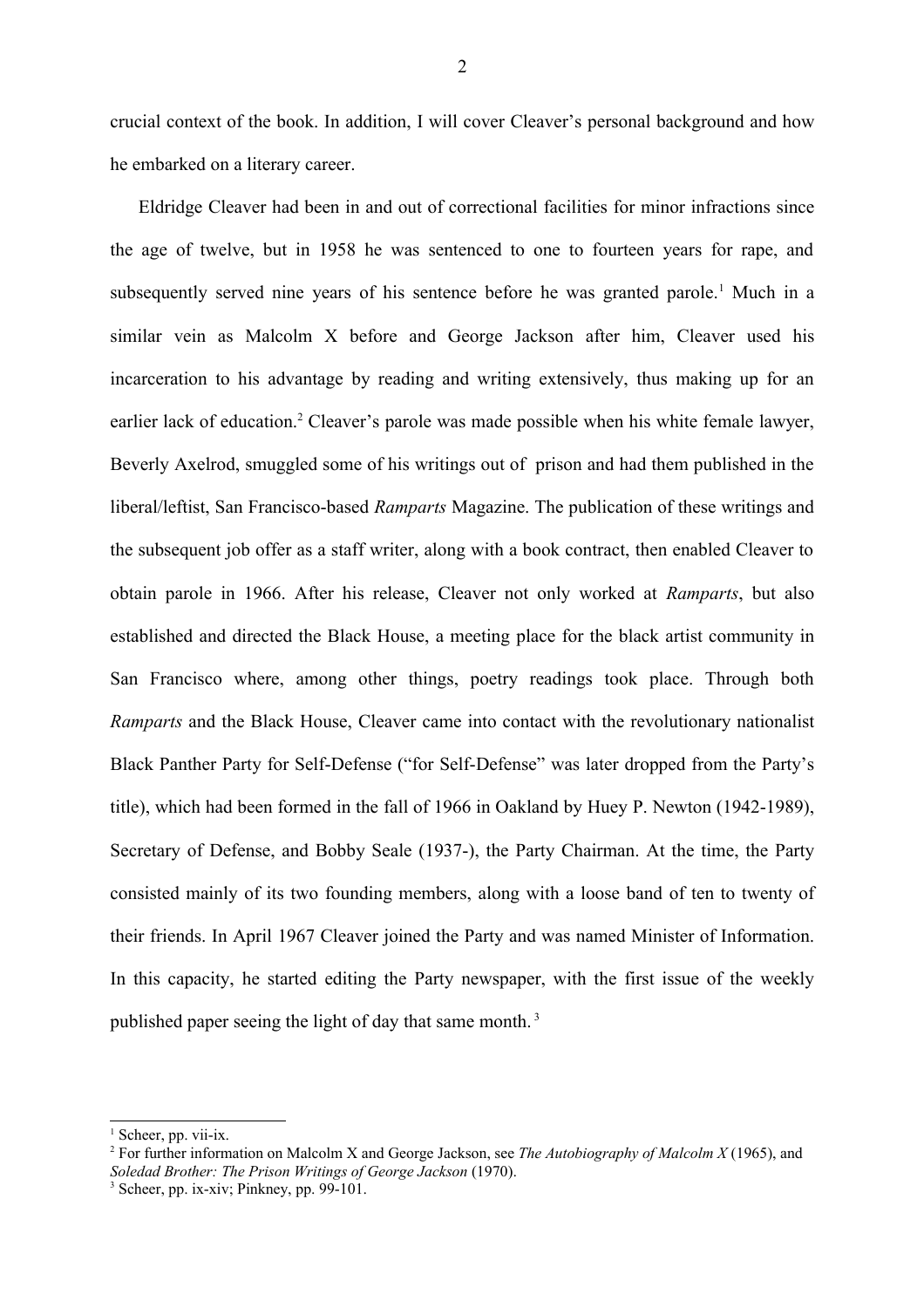When *Soul on Ice* came out in February 1968, Cleaver was considerably busy in his capacity as the Minister of Information of the Black Panther Party, his time consumed mostly between speaking engagements, editing the Party Newspaper, and, perhaps most importantly, organizing the "Free Huey!" campaign, the objective of which was to obtain the best possible legal defense for the Panther leader Huey P. Newton, who had been imprisoned and indicted for the murder of a police officer in October 1967. Cleaver organized huge rallies, arranged coalitions with groups of white radicals, and succeeded in enlisting various wealthy white, liberal supporters to aid Newton's cause. All these activities along with the added publicity contributed to the growth of the Party, and by June 1969, there were forty-two BPP<sup>[4](#page-6-0)</sup> chapters around the US.<sup>[5](#page-6-1)</sup> The actual Party membership never exceeded 5000, but the Party Newspaper reached a circulation of 125 000 copies per week by 1970.<sup>[6](#page-6-2)</sup> In conclusion, Cleaver was not only instrumental in formulating and articulating the ideology and platform of the Black Panther Party, but he was the *de facto* leader of the Party from Huey Newton's imprisonment in October 1967 to his self-imposed exile in November 1968 (Cleaver returned to the US in 1975).

In Cleaver's absence, the *Ramparts* editor-in-chief, Robert Scheer, compiled Cleaver's magazine articles, public speeches and a *Playboy* interview into a book which was released in January 1969 under the appropriate title of *Post-Prison Writings and Speeches*. The fact that the book was edited by someone other than the writer/speaker himself is perhaps of minor significance: if anything Scheer, as Cleaver's employer and friend, had a stake in the book, and naturally wanted to present Cleaver in a favorable light, to advance his career and see him do well. (In fact, isn't that the motivation behind any selection/anthology; to establish the author by presenting their best/most essential work?) Moreover, there is no way of knowing

<span id="page-6-0"></span><sup>4</sup> The abbreviation BPP will mainly be used from now on when referring to the Black Panther Party.

<span id="page-6-1"></span><sup>5</sup> O'Reilly, p. 298.

<span id="page-6-2"></span><sup>6</sup> Seale, p. 179.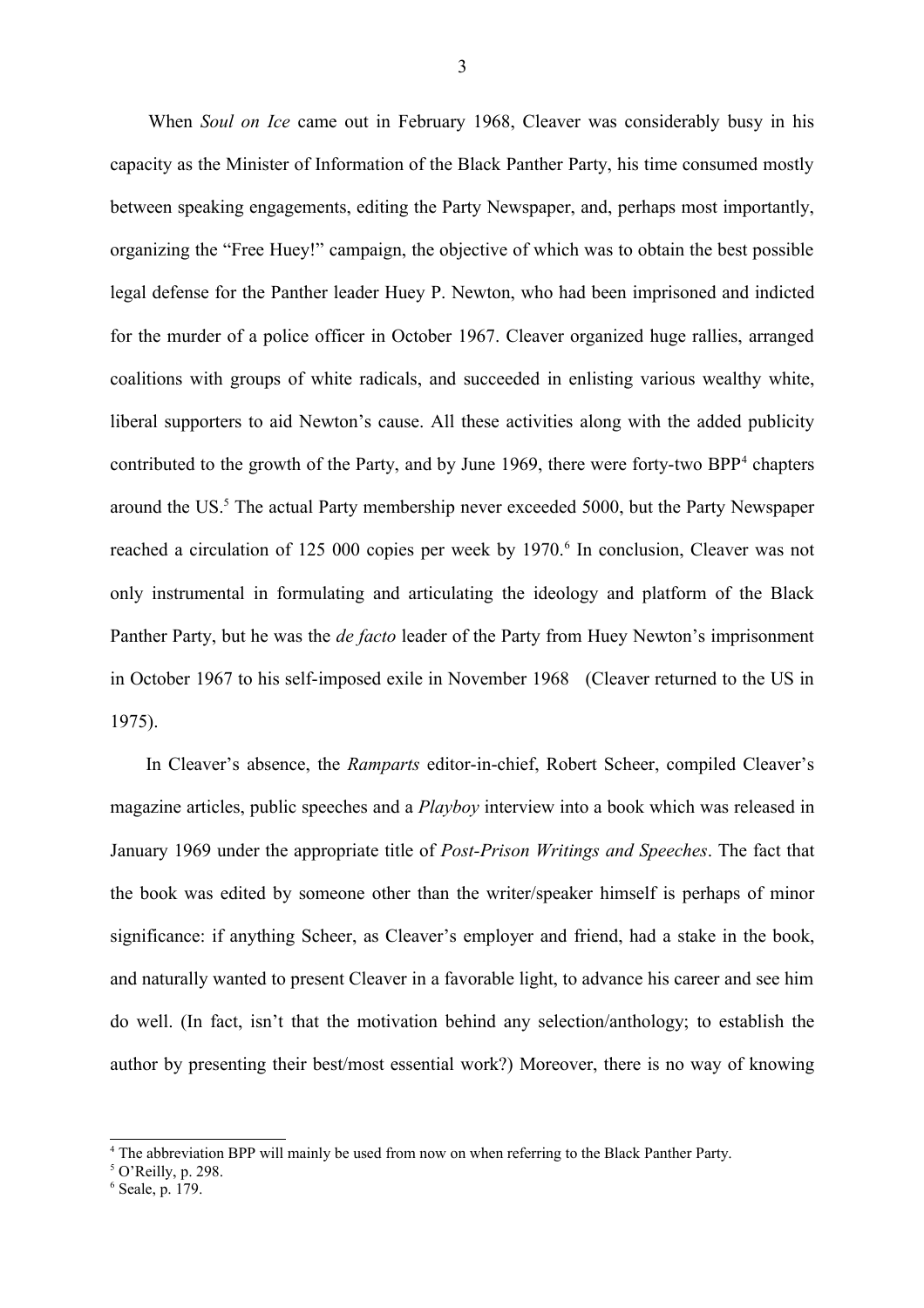whether Cleaver, although in exile, in fact participated in the selection of the texts for the book, given the personal relationship he had with Scheer.

The earliest piece in the book is a *Ramparts* article dating from January 1967, and the latest a public speech given just five days before November 27, 1968, the date set for Cleaver's return to jail. During the period between 1967 and November 1968, Cleaver's life basically revolved around little else than the BPP in particular and the black liberation struggle in general. In fact, Scheer, in his introduction to *Post-Prison Writings and Speeches*, states that, "Cleaver's politics so dominated his two years of freedom that his printed works must be judged as polemics, with the critical stress placed upon the concepts advanced rather than on literary style. He wrote these pieces to meet specific political problems; they were written on the run."<sup>[7](#page-7-0)</sup> In other words, Cleaver's writings and speeches had a political agenda, they were rhetoric which was meant to persuade and influence people. When Scheer asks the reader to place the critical stress "upon the concepts advanced rather than on literary style", he seems to be saying that the end justifies the means, or that Cleaver's righteous political goals should make up for any possible lapse of literary eloquence. In the light of Scheer's statement, I will now seek definitions as to which literary genre Cleaver's *Post-Prison Writings and Speeches* possibly belongs, and how it relates to, and can be seen in comparison with, other literary works of similar nature.

Scheer described Cleaver's *Post-Prison Writings and Speeches* as "polemics…written on the run." In fact, if *Soul on Ice* had been written in prison, much of the contents of its followup were spoken, addressed to audiences by a soon-to-be fugitive. Another significant difference is the fact that *Soul on Ice* had been written by a private individual, whereas the majority of its follow-up consists of political rhetoric spoken and written by a public persona representing the Black Panther Party and its objectives. Thus this book is full of political rhetoric which warrants closer inspection and study: who is the rhetoric aimed at, how are the

<span id="page-7-0"></span><sup>7</sup> Scheer, p. xxix.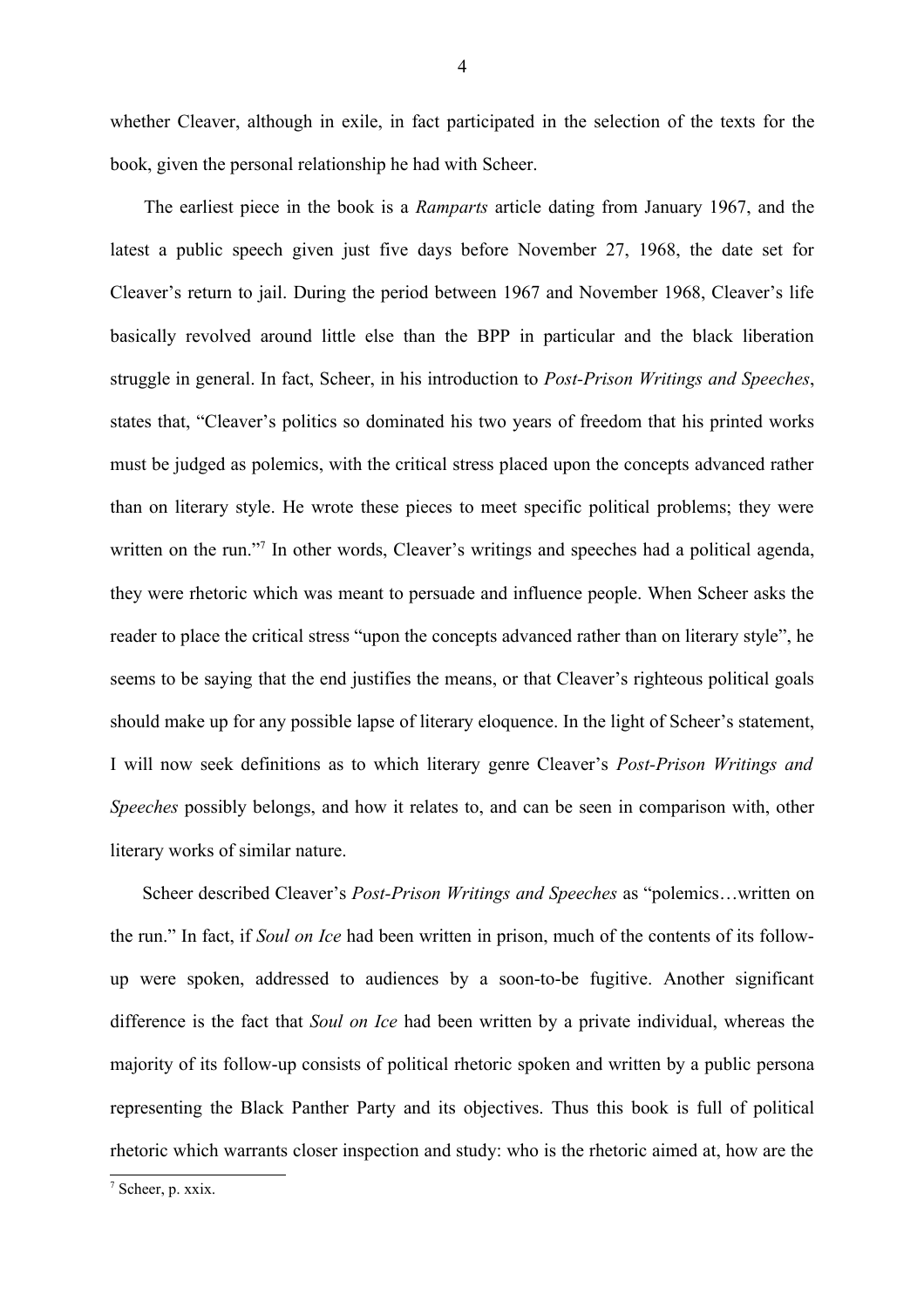enemies and opponents constructed and represented, and what are its stylistic traits? These are questions that this thesis attempts to answer.

*Post-Prison Writings and Speeches* also contains a few autobiographical qualities, for it is typical of Cleaver to refer to his own experiences as well as to history in general to explain the current situation. In fact, similar approach was employed by others beside Cleaver in a genre which might be loosely termed "Panther literature" or "Panther autobiography". This genre can be generally divided into two phases. First there are the original, contemporary, polemic books published in the late 1960's and early 1970's by Cleaver, Bobby Seale, George Jackson and Huey P. Newton, all of which are highly political and practically portray the BPP as righteous freedom fighters hell bent on achieving social, political and economic justice for the oppressed black minority by any means necessary.[8](#page-8-0) Behind these books, in addition to their propaganda value, also lies the added twist that book contracts and consequent royalties helped the BPP to obtain much needed funds. Second, there are the later memoirs and autobiographies of former Panthers such as David Hilliard, Elaine Brown, Assata Shakur, Geronimo Pratt, and Earl Anthony, all of which appeared in the 1990's. The biggest difference between these two phases is that the first books were written and published to further a common cause, i.e. they represented a collective interest of the Party, whereas the latter ones from the 1990's are more personal and reflective accounts which represent a mainly subjective interest. The books in the latter category help balance the picture by revealing a wealth of new, and sometimes even critical, information on the workings of the Party, as well as people that were involved in the "struggle".

What is common to these two waves of Panther literature is the fact that only Cleaver's *Soul on Ice* is included in the African American canon presented in the *Norton Anthology of African American Literature* (1996). This is all the more interesting considering that the

<span id="page-8-0"></span><sup>8</sup> See Cleaver (1968, 1969), Seale (1970), Jackson (1970, 1971), Newton (1972, 1973). Both of Newton's books are out of print and hard to find, but much of their content can be found in *Black Panthers Speak* by Foner (Ed.) 2002 [1970] ), and *Huey Newton Reader* (Hilliard & Weise 2002).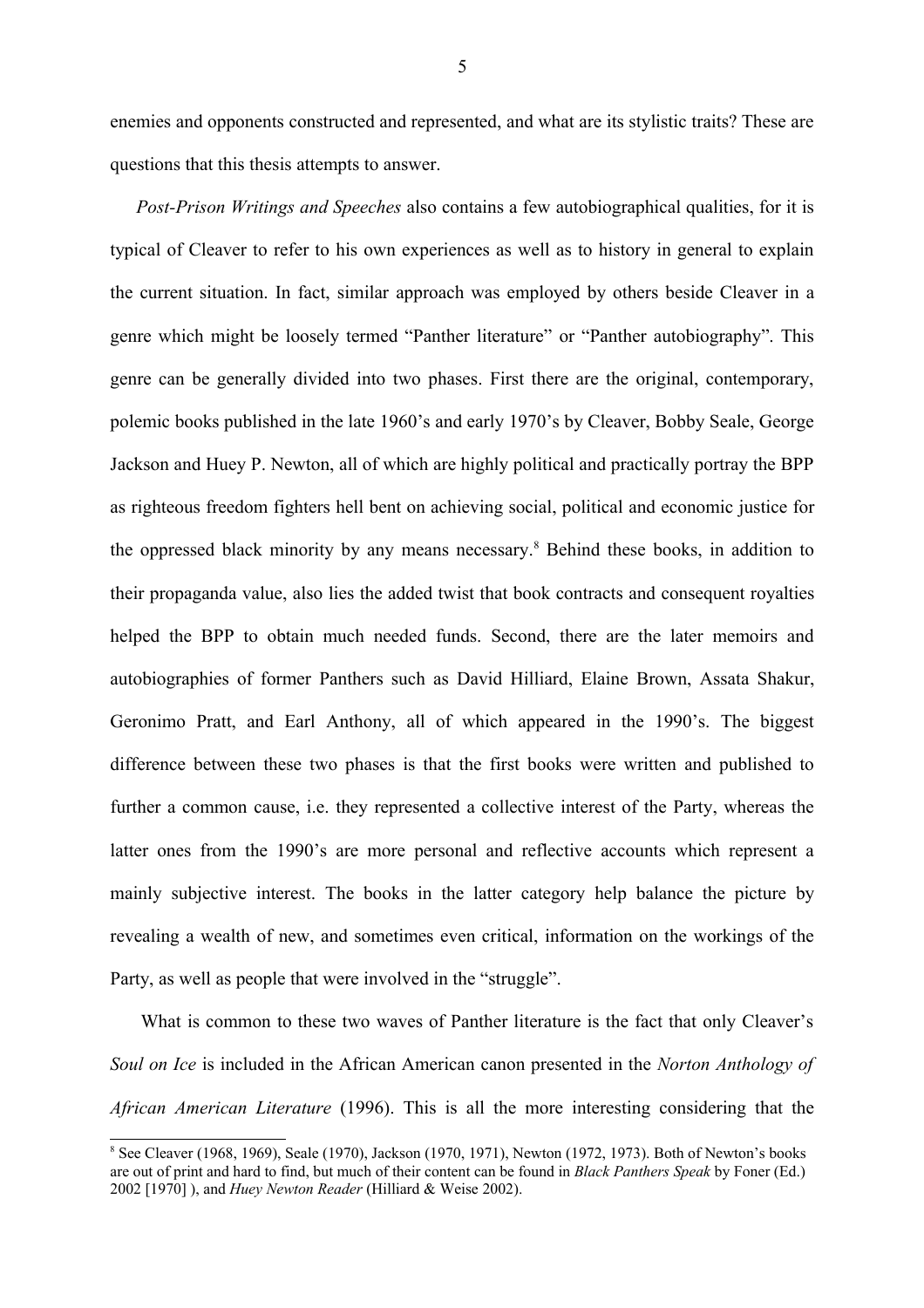anthology is not by any means limited to highbrow fiction, but, on the contrary, contains a significant amount of oral tradition, lyrics, autobiography, and slave narratives. In this light, the fact that Cleaver receives minimal coverage, and the likes of Huey P. Newton and George Jackson are not covered at all, despite the publicity and healthy sales they enjoyed in the early 1970's, is nothing short of bewildering. While the books in question may not be examples of the highest imaginable literary accomplishment, they are nevertheless autobiographical, political narratives which, for better or for worse, represent the era in which they were written, and as such should be viewed as important cultural and historical documents – just like the slave narratives of the  $19<sup>th</sup>$  century. If this comparison seems farfetched, I would like to argue in favor of at least some similarities. First of all, both narratives were politically motivated: the publication of slave narratives helped spread anti-slavery sentiment and obtain funds for the abolitionists, whereas the Panthers welcomed book-deals as an opportunity to introduce their politics to the general public, tell the Panthers' side of the story (as opposed to the mainstream media onslaught directed against them), and raise badly needed funds for the Party. In addition, although the status of the African American minority in the US today can hardly be viewed as analogous to slavery, they are still undoubtedly in a position of a disadvantaged minority (and were even more so in the 1960's), a situation which can be quite convincingly explained and argued by their peculiar history. [9](#page-9-0) Finally, the Panther literature in general consists of autobiographical texts (by both sexes) in which the protagonists start to take action once they become aware of their roots and the history behind their current predicament – just like the slave narratives.

I can think of two possible explanations as to why the black critics have ignored Panther narratives; either they dismiss them as populist, embarrassing, outdated Leftist nonsense, or view them as too recent to be included in the present canon. Perhaps these narratives in fact

<span id="page-9-0"></span><sup>&</sup>lt;sup>9</sup> For instance, see Feagin (2001), or Franklin (1988).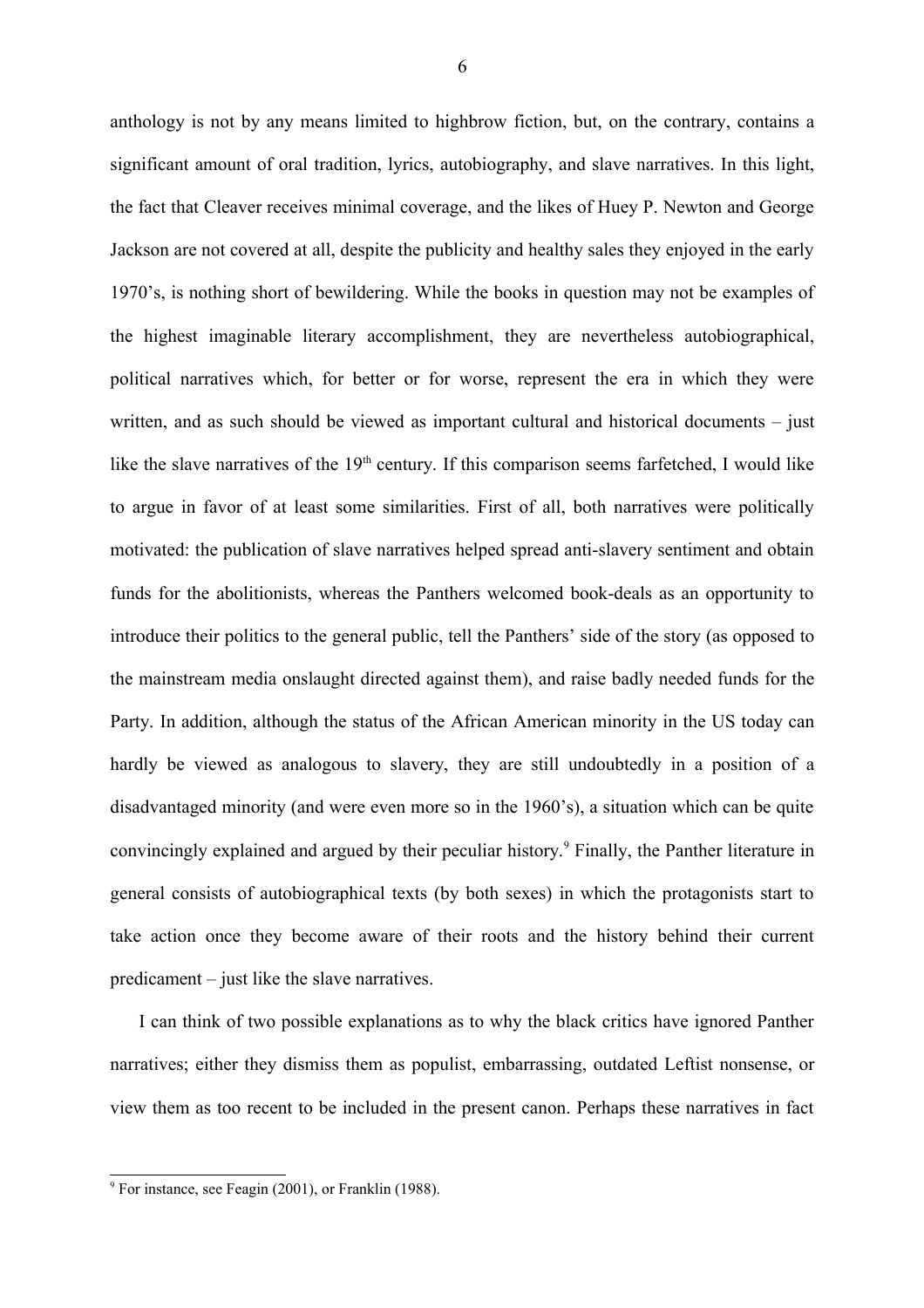are too recent, and their historical value will not be properly acknowledged until later when there will be more perspective.

In addition, Cleaver's later exploits have undoubtedly contributed to what can be seen as a mixed legacy. First, in 1970, the BPP split into two factions, one led by the Party's founder and theorist, Huey P. Newton, and the other by Cleaver. As a result Cleaver, clearly at a disadvantage to start with since he was staying overseas at Algiers at the time, mainly lost the subsequent public relations war to Newton and his cohorts who did their best to smear Cleaver's reputation. Thus a former revolutionary hero became a traitor overnight when Newton declared him an "enemy of the people" in the very same Party newspaper Cleaver had been in charge of only a couple of years earlier. Among other things, in the following years Cleaver was labeled as a no-good rapist, wife-beater, criminal thug, militant lunatic and a coward.[10](#page-10-0) Cleaver's popularity among his former followers and admirers did certainly not rise to new heights either when, in 1975, he returned to the US to face the criminal charges he had fled – this time as a born-again Christian.<sup>[11](#page-10-1)</sup> Moreover, the late 1970's in the US was generally a time of disillusionment and disappointment for former radicals and revolutionaries, and the BPP was no exception. The Party slowly withered away and disbanded, leaving most former members with nothing to fall back on, with many of them seeking solace in alcohol and drugs. $12$ 

In addition to his conversion to Christianity, Cleaver also became a Republican and, in the 1980's, endorsed the very same Ronald Reagan whom he had some ten years earlier publicly challenged to a duel and threatened to "beat him to death with a marshmallow"(*Post* p. 133).[13](#page-10-3) And as if that had not been enough, he also managed to get arrested for possession of crack

<span id="page-10-0"></span><sup>&</sup>lt;sup>10</sup> Rout, pp. 150-155.

<span id="page-10-1"></span><sup>11</sup> Cleaver (1979), pp. 216-217.

<span id="page-10-2"></span><sup>&</sup>lt;sup>12</sup> This is a common sentiment in the autobiographies of former Panthers.

<span id="page-10-3"></span><sup>&</sup>lt;sup>13</sup> From this point onwards, *Post* and the corresponding page numbers will be used in parenthesis when referring to and quoting from *Post-Prison Writings and Speeches*.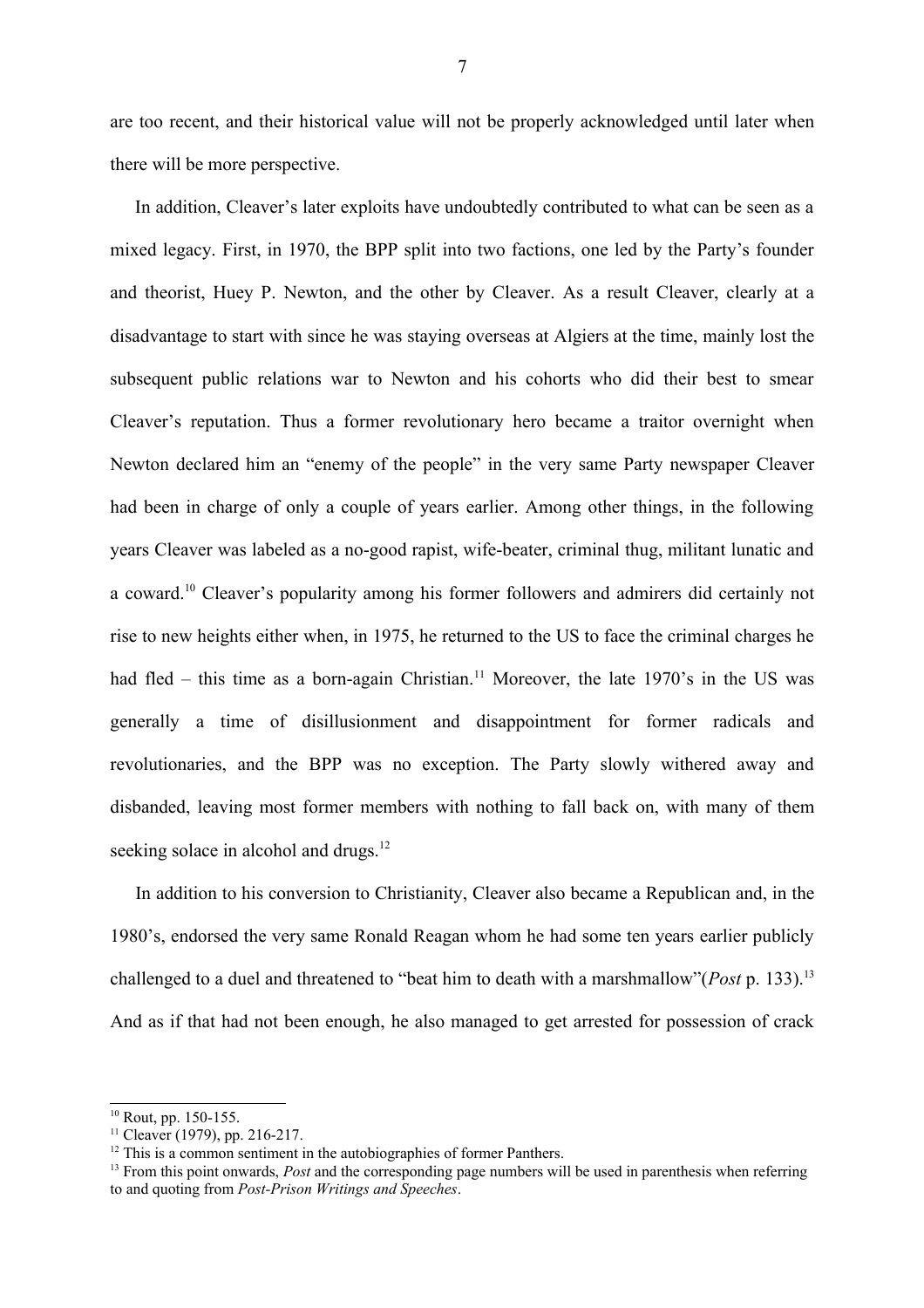cocaine during the same decade. When Cleaver passed away in 1998, he was employed as a lecturer and diversity consultant at LaVerne University in California.<sup>[14](#page-11-0)</sup>

In my opinion, Cleaver's colorful personal history has definitely contributed to what I perceive to be his current status: a somewhat persona non grata, an embarrassment who has not been a subject of neither literary nor historical study since his early success and fame. After the critics' initial enthusiasm, Cleaver's voice has gradually been silenced by his work not having been granted much more than an occasional passing reference in black literature journals and anthologies over the years. Perhaps this unfortunate development owes more to the fact that most people want their heroes and leaders to be infallible super humans who simply cannot do wrong, rather than complex and irrational individuals whose views and ideals may change over time. Thus Cleaver's actions, and the subsequent disillusionment caused by them in some circles, may have overshadowed his abilities as a writer because of an inability – or reluctance – to separate the individual from their work.

Cleaver's fall from grace to obscurity is all the more interesting considering that he was a household name in the United States due to his commercial success and his role as the spokesman for the BPP, in which capacity he caused controversy with the outrageous, profane language of his public speeches. From a Scandinavian perspective, some interesting details concerning Cleaver and the BPP are worth mentioning. First, both *Soul on Ice* and *Post-Prison Writings and Speeches*, as well as Bobby Seale's book, *Seize the Time*, were translated into Finnish, Swedish and Danish, and biracial Black Panther Solidarity Committees were active in at least Denmark and Sweden. Second, because of the war in Vietnam, more than 400 American deserters and resisters (25 to 50% of them black) had found a safe haven in Sweden by June 1970. Third, in 1969, when Cleaver was already in exile, the BPP Chairman, Bobby Seale, and Minister of Education, Ray "Masai" Hewitt, visited Scandinavia on a

<span id="page-11-0"></span> $14 \leq$ www.cnn.com/US/9805/01/cleaver.late.obit/>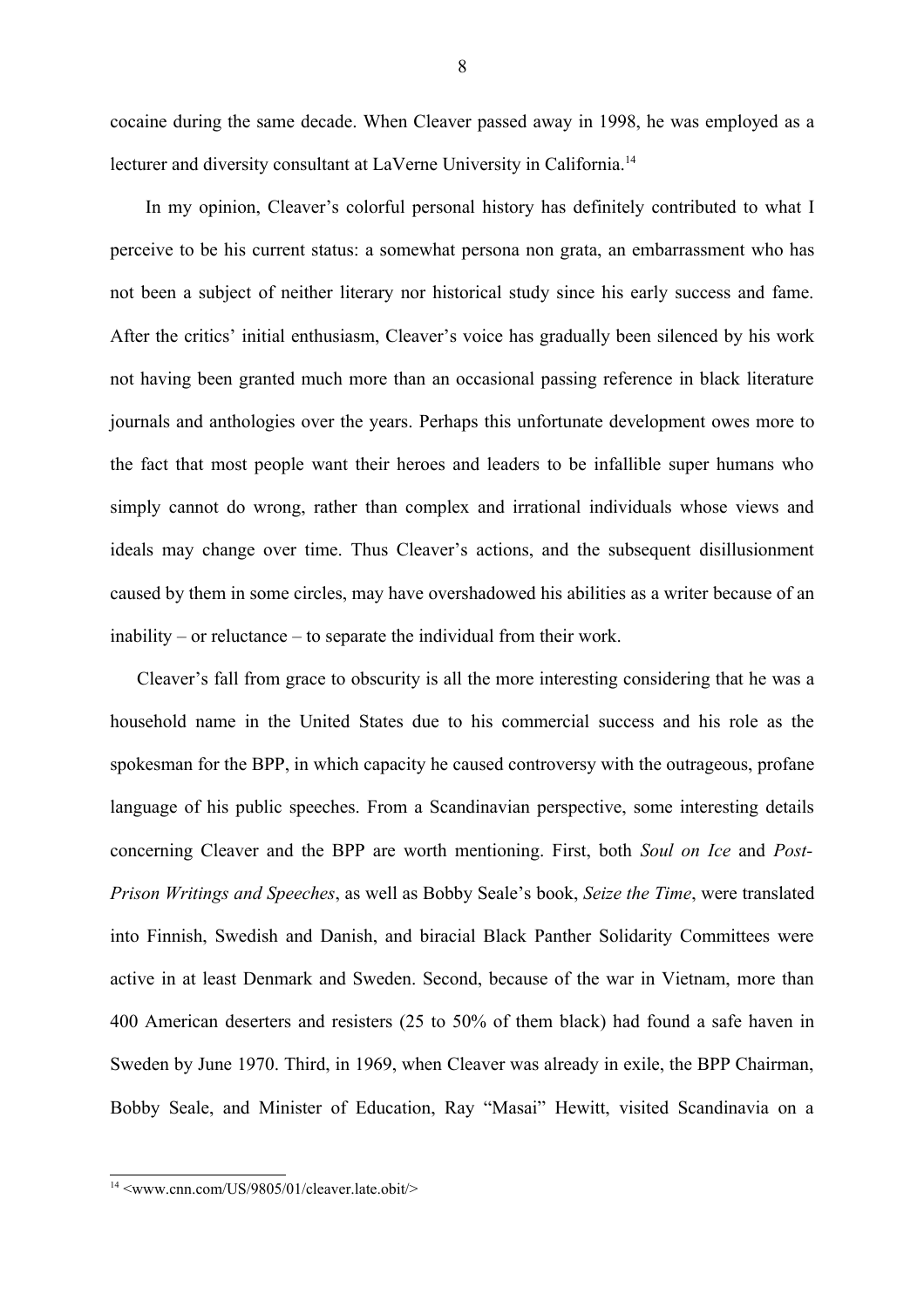lecture tour which included Finland.<sup>[15](#page-12-0)</sup> The point I am trying to make with these examples is that both Eldridge Cleaver and the Black Panthers' fame and recognition – or notoriety, depending on one's point of view – was not limited to the US alone, but that they were in fact somewhat famous here in Scandinavia, too.

In my opinion, both *Soul on Ice* and *Post-Prison Writings and Speeches* are important cultural documents of the turbulent era of the late 1960's, regardless of whether or not one might perceive Cleaver favorably as an author – or as a person, for that matter. It is clear that Cleaver's writings and speeches were overtly political, powerful populist rhetoric, sometimes more or less outrageous and not always within the boundaries of good taste, but, nevertheless, often humorous and witty, and full of perceptive commentary. In chapters three and four of this thesis, I will examine and analyze how Cleaver's enemies, or simply the people and groups he did not agree with, are constructed and subsequently represented in Cleaver's rhetoric. In chapter four, I will concentrate on the populist and religious aspects of Cleaver's rhetoric. Before the actual textual analysis in chapters three and four, however, the theoretical framework of this thesis will be discussed in chapter two.

<span id="page-12-0"></span><sup>&</sup>lt;sup>15</sup> Weisbord, pp. 480-482.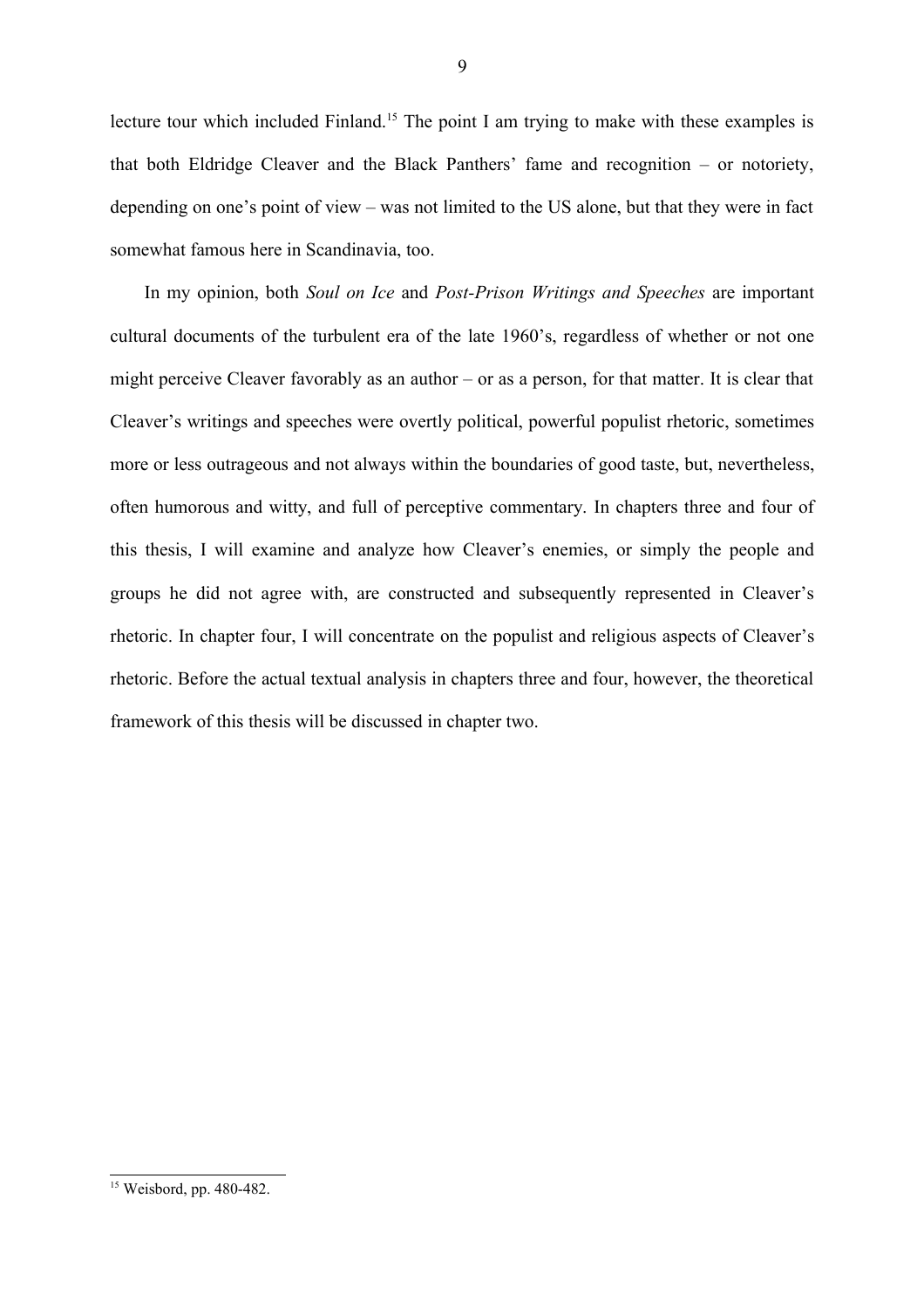## **2. The Colonized and the Colonizer**

In this chapter I will introduce and explain the key concepts, terms and theories applied in this thesis. I will also position myself further and argue why I consider Cleaver's rhetoric worth studying. In addition, I will discuss Frantz Fanon and Malcolm X's influence on Cleaver and the Black Panther Party.

### *2.1. Anti-colonialism, Resistance Literature, Discourse, and Social History*

According to Robert J.C Young, Postcolonialism "seeks to combat the continuing, often covert, operation of an imperialist system of economic, political and cultural domination". In addition, he states that, "The global situation of social injustice demands postcolonial critique – from the position of its victims, not its perpetrators."[16](#page-13-0) Although the black nationalists represent only a minority within a minority, and their goal of gaining independence from the USA does not seem realistic anytime soon, it can still nevertheless be argued that the African Americans as a whole have historically been victims of social injustice. Accordingly, black voices such as Cleaver's can be viewed as writing from the position of the victim; Cleaver and the BPP felt that they were on the receiving end of the economic, political and cultural domination of the WASP majority, and, consequently, they display a lot of characteristics in common with *post*colonial critique in their writing. No matter how colonized he might have felt in his own country, however, it is perhaps not adequate to consider Cleaver a postcolonial writer, at least not in a sense of, say, Frantz Fanon or Gayatri Spivak. Thus I will use the terms anti-colonial and anti-colonialism instead whenever I come across issues where Cleaver's output fulfills the criteria of Postcolonialism.

<span id="page-13-0"></span><sup>16</sup> Young, p. 58.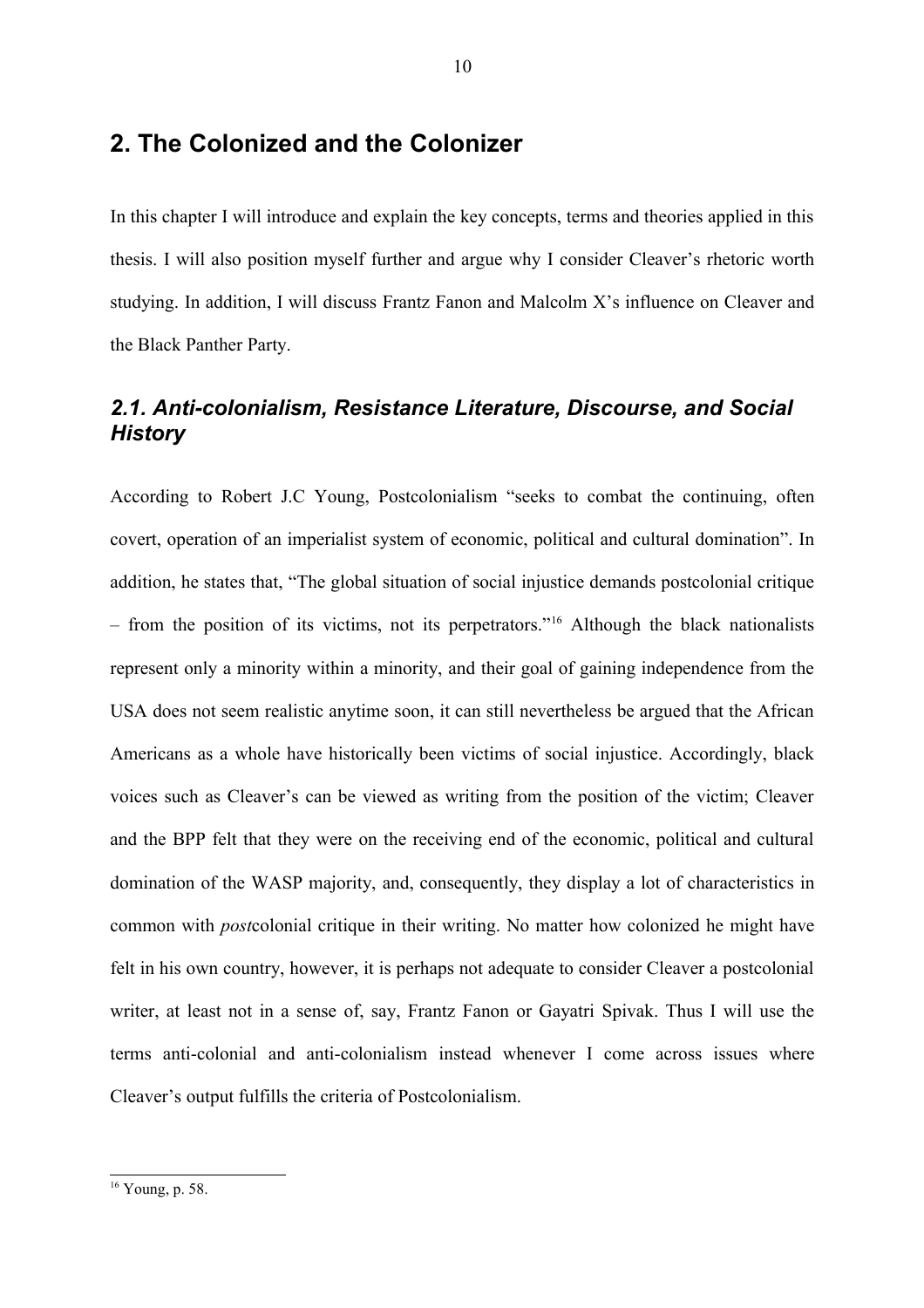In addition, Cleaver's writing may be considered an example of *resistance literature*, a term used by Barbara Harlow in her book by the same title (1987). Harlow defines resistance literature as emerging within the national liberation movements in Africa, Latin America and Asia, and argues that since this 'resistance literature' has been excluded or ignored in the traditional, national literary studies, she intends to examine "certain representative aspects of that literature".<sup>[17](#page-14-0)</sup> In a similar vein, this thesis on Cleaver is intended to examine certain aspects of Cleaver's rhetoric, mainly how his enemies are constructed and represented, and what kind of rhetoric devices he employs in his writing and speeches. When Harlow discusses Nigerian writer Chinua Achebe's most famous novel, *Things Fall Apart* (1958), she interprets the book to have a "clear" message, which is: "the language skills of rhetoric together with armed struggle are essential to an oppressed people's resistance to domination and oppression and to an organized liberation movement."<sup>[18](#page-14-1)</sup> This of course sounds as if it were something Cleaver himself might have uttered; although it is arguable how serious Cleaver was in his push for armed revolution, he undoubtedly tried to convert and influence people by politically educating them as to who their enemies were.

In the light of everything mentioned above, I am aware of the fact that my approach is somewhat different from the traditional postcolonial practice of studying white, colonialist, imperialist works of literature to criticize and expose them for what they are; instead, I will be looking at how an anti-colonial author (someone writing from the position of a victim), Cleaver, constructed and portrayed what he considered his capitalist, imperialist class enemies. In that sense, I am going against the grain by trying to study and expose the possible strengths and weaknesses of Cleaver's rhetoric concerning his enemies and opponents: how solid and logical his argumentation is, and what can be said about the style and registers he

<span id="page-14-1"></span><span id="page-14-0"></span><sup>17</sup> *Ibid*. p. xvi.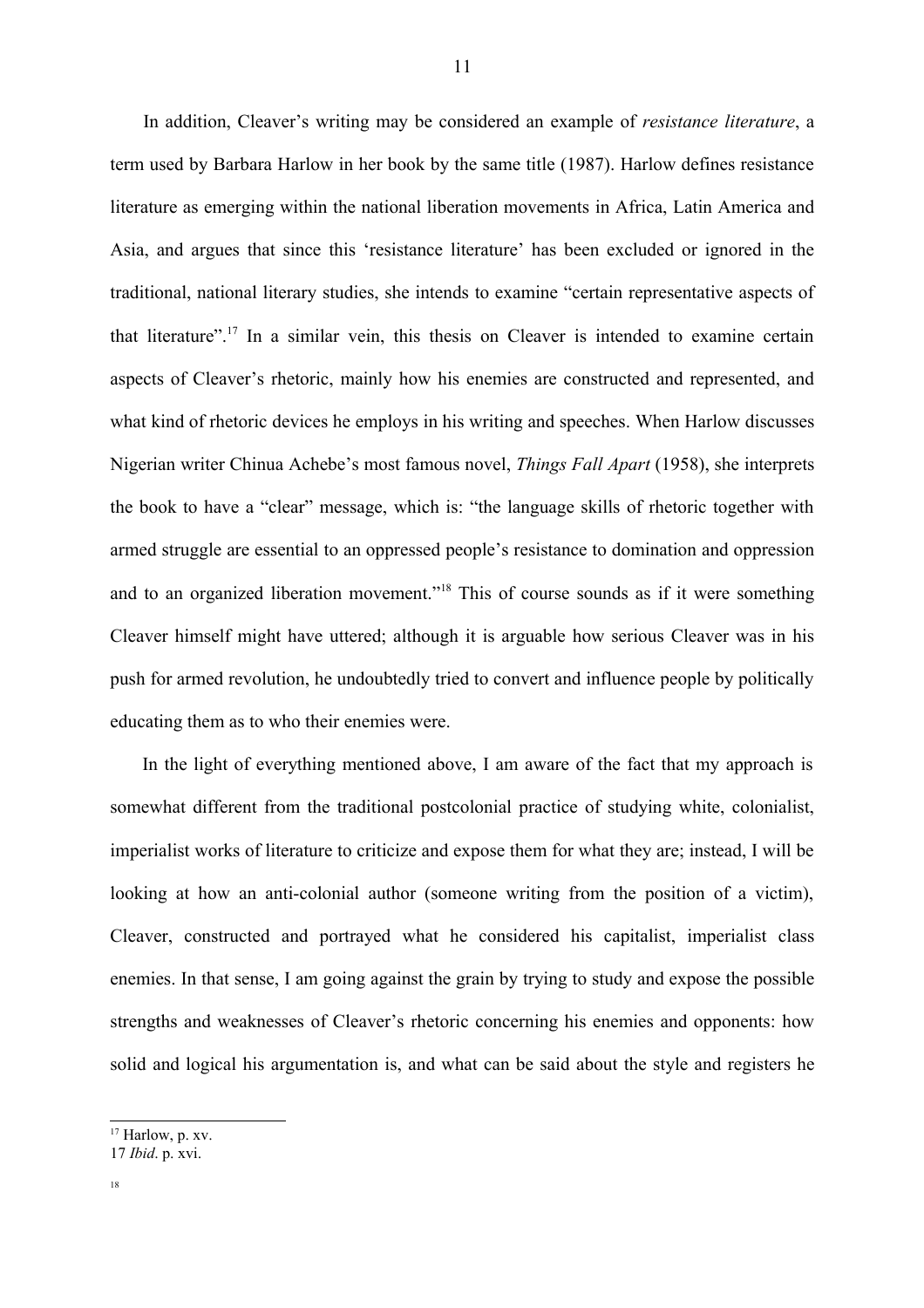employs in presenting his arguments. In addition, although the concept of "the other" is normally used to refer to the opposite of white, Western people and culture, I will study and show how Cleaver engages in a similar, but reversed practice of defining himself and the BPP by establishing the "racist pig power structure", i.e. the WASP capitalist, imperialist, racist mainstream culture, as their anti-thesis. Thus Cleaver presents this reversed 'other' as a huge, faceless, evil entity which will devour minorities and Third World countries in its insatiable capitalist greed.

In her book *Discourse* (1997), Sara Mills explains and elaborates her interpretations of Michel Foucault, and comes to the conclusion that reality is constructed in discourse; thus different people interpret different phenomena and events differently according to their world view and values. As a result, certain events or sequences of events are constructed into narratives which are later accepted and recognized by a particular culture as real or certain.<sup>[19](#page-15-0)</sup> As real and certain as these events may in fact seem to those who first record and then remember them as they see fit, it is easy to overlook the fact that someone else might have a completely different point of view as to what is/was taking place. In the case of Cleaver and the Black Panthers, it is obvious and understandable that they did not agree with the type of US history which was recorded, interpreted and consolidated by first the 'Founding Fathers' (most of whom were slave owners) and later carried on by their descendants, likewise mostly white Anglo-Saxon males. This consolidation resulted in a historical narrative – not to mention a literary canon – which went largely unchallenged until the 1960's, and, as a result, may still in fact hold very much true to those who share the same WASP background and cultural values. As a descendant of slaves, however, Cleaver in his writings and speeches challenges, questions and attacks not only the aforesaid historical narrative, which had been imposed on him from above, but the whole 'racist pig power structure', something he sees as

<span id="page-15-0"></span><sup>&</sup>lt;sup>19</sup> Mills, pp. 50-53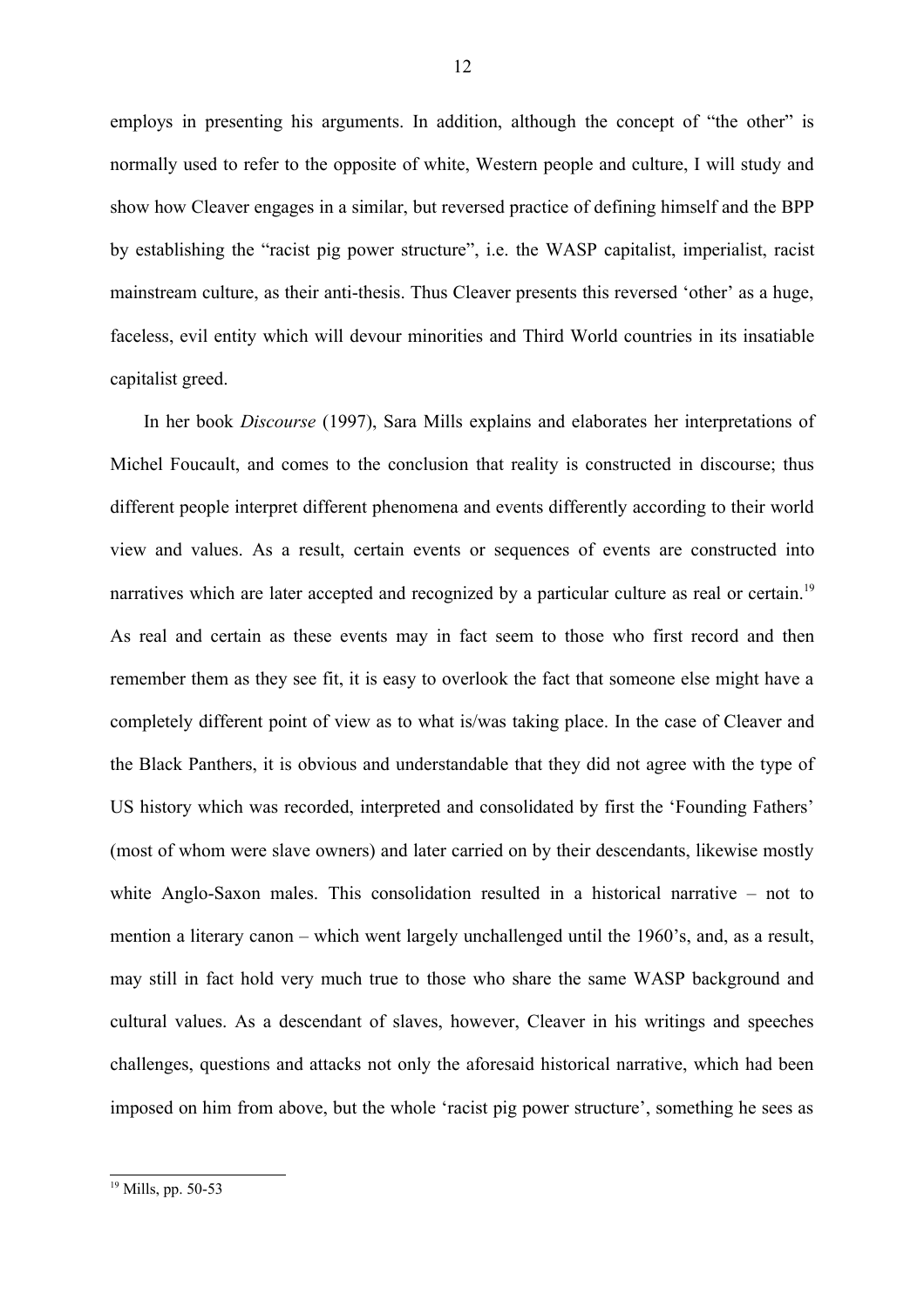a plan masterminded to maintain an oppressive society where blacks and other minorities are systematically denied equal opportunities with the master race.

In conclusion, people's way of perceiving things, and, consequently, constructing them, depends on where they are coming from. Thus Cleaver and the BPP's rhetoric was very much a direct antithesis of the conservative WASP way of seeing things, and, as such, also had its far-reaching logic: if the US was nothing but a "racist pig power structure", all its enemies had to be benevolent, revolutionary, model states which were free of racism, police brutality and oppression. Accordingly, Cleaver and the BPP saw Cuba, Algeria, Vietnam, China, North Korea and any other Third World country opposed to US imperialism as their allies. This kind of black and white simplification where people are basically divided between progressives and reactionaries and there is no middle ground ("You're part of the problem, or you're part of the solution"…) was a regular feature in Cleaver and the BPP's rhetoric. As such, it is painfully close to the Manichean simplicity of separating and valuing people according to their skin color, a practice which Frantz Fanon discusses and criticizes thoroughly in his *Black Skin White Masks* (1952). Thus Cleaver and the BPP did not shy away from overt populism when it worked to their advantage.

Interestingly, the same kind of narrow-mindedness is apparent in the early feminism which refused to allow any variety in the female experience, insisting that all women should agree how they are equally and similarly oppressed, regardless of class, color, religion or sexual orientation.[20](#page-16-0) The reason I bring this up is that obviously Cleaver carries out similar methods as the early feminists: he challenges the existing historical narrative and dominant discourse, the *normative order*, but, at the same time, is not very receptive to any different ways of perceiving things, mainly because his unwavering, fundamental sense of being right makes it impossible for him to do so. In other words, Cleaver sees himself as the spokesperson for basically everyone, even though he has no real mandate to act as such.

<span id="page-16-0"></span> $20$  Mills, p.86.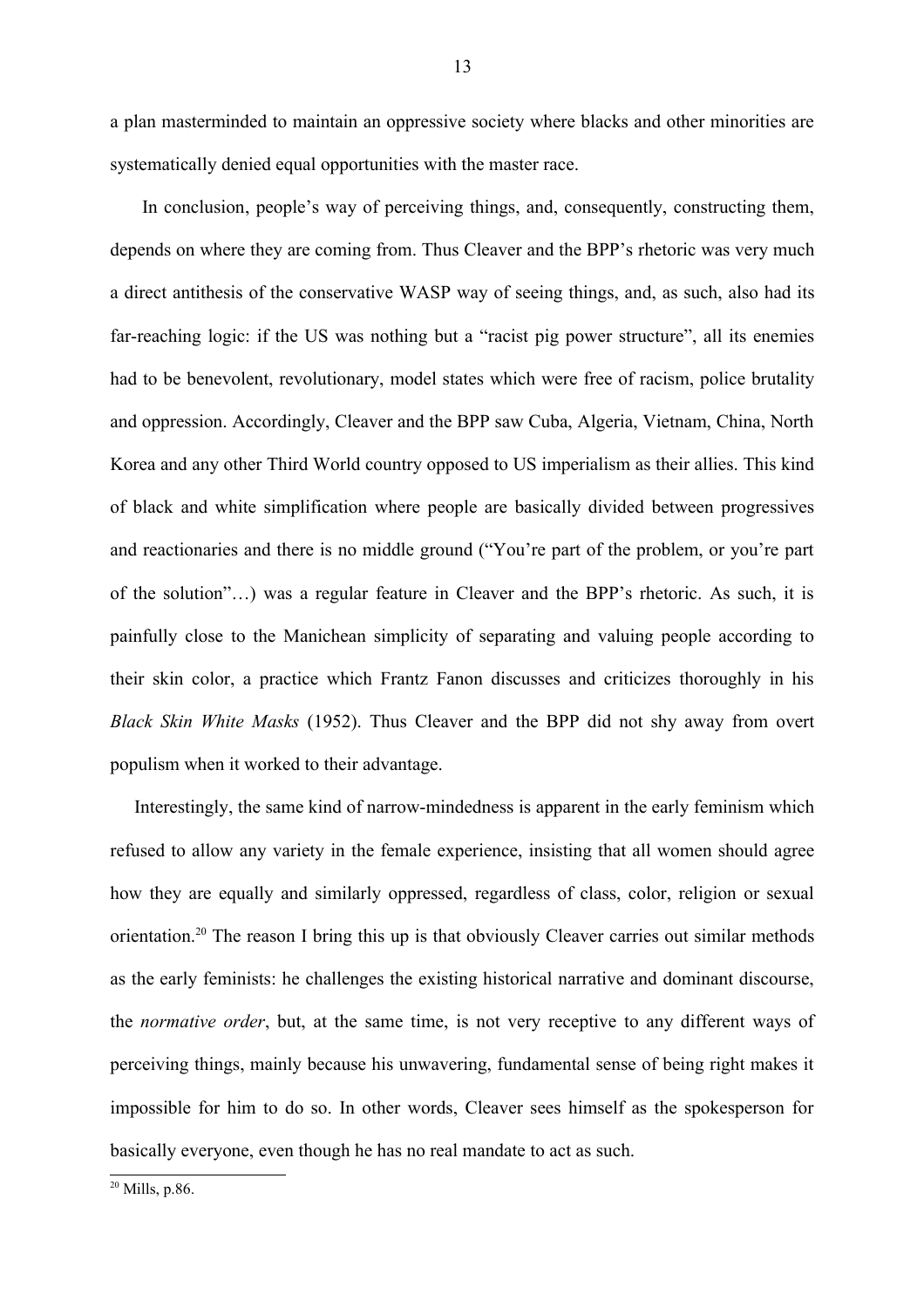Historical narratives and discourses are of course human constructs, and while they may be imposed from above, not all subjects submit to them uncritically. Instead,

> Individual subjects are constantly weighing up their own perception of their own position in relation to these discursive norms against what they assume other individuals or groups perceive their position to be. In this way, the process of finding a position for oneself within discourse is never fully achieved, but is rather one of constantly evaluating and considering one's position and, inevitably, constantly shifting one's perception of one's position and the wider discourse as a whole  $21$

The point is that individuals are engaged in a dialogue with discourse (or different discursive structures, if you like); they comply with certain elements and actively oppose others.<sup>[22](#page-17-1)</sup> In the case of Cleaver, he attacks what he sees as the oppressive system, the WASP dominated America and Western capitalism, but he is nevertheless a product of that same culture, a subject who employs the means and tools given to him by that very same oppressor. Although Cleaver was not as influential as say, Frantz Fanon or Ho Chi Minh, or Malcolm X for that matter, what he has in common with these other figures is that all of them received a Western education which enabled them to draw their conclusions, to make the political assessments and analyses which in turn led to their actions, whether writing, speaking or armed resistance. In conclusion, all these revolutionary figures adopted some forms and elements of the dominant discourse even though they simultaneously rejected or "actively opposed" others. Simply put, all the aforementioned figures used rhetoric which everyone with the same Western cultural background could understand.

Finally, discourse and discourse theory can be interpreted in various ways. Emile Benveniste defines discourse as:

> every utterance assuming a speaker and a hearer, and in the speaker, the intention of influencing the other in some way…It is every variety of oral discourse of every nature from trivial conversation to the most elaborate oration…but it is also the mass of writing that reproduces

<span id="page-17-0"></span><sup>21</sup> Dorothy Smith quoted in Mills, p. 97.

<span id="page-17-1"></span> $22$  Mills, p.85.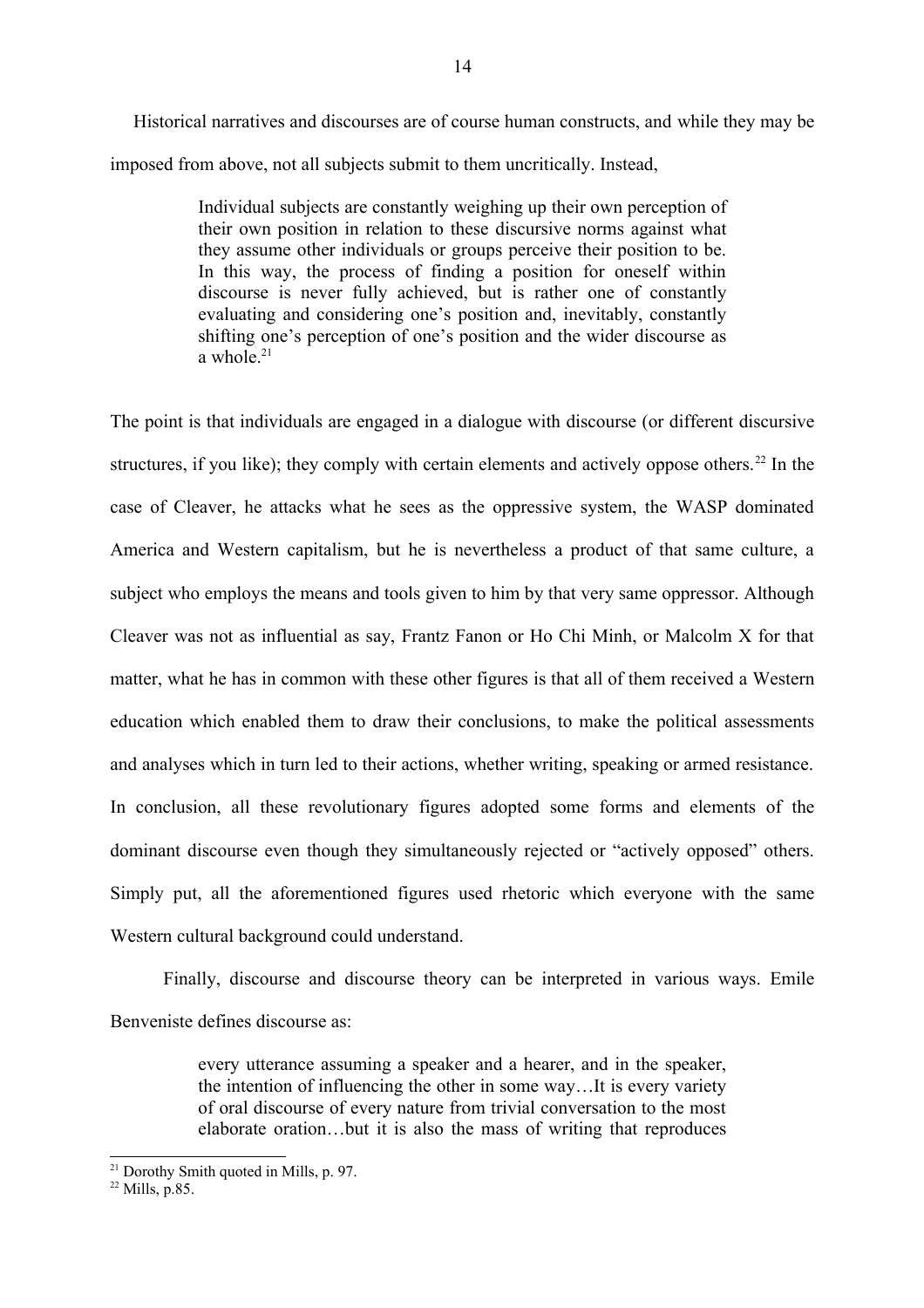oral discourse or that borrows its manner of expression and its purposes: correspondence, memoirs, plays, didactic works, in short, all genres in which someone addresses himself [sic] as the speaker, and organizes what he says in the category of person. $^{23}$  $^{23}$  $^{23}$ 

Therefore discourse in itself can be basically anything, and Cleaver's rhetoric falls neatly into the category summed up by the above definition. To be more precise, however, it can be said that while Cleaver uses rhetoric to advance his and the BPP's cause, he simultaneously employs different discursive formations within his rhetoric. I will examine how Cleaver and the BPP's enemies are constructed, and, in addition, I will demonstrate features that his leftist populist rhetoric and the discursive formations inside it have in common with right wing conservative populism. Therefore I will later discuss Cleaver's rhetoric by comparing and contrasting it with some aspects of what Albert O. Hirschman presents in his book *The Rhetoric of Reaction* (1991), and Kenneth Burke in his essay *The Rhetoric of Hitler's* "Battle" (1939).<sup>[24](#page-18-1)</sup> Interestingly, while Burke wrote his essay *before* Germany invaded Poland, it is still as valid an analysis of the reasons behind Hitler's success in the political arena as any that have been written since. Hirschman, on the other hand, covers and explains the main reactionary arguments against social change since the French Revolution.

Although social history in itself perhaps may have nothing to do with literary theory, I argue that its motives are very much the same as the ones used to justify multi-ethnic literary theory, and as such can be employed in the study of Cleaver's rhetoric: both social history and multi-ethnic literary theory aim at pluralism by giving voices to those who thus far have been overlooked, ignored or forgotten accidentally or on purpose. Thus the said approach may concentrate on ethnic, political, or sexual minorities, women, the marginalized and the different (criminals, prisoners, the sick), but it may just as well focus on the majority, the "ordinary" people and foot soldiers, and how their lives are affected by the decisions of the

<span id="page-18-0"></span> $23$  Emile Benveniste quoted in Mills, p. 5.

<span id="page-18-1"></span><sup>24</sup> The essay was first published in *The Southern Review* in 1939, and later as part of Burke's *The Philosophy of Literary Form* (1941).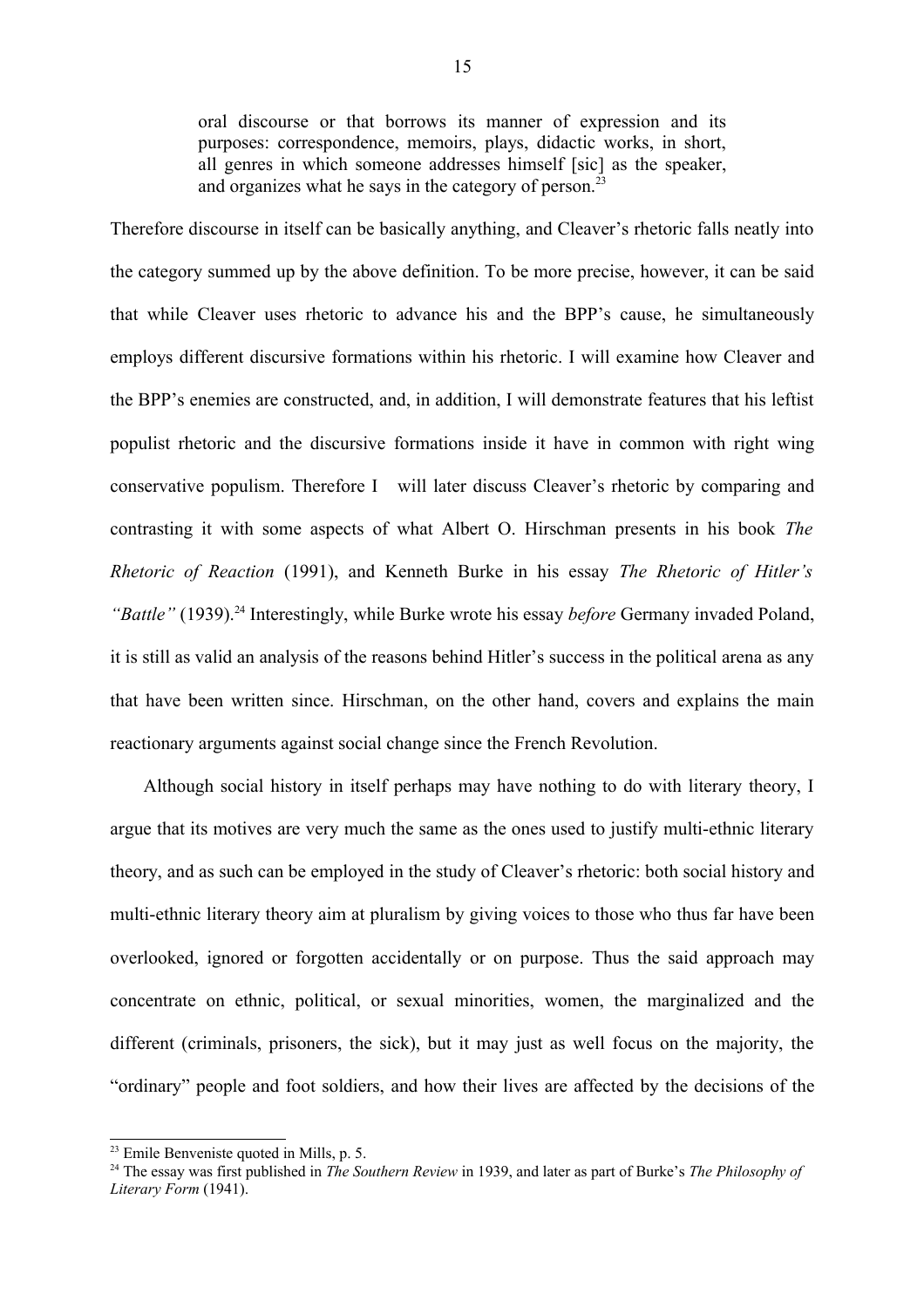ruling elites. The objective of presenting new points of view, however, is not a simplistic revisionism where everything is turned upside down and minorities, oppressed colonial or other subjects assume the status of heroes while the ruling elites are portrayed as cruel and inhuman monsters. Instead, giving voices to those who have not been heard before enables us to form a more balanced picture of any given historical event, period or phenomenon. As for the case at hand, Cleaver fits quite a few categories: on the one hand, he was a criminal, prisoner, dissident African American, but, on the other hand, he felt that if and when properly organized, the ethnic minorities together with the poor white working class and the wealthy liberals would surely constitute a majority which could overthrow the dominant "racist pig power structure" which he saw as the root of all evil.

And how does all this relate to English studies and this thesis? Perhaps it should be remembered how English studies came into being in the first place: in the  $19<sup>th</sup>$  century Britain, the educational programs to civilize the masses were designated and overseen by aristocrats who wanted to win the middle and lower classes to their side by rooting in them a certain set of values. This process of establishing English studies in the academia also coincided with "the era of high imperialism in England."[25](#page-19-0) In the spirit of the original English studies, literary canons continue to be decided upon and constructed by elites. Granted, the middle class White Anglo Saxon male -centered hold on both American literature and history has been challenged since the late 1960's by an increased emphasis on minorities and women, but, in the process, new exclusive literary elites have emerged. Not only has the American literary canon been gradually revised to include minority and female voices, but, in addition, a concept of African American literature as a separate entity from American literature has been created. A quite influential black literary canon was cemented when the *Norton Anthology of African American Literature* was published in 1996. In this colossal anthology (2776 pages), which includes 120 authors, Cleaver is granted nine pages which consist of a short biography

<span id="page-19-0"></span> $25$  Eagleton, p. 28.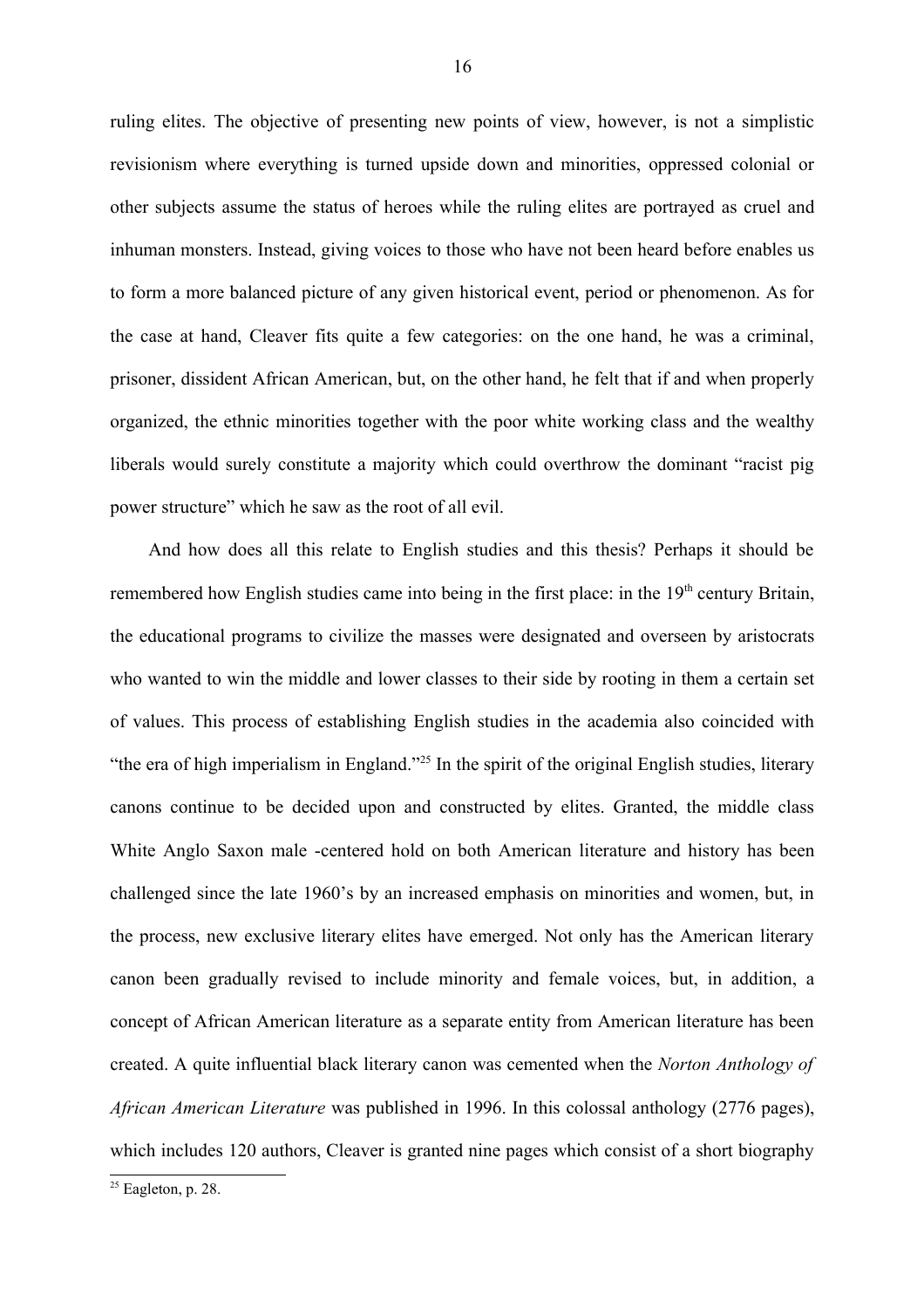and an excerpt from *Soul on Ice*. Thus Cleaver is a minority voice who, in my opinion, has been somewhat forgotten by not only the general public, but also by the African American literary intelligentsia. The latter, the ones who earn their living teaching Black/African American literature at American universities, are also naturally the ones who have compiled the African American canon found in the Norton anthology. This development presents an interesting contradiction: the black educated middle class seems to be after a cultural autonomy of sorts, or cultural segregation even, but, at the same time, they seem to be so integrated and content with their comfortable middle class lives in the academia that the likes of Eldridge Cleaver and other Black Panthers, populist leftist demagogues with their outdated revolutionary rhetoric, may seem too alien, perhaps even embarrassing, and, as such, are better left out. In fact, Cleaver's writings and speeches fit Barbara Harlow's definition of *resistance literature* in a sense that they are mainly ignored or excluded on purpose by the established literary circles. In addition, I would like to argue that Cleaver may also be seen as what Gayatri Spivak<sup>[26](#page-20-0)</sup> has called a *subaltern*; an anti-colonial, dissident voice, who, in the case of Cleaver, did not agree with Martin Luther King and the nonviolent Civil Rights Movement – the ones who the establishment has since more or less accepted as the official, 'Black History Month'-figures of the 1960's struggle.

In conclusion, the aforementioned "double exclusion" of Cleaver by both the general public and the African American literary elite gives me all the more incentive to study Eldridge Cleaver's rhetoric in his *Post-Prison Writings and Speeches* from an anti-colonial, multi-ethnic/ social history perspective, as an example of *resistance literature*. I will approach Cleaver as a subaltern minority voice whose specific intention was to expose and overthrow what he considered the "racist pig power structure", an oppressive form of government which

<span id="page-20-0"></span><sup>26</sup> Spivak's article, "Can the subaltern speak?", can be found in *Colonial Discourse and Post-Colonial Theory* by Williams, Patrick and Chrisman, Laura (eds.). New York: Columbia University Press, 1994, pp. 66-111.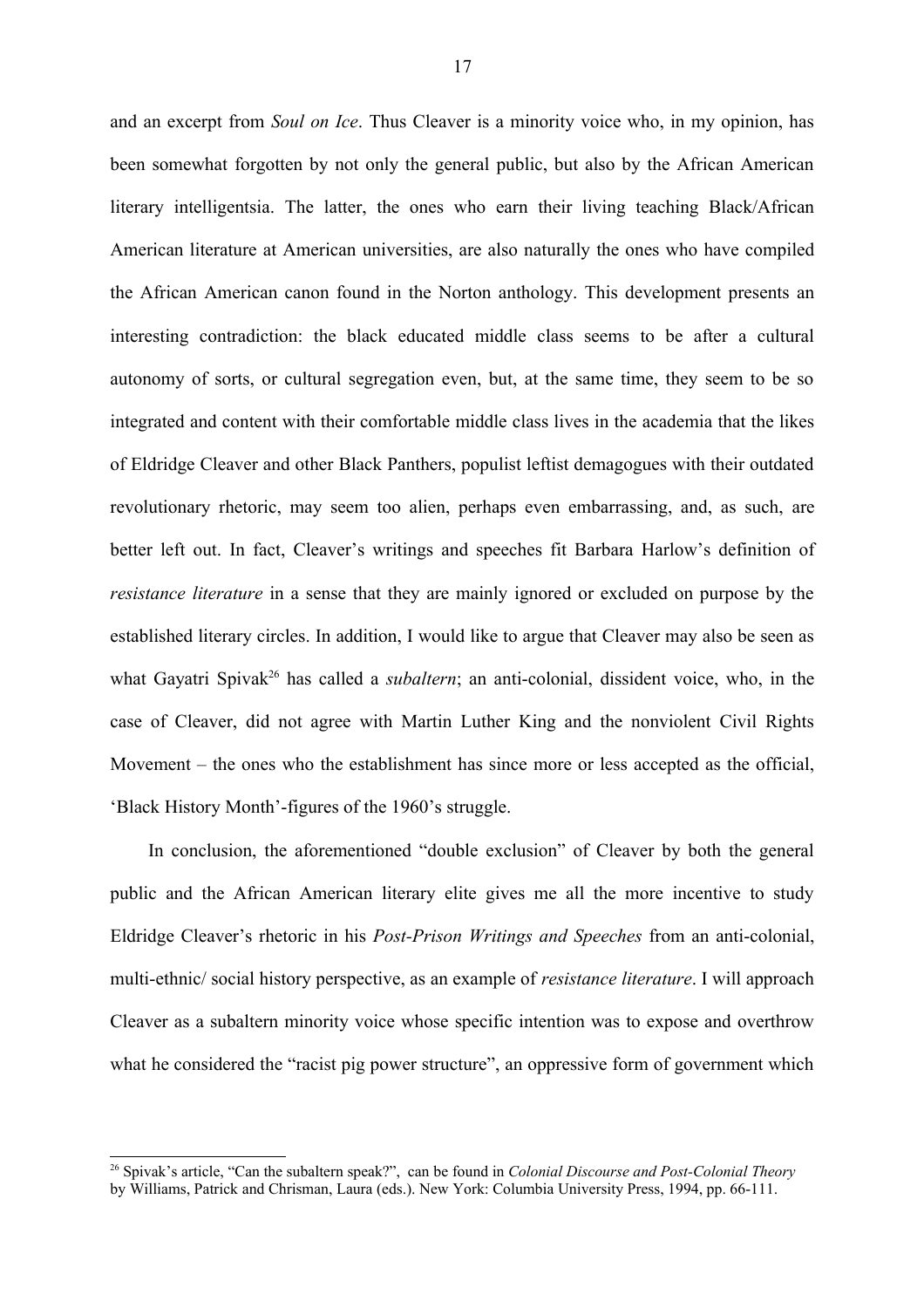not only was exploiting minorities and workers at home, but which also, through its foreign policy, was standing in the way of Third World Liberation.

Finally, it must be noted that postcolonialism, discourse theory or any other schools or orientations advocate certain values just as much as the ideologies they attempt to criticize. Thus values and beliefs in themselves are human constructs which can be altered according to the needs of the status quo – or by anyone wanting to challenge it. Everyone has values and no-one is capable of being wholly objective. In the end the dominant values and beliefs are defined by the prevailing positions of power, namely by those who possess enough force to subdue others. Even our modern, Western societies, which are supposedly based on democratic and humane values, nevertheless would probably collapse and plunge into chaos without a justice system, police, prisons and armed forces to enforce and uphold those values. In other words, freedom and democracy are maintained and protected by coercive means.

#### *2.2. Frantz Fanon and The Wretched of the Earth*

Cleaver and the BPP considered the black community not only victims of social injustice, but a 'stolen people on a stolen land'; in Cleaver's view, blacks had been first stolen from Africa, then enslaved and colonized on foreign soil. Consequently, they were an oppressed *people* who should fight for their right to self-determination just like those of their Third World brethren who had either already liberated themselves from the yoke of colonialism and imperialism, or who were engaged in a struggle to do so. The most crucial influence which had led Cleaver to reach these conclusions was undoubtedly Frantz Fanon<sup>[27](#page-21-0)</sup> (1925-1961), and especially his book *The Wretched of the Earth* (*Les damnés de la terre*), a treatise on colonial struggle for liberation which is based on the writer's experiences as he participated on the side of the Algerians in their struggle to win independence from France (1954-1962). The book is

<span id="page-21-0"></span><sup>&</sup>lt;sup>27</sup> Fanon was born on the island of Martinique in the French West Indies, and educated in France. In the 1950's Fanon was assigned to Algeria where he worked as a hospital psychiatrist. Ultimately Fanon defected and joined the FLN (National Liberation Front, i.e. the Algerian rebels). He had finished writing *The Wretched of the Earth* shortly before he died of cancer in 1961.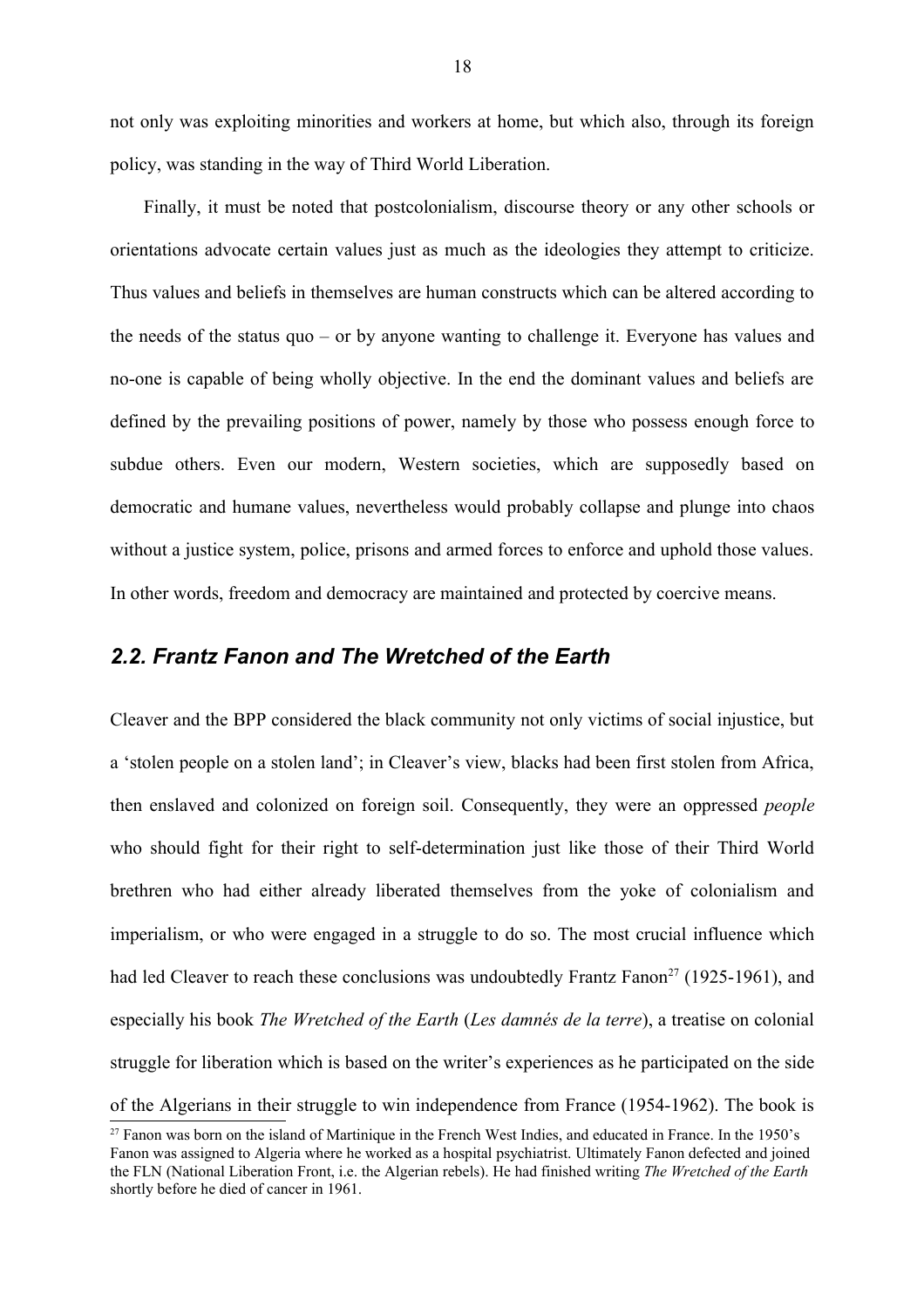perhaps most famous for its controversial stance of advocating violence as the best method to overthrow colonialism not only in Algeria, but in the whole of Africa, or in any colonized part of the world for that matter. Cleaver wrote a short review of *The Wretched of the Earth* which was published in *Ramparts* in January 1967 and later included in *Post Prison Writings and Speeches*, titled "Psychology: The Black Bible" (*Post* pp. 18-20). This is what Cleaver has to say about Fanon's book:

> What this book does is legitimize the revolutionary impulse to violence. It teaches colonial subjects that it is perfectly normal for them to want to rise up and cut off the heads of the slavemasters, that it is a way to achieve their manhood, and that they must oppose the oppressor in order to experience themselves as men. In the aftermath of Watts, and all the other uprisings that have set the ghettos of America ablaze, it is obvious that there is very little difference in the way oppressed people feel and react, whether they are oppressed in Algeria by the French, in Kenya by the British, in Angola by the Portuguese, or in Los Angeles by Yankee Doodle. (*Post* p. 20)

Thus, before joining the BPP (he did not join the Party until April), Cleaver had already adapted Fanon's decolonization theory (which Fanon developed mainly Africa in mind) to apply to the African American minority in the US. In the same review, Cleaver states that, "among the militants of the black liberation movement in America", *The Wretched of the Earth* was already known "as "the Bible."(*Post* p. 18). Cleaver felt that the divide and conquer politics employed by the colonizers in Africa were similarly used by the oppressor back in the US. In the review, Cleaver claims that the state of oppression itself gives rise to "an impulse to violence", which "develops in the collective unconscious", and results in "an uncontrollable desire" on the oppressed people's part "to kill their masters." (*Post* pp. 18-19). Cleaver goes on to explain how the oppressed are either not consciously aware of the reasons behind their impulse to violence, or scared to confront their more powerful masters even if they can correctly identify the oppressor as the reason for their predicament. As a result, the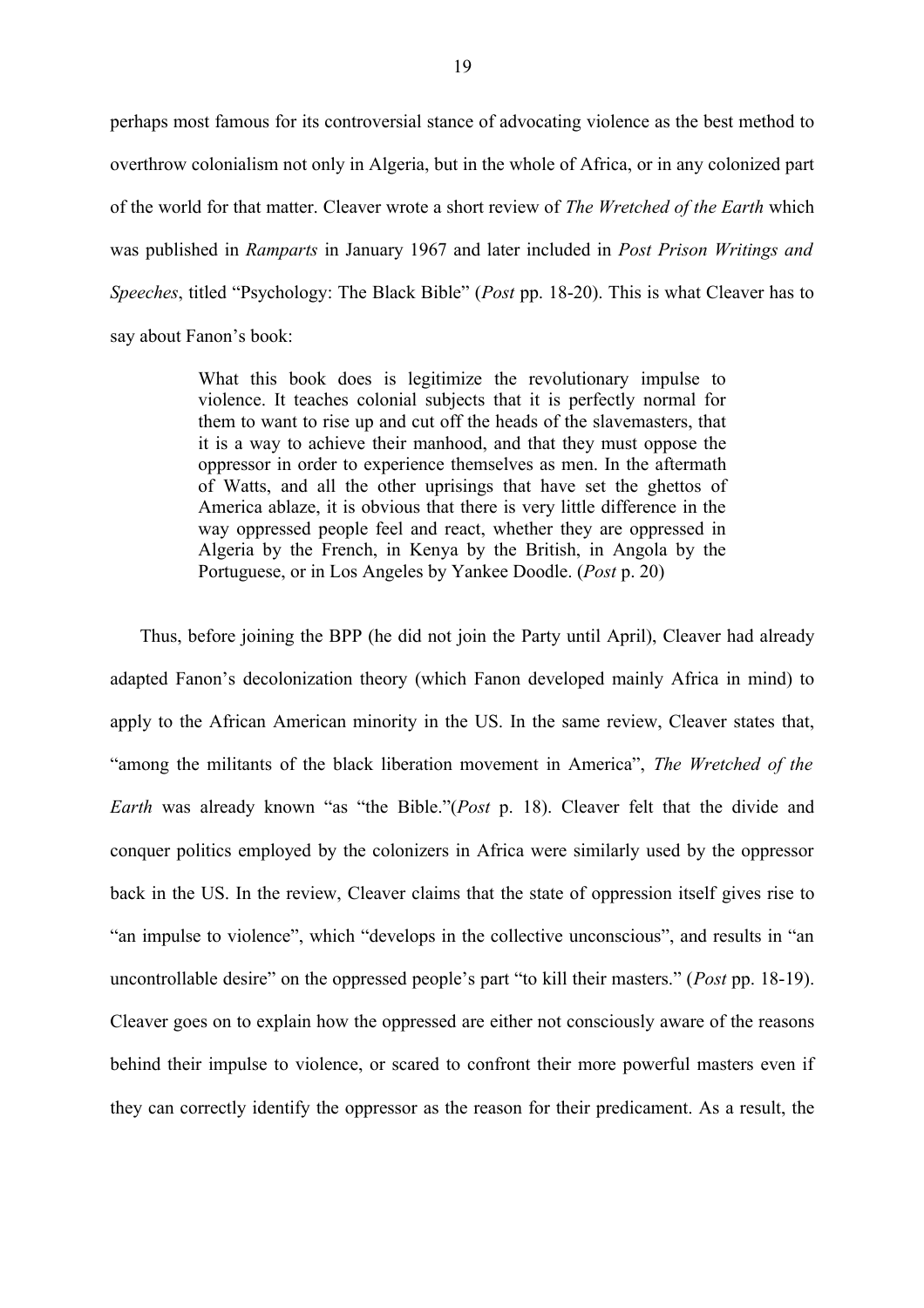violence turns inward and keeps the oppressed at each others' throats – which only makes it easier for the oppressors to continue to wield power over them.

Interestingly, this is what Richard Wright had already argued in his 1940 novel, *Native Son*, a piece of work which Cleaver discusses at length in *Soul on Ice*. It is no surprise that Cleaver identifies with Bigger Thomas since his personal history of crime and jail closely resemble the helpless and ignorant protagonist of Wright's novel, Bigger Thomas, someone whose only means of coping with the society around him is through violence. Wright was of the opinion that if the Bigger Thomases of America are not emancipated by means of education, equal opportunities and the eradication of racism, the American society as a whole will someday be facing more concentrated and disastrous violence instead of random criminal acts by individual perpetrators. It seems that Cleaver embraced Wright's argumentation and he thus willingly adapted Fanon's idea that the oppressed should organize and unify among themselves, and consequently direct the full force of their aggression and frustration against the oppressor.

Someone might disagree with the idea of violence as the way to 'achieve manhood', but, more than anything else, Fanon and Cleaver's shared view is only a reflection of the Western (and, in Cleaver's case, American) culture's traditionally violent values: from Imperial Rome to the United States of America, the representatives of Western Civilization have conquered and enslaved other peoples and cultures mostly by means of brute force (after which economic and cultural domination have followed), not to mention the centuries of fighting between the European nation-states themselves which most recently culminated in World War II. The point and the legacy of this development – well taken by both Fanon and Cleaver – is that the strongest, most ruthless, and most violent usually emerge as the winner. Moreover, anyone with even a passing interest in US history and culture must be aware how deeply violence is embedded in that nation's collective psyche.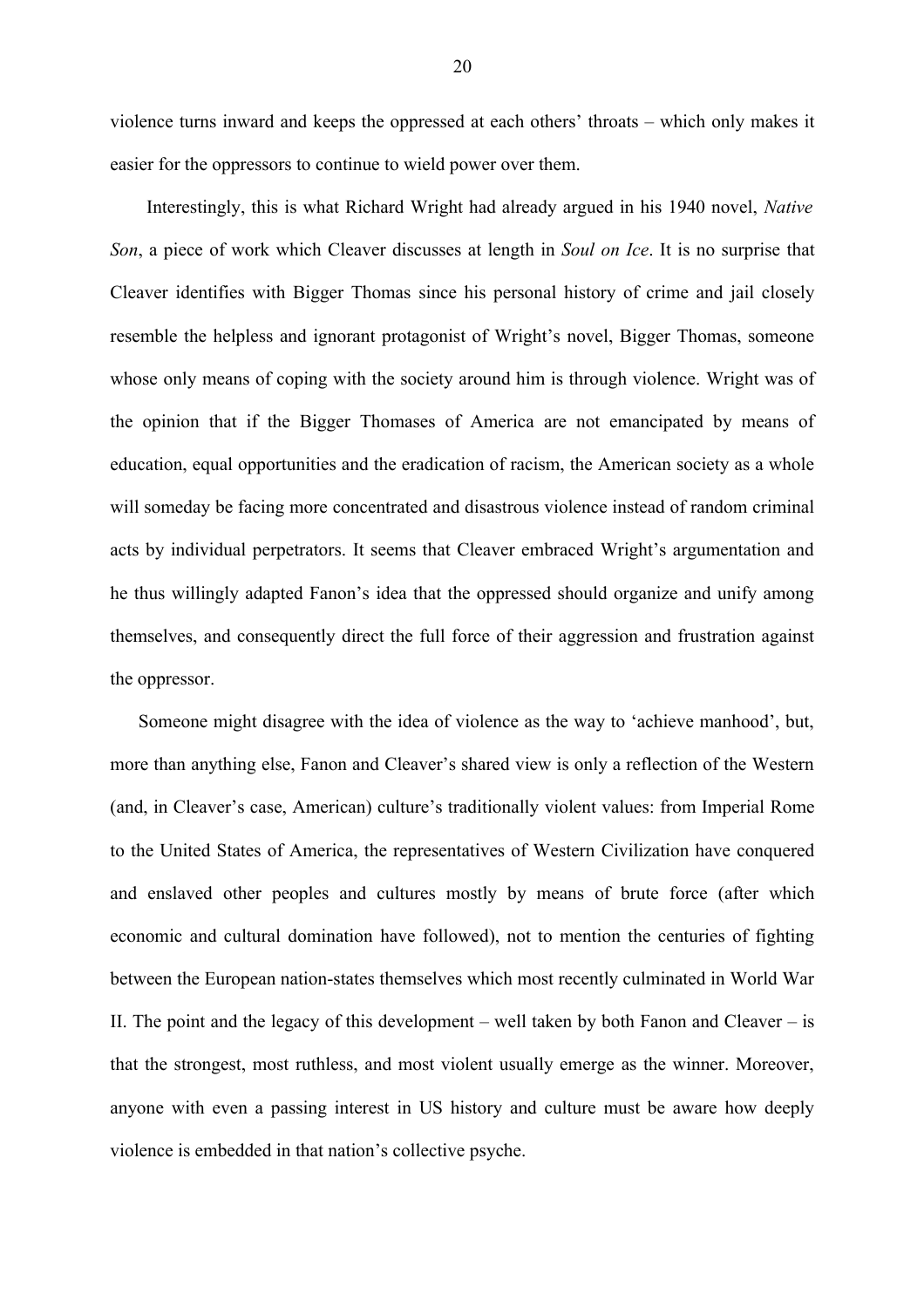In order to succeed in the struggle for liberation, Fanon considered it crucial to organize and politically educate the people he referred to as the *lumpenproletariat*: the starving peasants who had left the countryside for the shantytowns on the outskirts of urban centers in hope of a better life, only to find themselves forced to engage in petty crime, prostitution, and overall hustling to survive. According to Fanon, "the rebellion [would] find its urban spearhead" within this group who would constitute, "one of the most spontaneous and the most radically revolutionary forces of a colonized people." (*Post* p. 129). It is obvious that Cleaver and the BPP likened this *lumpenproletariat* to also refer to the American blacks who had migrated from the rural South to the industrial, urban North and West. Furthermore, Fanon argued that violence would rehabilitate the *lumpenproletariat* from the historical humiliation and submission at the mercy of the colonial masters.

Considering Fanon some kind of Pol Pot, however, would be way off the mark; although Fanon may have defined violence as a cleansing force and a way to restore self-respect, he also dedicated the last chapter of the book (titled "Colonial War and Mental Disorders*"*) to the negative psychological effects violence may have on both its victims and perpetrators. In addition, when Fanon states that colonialism is "violence in its natural state, and it will only yield when confronted with greater violence", he simply indicates that in order to successfully combat any oppression, the oppressed must use the tools and weapons of the oppressor since violence is the only language they understand.[28](#page-24-0) Of course the distinction between freedom fighters and terrorists, the *legitimacy* of violence, is always defined by the prevailing dispositions of power. In other words, violence is good and justified when used by the colonial/imperial powers (France, Britain, USA), but evil when employed against them in attempts to gain national self-determination (Vietnam, Algeria, Ireland, Kenya, Cuba, Iraq).

On a smaller scale, Cleaver and the BPP also had to face reality from the position of the underdog: when the BPP called for the black community to arm themselves in self-defense,

<span id="page-24-0"></span><sup>28</sup> *The Wretched of the Earth*, p. 61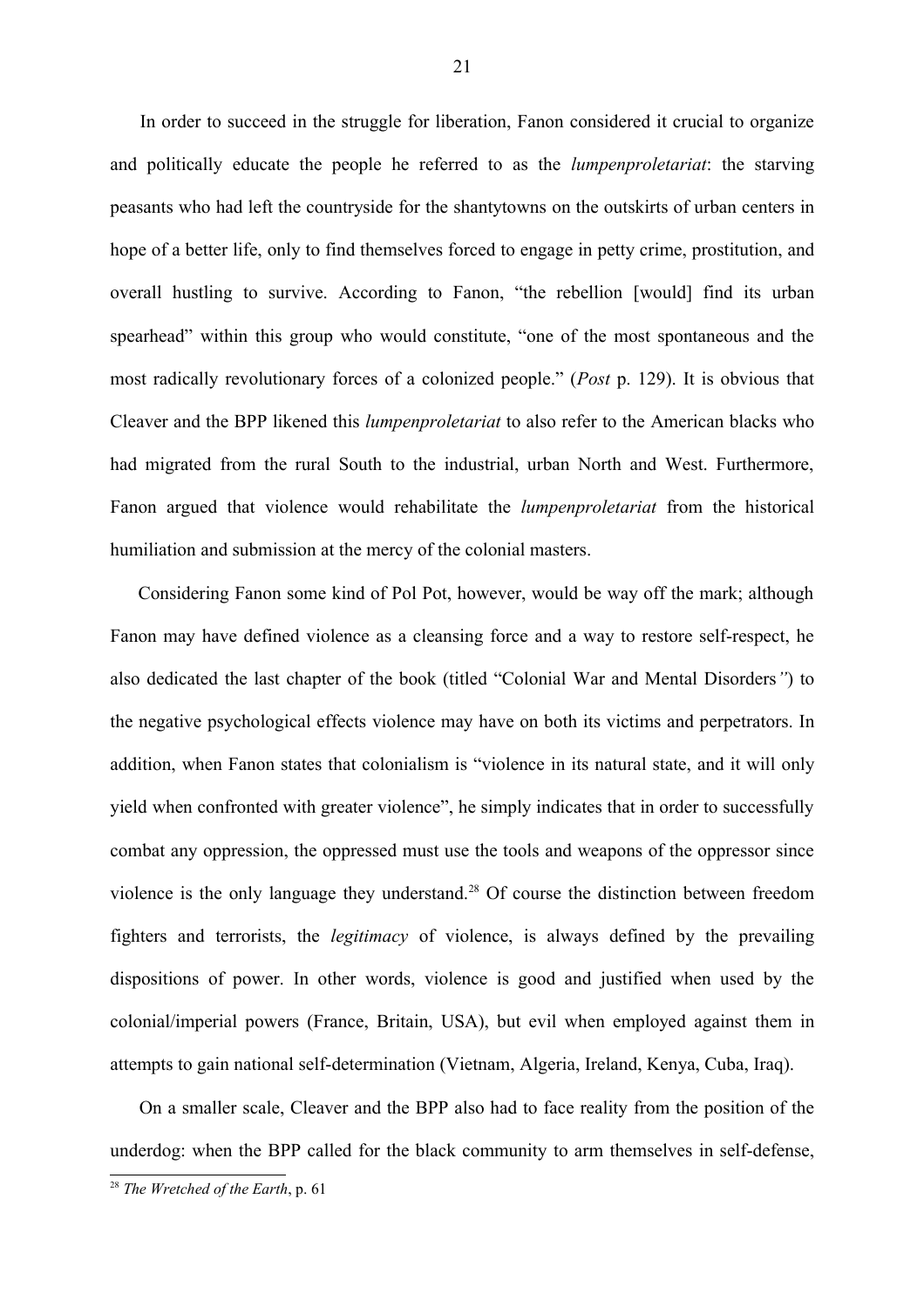the US mainstream press immediately chose to portray the Panthers as violent, militant bigots, criminals and communists, although their "militancy" centered mostly on nothing more than extending the Constitutional rights to bear arms (and use them in self-defense if and when necessary) to apply to blacks. Thus the urban black community in the late 1960's was still practically being denied the same rights which had been self-evident to whites since the Declaration of Independence. In fact, any time the police carried out a raid on a Panther office, the press would emphasize the arrests made and the number of illegal weapons seized, but later, if and when it turned out that the charges had been dropped and the guns had been registered and legal, the press did not show similar enthusiasm. This is how a former New York Panther, Assata Shakur, describes the era: "Since we did not own the TV stations or newspapers, it was easy for the news media to portray us as monsters and terrorists. The police could terrorize the Black community daily, yet if one black person successfully defended himself or herself against a police attack, they were called terrorists."[29](#page-25-0)

The Black Panther ideology, manifested in the party's Ten Point Platform and Program, applied Frantz Fanon's decolonization theory in a sense that Cleaver and the Panthers considered the African American population a separate black colony, "a stolen people held in a colonial status on a stolen land" (*Post* p. 61), trapped in the throes of a hostile, imperialist mother country, the United States. In fact, point number ten of the platform called for "a United Nations-supervised plebiscite to be held throughout the black community…for the purpose of determining the will of black people as to their national destiny."<sup>[30](#page-25-1)</sup> Thus the BPP linked the struggle for black liberation in the US to all the anti-colonial Third World liberation movements, defining US imperialism as the common foe standing in the way of universal freedom.[31](#page-25-2) Furthermore, Cleaver and the BPP adapted Fanon's concept of *lumpenproletariat*

<span id="page-25-0"></span><sup>&</sup>lt;sup>29</sup> Shakur, pp. 222, 242.

<span id="page-25-1"></span><sup>&</sup>lt;sup>30</sup> The BPP Ten Point Program and Platform can be found in its entirety at:

<sup>&</sup>lt;www.stanford.edu/group/blackpanthers/history.shtml>

<span id="page-25-2"></span><sup>&</sup>lt;sup>31</sup> In hindsight, it is easy to criticize Cleaver and the Panthers for their blind admiration for China, North Korea, Cuba, Algeria and Vietnam, but, at the time, each one of these countries were examples of peoples' right to selfdetermination, and represented defiance and resistance to colonial masters and imperialism.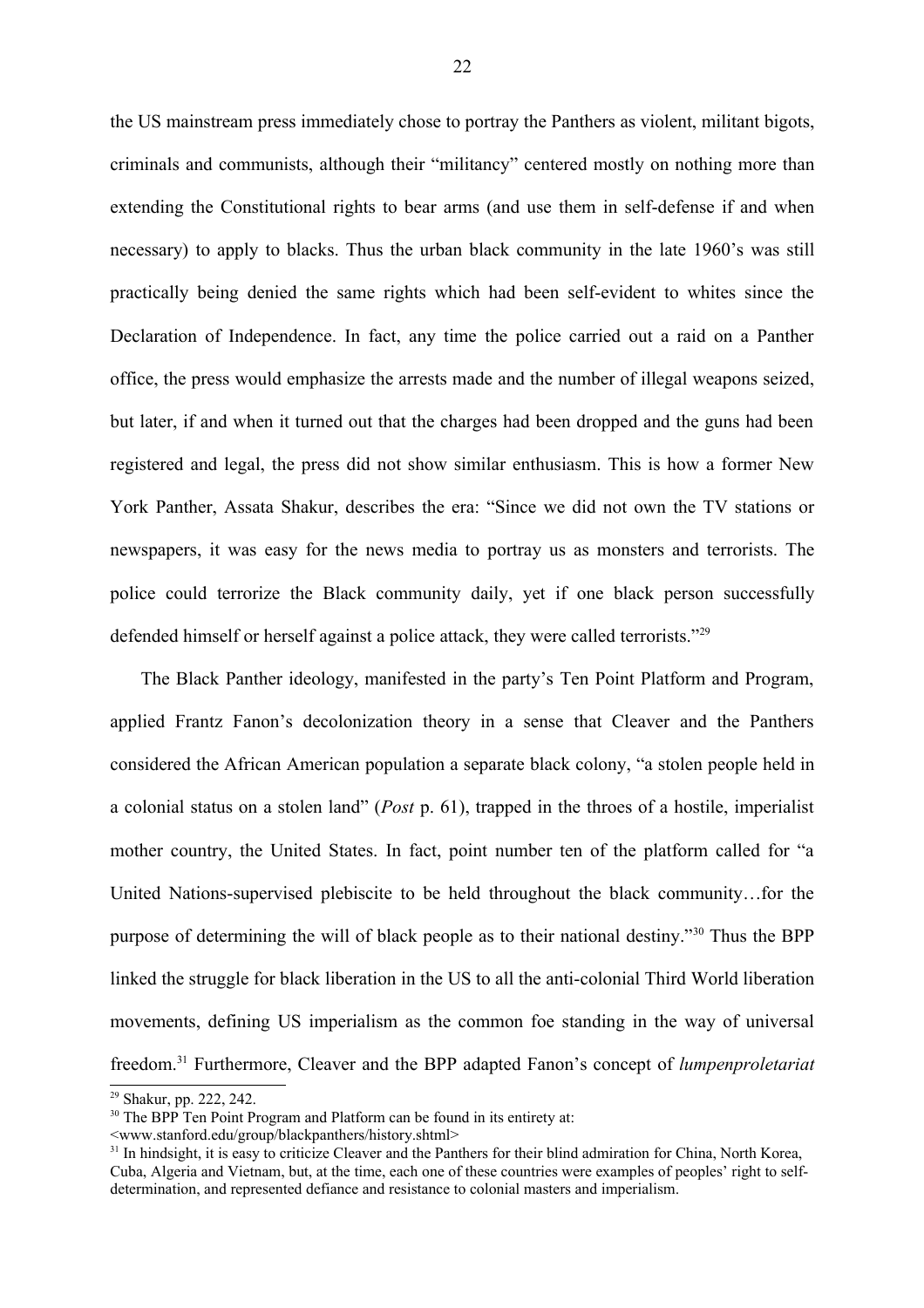to apply to urban blacks. The BPP wanted to organize and politically educate "the brothers off the block", the pimps, hustlers and small time criminals whom they saw as the potential revolutionary vanguard in the struggle for black liberation. Although it was this group of people that Cleaver's rhetoric was mostly aimed at, on numerous occasions he also addressed white radical students on university campuses and at rallies held against the Vietnam War. He also enjoyed media celebrity because of the success of *Soul on Ice*, although that was shortlived because of his arrest and later exile.

Since at least Cleaver himself took seriously the idea of African Americans as colonial subjects fighting for decolonization, it is justified to say that he shares common characteristics with postcolonial authors. In the context of the US, however, it is perhaps more adequate to speak of anti-colonial or resistance literature, simply because the desired independence or autonomy has never materialized. Regardless of whether the positioning Cleaver adapted from Fanon can be seen as realistic or not, Cleaver was nevertheless a political voice which represented one faction of the black, oppressed minority in the US, and, in that sense, he was clearly writing and speaking from the position of the victim.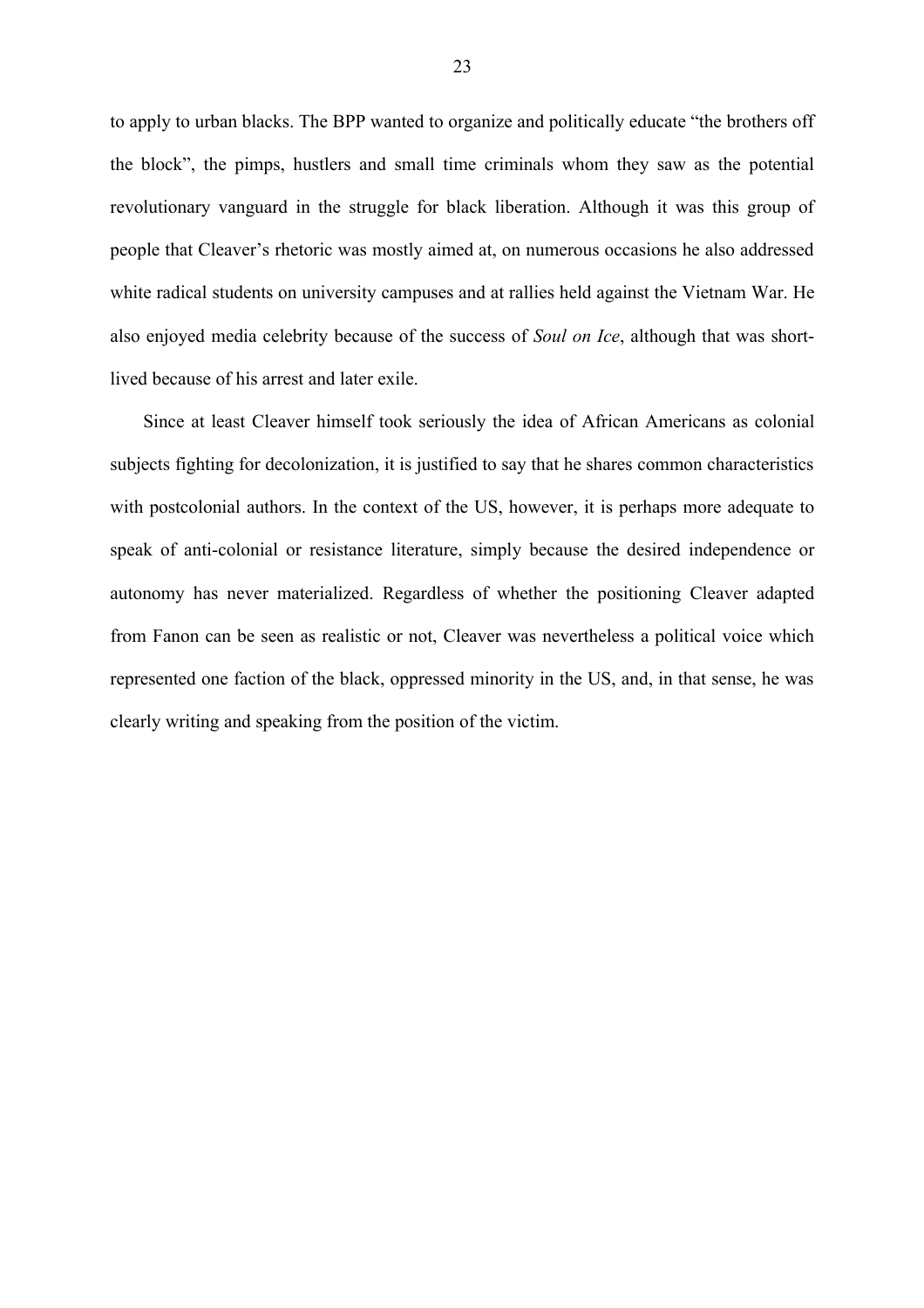# **3. The Representation of Enemies**

Perhaps the most common way to make sense of who we are is by defining who we are not, or who we do not want to be. Accordingly, Cleaver's categorization and definition of his and the BPP's enemies served the purpose of organizing and unifying the "lumpenproletariat" by rallying them against common foes. What Cleaver had also adapted from Fanon was the idea that ultimately any oppression was more a matter of class than color,<sup>[32](#page-27-0)</sup> and, accordingly, Cleaver and the BPP had a long list of enemies who were not only restricted to what they saw as the white imperialist, capitalist power structure (including white well-meaning liberal Democrats), but which also included any ethnic rivals such as the black bourgeoisie who, much to the Panthers' dismay, also considered themselves spokespersons for the black community. In fact, of the black pressure groups and political movements, Cleaver disapproved of both the extremists (Nation of Islam, Cultural nationalists), as well as the Christian, non-violent reformists of the Civil Rights Movement (Martin Luther King and the Southern Christian Leadership Conference). In this chapter, I will look at how both the white "others" and the BPP's rivals in the black community are represented in Cleaver's rhetoric: how Cleaver constructs and defines his enemies, and what kind of terminology he employs in doing so.

## *3.1. "The Racist Pig Power Structure"*

As the title of this thesis perhaps already implies, the biggest single enemy or the "other" in Cleaver's view was the monolithic 'racist pig power structure'. Even Cleaver and the Panthers' biggest single hero alongside Fanon, Malcolm X, had been content to refer to a "white power structure",<sup>[33](#page-27-1)</sup> whereas Cleaver and the BPP took it up a notch and simply

<span id="page-27-0"></span><sup>32</sup> Fanon, pp. 148-205.

<span id="page-27-1"></span> $33$  Breitman, p. 46.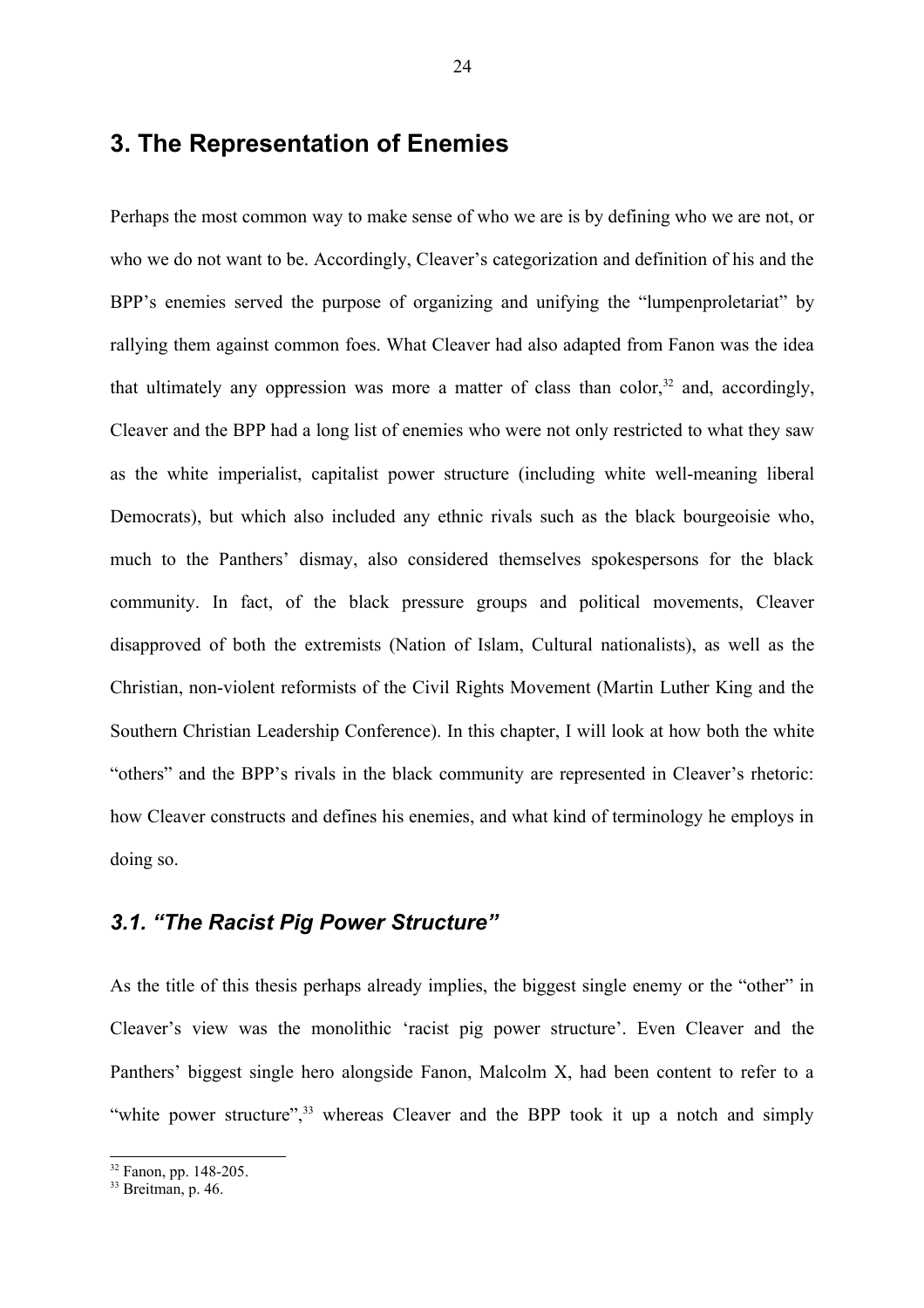replaced "white" with "racist pig". This is just an example of how Cleaver and the BPP aimed to appeal to both people who had had little education, and, on the other hand, to white radicals and revolutionaries who seemed to show a liking for the "street credible", outrageous talk Cleaver often resorted to. In fact it was very typical of Cleaver to move between different registers according to the audience he was addressing (in both speeches and writing), and perhaps even more so when he himself got emotionally carried away. The most inflammatory examples of Cleaver's style in *Post-Prison Writings and Speeches* are "The Death of Martin Luther King: Requiem for Nonviolence" (pp. 73-79), "An Aside to Ronald Reagan" (pp. 108- 112), and a speech<sup>[34](#page-28-0)</sup>(pp. 113-146) he held at Stanford University in October 1968, less than two months before he fled the country. A somewhat more articulate and thoughtful Cleaver comes across in both the affidavit he prepared for his own legal defense which opens *Post-Prison Writings and Speeches* ("Affidavit # 1: I Am 33 Years old", pp. 3-12), and the *Playboy* interview (pp. 163-211) which closes the book.

At the core of Cleaver's thinking was the idea of the US political system supposedly being run by a military-industrial complex for the protection of large corporations and their interests. What adds credibility to this notion and sets it apart from a mere conspiracy theory, is the fact that none other than president Dwight D. Eisenhower, upon leaving office in 1961, warned the nation of the increasing power of the "military-industrial complex".<sup>[35](#page-28-1)</sup> To Cleaver and the BPP, the war in Vietnam, escalated and waged by the Johnson Administration, was ample proof of this development.<sup>[36](#page-28-2)</sup> Furthermore, Cleaver saw the police as "the agents of the power structure" (*Post* p. 199) who were set out to systematically eradicate the BPP on both local and national level.

<span id="page-28-0"></span><sup>&</sup>lt;sup>34</sup> According to Scheer, this speech was "typical" among the series of speeches Cleaver gave on California campuses at the time (*Post* p. 113).

<span id="page-28-1"></span><sup>&</sup>lt;sup>35</sup> Schlesinger Jr., p. 534.

<span id="page-28-2"></span><sup>&</sup>lt;sup>36</sup> Recently the idea of the significance of the military-industrial complex behind US foreign policy has been promoted by, for instance, Eugene Jarecki in his 2005 documentary *Why We Fight.*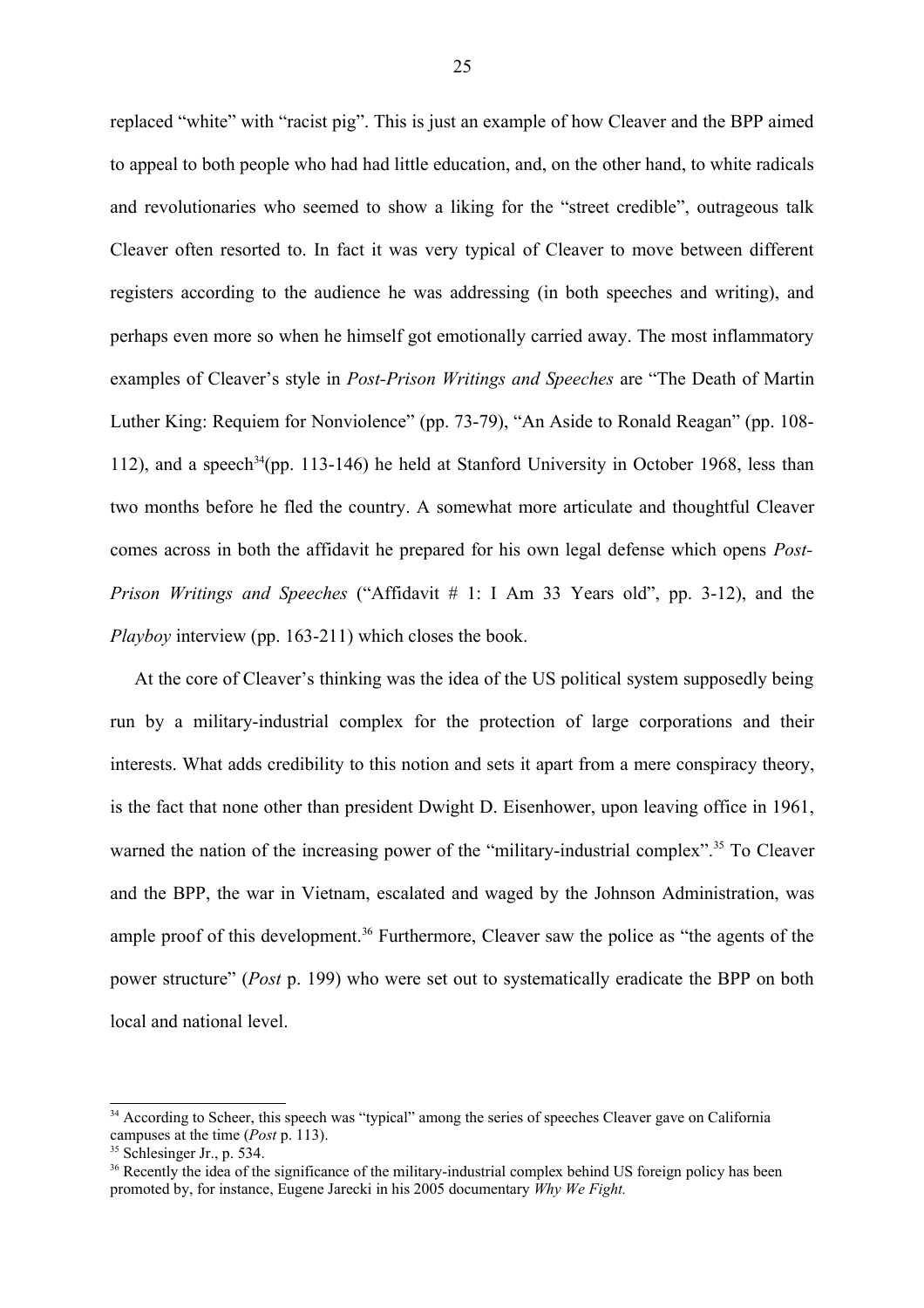One thing that appears repeatedly in Cleaver's rhetoric against the power structure is the idea of a reversed redemption where the sins or crimes of the oppressed underdog should somehow be redeemed, canceled out, or nullified by the far greater sins and crimes of the oppressor. Nowhere is this more evident than on occasions like the *Playboy* interview (*Post* p. 163) where Cleaver has to defend the BPP's demand that "all black men held in federal, state, county and city prisons and jails" should be released "because they have not received a fair and impartial trial" (point #8 of the Ten Point Program). Although it is hard to argue against the notion that many black inmates had not been judged by a jury of their peers, naturally the more logical solution to this injustice would have been granting them new, fair and impartial trials instead of simply liberating *all* black prisoners purely based on their skin color. When confronted with this in the *Playboy* interview, Cleaver replies as follows:

> All the social sciences–criminology, sociology, psychology, economics– point out that if you subject people to deprivation and inhuman living conditions, you can predict that they will rebel against those conditions. What we have in this country is a system organized against black people in such a way that many are forced to rebel and turn to forms of behavior that are called criminal in order to get the things they need to survive. Consider the basic contradiction here. You subject people to conditions that make rebellion inevitable and then you punish them for rebelling. Now, under those circumstances does the black convict owe a debt to society or does society owe a debt to the black convict? Since the social, economic and political system is so rigged against black people, we feel the burden of the indictment should rest on the system and not on us. Therefore, black people should not be confined in jails and prisons for rebelling against that system – even though the rebellion might express itself in some unfortunate ways. (*Post* pp. 179-180)

Thus Cleaver simply indicts the 'rigged' system as responsible for any possible criminal behavior, basically stating that the society owes more to the black convict than vice versa, that somehow the criminal nature of the system absolves any wrongdoing on the behalf of those who rebel against it. What is even more troubling, however, is Cleaver's way of considering *any* crime, be it rape, murder or incest for instance, as simply conscious or unconscious rebellion against the system. Accordingly, Cleaver reduces any possible crime as the rebellion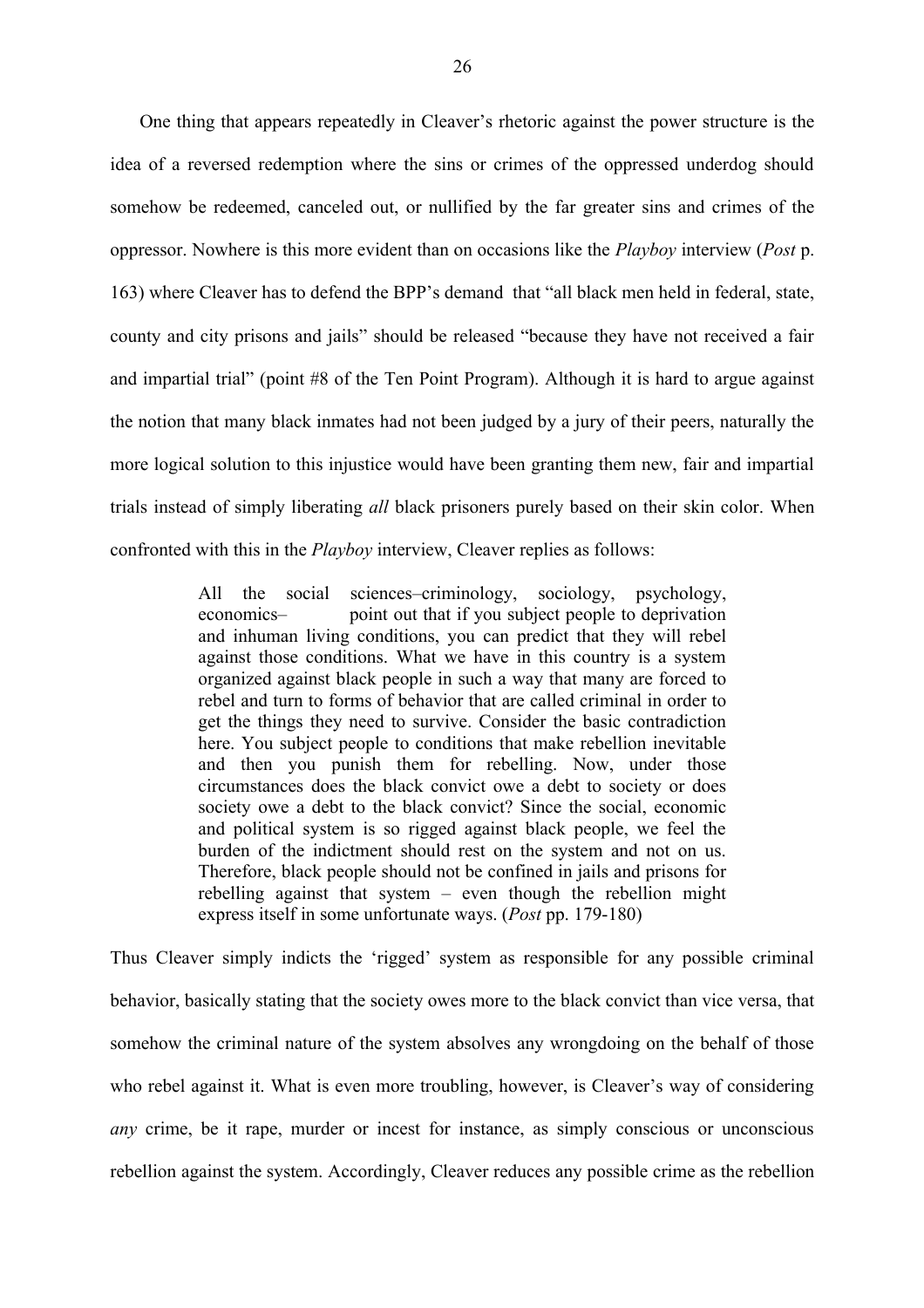merely expressing itself "in some unfortunate ways". In other words, if the system is hideous enough, any kind of rebellion against it is acceptable. The idea of the end justifying the means is a common characteristic within any fundamentalist thought: if the objective is considered noble enough, the number of human casualties caused in the process of striving for it ceases to matter.<sup>[37](#page-30-0)</sup> Next, when pressured further on the issue of the unconditional liberation of all black prisoners, Cleaver goes on to indict the then-President Lyndon B. Johnson for his active role in the war in Vietnam:

> We don't feel that there's any black man or any white man in any prison in this country who could be compared in terms of criminality with Lyndon Johnson. No mass murderer in any penitentiary in America or in any other country comes anywhere close to the thousands and thousands of deaths for which Johnson is responsible. (*Post* p. 180)

Although Cleaver's argument here is solid in a sense that Johnson clearly was responsible for more deaths than any "mass murderer in any penitentiary in America", it is hard to fathom why or how some mass murderer's (or rapist's, child molester's etc, take your pick) crimes – no matter what the skin color of the perpetrator – should somehow be absolved by the fact that someone else is responsible for even greater crimes. Cleaver's insistence that the bigger criminal, or the rigged system, absolves the small-time criminal is naïve and repetitive, especially when he seems to go back and forth between collective (the system) and individual (Johnson) responsibility: on the one hand, the rigged system/oppressive power structure is to be held responsible, while, on the other hand, he singles out Johnson as a mass murderer as if he and he alone were responsible for the policymaking which resulted in the escalation of the war in Vietnam. Besides the aforementioned 'reverse redemption', Cleaver argues that *any* criminal behavior on the blacks' behalf is always simply a reaction to white oppression.

In fact, it is hard to tell whether Cleaver always really believed what he said, or whether the pompous, hyperbolic, simplified, black and white rhetoric was more a means of calling

<span id="page-30-0"></span><sup>&</sup>lt;sup>37</sup> Examples abound from the Russian Revolution to the recent US foreign policy of spreading democracy by force.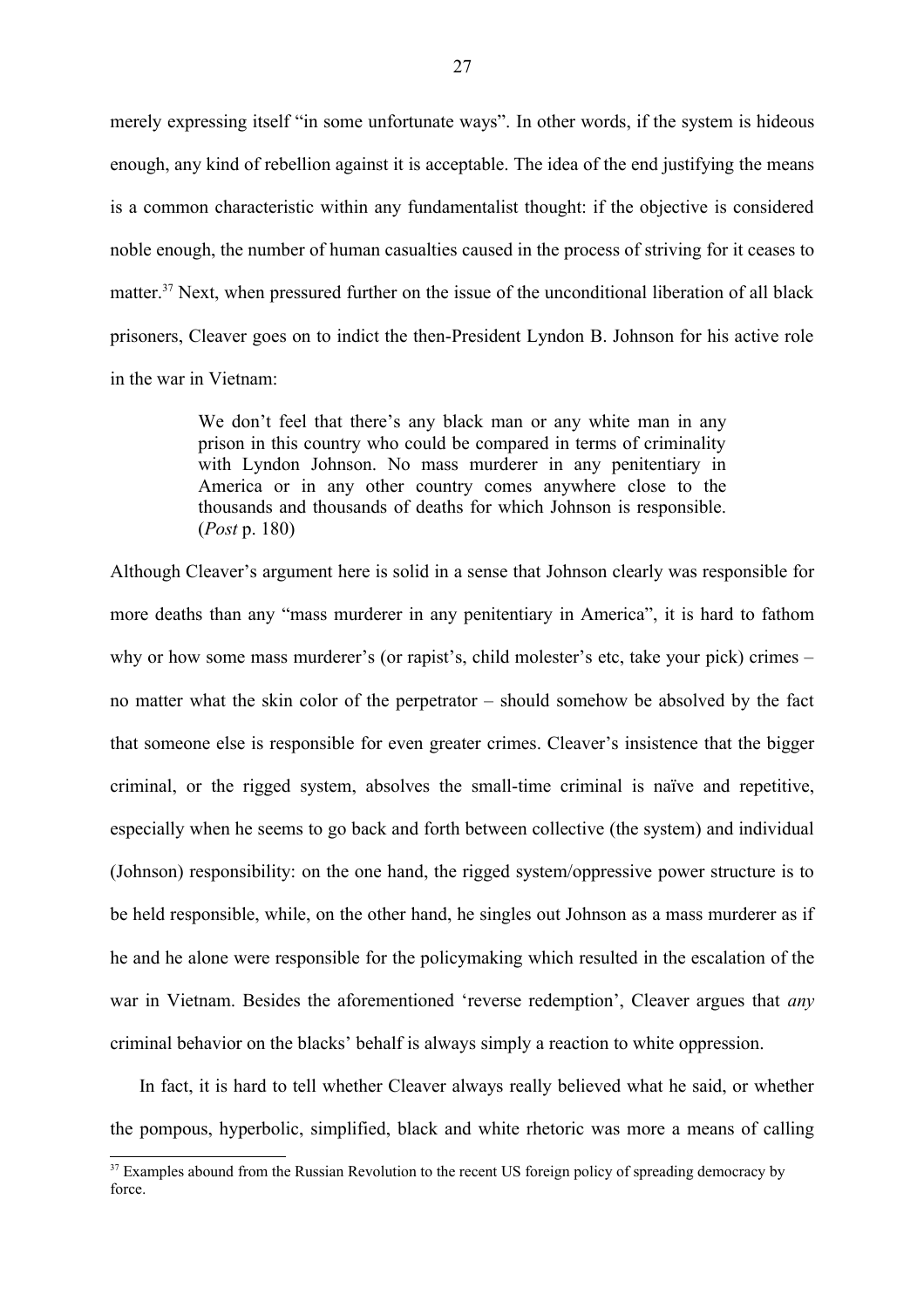attention to and raising awareness on what Cleaver and the BPP considered important issues. Therefore it is more likely that the use of slogans and catchphrases served as rhetorical devices which, through constant repetition, made it possible for any potential convert to come to grips with the basic party line and program. Moreover, as I have stated earlier, Cleaver was in the habit of using different registers depending on who he was addressing; consequently, his choice of wording was probably different when facing a ghetto audience than it would be at an Ivy League campus such as Stanford.

 At the core of Cleaver's dislike for the US political system was what he perceived to be its discriminatory nature; blacks had always been excluded or kept on the sidelines, as an oppressed minority, first as slaves and later as a cheap labor reserve who did not enjoy the same constitutional rights as the general population. Consequently, since Cleaver perceived the whole system to be to such an extent "rigged" against the blacks, it had to be overturned completely, preferably in a manner reminiscent of China, Cuba or Algeria.

#### *3.2. "Degenerate Democrats"*

Cleaver saw the Johnson Administration as well as Reagan, Nixon and the Republicans as racist, fascist warmongers, but he was not particularly impressed by the anti-war, liberal Democrats either. This sentiment becomes clear from "Robert Kennedy's Prison", a short piece written in May 1967 after Cleaver was witness to Robert F. Kennedy attending a hearing of social workers employed in the Johnson Administration's War on Poverty Program. Cleaver starts,

> Mounted on the tired back of that worthy steed, the War on Poverty, the fair-haired knight of the Liberal Round Table, Senator Robert F. Kennedy, swept through San Francisco today like a storm that doesn't exist. Watching him perform before his favorite audience, the class of social workers who have developed a vested interest in the existence of poverty, I sat in the press section of the Nourse Auditorium digging this cast. This was my first time ever seeing him in person and I was conscious of the millions of words that had gone to make up his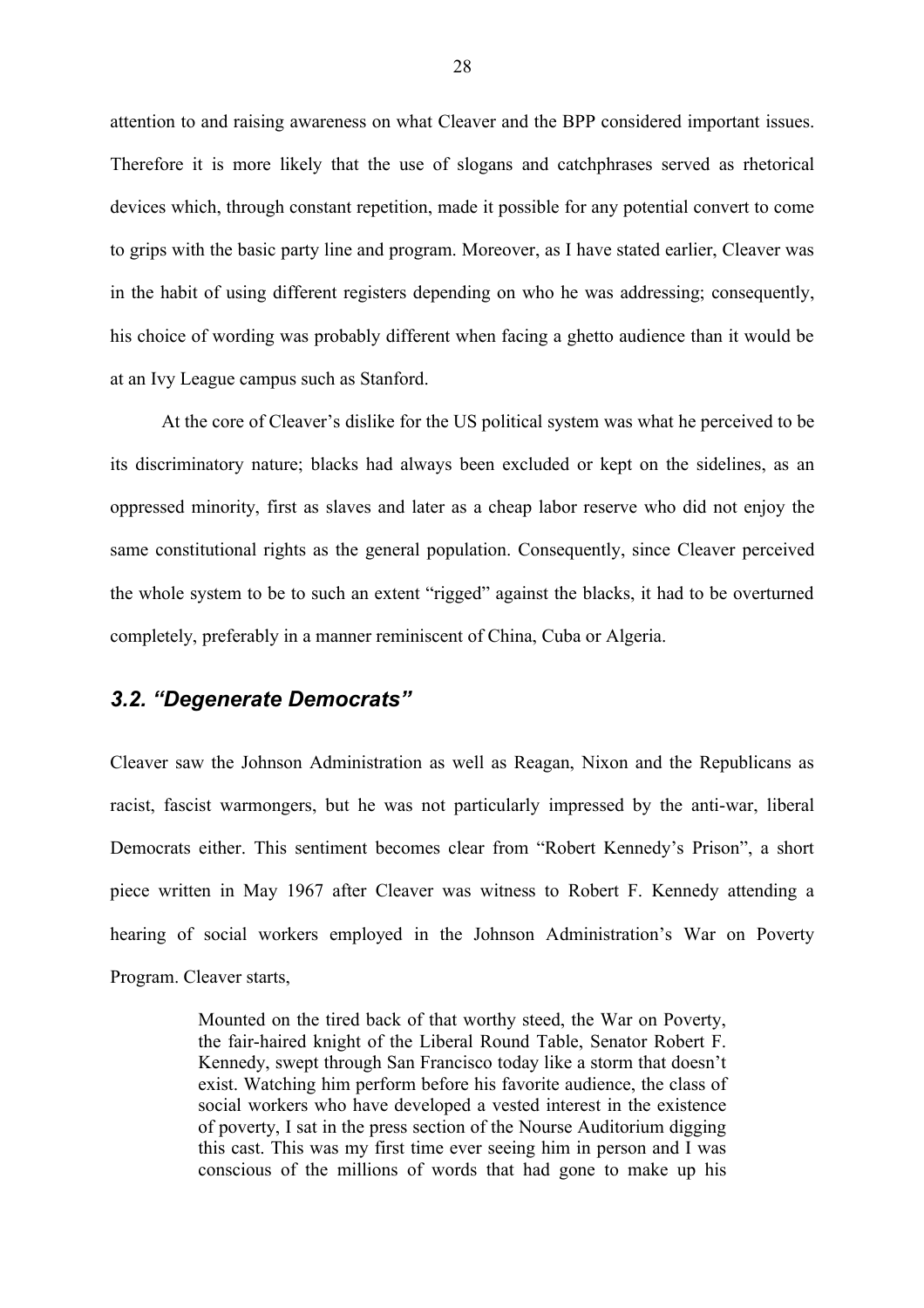image, and I felt sick in my stomach that I had waded through so many of the words written about him. (*Post* p. 21)

Typically of Cleaver, this short paragraph contains different registers, ridicule, sarcasm, and accusations, and it seems as if this reaction is at least to some extent fueled by disappointment and disillusion. First, Cleaver starts with a *Knights of the Round Table* parody of Kennedy, implying Senator Kennedy to be as real and effective in fighting the war on poverty as the imaginary King Arthur and his Knights of the Round Table were in liberating the oppressed masses of feudal England. Next, he takes a shot at the social workers, and, finally, mentions that he, "sat in the press section…digging this cast.", using contemporary colloquial lingo to finish the sentence. The fact that Cleaver admits he "had waded through so many of the words written about him" seems to imply that Cleaver had not always seen Mr. Kennedy in such a negative light. However, it is impossible to know whether it was this particular occasion which fueled Cleaver's resentment, or if he had already formed his negative opinion on Kennedy earlier. Behind Cleaver's critical attitude toward the Johnson Administration's War on Poverty Program was the fact that he saw it as just another handout, breadcrumbs from the master's table, as a quick-fix-solution which did nothing to correct the problems in the ghetto in the long-term. Cleaver thought that people in the ghetto needed jobs and education instead of welfare-checks, and that in its current form, the program was more helpful in creating more jobs for social workers than actually helping the inner-city poor.

Further in the article, Cleaver first compares Kennedy's face to those of the convicts he had seen in prison, and states that, just like the convicts, Kennedy seemed only to be doing what was "expedient for survival" (*Post* p. 22). To Cleaver, that had to be the reason for Kennedy's presence at the hearing since,

> why else would a young, intelligent man sit with a sometimes serious demeanor while a battalion of lackeys paraded before the committee to submit a bunch of bullshit statistics and reports couched in a gobbledygook that even they didn't understand. Rotten Republicans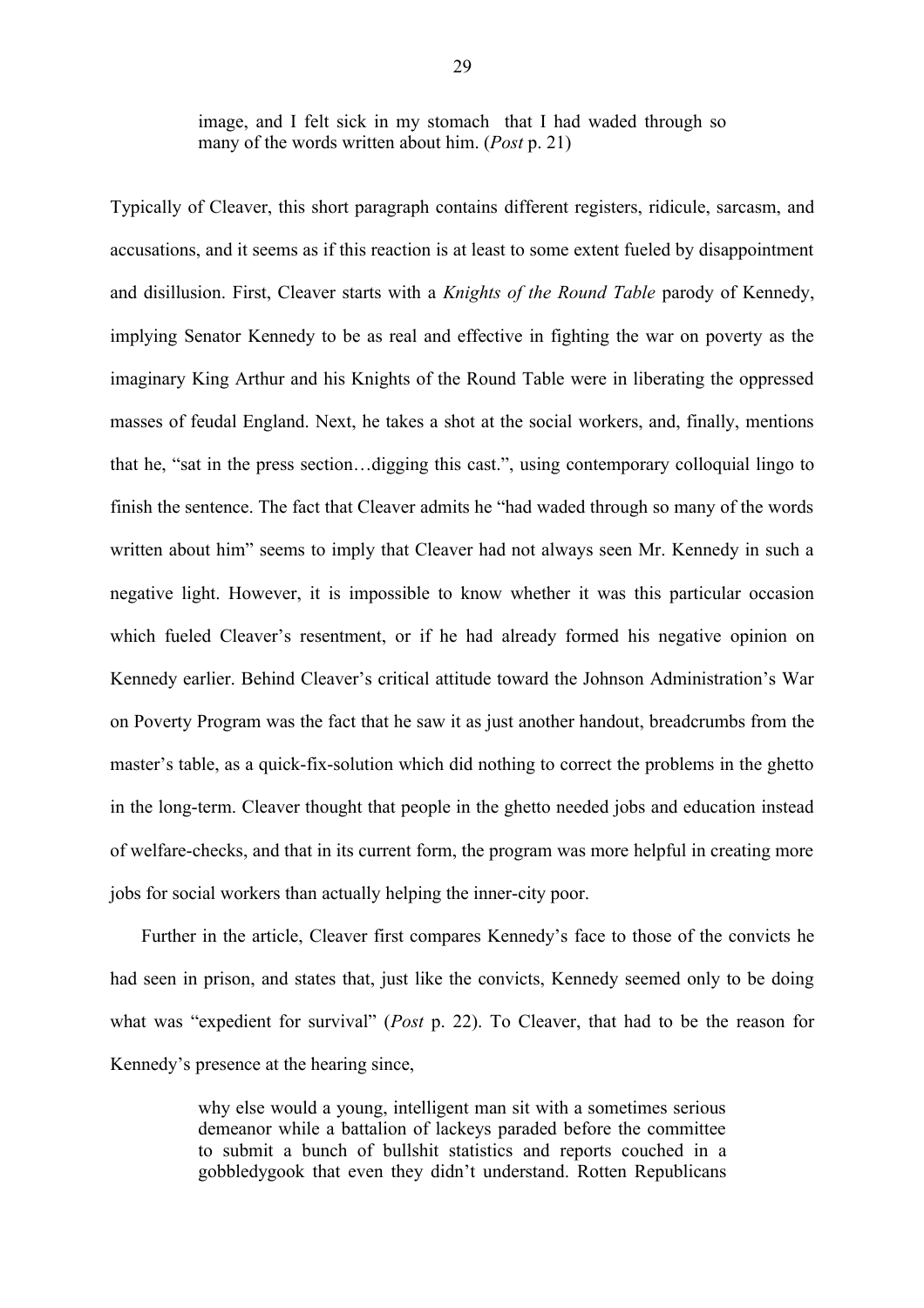and degenerate Democrats, I thought to myself. There sits our Robin Hood, the hope of the poor. And how terrible is the situation of those in America with grievances against the functioning of the system. Our Robin Hood looked too greedy to be great, too white to be all right. (*Post* p. 22)

Thus Cleaver judges Robert Kennedy to be a fake, populist opportunist simply on the basis of his wealthy and privileged background. At the same time, Cleaver dismisses the social workers involved in the War on Poverty Program as "lackeys" whose efforts do not amount to more than "a bunch of bullshit statistics and reports couched in a gobbledygook". Although it may be reasonable to assume that Kennedy probably could not grasp what life was like for a black ghetto dweller, it is nevertheless equally dubious to label Kennedy as a greedy opportunist without any evidence to support that argument. The idea of Kennedy as "too white to be all right" is also somewhat ambiguous: does Cleaver mean that simply being white is enough to discredit Kennedy, or is "too white" more of a reference to his privileged background, his class position? Be it as it may, Cleaver constructs Kennedy as a class enemy through 'othering', by indicating that the combination of his wealth, privilege, and skin color are enough to strip Kennedy of any credibility as "the hope of the poor".

Interestingly, Cleaver's dismissal of the social workers and the whole program is not entirely different from the traditional right wing conservatives' approach to welfare. In his book *The Rhetoric of Reaction* (1991), Albert O. Hirschman has divided the arguments of conservative opposition to reform in three categories: perversity, futility, and jeopardy. Perversity argument states that well-meaning efforts to effect positive change will only result in the opposite of what was desired, making matters worse than they were before the supposedly corrective measures. The reasoning in the second category is that any reform is futile because everything is in its natural state and change is therefore unnecessary and artificial. Finally, the most serious of the three, the jeopardy thesis, claims that some attempts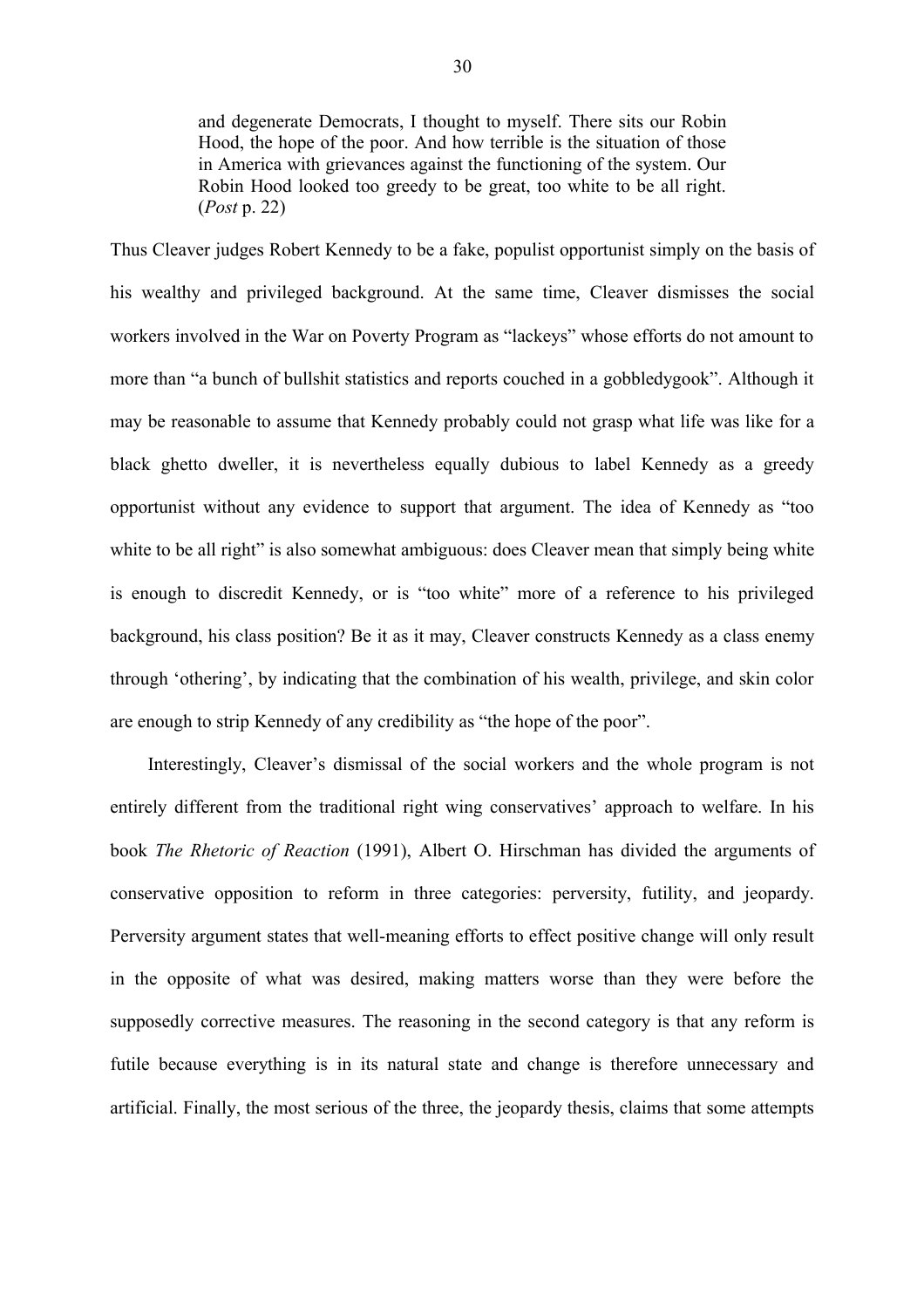at reform may even start a snowball effect which might place in jeopardy the whole of society and the way of life as we know it.<sup>[38](#page-34-0)</sup>

Cleaver's stance closely resembles what Hirschman describes as the "perversity argument" in conservative rhetoric. According to this argument, any handouts (money and other social benefits) given to the poor and the unemployed, with the intention of helping them to move ahead and be productive members of the society, will result in the exact opposite of what is intended by making them lazy and content – instead of encouraging individual initiative and work as means to improve their socioeconomic status. At the same time, the bureaucracy needed to administer the distribution of social benefits will further increase government spending. Therefore the well-meaning welfare system will not only be harmful to the poor and unemployed it was supposed to help, but will also end up costing the tax-payers. In conclusion, spending on welfare programs will supposedly only make matters worse, a perverse effect as to what has been desired. Cleaver's use of the perversity thesis can also be explained in the sense that,

> It is perfectly suited for the ardent militant ready to do battle at high pitch against an ascendant or hitherto dominant movement of ideas and a praxis that have somehow become vulnerable. It also has a certain elementary sophistication and paradoxical quality that carry conviction for those who are in search of instant insights and utter certainties.<sup>[39](#page-34-1)</sup>

Obviously Cleaver can be considered an "ardent militant" who attacks the white power structure, both Democrats and Republicans, due to their inability to solve social problems having to do with racial discrimination, poverty etc. It is impossible to know whether Cleaver himself wholeheartedly believes in his rhetoric, but there is no doubt that, throughout *Post-Prison Writings and Speeches*, he does offer his followers and potential converts "instant insights and utter certainties" in a populist fashion. Nowhere is this more evident than in

<span id="page-34-0"></span><sup>38</sup> Hirschman, pp. 11-132.

<span id="page-34-1"></span><sup>39</sup> *Ibid*. p. 43.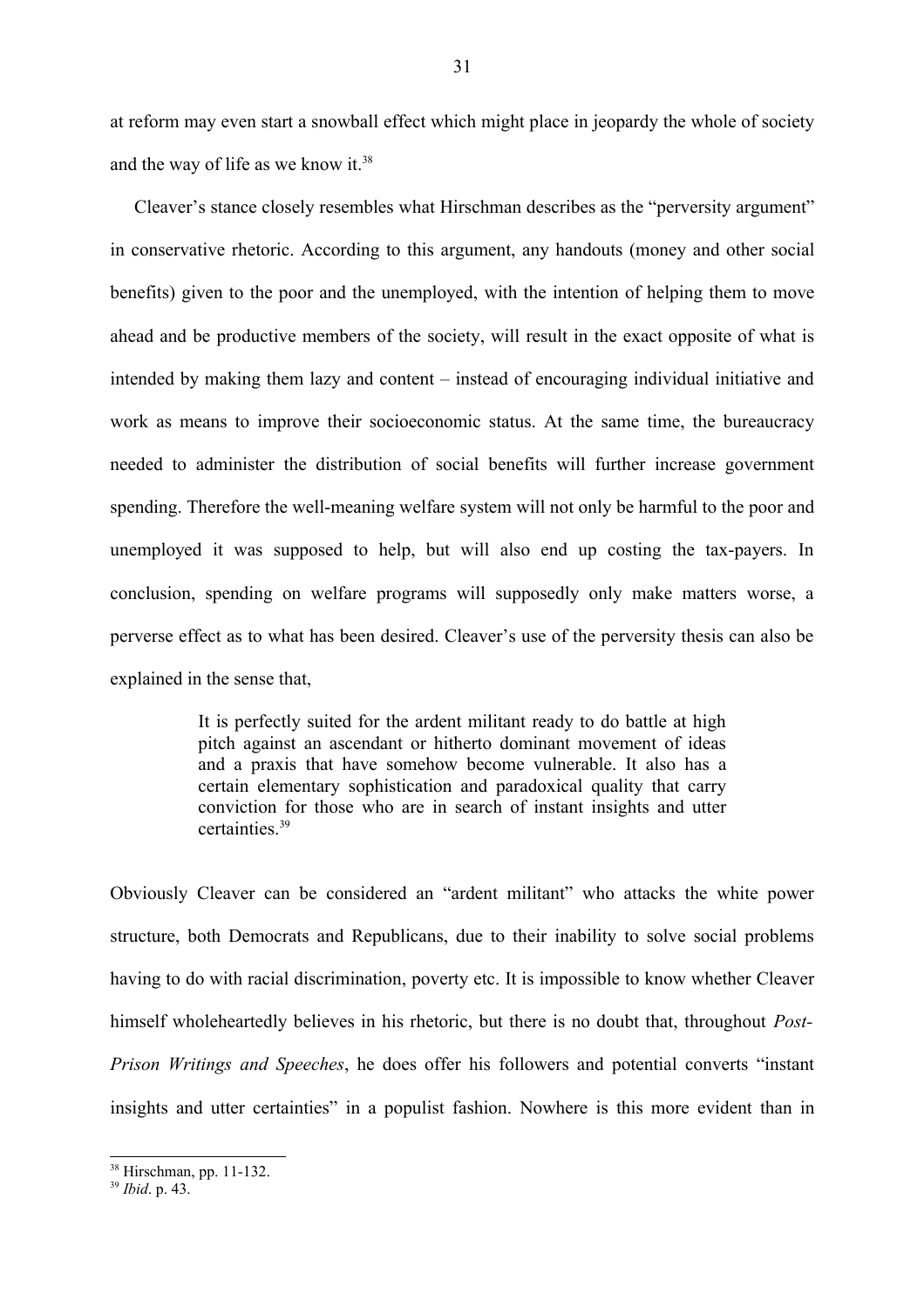"Robert Kennedy's Prison", where Cleaver ends the article with a punch, saying, "We don't need a War on Poverty. What we need is a war on the rich." (*Post*, p. 22). Thus he turns the tables on Johnson administration's slogan (War on Poverty) and points the blame at the rich and privileged liberals whom he considers equally responsible for the oppression of minorities as the conservatives. Moreover, Cleaver criticizes social workers who supposedly have a "vested interest in the existence of poverty", indicating that welfare spending is more beneficial to those who find jobs administering and deciding over the funds than the actual poor who would receive them. According to Hirschman, this was in fact a common argument used by the conservatives against the social programs initiated during the Johnson Administration.<sup>[40](#page-35-0)</sup>

Although Cleaver's views on welfare seem to be very similar to those of any conservative Republicans who make it a habit to oppose 'big government', Hirschman points out that there is a different motivation between radical and conservative opposition to reform. Whereas the conservatives may even genuinely believe that welfare spending results in a perverse effect, is futile, or even places everything in jeopardy, the radical opposition to reform has more to do with not even wanting to see the desired effects accomplished by moderate politics. In fact, if the moderate reform is successful, for most people it would render unnecessary the more thorough changes in society that are sought by the radicals; therefore, the radicals want immediate action, perhaps even a revolution, in order to implement what they see as the best form of government and society, and this turn has to be done when the opportunity presents itself, i.e. when the time is supposedly ripe for revolution.<sup>[41](#page-35-1)</sup>

Cleaver and the BPP's stance was that the African American population had been exploited, abused, neglected and denied their Constitutional rights for so long that giving them equal rights and opportunities by enforcing the already existing legislation was simply

<span id="page-35-0"></span><sup>40</sup> *Ibid*. pp. 62-63.

<span id="page-35-1"></span><sup>41</sup> *Ibid*. p. 64.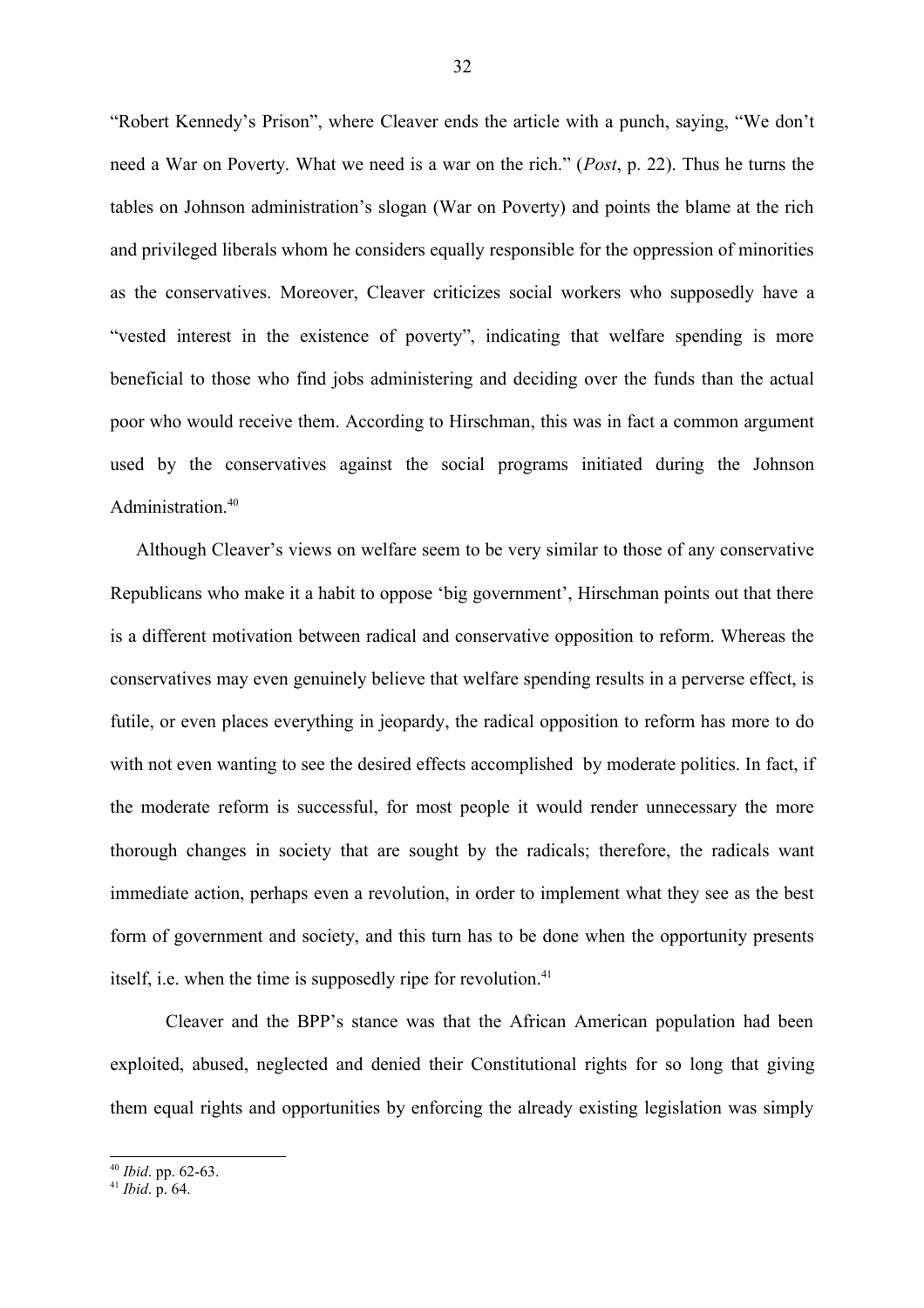too little too late. Instead of waiting for a couple of generations to possibly reach the same socioeconomic status that, for instance, various groups of European immigrants had achieved (after having been allowed to strive for it immediately after disembarking on Ellis Island), Cleaver and the BPP wanted compensation for slavery without any further ado.

As stated earlier, Cleaver ends "Robert Kennedy's Prison" by saying that, "We don't need a War on Poverty. What we need is a war on the rich."(*Post* p. 22). A catchy slogan is always an effective rhetorical device, and, in this case, 'war on the rich' is a prime example. What 'Black Power'(or, for that matter, *white power*), 'Power to the People', or 'war on the rich', have in common is that they are deliberately vague and open to interpretation, and as long as they remain so, everyone can interpret them as they see fit. Even when demands are simple and straightforward enough, such as, "We want land, bread, housing, education, clothing, justice and peace." (from the final point of the BPP Ten Point Program), there are no subclauses that would explain just how such demands should be realized. In her book on Cleaver (1991), Kathleen Rout discusses how vaguely socialistic his concepts and plans were; thus, 'Power to the People' basically meant that "everything" would be owned and operated by "all the people, who would somehow know how to run things and who would do it so well that all inequity, and therefore all criminal behavior, which was motivated purely by want, would end."[42](#page-36-0) It is more than likely that Cleaver himself knew better, but the rhetoric had to be simple and black and white enough in order to be effective in converting the lumpenproletariat. Of course it is only natural that this would be the case; if the target audience has had little or no education, an attempt to win them over with discursive structures and terminology that are too far removed from their reality would most likely not be very successful.

<span id="page-36-0"></span> $42$  Rout, p. 43.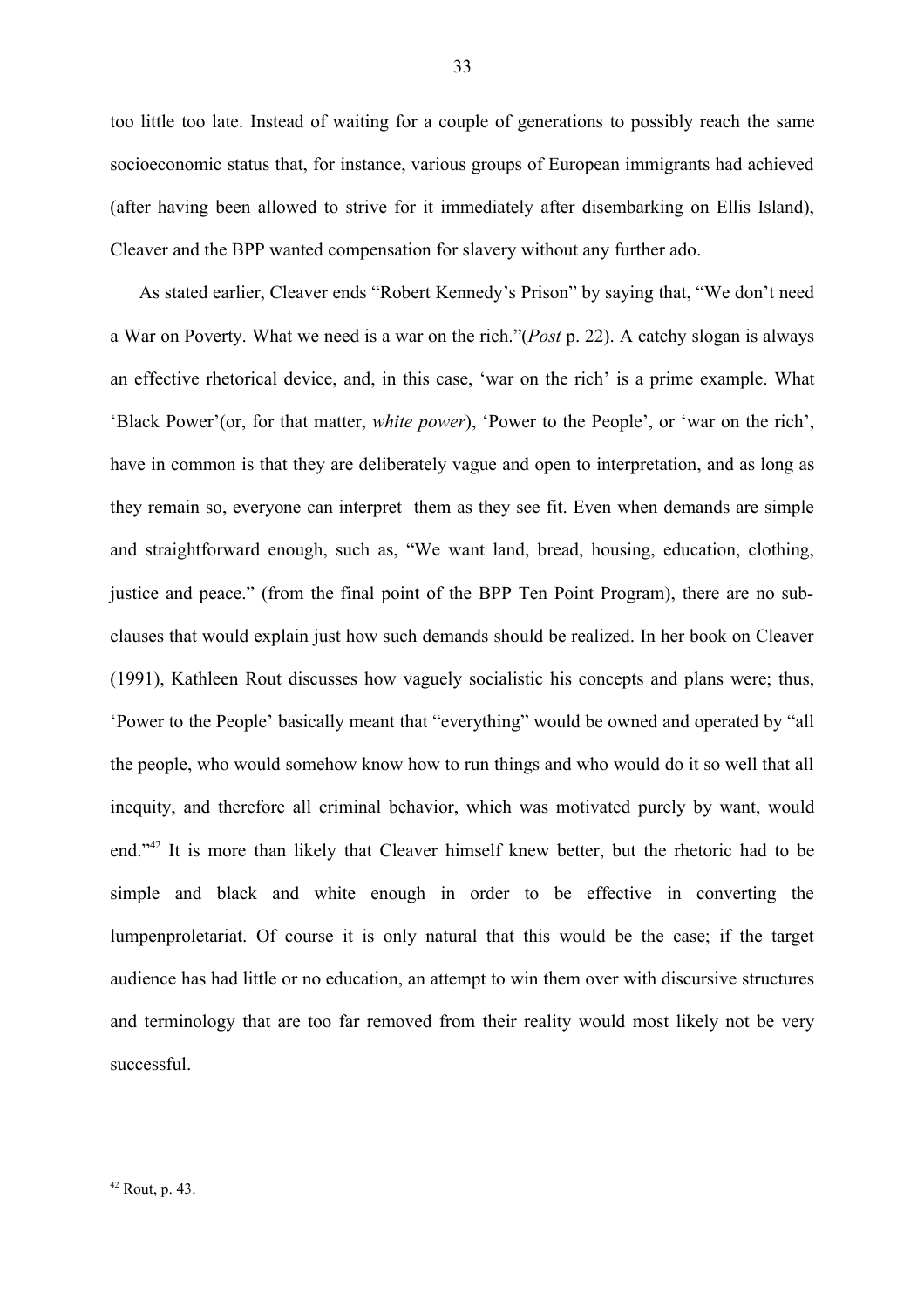# *3.3. Nation of Islam and the Cultural Nationalists vs. Black Bourgeoisie and the Nonviolent Civil Rights Movement*

Like most blacks in the US, Cleaver was born a Protestant, but, while in reform school at the age of fifteen, he had already flirted with Catholicism before he decided to become a Muslim in the early 1960's. [43](#page-37-0) At that time Islam was not yet recognized as a religion by the California prison authorities, and accordingly Muslims did not enjoy the rights and privileges of worship which were granted to Catholic, Jew and Protestant prisoners.<sup>[44](#page-37-1)</sup> Since the main reason for Cleaver's conversion to Islam had been the example set by Malcolm X, it is perhaps no great surprise that when Malcolm was first expelled from the Nation of Islam and later assassinated, Cleaver grew disillusioned with Elijah Muhammad and his version of Islam. Before analyzing Cleaver's views on the Nation of Islam, I will briefly introduce the movement itself.

The Nation of Islam was founded by Elijah Muhammad (1897-1975) who also invented the group's doctrine which differs significantly from orthodox Islam. Pinkney (1976) explains how, according to Elijah Muhammad, black people had come to being some 66 trillion years ago, whereas whites have only existed for 6000 years. Moreover, Elijah Muhammad reasoned that blacks were Allah's chosen people who find themselves at a temporary disadvantage because of the evil scheming of the white devils. However, Elijah Muhammad taught that, before the year 2000, Allah would appear and destroy whites and the Christian religion, leaving the chosen people, blacks, to run the world.<sup>[45](#page-37-2)</sup> The Nation of Islam's program called for racial separation and demanded reparations for slavery from the US Government, as well as an allotment of land either on US soil or elsewhere for the purpose of establishing a sovereign Black Muslim nation.<sup>[46](#page-37-3)</sup>

<span id="page-37-0"></span><sup>43</sup> Cleaver (1968), p. 30.

<span id="page-37-1"></span><sup>&</sup>lt;sup>44</sup> Smith, pp. 138-140. The Black Muslims' faith was not recognized as a religion until after the US District Court for the District of Columbia decision in the case of Fulwood v. Clemmer in 1962. For further information on the importance of the case, see <http://academic.scranton.edu/faculty/DAMMERH2/ency-religion.html  $\geq$ . <sup>45</sup> Pinkney, pp. 156-159.

<span id="page-37-3"></span><span id="page-37-2"></span><sup>&</sup>lt;sup>46</sup> These demands have not changed over the years; the Nation of Islam still advocates racial separation and black nationalism. For further information, see  $\leq$ www.noi.org $\geq$ .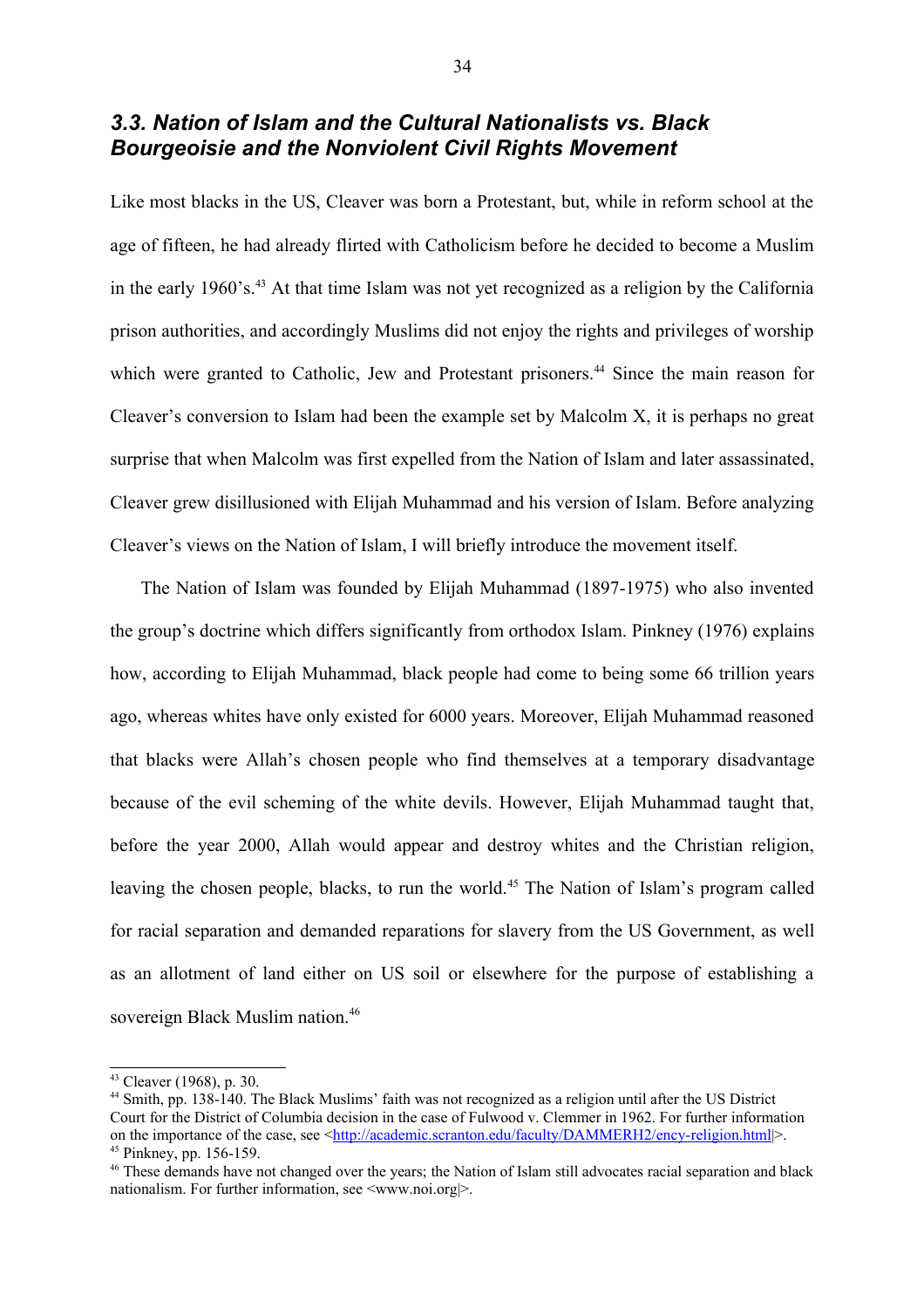Despite Elijah Muhammad's hostility towards Christianity, it is evident that his vision was more than a little influenced by the familiar story of Moses leading the chosen people of Israelites to the Promised Land from the slavery of Egypt. In fact, probably any fundamentalist sect, whether Muslim or Judeo-Christian, promotes the idea of themselves as the chosen people who will be either elevated to heaven or given an opportunity to take over from the infidels and sinners who will perish when the Judgment Day comes.

In his article from February 1967, "The Decline of the Black Muslims" (*Post* pp. 13-17), Cleaver first recounts how the Muslims had initial success in converting convicts in the California prison system, and gives his reasons as to which factors led to what he considered their decline. As "the most obvious cause", Cleaver saw the following:

> In order to prod the reluctant potential converts into a speedy decision on whether or not to join, the Muslims used to spread the word that Allah would destroy North America "next year" and that only those blacks who were already members of the Nation of Islam would be saved. If you wait much longer, they taught, you just might find yourself roasting in the flames along with the exiled demons of Europa. But the years passed and Allah never made the scene. (*Post* p. 15)

These three sentences are quite typical of Cleaver's straightforward, sarcastic style. While he ridicules the Nation of Islam, he simultaneously conveniently ignores the fact that he too was one of those who once believed in their message. Even if Cleaver did in fact see the failure of Allah to "make the scene" as "the most obvious cause" for the Black Muslims' decline, he was clearly more hurt and disappointed because of the manner in which Malcolm X, whom Cleaver referred to as "the universal hero of black prisoners" (*Post* p. 15), had been treated by the Nation of Islam:

> Malcolm died at the hands of assassins dispatched from some dark corner of the kingdom of this world. But the onus of his death rests squarely on the shoulders of Elijah Muhammad and the princes of the Nation of Islam in the upper echelons of the hierarchy. There is no doubt that they engineered his ouster from power over the New York Mosque, which he had built up from the ground.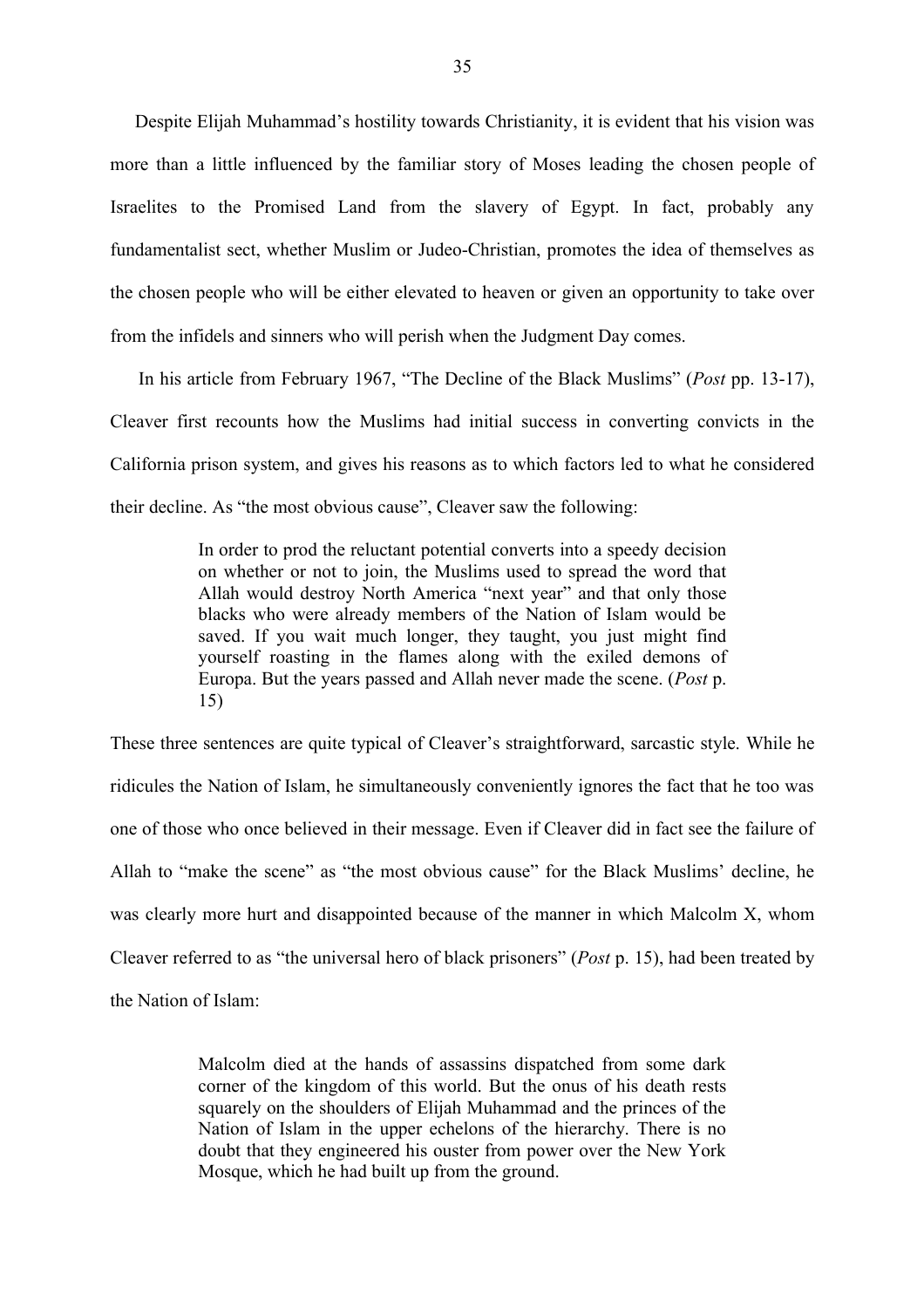To have paid so coldly one who had worked so hotly to get the Nation over the hump brought about a doom in confidence and turned every Mosque into a ruin haunted by the ghost of Malcolm X. In prisons he sits in judgment of every Muslim and his martyrdom is a chicken that has come home to roost wherever Black Muslims congregate. (*Post* p. 15)

What becomes clear to the reader is that Malcolm X is the "universal hero" elevated to martyrdom while Elijah Muhammad is the treacherous criminal clearly responsible for his death. In addition to E. Muhammad, Cleaver accuses "the princes of the upper echelons of the hierarchy", which is actually not significantly different from his later rhetoric against the "pig power structure". What is common to Cleaver's real or imagined enemies is that they are always some kind of treacherous usurpers at top positions who abuse power in a manner harmful to their subjects. Accordingly, Cleaver always sees himself writing or speaking on the behalf of the people, from below. Perhaps Cleaver was originally attracted to the Nation of Islam because of their black nationalism and defiance against the WASP majority, but, just like Malcolm X, Cleaver became disillusioned by the power struggles and E. Muhammad's failure to live up to his own moral standards (for instance, he reportedly fathered numerous children out of wedlock).<sup>[47](#page-39-0)</sup>

I implied earlier that E. Muhammad's version of Islam owed to Moses and the Old Testament, and, in a similar manner, Cleaver seemed to employ features of religious discourse all the way through his conversions from Protestant to Catholic to Muslim to revolutionary atheist. For instance, here Cleaver's tone is full of Old Testament style vindictiveness: he talks of judgment and martyrdom, how the ghost of Malcolm will not only haunt the actual assassins, but all the Black Muslims who are thus deemed collectively guilty of the sin of murdering Malcolm. The "chickens coming home to roost" is of course wordplay and homage to Malcolm, who had created a controversy in 1963 using the same expression in reference to

<span id="page-39-0"></span><sup>47</sup> Haley, pp. 288-289, 295-297.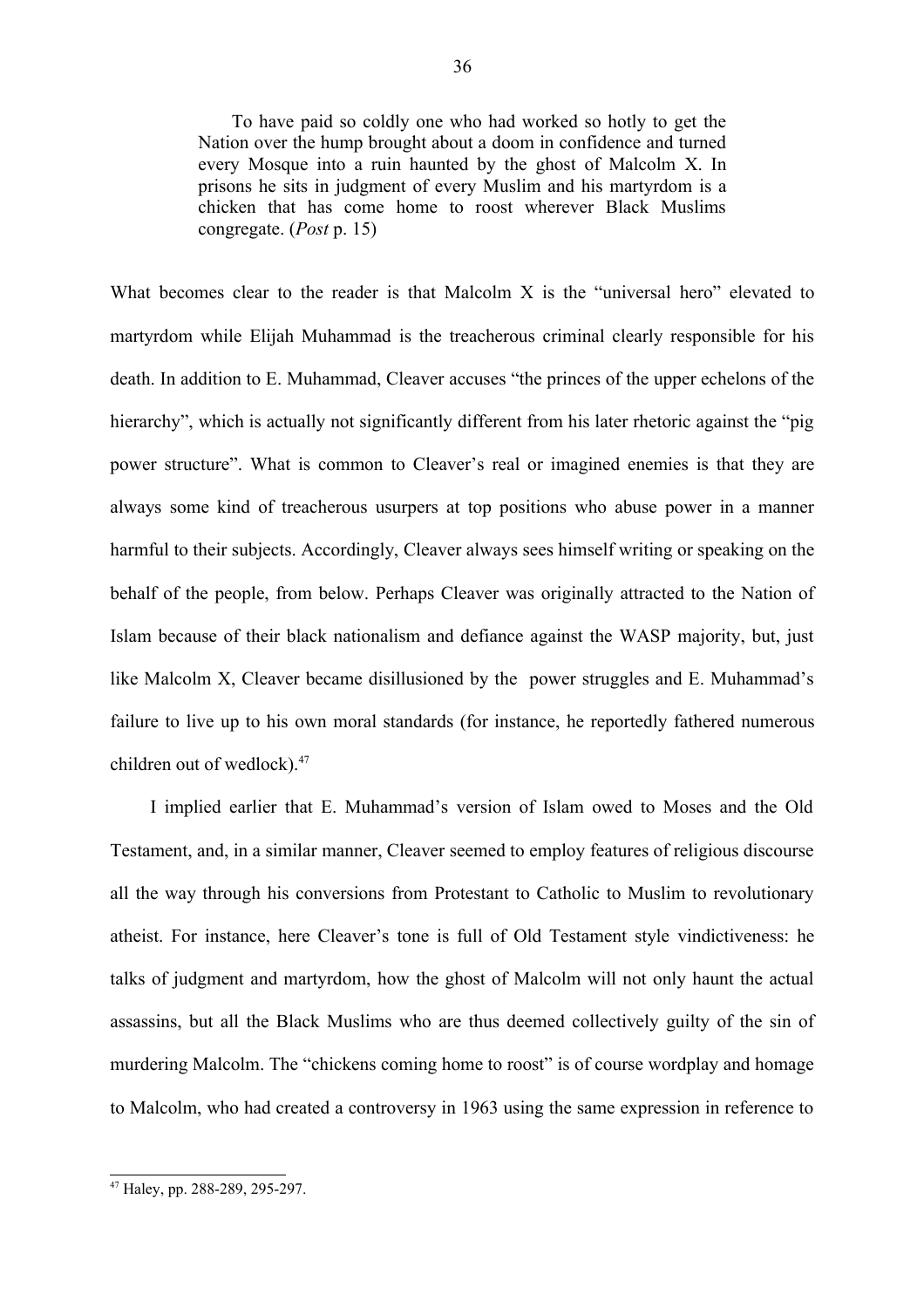the assassination of John F. Kennedy. In fact, Elijah Muhammad used this controversy as an excuse to first suspend and later expel Malcolm X from the Nation of Islam.<sup>[48](#page-40-0)</sup>

Further in the article, Cleaver also accuses the Black Muslims of not providing any legal assistance to their incarcerated members in their case against the California Department of Corrections, the objective of which was to win the inmates the right to practice their religion in California prisons. Cleaver chuckles at the irony of the Black Muslim inmates having to ask white ACLU<sup>[49](#page-40-1)</sup> lawyers ("white devils") to represent them instead. In the closing paragraph, Cleaver concludes that,

> Nation of Islam is dead in prisons, and it would take a visit by Allah in person to revive it. What black inmates now look to with rising hopes is the cry for Black Power and an elaboration of its details in the name of Malcolm X. In this connection, the most popular books being read by black inmates in prisons today, Black Muslims and just plain old fed-up Negroes, are: *The Autobiography of Malcolm X*, *Malcolm X Speaks*, *Home* [LeRoi Jones], *Call the Keeper* [Nat Hentoff], *The Wretched of the Earth*, *Negroes with Guns* [Robert F. Williams], and *Che Guevara on Guerrilla Warfare* - none of which lead to Mecca. (*Post* p. 17)

It is easy to see that instead of being a careful analysis or an article which would at least pretend to contain any degree of objectivity, "The Decline of the Black Muslims" is more akin to an indictment of Elijah Muhammad and the Nation of Islam, based on Cleaver's personal disappointment. Furthermore, when Cleaver lists what are supposedly "the most popular books being read by black inmates in prisons today", [50](#page-40-2) one may question whether Cleaver in fact refers more to himself than to the black prison populace.

The so-called cultural nationalists of the 1960's, led by Ron "Maulana" Karenga<sup>[51](#page-40-3)</sup>, were mostly educated, middle-class blacks who were in favor of what they considered African culture, insomuch that they preferred wearing traditional clothing and changing their Anglo

<span id="page-40-0"></span><sup>48</sup> *Ibid*., p. 405.

<span id="page-40-1"></span><sup>&</sup>lt;sup>49</sup> American Civil Liberties Union, founded in 1920.  $\langle$ www.aclu.org >

<span id="page-40-2"></span><sup>&</sup>lt;sup>50</sup> For a discussion on these works listed by Cleaver, see Rout, pp. 49-54.

<span id="page-40-3"></span> $51$  Karenga is one of the leading afrocentrics in the US.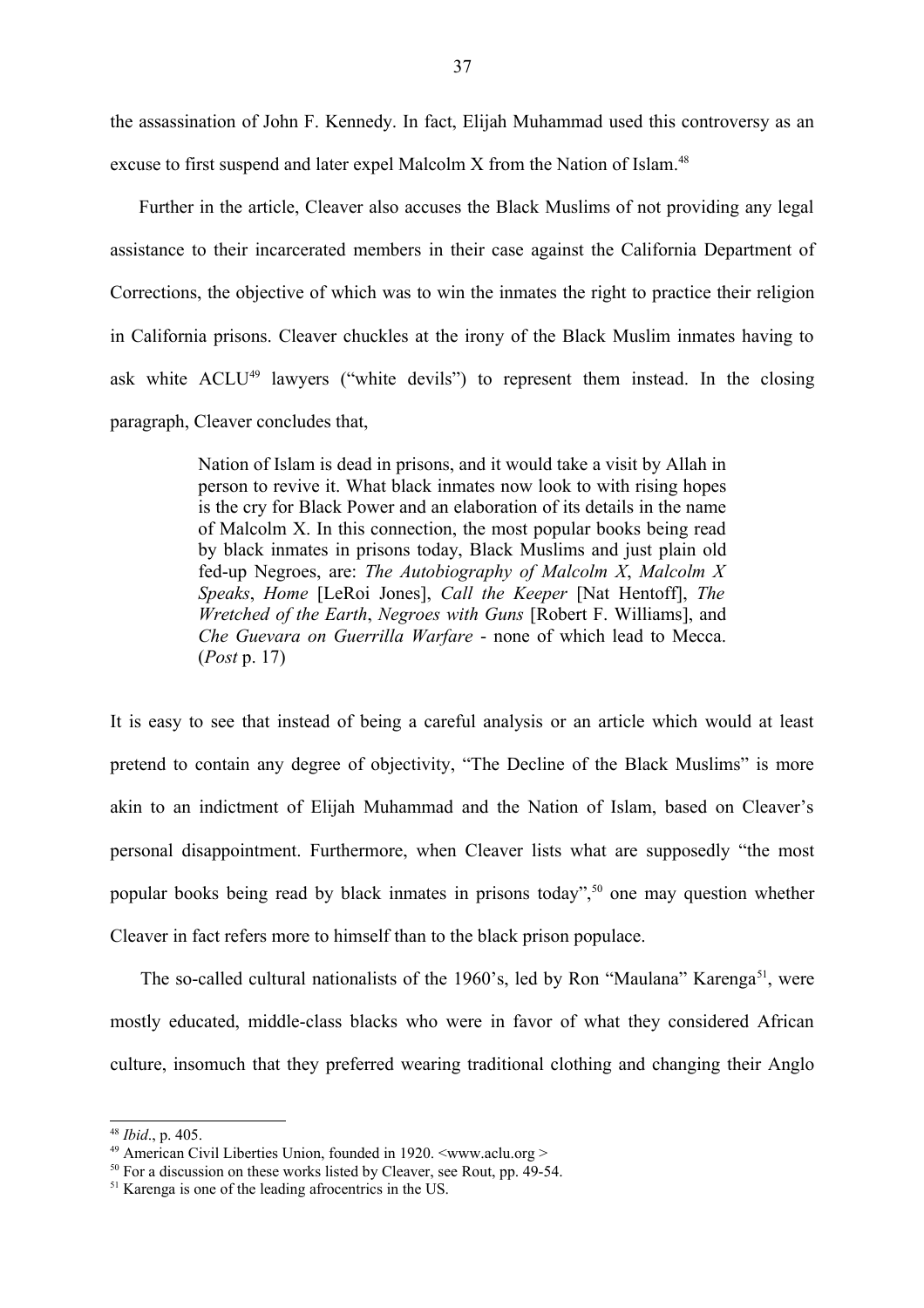names to African ones. In fact, the cultural nationalists were perhaps a more highbrow version of Marcus Garvey's UNIA (Universal Negro Improvement Association) movement which had advocated a return to Africa in the 1920's. Female activists of the era, such as Angela Davis and Elaine Brown, tended to prefer the BPP over cultural nationalists because they were especially put off by the latter's arrogant male chauvinism.<sup>[52](#page-41-0)</sup> Cleaver, Newton and Seale dismissed the cultural nationalists as elitists who were too far removed from the realities of black ghetto, and mostly ridiculed them. Although Cleaver does not refer to the cultural nationalists during the course of *Post-Prison Writings and Speeches*, they nevertheless deserve to be mentioned in this context since they were a serious rival of the BPP at the time. Interestingly, the animosity between the BPP and the cultural nationalists was clearly based on ideology: the cultural nationalists advocated black supremacy and did not approve of any coalitions or co-operation with whites in any form, whereas Cleaver and the BPP formed coalitions with white radicals once there was enough common political ground. Thus Cleaver and the BPP applied in practice Fanon's Marxist notion of oppression being more a matter of class than color.

Cleaver's dislike for the black bourgeoisie and the Civil Rights Movement was rooted in the very same Marxist ideology which set Cleaver and the BPP apart from the Nation of Islam and the cultural nationalists. The idea of class consciousness being more important than skin color or ethnicity was clearly adapted from Fanon. In a chapter titled "The Pitfalls of National Consciousness" in *The Wretched of the Earth*, Fanon discusses the role of bourgeoisie in a newly independent, decolonized state, warning of a development where the colonial masters are simply replaced by the new national bourgeoisie who fill the vacuum and reap the benefits formerly enjoyed by the colonizer. Fanon further criticizes the bourgeoisie for its reluctance to share its knowledge with masses to work for the common good of the nation. Instead, the new national bourgeoisie functions as an overseer for the former colonial master, and the

<span id="page-41-0"></span><sup>52</sup> Davis, pp. 159-160; Brown, pp. 114-116.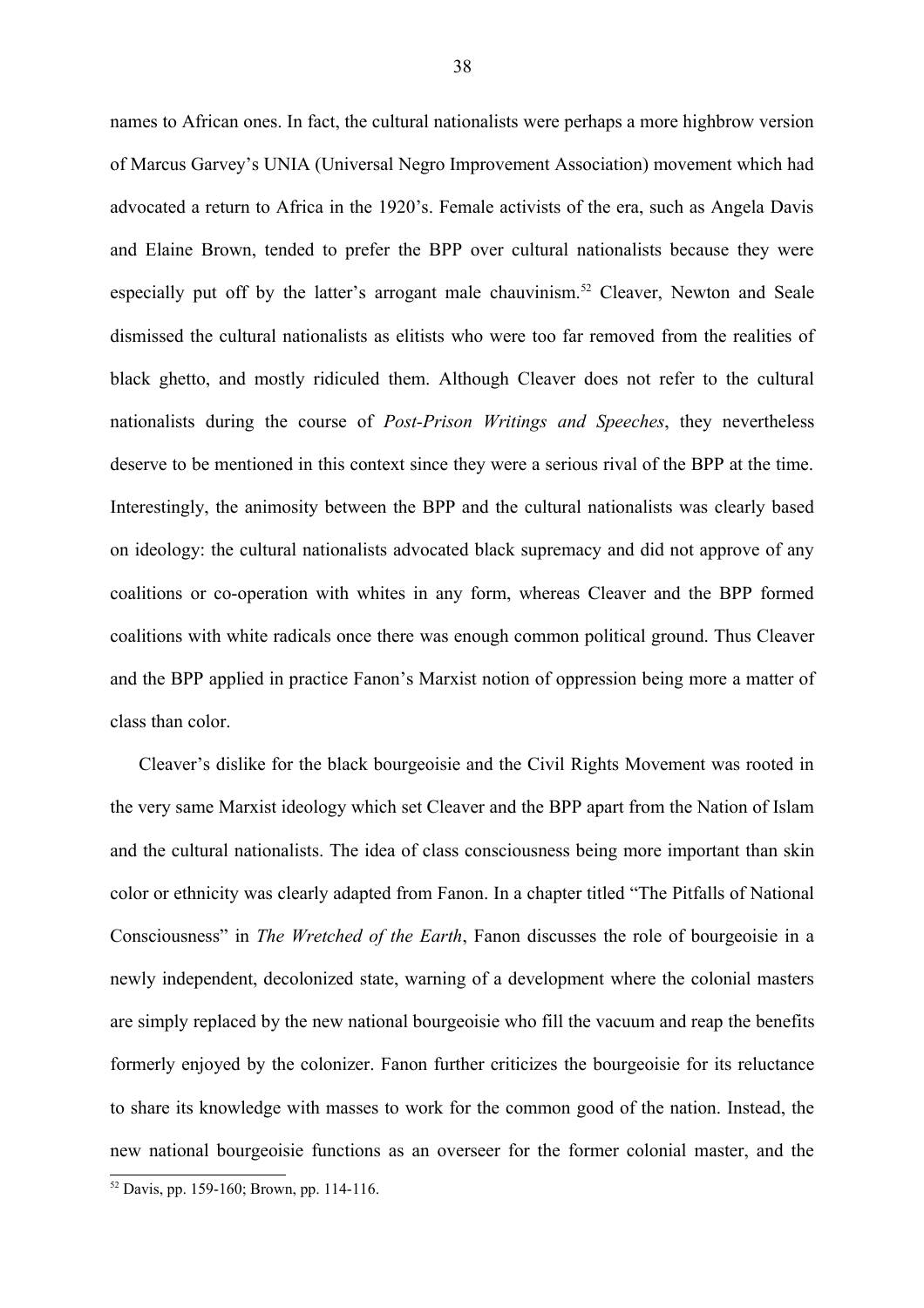exploitation continues as before.<sup>[53](#page-42-0)</sup> Accordingly, Cleaver felt that the black bourgeoisie "at the top" had done basically nothing to help improve the socioeconomic status of the black population as a whole. As early as 1903, W.E.B. DuBois<sup>[54](#page-42-1)</sup> had proposed that the solution would be to educate ten per cent of blacks, the so-called talented tenth, who would then in turn help lift the rest of the blacks to the same socioeconomic status with the general population.[55](#page-42-2) Obviously, to this day, this kind of development has not taken place. Interestingly, although on the one hand the number of African American millionaires in the fields of entertainment (sports, music, and the film industry) has steadily increased, this wealth has clearly not trickled down to benefit the majority of African Americans who still remain the poorest ethnic minority in the US.<sup>[56](#page-42-3)</sup>

In addition to adapting a certain class consciousness from Fanon, Cleaver and the BPP did not believe in turning the other cheek, but advocated self-defense – by any means necessary – instead. Another very important argument propagated by Malcolm X was that every time whites joined a black organization, they also ended up running it and deciding over its policy. This was also the motive behind the SNCC's decision (which was not unanimous, however) to expulse its non-black members in  $1967$ .<sup>[57](#page-42-4)</sup> In conclusion, Cleaver and the BPP not only opposed and were critical of what they considered white involvement in – or even dominance of – the Nonviolent Civil Rights movement, but basically saw the black bourgeoisie as puppets, a tool employed by the white power structure to keep the black minority in check. At the same time, however, Cleaver and the BPP were not against coalitions or white involvement *per se*, they just believed that any possible co-operation should be carried out on

<span id="page-42-0"></span><sup>53</sup> Fanon, pp. 148-205.

<span id="page-42-1"></span><sup>&</sup>lt;sup>54</sup> W.E.B. DuBois (1868-1963) was a founding member of the National Association for the Advancement of Colored People (NAACP), and edited its newspaper, *The Crisis*, from 1910 to 1934.

<span id="page-42-2"></span><sup>55</sup> Franklin, p. 249. DuBois's essay, *The Talented Tenth* (1903), can be found in its entirety at <www.

http://teachingamericanhistory.org/library/index.asp?document=174>.

<span id="page-42-3"></span><sup>&</sup>lt;sup>56</sup> Feagin (2001) argues that blacks, due to their peculiar history on American soil, have not been allowed to accumulate neither the monetary nor the cultural capital needed in order to rise to the same socioeconomic level with other ethnic groups.

<span id="page-42-4"></span> $57$  Carson, p. 241.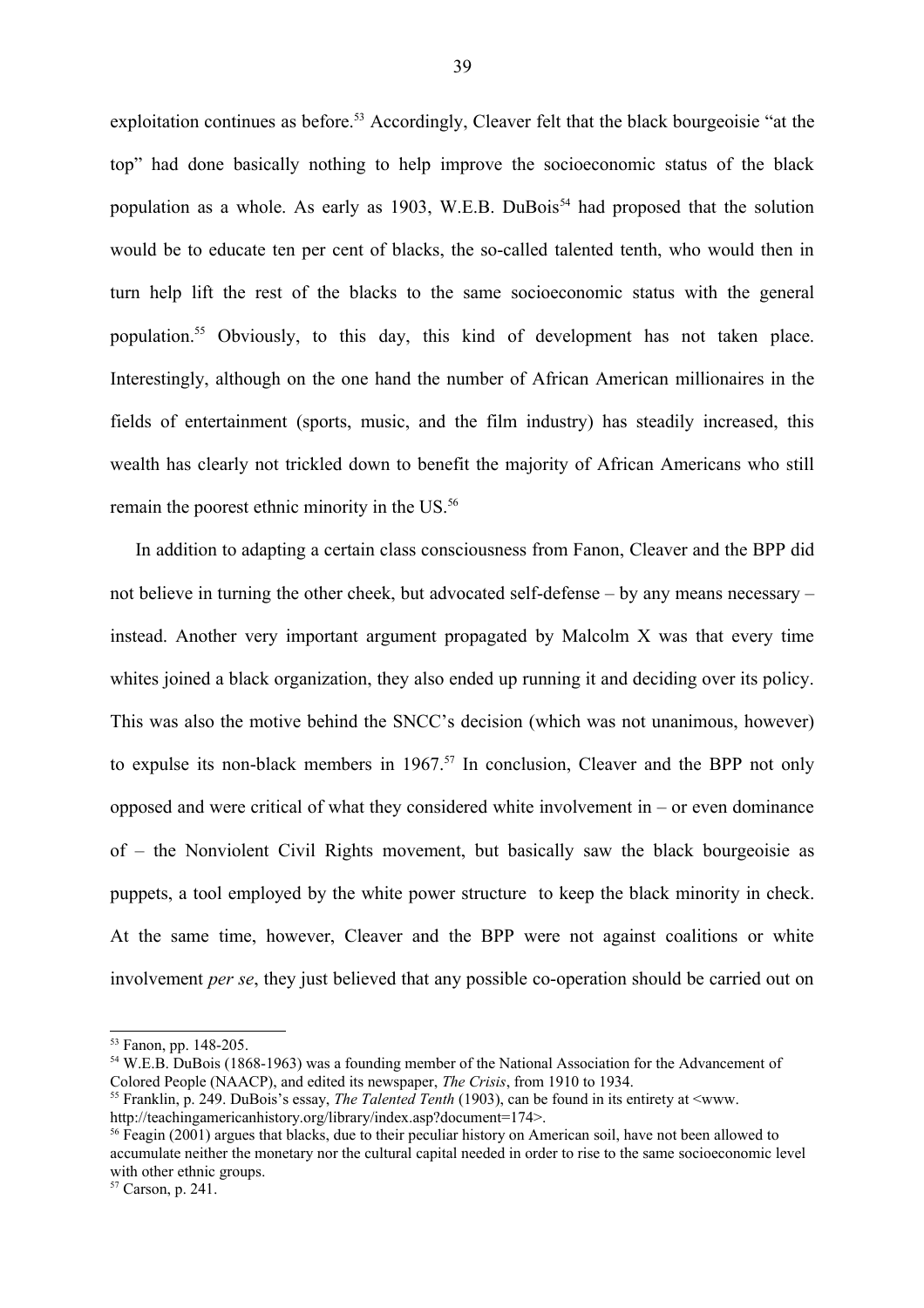their own terms. Textual examples of Cleaver's criticism towards the black bourgeoisie will be analyzed in the following subchapter.

### *3.4. "The Land Question and Black Liberation"*

This piece from April/May 1968 is a manifestation of Cleaver and the BPP's demands where the influence of Frantz Fanon's decolonization is clearly felt. Although once again an indictment which takes stabs at the real and imagined enemies of Cleaver and the BPP, as well as threatening the power structure with nothing less than civil war, it nevertheless contains well-argued historical analysis based on undisputed facts, while Cleaver covers the different ideas and historical approaches by black nationalists over the issues of land and liberation. Cleaver starts the article with what can only be described as an exemplary, straight to the point topic sentence:

> The first thing that has to be realized is that it is a reality when people say that there's a "black colony" and a "white mother country." Only if this distinction is borne clearly in mind is it possible to understand that there are two different sets of political dynamics now functioning in America. (*Post* p. 57)

Next, Cleaver explains what he sees as the "land hang-up" on the behalf of "Afro-America"; how his ancestors were brought to America as slaves to work the land that belonged to the slavemaster, without ever being able to enjoy any of the profits the land produced. Cleaver also sees the history of slavery as the reason why "one of the most provocative insults" to a black person is to refer to them as "a farm boy", thus implying that they are from a rural area and somehow attached to the land. He also claims that, accordingly, the black bourgeoisie "measure their own value according to the number of degrees they are away from the soil." (*Post* p. 58)

To further explain the "two different sets of political dynamics now functioning in America," Cleaver destroys the myth of Abraham Lincoln as the great emancipator by direct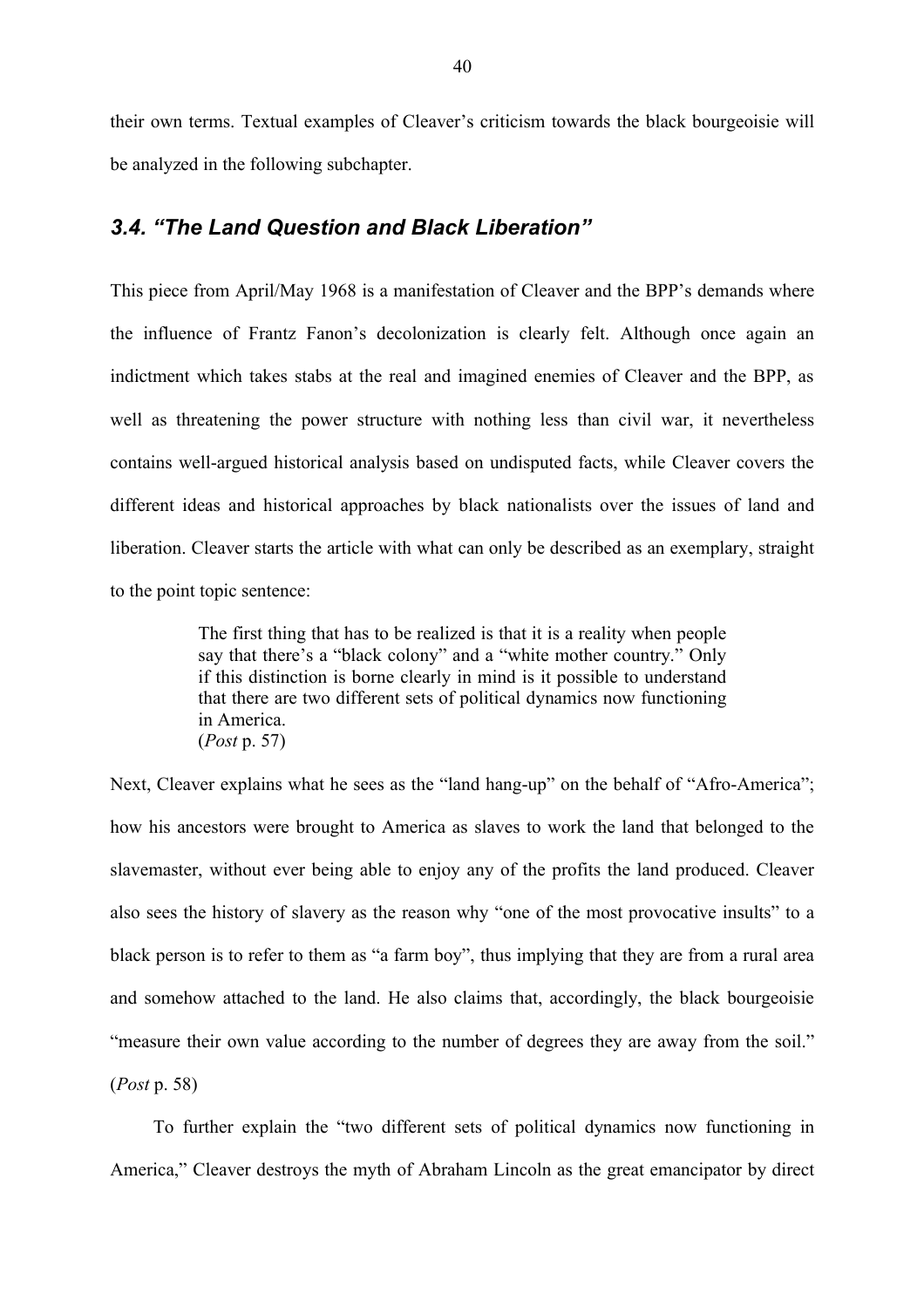quotes which leave no room for doubt as to how notoriously racist "honest Abe" in fact was. Among other things, Lincoln is on record saying how he never was "in favor of bringing about in any way the social and political equality of the white and black races", or "in favor of making voters or jurors of Negroes, nor of qualifying them to hold office, nor to intermarry with white people".<sup>[58](#page-44-0)</sup> In short, Cleaver's main argument is that ever since the founding fathers<sup>[59](#page-44-1)</sup>, white America has always viewed black Americans as inferior and, as a result, "the average black man in America is schizoid on the question of his relationship to the nation as whole, and there is a side of him that feels only the vaguest, most halting, tentative and even fleeting kinship with America." (*Post* p. 58). According to Cleaver, this situation cannot be mended with civil rights legislation and subsequent integration; in fact, he claims that these measures were adapted by the federal government not because of any benevolence or goodwill on their part, but purely because it was in the power structure's best interest:

> The domestic conflict over segregation was creating for the imperialists problems on the international plane. As long as the conflict remained purely domestic, the imperialists never moved to solve the problem. But things finally reached the point where the nature of American imperialism was continually being exposed around the world because of the way black people were being treated here at "home." America's enemies missed no opportunity to point out the sham of U.S. foreign policy – the exportation of "democracy"– as evidenced by the fact that the U.S. had no democracy at home to export. (*Post* p. 59)

Thus Cleaver claims that any measures taken by the Johnson Administration to fight segregation and poverty are solely motivated by a need to polish the US image internationally. Although Cleaver's claim of the US not having "democracy at home" is a wild exaggeration, he is nevertheless right in his assessment of "the exportation of democracy" being a "sham of U.S. foreign policy". In retrospect, that exportation did not bear fruit in Vietnam, and it does

<span id="page-44-0"></span><sup>58</sup> Cleaver quotes Lincoln from Richard Hofstadter's influential book *The American Political Tradition: And the Men Who Made It.* (New York: Vintage Books, 1955.)

<span id="page-44-1"></span><sup>&</sup>lt;sup>59</sup> Feagin (pp. 9-16) argues quite convincingly how most of the white male founding fathers who drafted the Constitution of the United States of America were either slaveholders or businessmen (merchants, bankers) who profited from the existence of slavery. Thus it is quite safe to assume that these same men never meant any constitutional rights to apply to no-one else but themselves.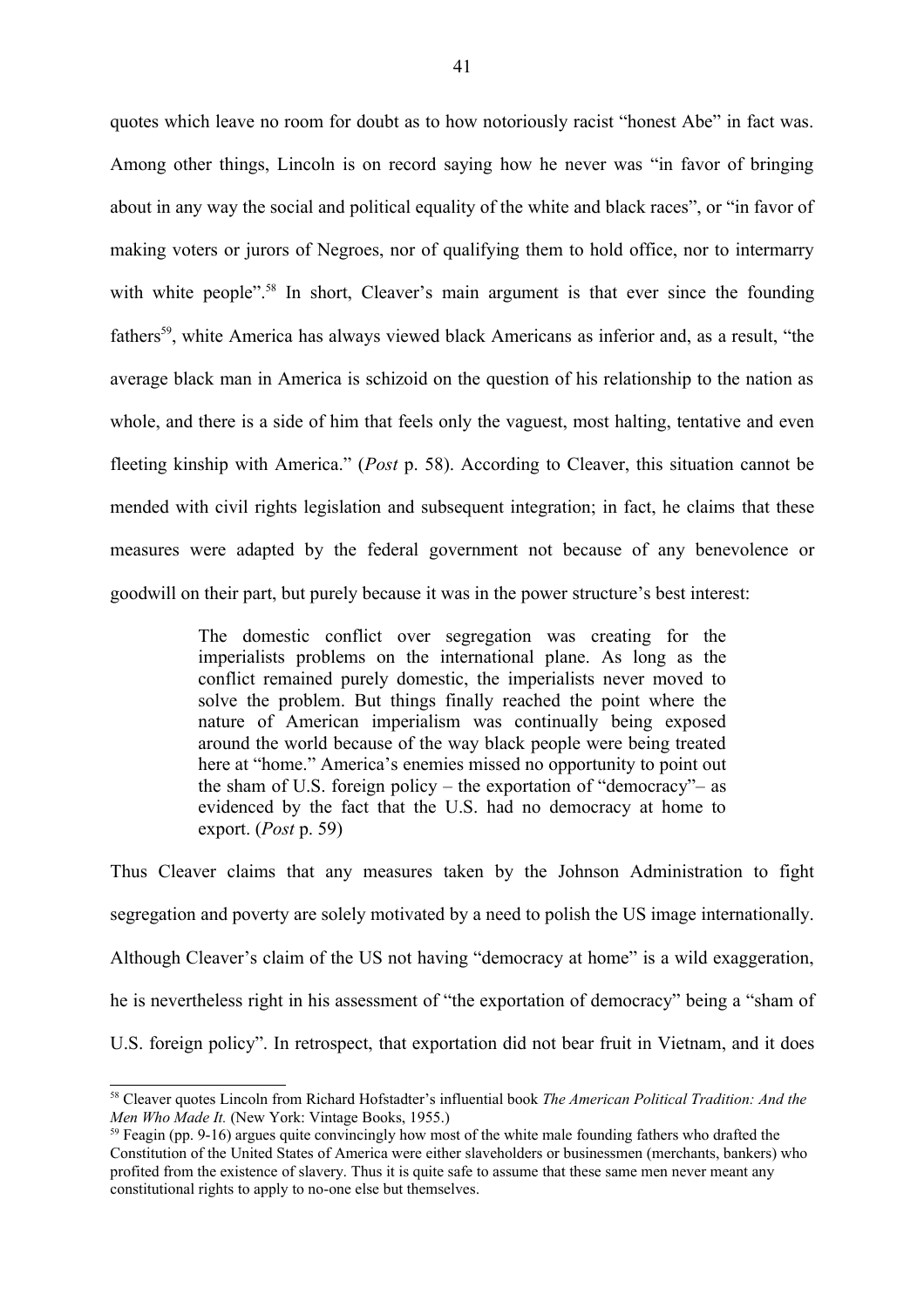not seem to be any more successful some forty years later in Iraq either. Further in the text, Cleaver explains the whole civil rights/integration movement as "a coalescence of interests and goals," a development whereby the white liberals, radicals and the black bourgeoisie were tricked to work "hand in glove with the imperialists" (*Post* p. 59) of the power structure. Obviously this kind of suspicion is rooted in Fanon: for Cleaver, all the groups mentioned either knowingly sell themselves to the power structure to further their class interests (=national bourgeoisie working hand in hand with the colonizer) or are tricked into doing so with promises of reform (radicals).

Naturally anyone can form their own opinion as to how credible Cleaver's claims and conclusions are as a whole, but there is no doubt that one thing is certain: blacks were not entitled to equal civil and legal rights in the 1960's America. In fact, the newsreels of the era showing the Southern police attacking peaceful protesters with billy-clubs, water hoses and German Shepherds was not the best possible publicity to a country which wanted to present itself as the leader of the free world, as the champion of freedom and human rights. Cleaver essentially claims that it was in the power structure's interest to do something about an issue which was hurting the image of the US internationally: as he points out, "the Soviet Union and the entire world's left press continually embarrassed U.S. imperialism over the way black people were being treated", and something had to be done by the power structure to mend the situation.

> Therefore, when the federal government "joined" the civil rights movement, the imperialists in control of the government actually strengthened their own position and increased their power. Internationally, U.S. imperialism improved its image, making the con game it plays on the world, its pose as the champion of the human freedom, easier. When President Johnson, the arch-hypocritic [sic] warmonger of the twentieth century, stood before the nation and shouted, "We shall overcome," white liberals, radicals and the black bourgeoisie experienced a collective orgasm. (*Post* p. 60)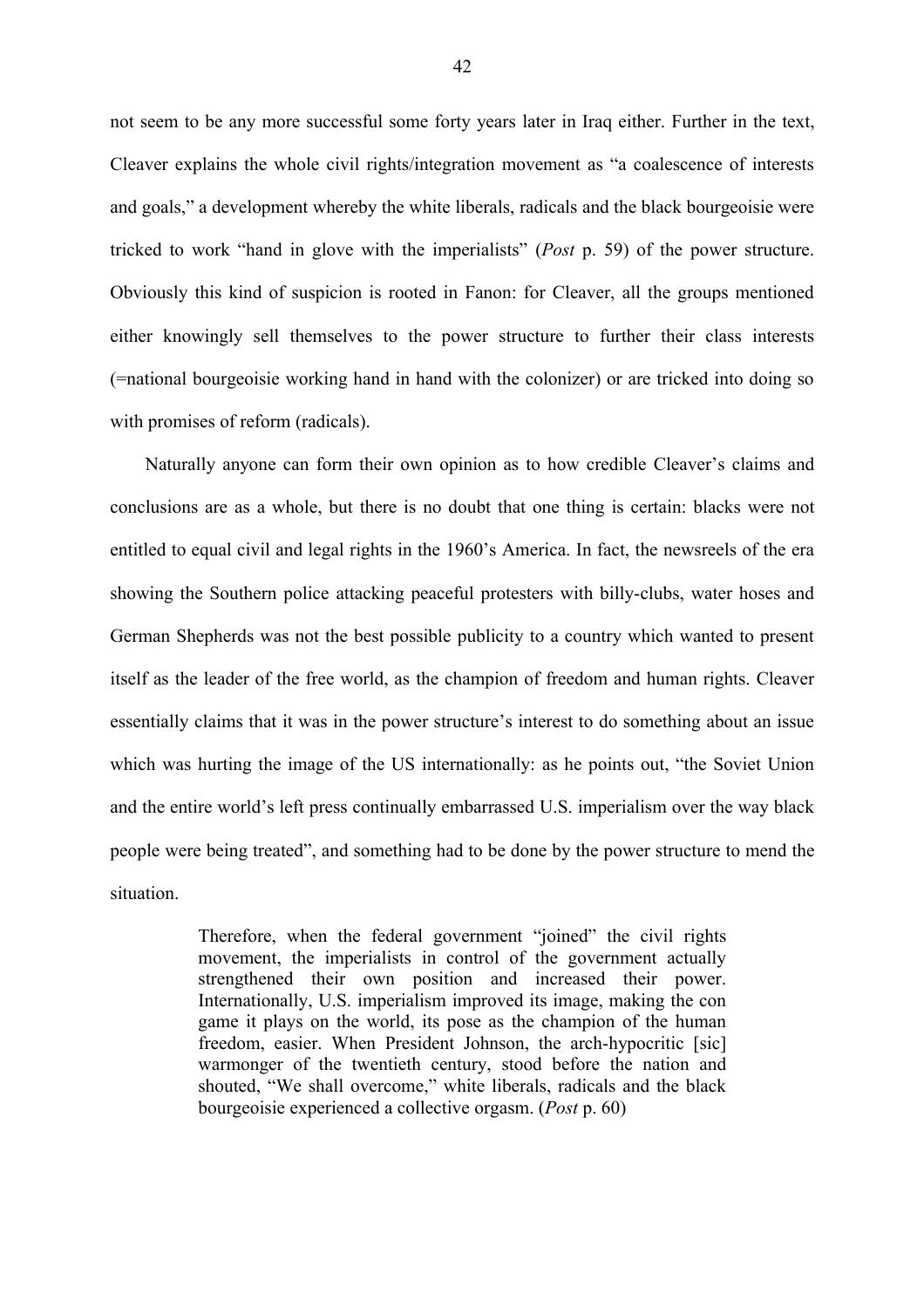Thus Cleaver attributes the civil rights legislation purely to the need of the power structure to improve the US image abroad. Whether or not it was that simple is debatable, whereas the accusation of the US engaging in a "con game" of posing as "the champion of the human freedom" can be easily validated by just taking a look at the track record of US foreign policy over the last thirty years. Finally, Cleaver concludes with the punch-line of the triumvirate of white liberals, radicals and black bourgeoisie's collective orgasm at Johnson's public utterance of the civil rights movement slogan. Cleaver's sarcasm and contempt was due to the fact that for him and the BPP, civil rights legislation was long overdue and simply not enough: they wanted more, and they wanted it faster. Instead of possibly waiting for a couple of more generations for the blacks to attain a more equal socioeconomic status with the general population, the more radical black nationalists wanted land, compensation for 400 years of slavery and oppression, and a redistribution of wealth. In addition, Cleaver saw the establishment's participation as just another example of white power structure taking over a black movement and deciding over its policy in order to oversee that minimum damage would be done to the status quo.

Cleaver says, "What Johnson wanted was peace and quiet at home and an integrated army to defend "democracy" abroad."(*Post* p. 60) Malcolm X had already called attention to the fact that blacks were allowed to fight for democracy abroad, but not at home where they were expected to tolerate brutal violence and injustice by turning the other cheek.<sup>[60](#page-46-0)</sup> Blacks in the military is an issue which warrants closer inspection: The black minority had already fought for the US in both World Wars (in segregated units), in Korea, and, at the time of Cleaver's writing, were once again doing so in Vietnam. Thus the poorest and the most underrepresented part of the population was fighting in foreign wars while, simultaneously, they were not entitled to the basic Constitutional rights on their home turf.<sup>[61](#page-46-1)</sup> Cleaver further

<span id="page-46-0"></span><sup>60</sup> Haley, p. 270.

<span id="page-46-1"></span><sup>61</sup> *Ibid*, p. 275; Franklin, pp. 296-298, 302-304, 390-391, 488, 491. The first integrated US Army units were not formed until January 1945.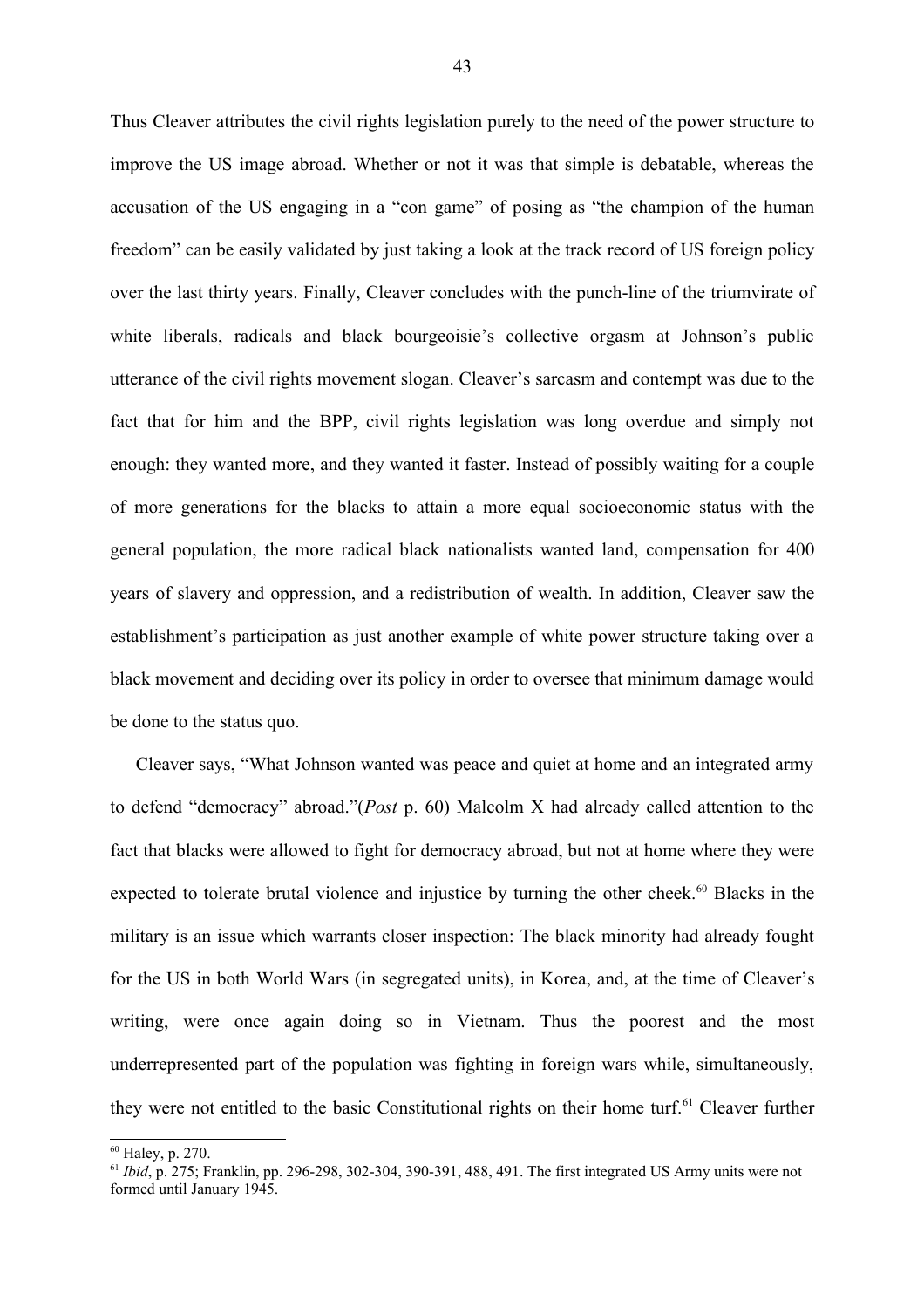argues that the white radicals, liberals and black bourgeoisie wanted to "implement the American dream and the conception of America as a huge melting pot". To achieve that end, all that would be needed was to "integrate the black ingredient into the American stew and thus usher in the millennium of black-white solidarity wherein the white working class of the mother country would join hands with the black workers from the colony and together they would march forward to the Garden of Eden."(*Post* p. 61). This statement very closely mirrors the sentiments of Malcolm X who had earlier ridiculed the act of joining hands with whites and singing "We Shall Overcome" as the answer to the problems of blacks.<sup>[62](#page-47-0)</sup> Cleaver goes on to claim that instead of joining hands with whites and marching forward to Garden of Eden, the black workers had responded by marching forward "to Detroit and armed urban guerrilla warfare." Calling the Detroit riot of 1967<sup>[63](#page-47-1)</sup> "armed urban guerrilla warfare" is of course gross exaggeration and a weak attempt to elevate what happened in Detroit (no matter how justifiable or understandable the frustration behind those unfortunate incidents might have been) to a level of organized rebellion and resistance against the power structure. Therefore Cleaver harnesses the events in Detroit as evidence to support his hypothesis as to the impossibility of integration which he further argues against as follows:

> The basic flaw in the analysis and outlook of the white liberals, radicals and the black bourgeoisie is that the conception of the American melting pot completely ignores the distinction and the contradiction between the white mother country and the black colony. And the solution of Integration, based on this false outlook, was doomed from the beginning to yield only a deceptive and disillusioning result. Black people are a stolen people held in a colonial status on stolen land, and any analysis which does not acknowledge the colonial status of black people cannot hope to deal with the real problem. (*Post* p. 61)

Thus Cleaver is of the opinion that any attempt at integration will be doomed to failure because blacks in the US are "a stolen people held in a colonial status on stolen land", an

<span id="page-47-0"></span><sup>62</sup> Haley, pp. 280-281.

<span id="page-47-1"></span> $63$  Cleaver is referring to the Detroit riot in 1967 where, after five days of violence and looting, 43 people were killed, 1189 injured, and over 7000 arrested. For more information, see [<www.67riots.rutgers.edu/d\\_index.htm>](http://www.67riots.rutgers.edu/d_index.htm).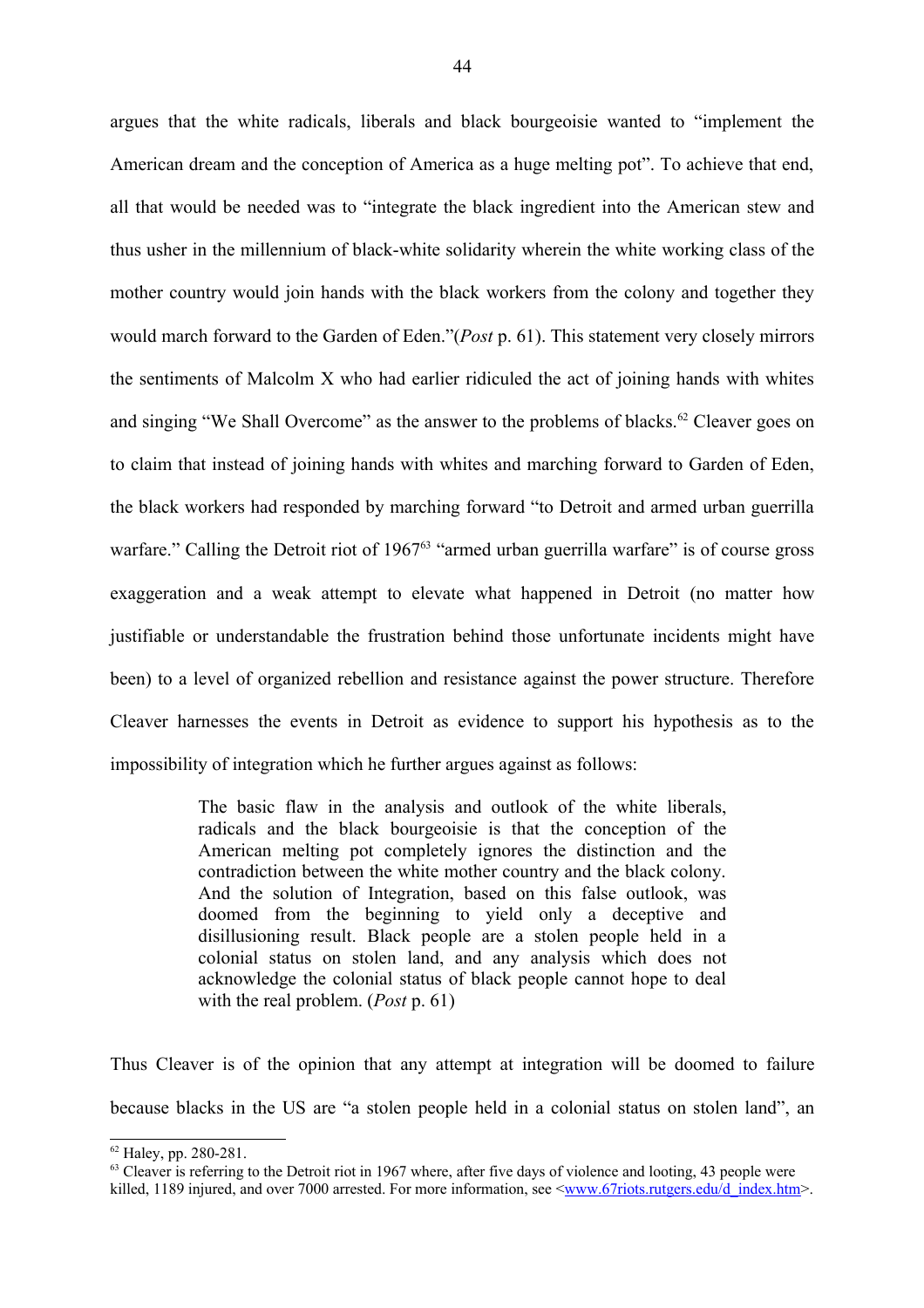altogether separate people who, according to Cleaver, do not necessarily even want to be part of the US. Next, Cleaver emphasizes this even further by comparing blacks in the US to former colonial subjects of France, England and Portugal, saying how they had not been satisfied with anything less than "complete sovereignty in their drive for a better life." (*Post* p. 62) Later Cleaver returns to the question of the Detroit riots, and links the government suppression of those riots (the National Guard and even the  $82<sup>nd</sup>$  Airborne were sent in by the government) to what he calls "the war of suppression against the national liberation struggle in Vietnam" (*Post* p. 63). Thus Cleaver adapts Fanon's ideas of decolonization to apply to the blacks in the US, declaring that they are in fact like any other people struggling for national liberation from the yoke of colonialism.

Whereas at the beginning of this text Cleaver states that the black bourgeoisie measure their success according to how far away they are from the soil, he later makes a distinction between the black elite and the black masses by claiming that, just like among any people, there is a "deep land hunger in the heart of Afro-America". Next Cleaver discusses the development of the land question since the Civil War, noting that "even the U.S. government once recognized that black people must have some land", pointing to the fact that blacks were promised forty acres and a mule after the war. As he takes the land question further, Cleaver brings up black leaders Booker T. Washington<sup>[64](#page-48-0)</sup> and Marcus Garvey<sup>[65](#page-48-1)</sup>. The former he calls "the first colonial puppet dictator set up over Afro-America by Imperial America", whereas the latter he treats more favorably, giving Garvey credit for "reasserting black identification with an ancestral homeland". As to Garvey's idea of full-scale black migration back to Africa, Cleaver says that it "turned most black people off because of a world situation and a balance of power that made such a solution impossible." (*Post* p. 64) Cleaver does not bother to

<span id="page-48-0"></span> $64$  Booker T. Washington (1856-1915) has been much criticized – somewhat anachronistically – for his submission and acceptance of segregation and inferior status for blacks.

<span id="page-48-1"></span><sup>65</sup> Marcus Garvey (1887-1940), a Jamaican, was the founder and leader of UNIA (Universal Negro Improvement Association). During the organization's heyday in the 1920's, Garvey encouraged people of African ancestry to return to Africa.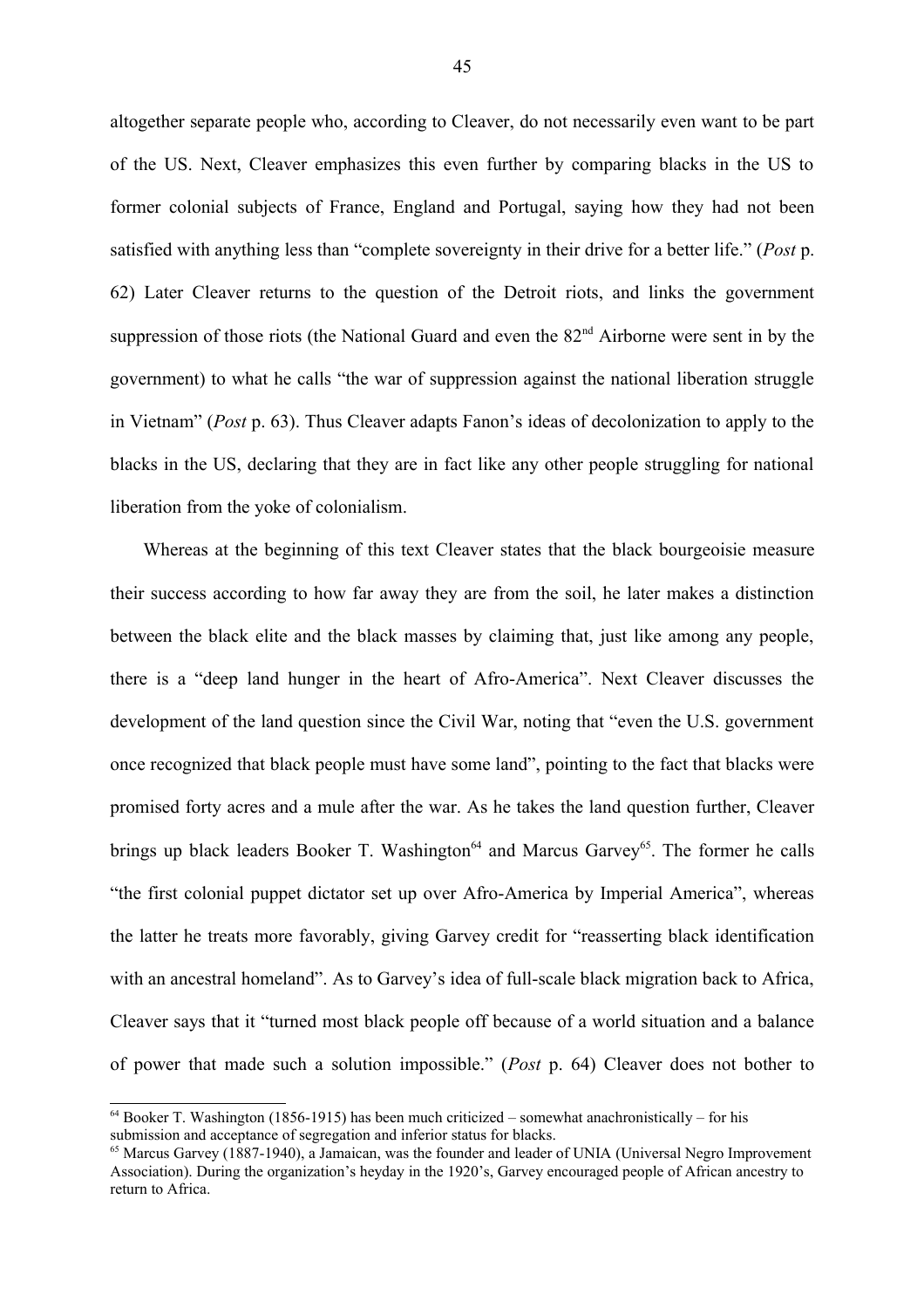elaborate on this statement; instead, he is quick to add that Garvey's failure to carry out his mission was also due to "the white racist power structure and the bootlickers of his era." (*Post* p. 64). After Garvey, Cleaver focuses on Elijah Muhammad (a former follower of Garvey) and the Nation of Islam's demands for land. Basically Cleaver criticizes Muhammad of being deliberately vague in his demands, for not specifying any particular geographical location in the US where blacks should establish their separate nation. Cleaver says that a vague demand for land,

> …is merely a protest slogan; there is nothing revolutionary about it, because it is asking the oppressor to make a gift to black people. The oppressor is not about to give niggers a damn thing. Black people know this from bitter experience. In a land where the racist pigs of the power structure are doing every dirty thing they can to cut off welfare payments, where they refuse medical care to sick people, where they deliberately deprive black people of education, and where they leave black babies to die from lack of milk, no black person in his right mind is going to stand around waiting for those same pigs to give up some of this land, say five or six states! (*Post* p. 65)

If a demand for land is "merely a protest slogan" with "nothing revolutionary about it", what should be thought of "Black Power", or "Power to the People"? Or "Power grows out of the lips of a pussy" (*Post* p. 143) for that matter? Cleaver is quick to belittle and demean others, although he himself seems equally fond of "protest slogans". In addition, Cleaver's concern for the cutting off of welfare payments is not entirely consistent with his earlier criticism of the War on Poverty program where he condemned these very same welfare payments as crumbs from the master's table. However, Cleaver is probably right in his assessment that the power structure will never make any concessions out of sheer good will.

Next, Cleaver takes it upon himself to explain what must be done in order for his and the BPP's demands to be met with a different response than those of the Nation of Islam. Cleaver explains that "Black Power" is the answer, that blacks must first gain enough power to be able to "*force* a settlement of the land question." First he discusses how Stokely Carmichael argued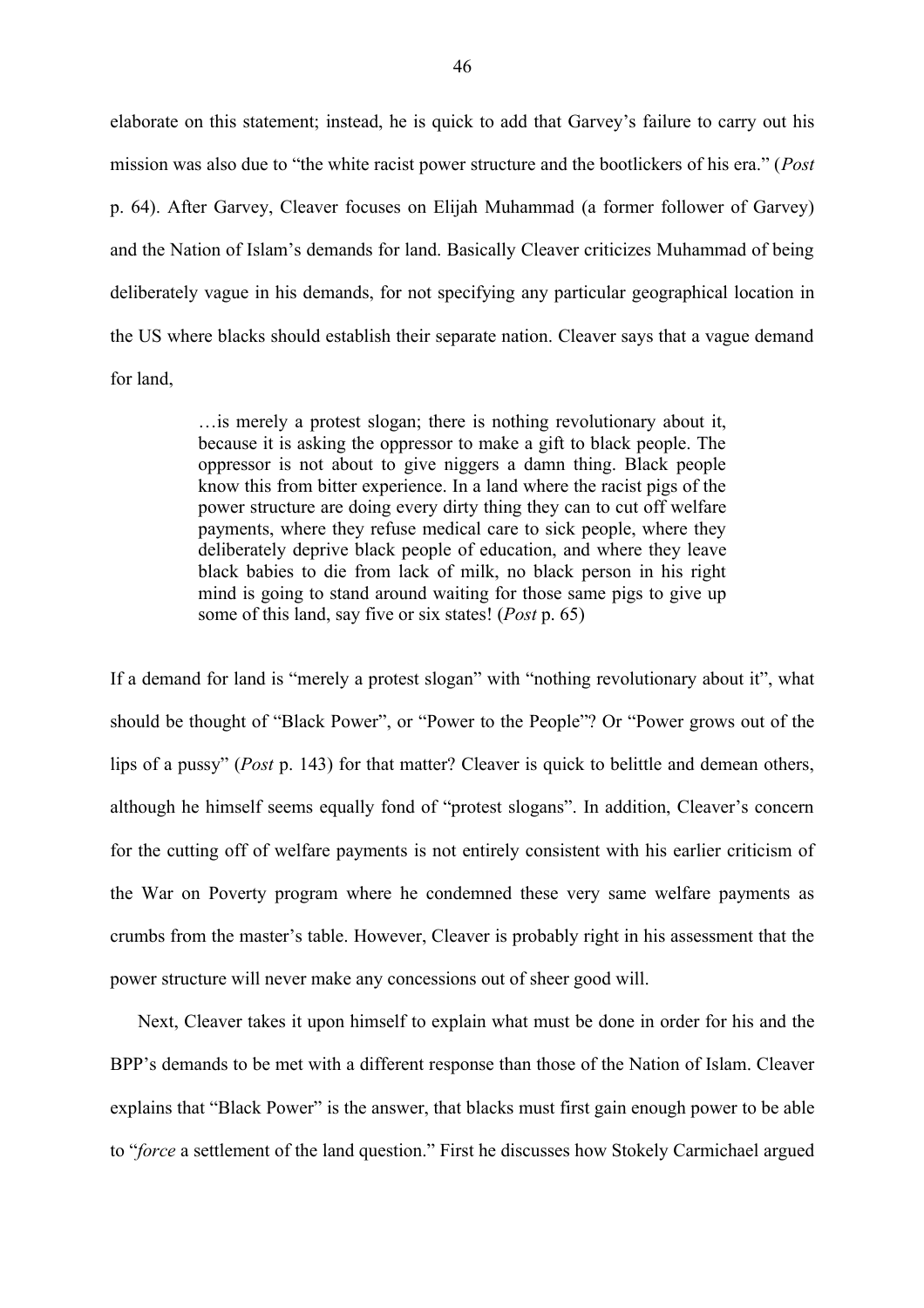for redistribution of wealth in the US as compensation for four hundred years of sweat, blood and suffering by the blacks for the benefit of the slavemasters. As to how this would be implemented, Cleaver offers the solution that, "let's get some guns, organize and square off to deal with this honkie." (*Post* p. 66) Thus, for Cleaver, "Black Power" basically seems to equal obtaining more guns and firepower to be in a position to negotiate.

Cleaver considers Black Power as "a revolutionary breakthrough" for the black consciousness, explaining that although black people are dispersed across America, "making Afro-America a decentralized colony" (*Post* p. 67), that should not deter them from striving for unity and sovereignty as a nation. Cleaver draws a parallel to the Jews, pointing out how they had first formed "a government in exile for a people in exile" (Theodore Herzl and the National Jewish Congress) and later obtained land and established their own state of Israel (*Post* p. 68). He also claims that Malcolm X had had exactly the same in mind with his shortlived OAAU, and that both Stokely Carmichael and Rap Brown were now talking in the name of the black sovereignty or nation. Furthermore, Cleaver claims that, "the call for a U.N. supervised plebiscite in black communities across the nation", proposed by the BPP, "is winning more and more support." (*Post* p. 69).

At the beginning of "Land Question and Black Liberation", Cleaver argues that there are "two different sets of dynamics in America", insisting that blacks are "a stolen people held in colonial status on stolen land", living in diaspora but ready, willing and able to form their own government in exile until they will be allotted a suitable landmass somewhere. Second, he is pushing for a U.N. supervised plebiscite "for the purpose of determining the will of black people as to their national destiny". Later, however, he reduces the significance of the plebiscite by saying that, "The mere widespread agitation for such a plebiscite will create a major crisis for U.S. imperialism" (*Post* p. 70). Thus Cleaver practically admits that the purpose of the proposed plebiscite would *not* be the establishment of a separate black nation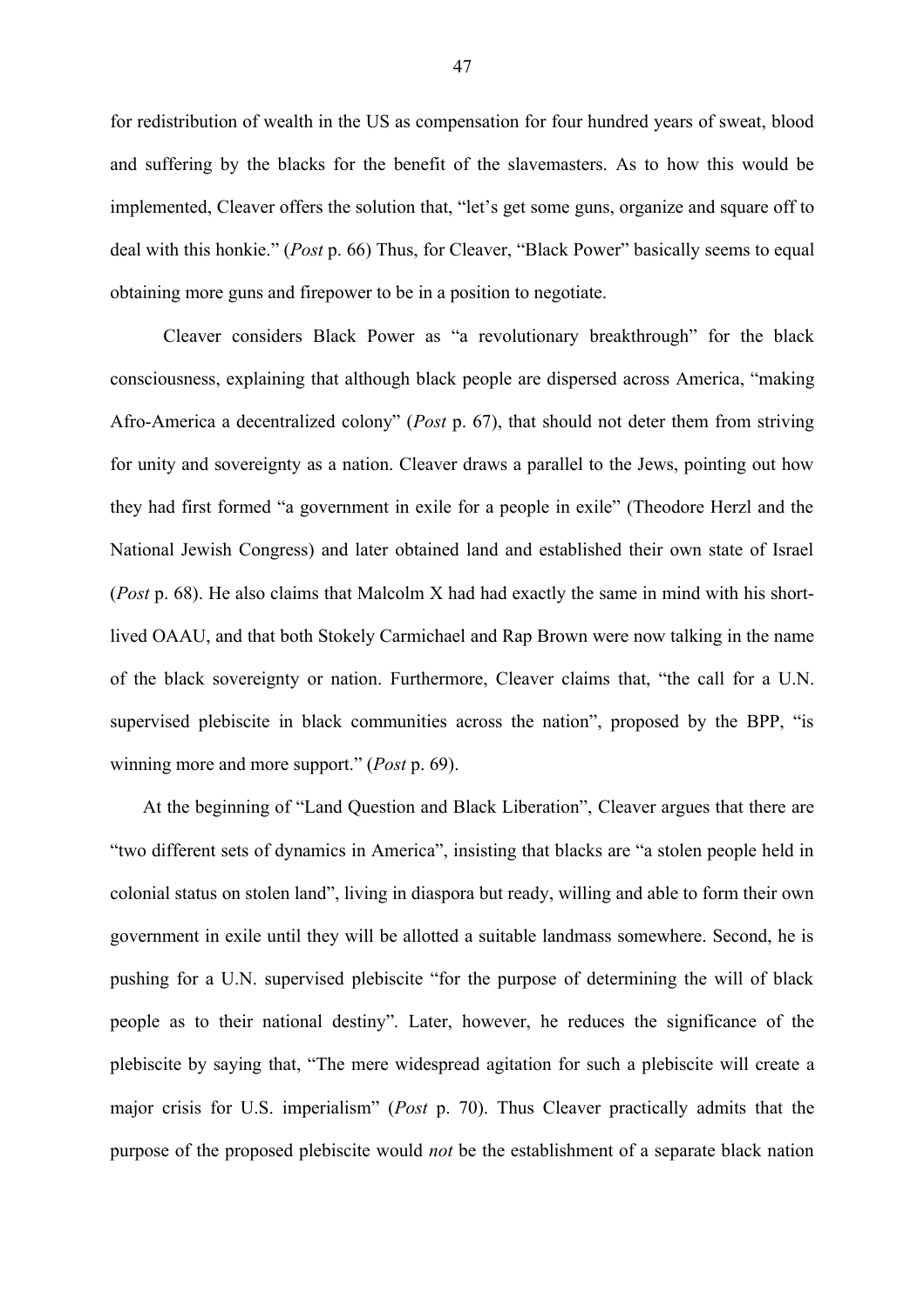on the US soil or anywhere else, but to act as an ultimatum which would force the power structure to make the necessary concessions demanded by the BPP. Therefore it is more likely that Cleaver is never actually seriously considering a separate black nation nor government; instead, his nationalist rhetoric and the demand for the U.N. plebiscite are merely meant to draw attention to the de facto "separate and inferior" status of the black minority. Subsequently, Cleaver and the BPP present their list of demands (The Ten Point Program) that should be met in order to improve that status. Finally, if these demands are not met by the imperialist, racist pig power structure, Cleaver threatens America with an armed conflict, a civil war, which would be nothing short of an apocalypse. In fact, Cleaver says that "The forces of reaction will be placed squarely on the defensive and it will be obvious to all that fundamental changes in the status of black people in America can no longer be postponed or avoided." (*Post* p. 70).

In conclusion, it is impossible to know when Cleaver is serious and when he is resorting to populist rhetoric only for the purpose of drama and grandeur, to add weight to his message, or whether he is simply engaging in a prison yard (or street corner) intimidation tactics to threaten his political opponents and the status quo. In fact, it is reasonable to assume that Cleaver's past – first as a criminal and later a convict – must have affected his psyche to at least some extent, and, consequently, he may not have been the most likely candidate to fully grasp the meaning of the word *dialogue*. For Cleaver, threatening and exaggeration may have been familiar communication and negotiation methods, and perhaps he did not spare them another thought. However, ridiculing and threatening political opponents inevitably lead to an increasing polarization where the two sides will stand even further from one another than they did before, and, consequently, any kind of co-operation and compromise becomes impossible. Then again this may be exactly what Cleaver intended; to push the limits until some serious confrontation would arise.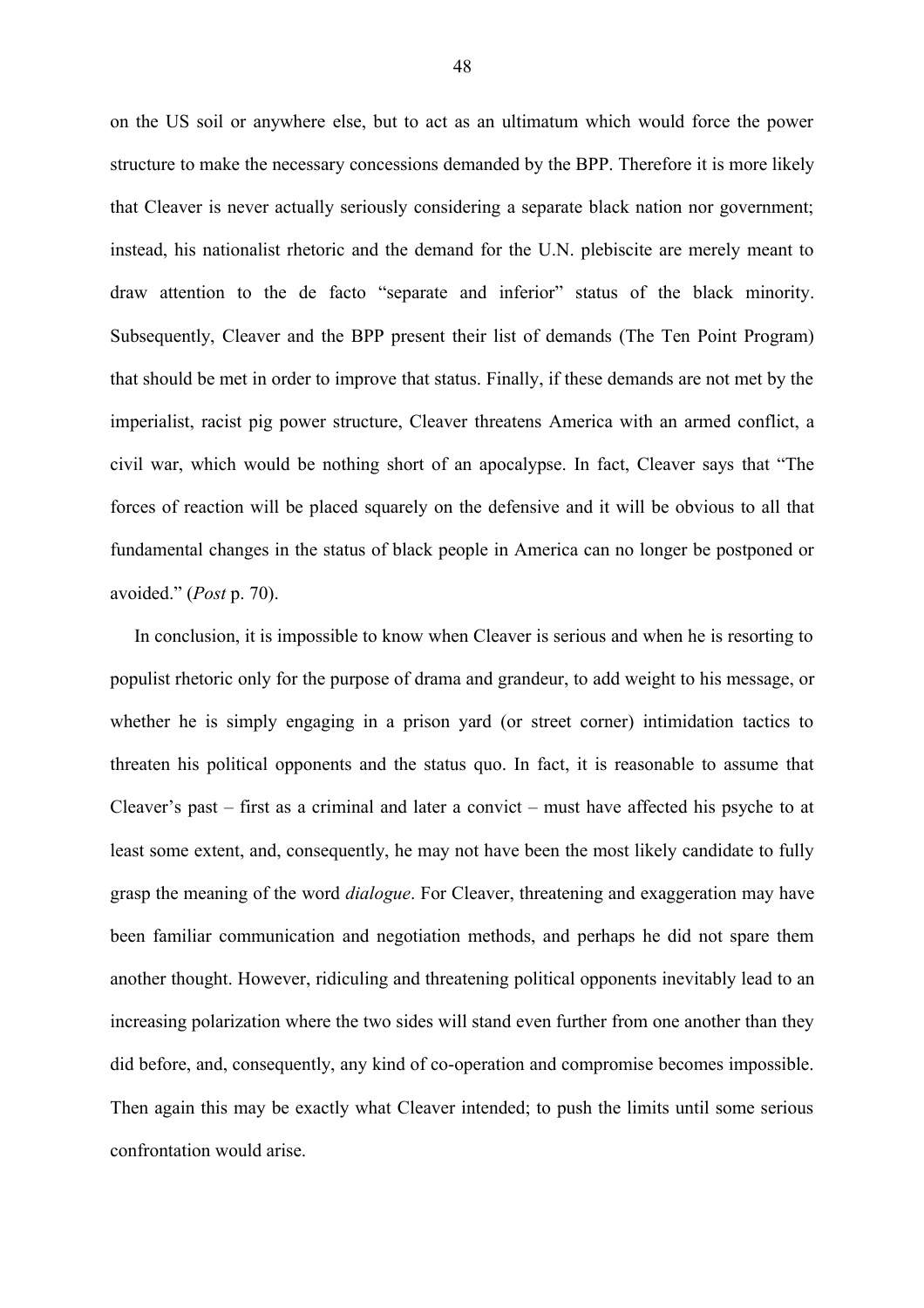# **4. Religious and Populist Rhetoric**

In this chapter, I will examine the ways in which Cleaver employs religious discourse in his text, both in the aggrandizement of the Black Panther Party leader, Huey P. Newton, as well as in his predictions as to the future of America if the BPP's demands and objectives are not met through peaceful means. In addition, I will compare and contrast Cleaver's rhetoric with that of his ideological opponents, and discuss what kinds of stylistic traits Cleaver resorts to when he threatens and ridicules his real and imagined enemies.

### *4.1. "The Genius of Huey P. Newton"*

One significant feature which marks Cleaver's personal history is that he was always looking for a leader, someone or something to follow. By 1967, after stints as a Catholic and a Muslim, he seemed to have found what he had been looking for in the Black Panther Party and especially its leader and co-founder, Huey P. Newton. In his "Introduction to the Biography of Huey P. Newton" (*Post* pp. 40-42), Cleaver takes his admiration and worship of Newton to a somewhat dubious level. First he recalls how, during Newton's trial, someone had remarked how, "They are crucifying Huey in there – they are turning him into another Jesus", to which Cleaver supposedly "almost instinctively" replied, "Yes, Huey is our Jesus, but we want him down from the cross." (*Post* p. 40). Cleaver goes on praising Newton, stating how he is "different from everybody else", and how he is willing to "lay down his life in defense of the rights of his people". Next Cleaver manifests what seems to be the ultimate compliment in his phrasebook:

> I cannot help but say that Huey P. Newton is the baddest motherfucker ever to set foot inside of history. Huey has a very special meaning to black people, because for four hundred years black people have been wanting to do exactly what Huey Newton did, that is, to stand up in front of the most deadly tentacle of the white racist power structure, and to defy that deadly tentacle, and to tell that tentacle that he will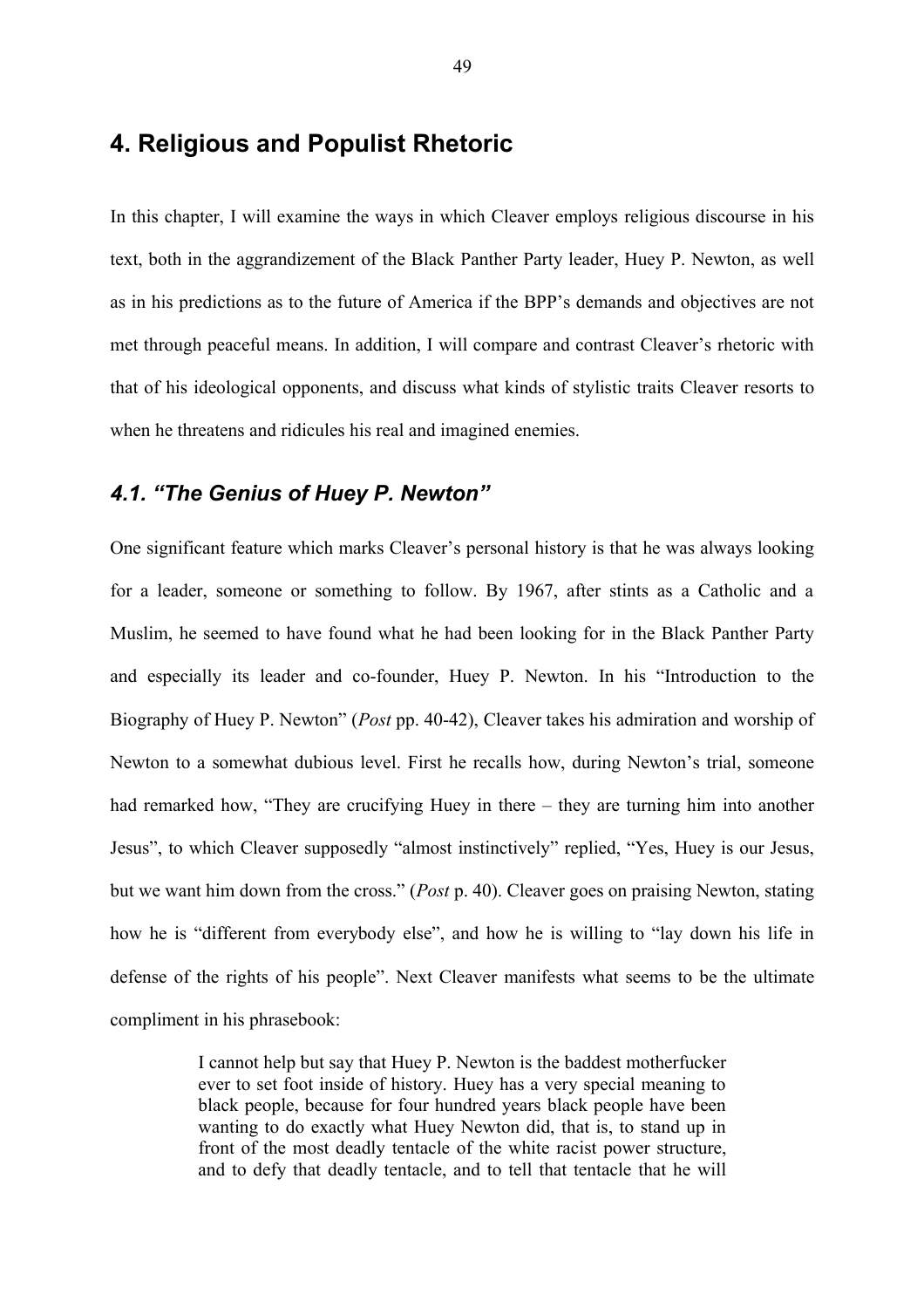not accept the aggression and the brutality, and that if he is moved against, he will retaliate in kind. Huey Newton is a classical revolutionary figure. His imagination is constantly at work, conjuring up strategies and tactics that apply classical revolutionary principles to the situations confronting black people here in America. (*Post* p. 41)

When Cleaver talks of Newton standing up "in front of the most deadly tentacle of the white racist power structure", he is referring to the shoot-out in October 1967 where Newton himself was wounded and an Oakland police officer killed. The actual course of the events on that particular night will probably never be known, but the legal facts were that Newton was indicted for murder while his defense pleaded self-defense.<sup>[66](#page-53-0)</sup> Cleaver was very effective in organizing successful rallies and fund-raisers for the "Free Huey!"-campaign, the objective of which was to help Newton obtain the best legal team money could buy. Eventually the campaign resulted in maximum publicity which not only brought in money, but also elevated Newton and his trial to a whole another level: Huey P. Newton became a symbol, a victim of racist police brutality and 400 years of oppression, and, consequently, his guilt or innocence in the actual crime he was accused of was no longer relevant. In that sense, the Newton trial was a precedent to what happened with the cases of Rodney King and O.J. Simpson in the 1990's.

 In addition to praising Newton's courage in standing up to the police, Cleaver portrays him as a "classical revolutionary figure", which can only be taken to refer to "a leader of the people" along the lines of Kim Il Sung or Mao Zedong, supposedly infallible leaders and authorities who always act according to what is best for their people.

As if the "baddest motherfucker", or "a classical revolutionary figure", were not superlative enough, Cleaver goes still further in his aggrandizement of Newton. First he talks of how Bobby Seale had "had no choice" but to "place his life in Huey's hands", and how

<span id="page-53-0"></span><sup>&</sup>lt;sup>66</sup> Accounts of the events of this shoot-out abound; for the most credible and impartial one, see Pearson, pp. 145-147.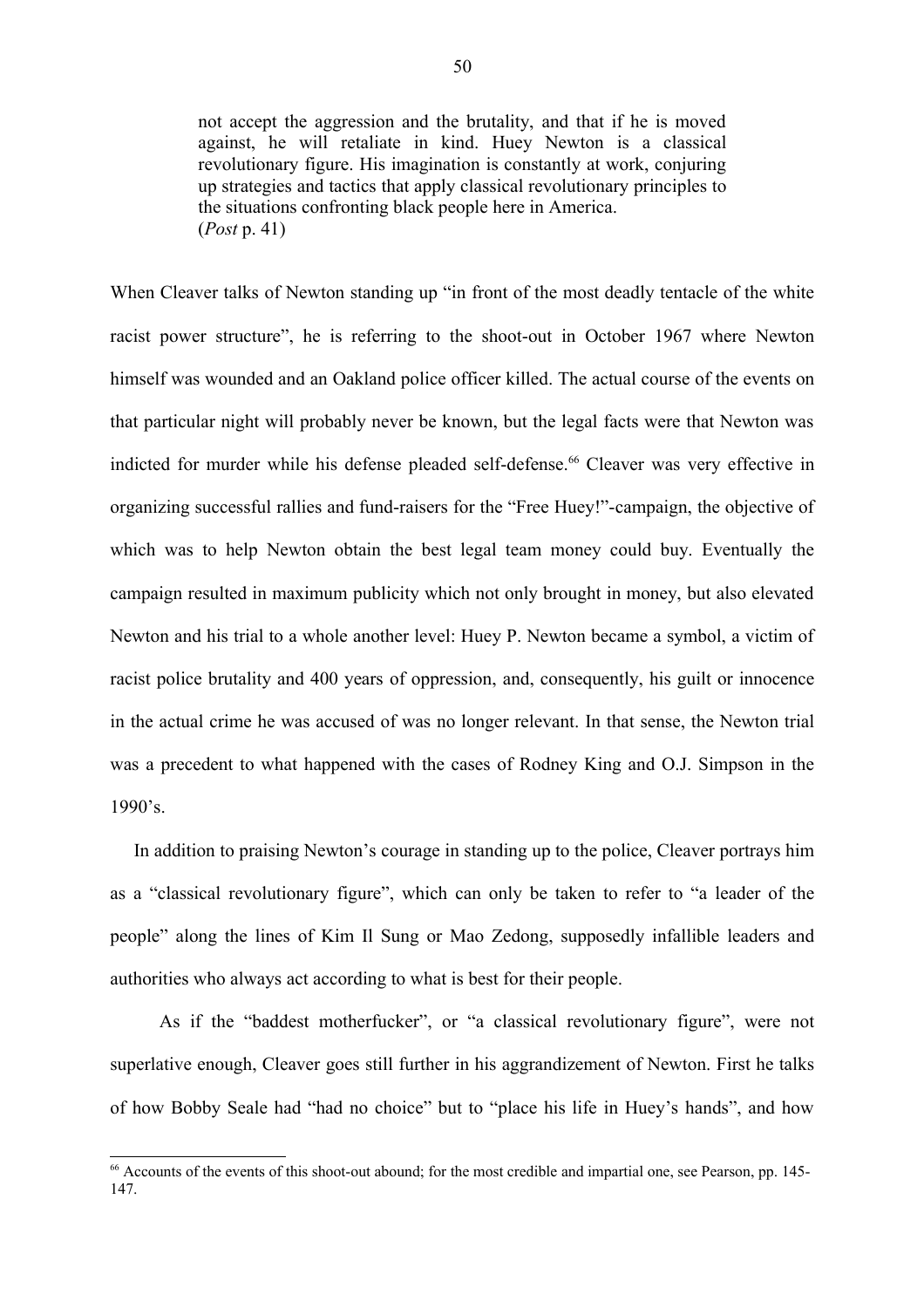"his admiration and respect for Huey is a sort of worship", not "in any religious sense", but because of Newton's "burning preoccupation and concern" for his people makes anything less insufficient. Cleaver concludes the introduction by stating,

> Having myself joined the Black Panther Party, and accepted Huey P. Newton as my leader, I find myself sharing with Bobby Seale the same attitude toward Huey – the same willingness to place my life in his hands, the same confidence that Huey will do the right thing at any given moment, that his instincts are sound, and that there is nothing to do but follow Huey and back him up. (*Post* p. 42)

It is hardly possible to deny that a devotion of this magnitude is closer to a creed than political endorsement. Cleaver's choice of words here evokes interesting questions: was he serious in what seemed like a blind devotion to Newton, or was the savior/Jesus allegory more an attempt to sell Newton to the masses by resorting to a common image and a story, something that basically everyone would be familiar with? Granted, it would not have been the first time the said approach was utilized, one need only to remember how the cult of personality was employed in the former Soviet Union, i.e. how the religious icons and pictures of the czar were replaced with those of first Lenin and later Stalin; or how the famous Jesus-like image of Che Guevara is still hugely popular in the predominantly Catholic Latin America.

Cleaver not only presents Newton as a Jesus-like Savior (or a Moses who leads his people to the Promised Land), but he further declares Newton "the baddest motherfucker ever to set foot inside of history", and "a classical revolutionary figure". In conclusion, Cleaver employs religious discourse – with a profane colloquialism thrown in for a good measure – to construct and represent Newton as a mystical, infallible, revolutionary leader who does not suffer from any human shortcomings typical of the rest of the mankind. Now, what were Cleaver's intentions behind doing so? One explanation is that Cleaver really believed – or wanted to believe – in Newton as his personal and the African Americans' collective savior to such an extent as his text seems to indicate. At least Cleaver's wife, Kathleen, is on record saying that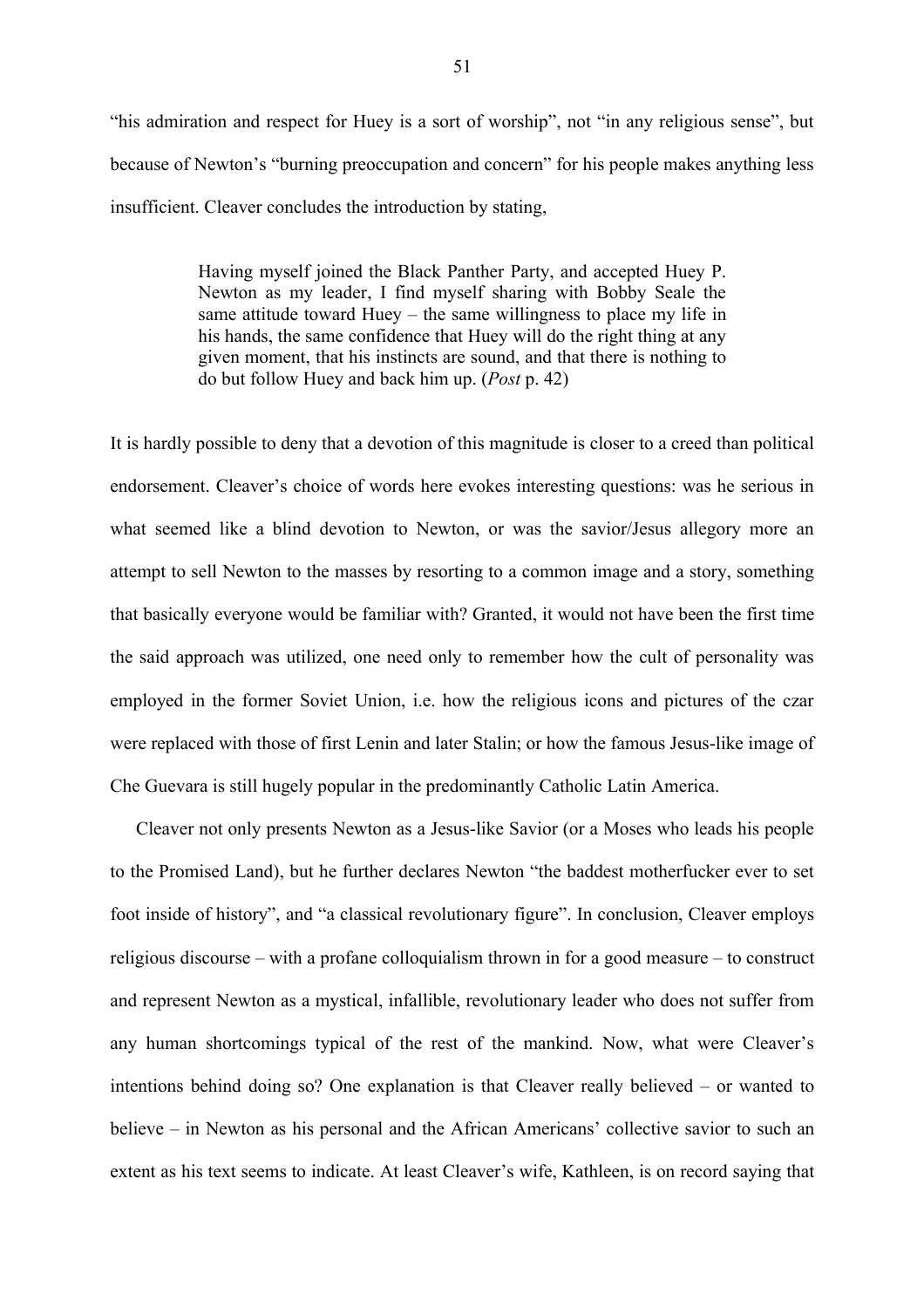Cleaver would have been happy to follow first Malcolm X and later Huey P. Newton, and that the latter really made a huge impression on  $\lim_{n \to \infty}$  Unfortunately for Cleaver, however, the former was assassinated and the latter, who by most accounts never was the person Cleaver so badly wanted him to be,<sup>[68](#page-55-1)</sup> later turned against his devoted follower, expelled him from the BPP and declared him "an enemy of the people".<sup>[69](#page-55-2)</sup> Of course it is likewise possible that Cleaver just got overtly carried away – as often seemed to be the case – or simply was fond of aggrandizing things. Be it as it may, the aggrandizement which took place while Newton was incarcerated was not only something that Newton himself reportedly felt uncomfortable with, but also a disservice to the BPP as a whole: after his release from jail in 1970, Newton failed to live up to the unrealistic, Messiah-like expectations that the Party members, sympathizers and potential converts had placed in him in his absence. As opposed to Cleaver and Seale, Newton was not a good public speaker and had a high-pitched voice; during his first speaking tour after being released from jail in 1970 it was reportedly a common occurrence that people walked out in droves in disappointment.<sup>[70](#page-55-3)</sup>

One factor which clearly led to Cleaver's worship of Newton was his and the BPP's propensity for violence. This becomes fairly evident from "The Courage to Kill: Meeting the Panthers" (*Post* pp. 23-39), Cleaver's account of his first encounter with Newton and his group in February 1967. This took place in San Francisco at a meeting where all the different local black activist groups were trying to agree on a program of events to commemorate the anniversary of the assassination of Malcolm X. In short, Cleaver explains that his intention had been to use the planned three-day memorial to revive the Organization of Afro-American Unity, OAAU, which Malcolm had been in the process of establishing before he was murdered. However,

<span id="page-55-0"></span><sup>67</sup> Linfield, p. 184.

<span id="page-55-1"></span><sup>&</sup>lt;sup>68</sup> See for instance Brown, Pearson, Hilliard (1993).

<span id="page-55-2"></span><sup>69</sup> Pearson, pp. 229-234; Brown, p. 262.

<span id="page-55-3"></span><sup>70</sup> Linfield, p. 183; Brown, p. 251; Pearson, p. 226-227; Shakur pp. 225-226.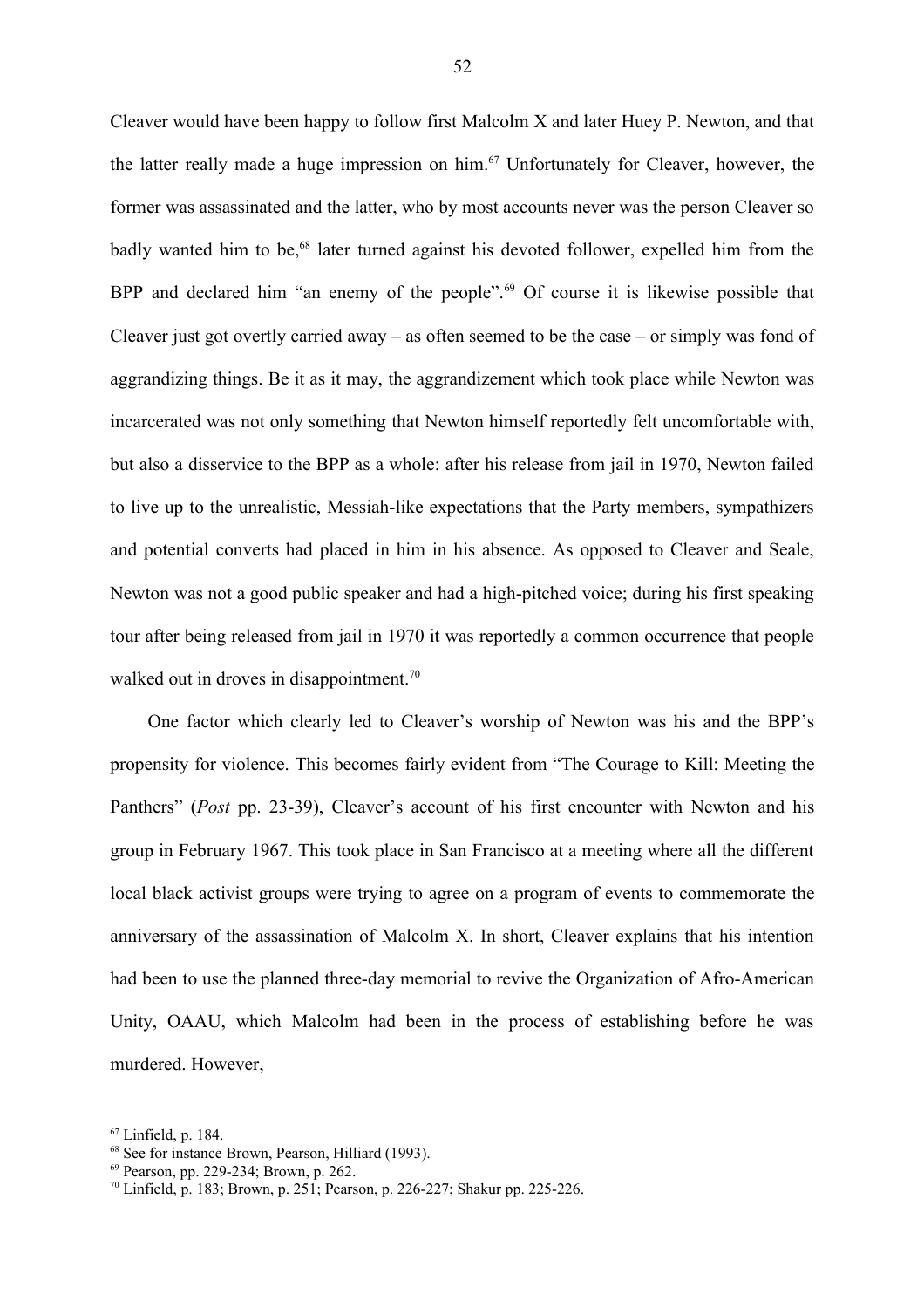By February the plan had been torn to shreds. If the plan was a pearl, then I had certainly cast it before the swine…It soon became clear to me that if the OAAU was to be reborn, it would not be with the help of this crew…Far from wanting to see an organization develop that would put an end to the archipelago of one-man showcase groups that plagued the black community with division, they had each made it their sacred cause to insure the survival of their own splinter group. (*Post* pp. 27-28)

There are two ways to interpret this criticism: the more cynical way would be that Cleaver himself was just another "one-man showcase group" incapable of co-operation if things did not go exactly his way. What adds credibility to his criticism, however, is that once he found a home with the Panthers, he was happy to follow Newton and work tirelessly for the common cause within the confines of the Party. In addition, Cleaver had a point since the black community was undoubtedly seriously divided over several issues. At the top of the social pyramid were the black middle-class (or *bourgeoisie*) integrationists with their 'responsible' Christian leaders like Martin Luther King and organizations such as  $NAACP^{71}$  $NAACP^{71}$  $NAACP^{71}$  and  $SCLC^{72}$  $SCLC^{72}$  $SCLC^{72}$ , while Nation of Islam, along with different cultural nationalist groups, advocated racial separatism and Black Nationalism. Between these two general lines was the  $SNCC<sup>73</sup>$  $SNCC<sup>73</sup>$  $SNCC<sup>73</sup>$  which had started mainly to organize voter registration in the South and had been working alongside SCLC, but had since adopted a more radical outlook with leaders such as Stokeley Carmichael and H. Rap Brown.

Since the integration efforts of the civil rights movement were mainly directed to the South, the majority of the black population in the urban centers throughout the rest of the country was not very politically active or aware, nor represented in the political arena: most of the different cultural nationalists as well as members of the SNCC came from the same black middle class as the integrationists, and the Nation of Islam with its foreign religion and tough discipline was seen as too odd by many. When the Panthers appeared on the scene, Cleaver

<span id="page-56-0"></span> $71$  National Association for the Advancement of Colored People, founded by W.E.B. DuBois in 1909.

<span id="page-56-1"></span><sup>72</sup> Southern Christian Leadership Conference, founded by Martin Luther King in 1957.

<span id="page-56-2"></span> $<sup>73</sup>$  Student Nonviolent Coordinating Committee. For more information on SNCC, see Carson (1981).</sup>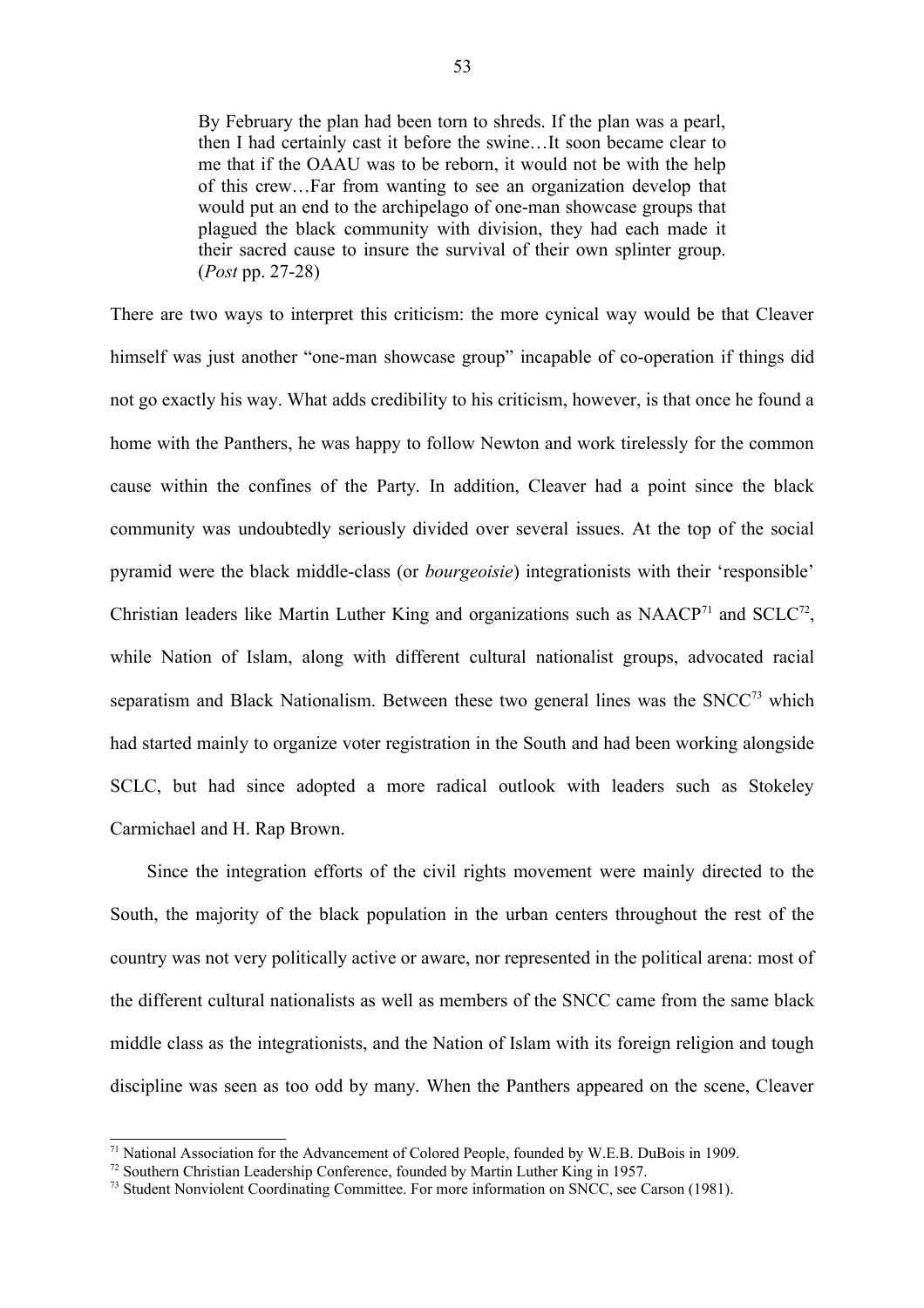was overjoyed and saw the BPP as a vehicle to revive, if not the actual OAAU of Malcolm X, at least its spirit: Cleaver thought that the BPP could achieve a greater degree of "Afro-American unity" than any "one-man showcase" or splinter group ever could. In fact, by educating and raising awareness among the black masses, by converting the *lumpenproletariat*, the BPP could surpass any black middle class-led organization in popularity and influence. Although this development never materialized, it was the possibility of it happening that scared Hoover and the FBI to such an extent that they decided to destroy the Party – by any means necessary.

After explaining the context of the occasion where these splinter groups were arguing over the planned festivities, Cleaver arrives at the spectacle of his first encounter with the BPP during this same meeting. He describes how suddenly all the arguing and conversation at the meeting came to a halt, when a group of visitors arrived:

> From the tension showing on the faces of the people before me, I thought the cops were invading the meeting, but there was a deep female gleam leaping out of one of the women's eyes that no cop who ever lived could elicit. I recognized that gleam out of the recesses of my soul, even though I had never seen it before in my life: the total admiration of a black woman for a black man. I spun around in my seat and saw the most beautiful sight I had ever seen: four black men wearing black berets, powder blue shirts, black leather jackets, black trousers, shiny black shoes - and each one with a gun! (*Post* p. 29)

What is it that thus impresses Cleaver? Practically his admiration seems to be aroused by guns and uniforms, militant posture and the organized manner in which Newton and his cohorts presented themselves. In fact guns, uniforms, and discipline seem to be the common denominators behind an admiration for any army; whereas a Prussian/Nazi military tradition is the most obvious example, romantic guerrilla groups are popular for the very same reasons. The latter may sport long hair, beards, and improvised uniforms, but it is still the guns and the threat of violence, the *danger*, which attract. In addition, it is the same intriguing combination of violence and discipline which explains why the Mafia or Hell's Angels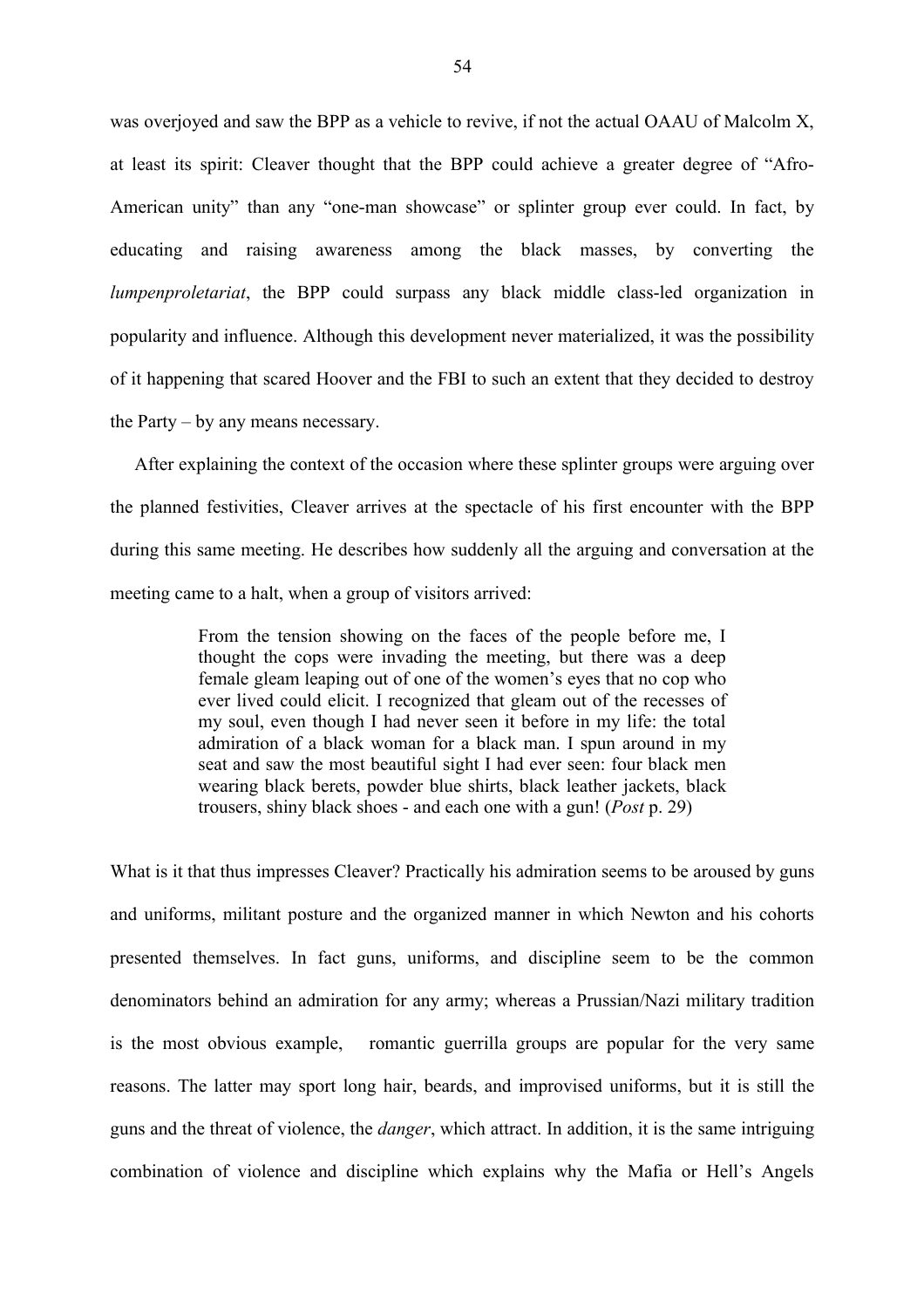continue to be romanticized in the popular imagination. Guns (the threat of violence) signify power and discipline means order. The "deep female gleam" which Cleaver recognizes as "the total admiration of a black woman for a black man" is interesting: is that how the women in the room really perceive the men with guns, or is it more akin to how Cleaver wishes they would, i.e. does he project his own admiration to automatically apply to the women as well? Whether it is conscious or not, there is sort of a masculine, homoerotic tone present in Cleaver's admiration for the Panthers. What is the difference between a black policeman in uniform and a Black Panther in uniform? Of course it could be argued that the former is an agent of the reactionary power structure, whereas the latter is a revolutionary guerrilla, but is it not nevertheless the uniform which attracts sexually or otherwise?

Next Cleaver describes in detail the guns these four Panthers (Huey P. Newton, Bobby Seale, Bobby Hutton and Sherwin Forte) were carrying, and how Newton introduced them as the Black Panther Party. As a result, "Every eye in the room was riveted upon them", and "there was absolute silence." (*Post* p. 30) Cleaver then describes his reaction as follows,

> Where was my mind at? Blown! Racing through time, racing through the fog of a perspective that had just been shattered into a thousand fragments. Who are these cats? I wondered at them, checking them out carefully. They were so cool and it seemed to me not unconscious of the electrifying effect they were having on everybody in the room. (*Post* p. 30)

Was the electrifying effect result of admiration, of everybody being impressed by this show of force, or was it a result of intimidation and subsequent fear? At least Cleaver never slows down to consider the latter possibility, nor does he spare any thoughts to entertain a possibility that perhaps not everyone in the room was equally impressed as he was. One constant in Cleaver's production is evident in this short example: he once again juxtaposes different registers. First he speaks of "…the fog of a perspective that had just been shattered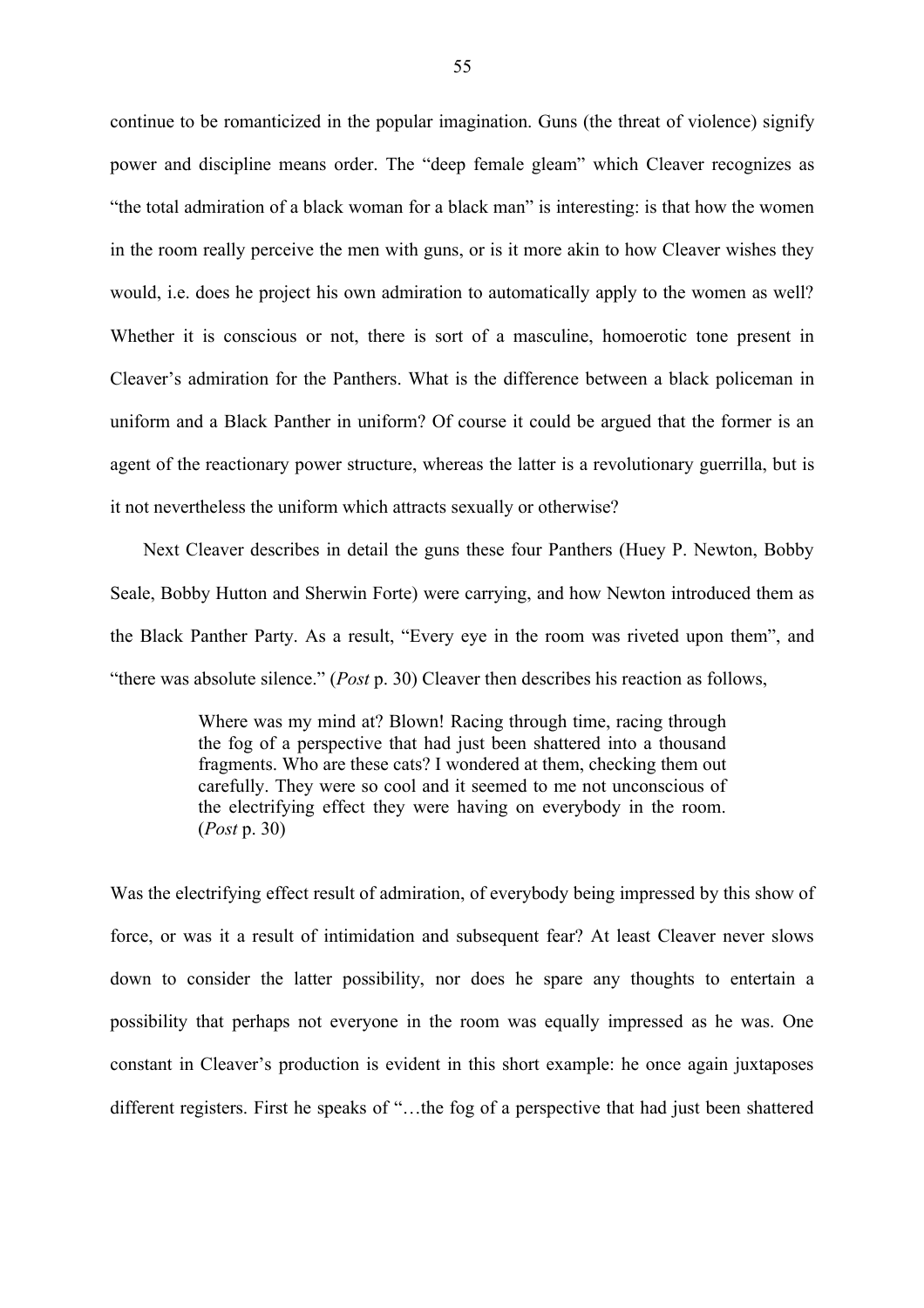into a thousand fragments", and next he wonders "Who are these cats" who are "so cool". Thus he is happy to use colloquialisms together with the more standard English.

Further in the article Cleaver tells his version of what took place when Malcolm X's widow, Betty Shabazz, visited the *Ramparts* office in San Francisco – escorted by an armed group of Black Panthers. Ever since the moment they arrived at the airport to pick her up, the group of openly armed black men had attracted so much attention that eventually both the police and the media followed them to the *Ramparts* office. When Newton and his cohorts were about to leave, one "big, beefy cop stepped forward", and ordered Newton to stop pointing with his shotgun. According to Cleaver, Newton replied by taunting the officer and saying, "You big fat racist pig, draw your gun!" Despite more taunting and daring by Newton, the officer finally gave up and Newton and his group were allowed to leave the scene.<sup>[74](#page-59-0)</sup> Cleaver recalls how seeing "Huey surrounded by all those cops and daring one of them to draw", made him think that, "Goddam [sic], that nigger is c-r-a-z-y!" (*Post* pp. 35-36). Cleaver goes on to admit that he was very impressed with Newton, and next he offers an explanation as to the importance and meaning of Newton's standoff with the police:

> The quality in Huey P. Newton's character that I had seen that morning in front of *Ramparts* and that I was to see demonstrated over and over again after I joined the Black Panther Party was *courage*. I had called it "crazy,", as people often do to explain away things they don't understand. I don't mean the courage "to stand up and be counted," or even the courage it takes to face a certain death. I speak of that revolutionary courage it takes to pick up a gun with which to oppose the oppressor of one's people. That's a different kind of courage. (*Post* p. 36)

Is Cleaver serious? Does he really believe that Newton's antics in the case at hand are an example of "revolutionary courage"? Whereas "picking up a gun with which to oppose the oppressor" is truly justifiable and admirable in some cases<sup>[75](#page-59-1)</sup>, it is quite difficult to consider this incident being one of them. Regardless of whether the BPP's "picking up the gun" can be

<span id="page-59-0"></span><sup>74</sup> For a full account of the incident, see Pearson, pp. 121-126.

<span id="page-59-1"></span><sup>&</sup>lt;sup>75</sup> For instance, armed struggle against foreign invasion, or just plain self-defense, come to mind.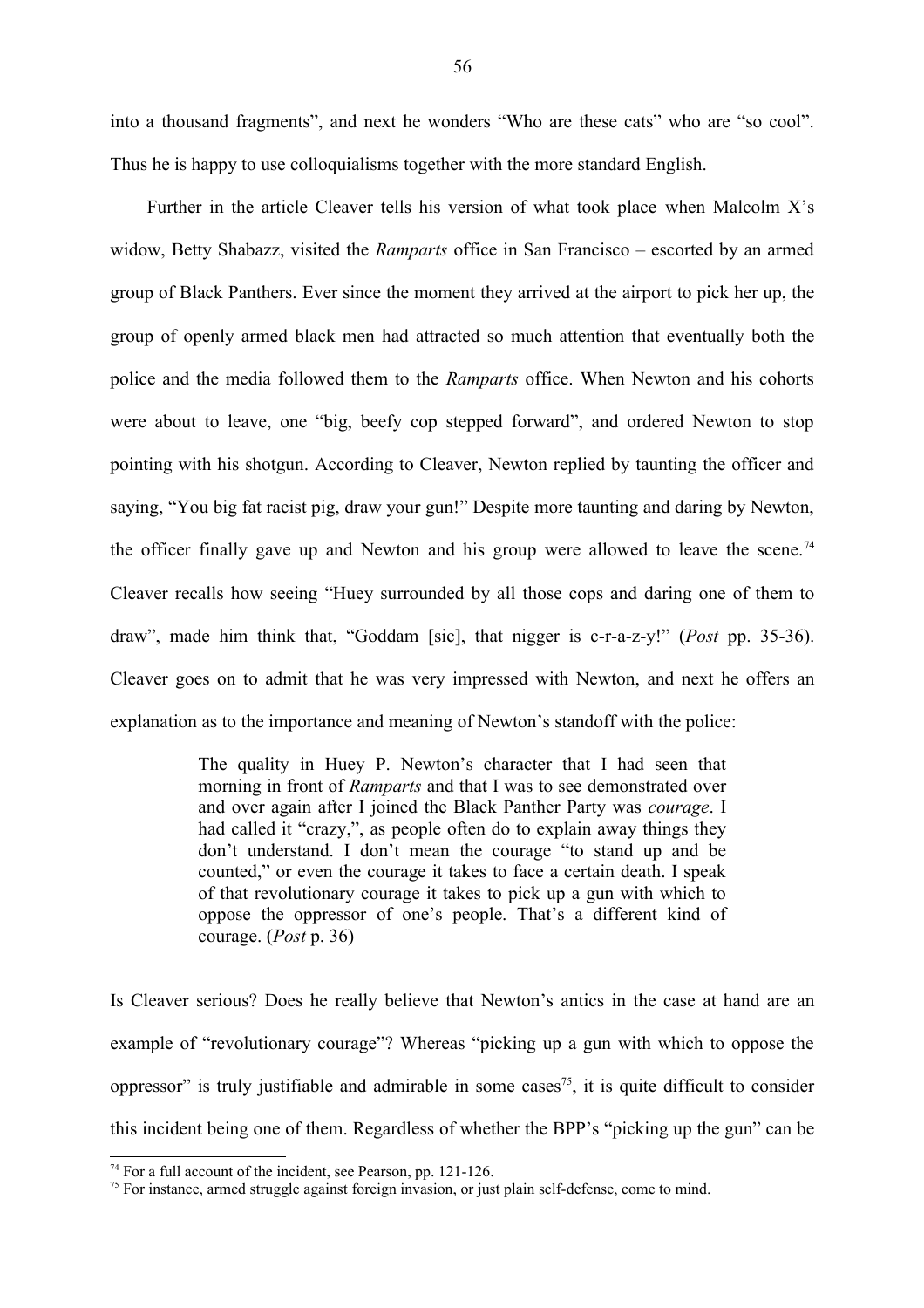seen as justified or not, it is hard to fathom just what this kind of standoff with the police would accomplish, i.e. how does Newton's behavior (empty posturing and male bravado) advance the people's cause? What were the odds that the cops would initiate a shoot-out in broad daylight with the media present? Or perhaps therein lies the answer, for naturally there is the possibility that Newton's actions were motivated by the very presence of the media: perhaps he wanted to make a point and show the people how he and the BPP were not afraid of the "pigs". Thus he could have been making a conscious statement to impress potential converts – and it worked on Cleaver at least!

Cleaver exhibits considerable rhetorical skill in elevating Newton's behavior from the useless troublemaking it is to an example of "revolutionary courage". This can also be seen as conscious mythmaking and canonization which serves the BPP as a whole: Cleaver, the Minister of Information, is engaged in creating a historical, heroic narrative for his Party. This becomes even more evident later in the article where Cleaver presents his take on the development supposedly started by Malcolm X and continued by Huey P. Newton. According to Cleaver,

> For the revolutionary black youth of today, time starts moving with the coming of Malcolm X. Before Malcolm, time stands still, going down in frozen steps into the depths of the stagnation of slavery. Malcolm talked shit, and talking shit is the iron in a young nigger's blood. Malcolm mastered language and used it as a sword to slash his way through the veil of lies that for four hundred years gave the white man the power of the word. Through the breach in the veil, Malcolm saw all the way to national liberation, and he showed us the rainbow and the golden pot at its end. Inside the golden pot, Malcolm told us, was the tool of liberation. Huey P. Newton, one of the millions of black people who listened to Malcolm, lifted the golden lid off the pot and blindly, trusting Malcolm, stuck his hand inside and grasped the tool. When he withdrew his hand and looked to see what he held, he saw the gun, cold in its metal and implacable in its message: Death-Life, Liberty or Death, mastered by a black hand at last! Huey P. Newton is the ideological descendant, heir and successor of Malcolm X. Malcolm prophesied the coming of the gun to the black liberation struggle. Huey P. Newton picked up the gun and pulled the trigger, freeing the genie of black revolutionary violence in Babylon. (*Post* pp. 37-38)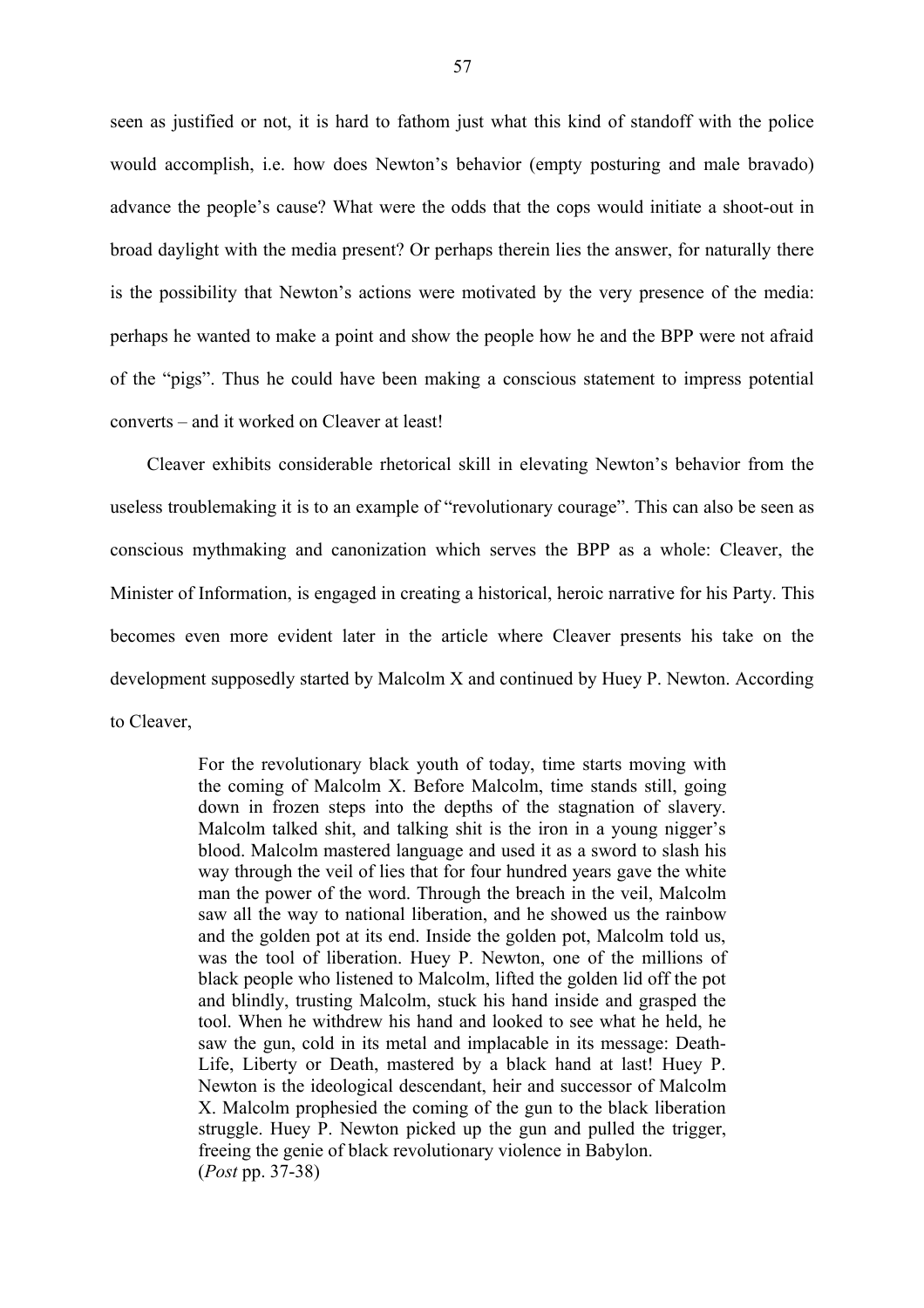First Cleaver explains how Malcolm rose above by transforming and refining the street credible discourse, the ability to "talk shit" ("the iron in a young nigger's blood"), to a powerful tool, "a sword", with which he could "slash his way through the veil of lies" which thus far had given "the white man the power of the word.", i.e. the monopoly on language. In other words, in mastering the master's language, Malcolm appropriated a tool of the oppressor and turned it against that oppressor. However, Cleaver sees this only as the beginning in a development where Malcolm the prophet leads Newton the Messiah – who obeys "blindly" – to the most powerful tool Cleaver can think of, the *gun*. Naturally there is a clear logic behind Cleaver's reasoning: if the mastering of language is not enough, and the sword turns out to be mightier than the pen (after all, Malcolm X was silenced by *guns*), then the only means left is to fight fire with fire, to use the same guns that the oppressor uses to keep the oppressed in check.

Next, Cleaver calls Newton "the ideological descendant, heir and successor of Malcolm X", but not in a sense of a loyal disciple and follower; by stating that "Malcolm prophesied the coming of the gun", while Newton was the one who picked it up, "and pulled the trigger, freeing the genie of black revolutionary violence in Babylon", Cleaver is in fact declaring Newton to be the actual *Jesus* or Messiah who has fulfilled the prophesy. Therefore Malcolm X is reduced to a mere prophet whereas Newton is supposedly the logical culmination of this prophesy.

In the end, in his capacity as the Minister of Information, it is as if Cleaver is writing his own Gospel for the Party. He is creating a quasi-religious narrative in order to show how everything is "going by the book", so to speak. In the process, he deifies Newton and presents him as some sort of angel of retribution. It is not clear, however, whether Cleaver's worship of Newton and admiration of violence is due to his personal attributes or has more to do with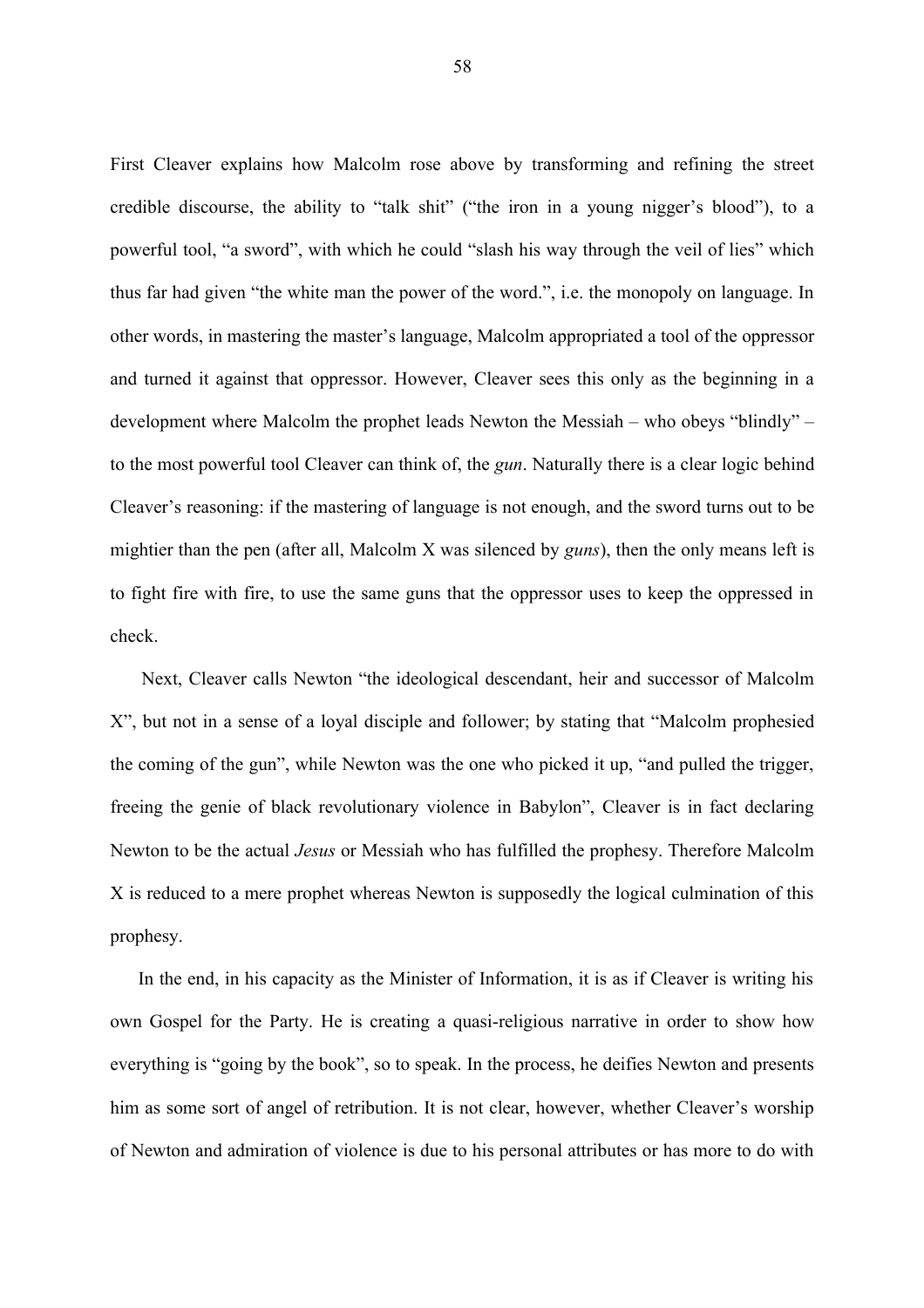the influence of Fanon, whose idea of violence as a cleansing force (see chapter two, pp. 19- 21) is alarmingly close to Cleaver's notion of "revolutionary violence". At any rate, Cleaver seems to be fascinated with Newton's propensity for violence and his defiant posturing, and perhaps sees him as the missing link between Malcolm X and the desired revolution.

#### *4.2. Cleaver as a Prophet of the Apocalypse*

In *Soul on Ice,* Cleaver had argued that the time was ripe for a resistance against the power structure since the US involvement in Vietnam had supposedly weakened its ability to control minorities at home, thus presenting an opportunity for the African Americans to rise up and function as "a Black Trojan Horse" from within.<sup>[76](#page-62-0)</sup> Furthermore, Cleaver argued that the oppressed minorities in the US had common interests with the Vietnamese and any other colonized people, and that they could and should unite with their international brethren in order to overthrow the power structure. As I have stated earlier, Cleaver seemed to be in the habit of threatening the power structure with violent reprisal in case the oppressed minorities' demands for social, economic and political equality would not be met. Accordingly, he appropriated the riots of Watts<sup>[77](#page-62-1)</sup> and Detroit to be supposedly conscious efforts, landmarks which represented the struggle for liberation. However, the assassination of Martin Luther King seemed to mark a turning point after which anything less than a full-blown Civil War would not suffice for Cleaver. Dictated in the wake of his assassination, "The Death of Martin Luther King: A Requiem for Nonviolence" (*Post* pp. 73-79) is perhaps the most emotional piece in the book. Cleaver likens the death of King to be a final blow to the nonviolent civil rights movement, using the Latin word, 'requiem', to indicate that a funeral mass is the only thing nonviolence merits as a method of fighting injustice. Cleaver states that the assassination of King, "came as a surprise - and surprisingly it also came as a shock." He goes

<span id="page-62-0"></span><sup>76</sup>Cleaver (1968), p. 121; Rout, pp. 19-20.

<span id="page-62-1"></span><sup>77</sup> Blacks started rioting in Watts, Los Angeles, in 1965 when a black male was arrested for drunk driving. For further information, see [< www.usc.edu/isd/archives/la/](http://www.usc.edu/isd/archives/la/watts.html) **watts** .html>.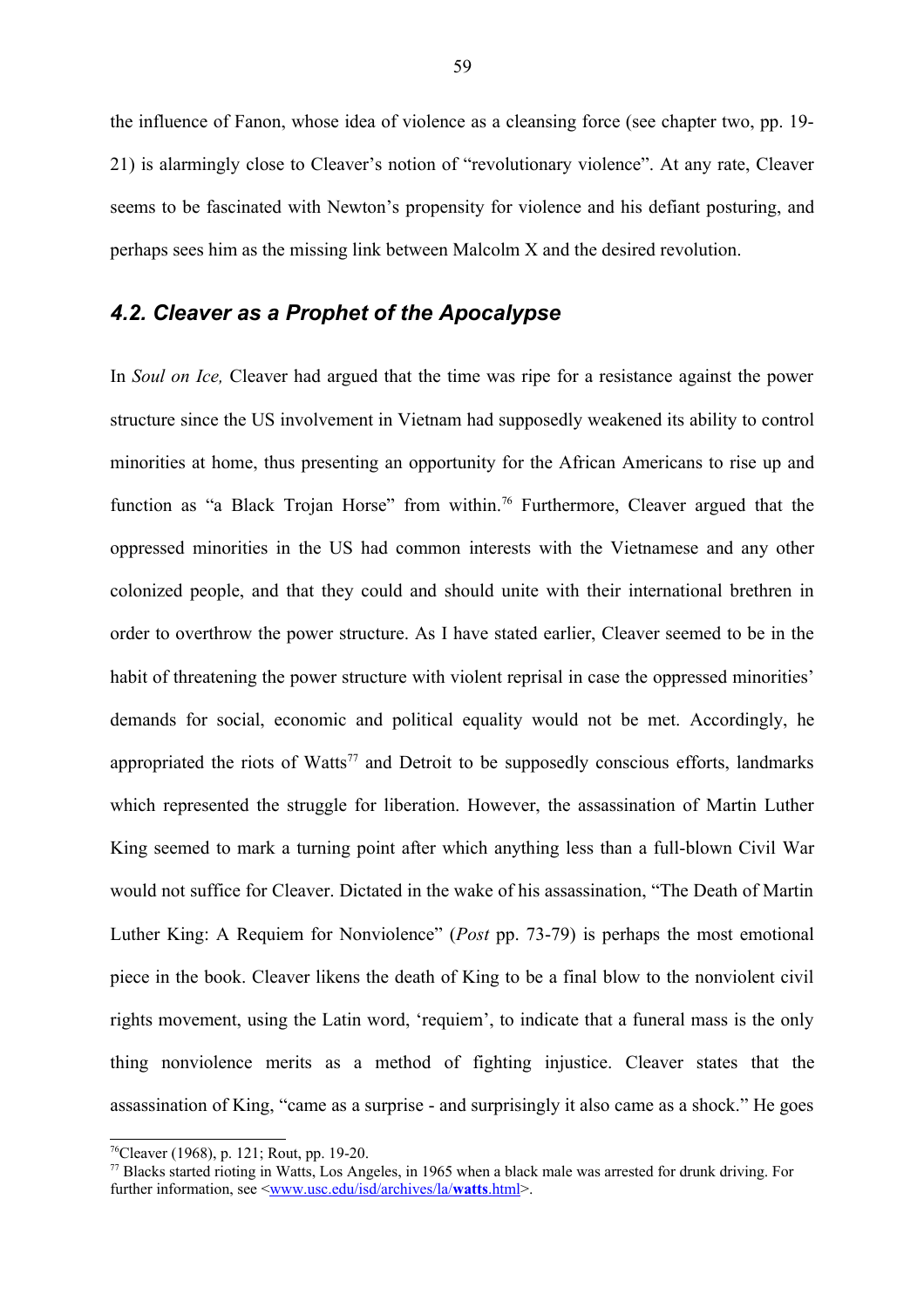on to say that the blacks who preferred Malcolm X's "by any means necessary"-stance instead of nonviolence had supposedly been certain that King sooner or later would have to die because he,

> refused to abandon the philosophy and the principle of nonviolence in face of a hostile and racist nation which has made it indisputably clear that it has no intention and no desire to grant a redress of the grievances of the black colonial subjects who are held in bondage. (*Post* p.73)

The choice of wording is different, but once again what Cleaver basically argues is that, "The oppressor is not about to give niggers a damn thing."(*Post* p. 65). In addition, if Cleaver earlier thought that changes in society could be achieved through political organization and pressure, the murder of King seems to be the last straw for him, a point of no return so to speak. Although he somewhat weakly tries to claim that King would have been even "hated and held in contempt" (*Post* p. 74) by black militants, he nevertheless sees the demise of King as an event of such magnitude that he goes on to declare the following:

> The assassin's bullet not only killed Dr. King, it killed a period of history. It killed a hope, and it killed a dream. That white America could produce the assassin of Dr. Martin Luther King is looked upon by black people – and not just those identified as black militants – as a final repudiation by white America of any hope of reconciliation, of any hope of change by peaceful and nonviolent means. So that it becomes clear that the only way for black people in this country to get the things that they want – and the things that they have a right to and that they deserve – is to meet fire with fire. (Post p. 74)

Of course if the black militants supposedly hated King and held him in contempt, why would they –Cleaver first and foremost among them – be so upset over his demise? Could it be possible that they secretly wished him success on the nonviolent path he had chosen, and in fact admired him? Or did they just opportunistically try to take advantage of his death, use it as an excuse to raise hell while the tempers in the black community were at a boiling point? Interestingly, while there were riots in over one hundred cities after King's assassination, at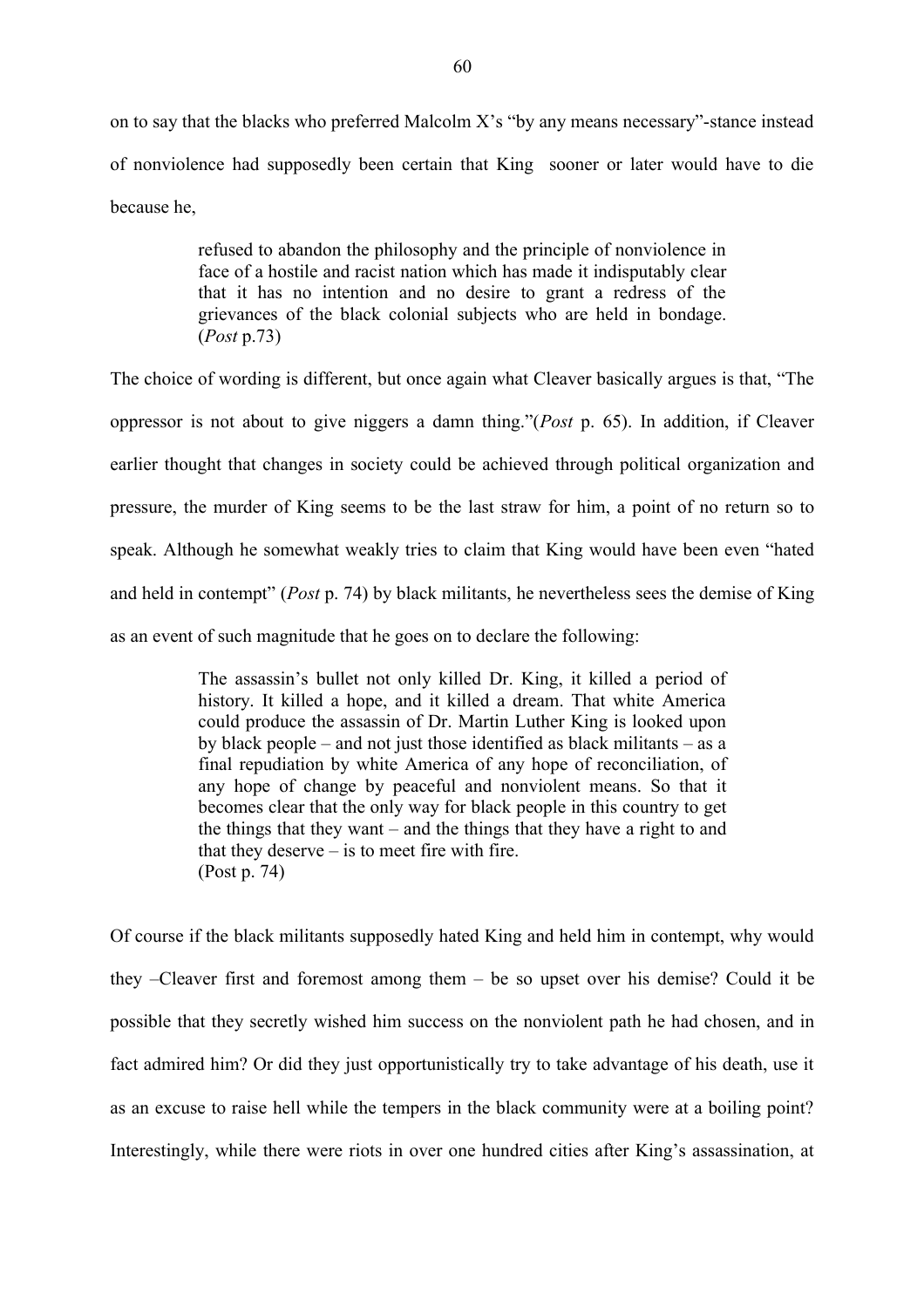the same time Huey Newton gave specific orders to the Panthers to do all in their power to keep things calm in their home base of Oakland, CA. This line of action on Newton's part has been attributed to two factors. First, he was of the opinion that blacks thrashing and burning down their own neighborhoods like they had done in Watts, Los Angeles, in 1965[78](#page-64-0) would not accomplish anything. Second, he was genuinely concerned as to what the power structure's response would be in case of full-scale rioting in Oakland; Newton thought that rioting could have been used as an excuse for massive troop and police deployment in order to wipe out the black militants once and for all.<sup>[79](#page-64-1)</sup>

Cleaver, however, did not agree with Newton. The very same night he had dictated his "Requiem for Nonviolence", Cleaver decided to literally "meet fire with fire" by gathering a group of Panthers and engaging in a shootout with members of the Oakland police department. After all was said and done, two officers and Cleaver were wounded, while the BPP's 17-year-old treasurer, Bobby Hutton, who was also one of the party's founding members, was murdered by the police after he had already given up his weapon and surrendered.[80](#page-64-2) In his "Affidavit #2: Shoot-out in Oakland" (*Post* pp. 80-94), Cleaver blames the Oakland police for the incident, stating that the Panthers were pulled over for no reason and that the cops simply opened fire and forced the Panthers to defend themselves. Whereas this version was presented as truth in the early Panther literature,<sup>[81](#page-64-3)</sup> later both Cleaver and David Hilliard admitted that they in fact deliberately went out that night to look for and ambush any police unit they might come across. [82](#page-64-4)

Of course this sequence of events puts the contents of Cleaver's (dictated) text in a whole different light, as it can thus be seen as a seriously meant prediction of things to come. For

<span id="page-64-0"></span><sup>78</sup> An almost identical riot took place in L.A. in 1992 after four LAPD officers savagely beat a black drunk driver, Rodney King, and were acquitted in court in spite of videotaped evidence of the incident.

<span id="page-64-1"></span><sup>79</sup> Pearson, p. 154; Hilliard (1993), p. 183.

<span id="page-64-2"></span><sup>80</sup> Pearson, p. 155; Anthony, p. 59.

<span id="page-64-3"></span> $81$  For instance Marine (1969), Seale (1970).

<span id="page-64-4"></span><sup>&</sup>lt;sup>82</sup> Pearson, p. 154; Hilliard (1993), pp. 183. Even though Cleaver has admitted his and the group's motives in going out that night, he –nor anyone else– has ever changed their story as regards to Bobby Hutton's death.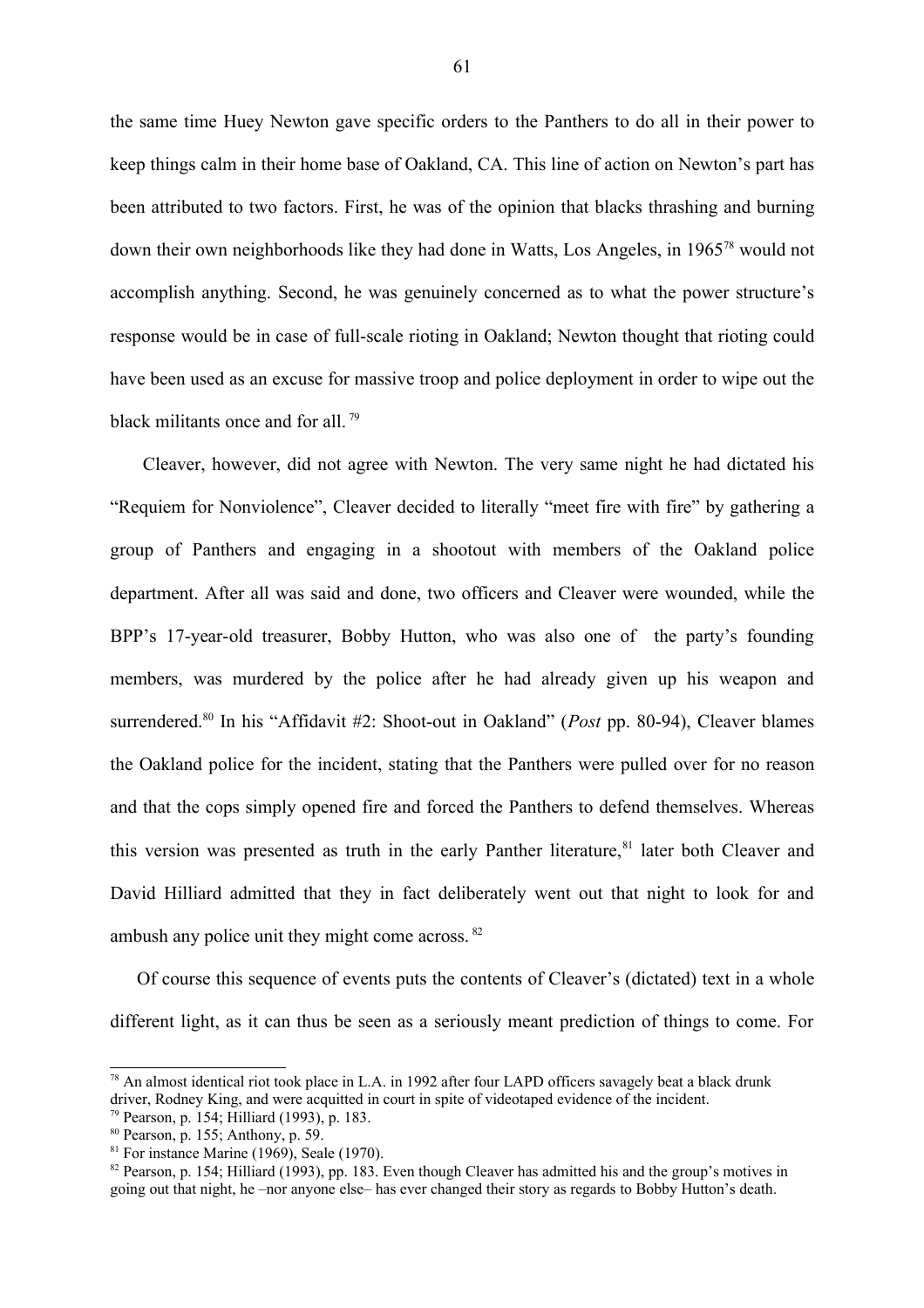Cleaver, "the death of Dr. King signals the end of an era and the beginning of a terrible and bloody chapter that may remain unwritten, because there may be no scribe left to capture on paper the holocaust to come." Cleaver states that he has "no doubt at all" that such holocaust will take place, arguing that "people intimately involved in the black liberation struggle", all agree unanimously that, "the war has begun" (*Post* pp. 74-75). In the case of Cleaver and his followers on the night of April 6, 1968, the said 'holocaust' fell somewhat short; in fact, the outcome of the shoot-out was perhaps a realistic indication of just how successful any armed guerrilla resistance by the BPP against the 'racist pig power structure' could hope to be in real life. In hindsight, it is easy to see that if white liberals such as the Kennedy brothers, or "responsible Negro leaders" like Martin Luther King could be assassinated, then the Black Panther Party never stood a chance, especially when they were constantly monitored and their ranks infiltrated by the J. Edgar Hoover-led FBI.<sup>[83](#page-65-0)</sup>

After declaring that the war has begun, Cleaver presents his somewhat apocalyptic visions:

The violent phase of the black liberation struggle is here, and it will spread. From that shot, from that blood. America will be painted red. Dead bodies will litter the streets and the scenes will be reminiscent of the disgusting, terrifying, nightmarish news reports coming out of Algeria during the height of the general violence right before the final breakdown of the French colonial regime. (*Post* p.75)

Thus he envisions a violent confrontation which would lead to a national liberation in a manner reminiscent of Algeria. The demographic reality of the US, not to mention the fact that BPP did not represent the majority of blacks, makes this comparison farfetched to say the least. Nevertheless, the influence of Fanon is clearly present as Cleaver wishfully compares the black minority to the Algerian former colonial subjects. Further on in the text, Cleaver makes it clear that there simply is not any other solution left besides wreaking havoc upon 'Babylon' to such an extent that it "will force Babylon to let the black people go." The use of

<span id="page-65-0"></span><sup>83</sup> To get an idea of the sheer extent of illegal FBI activities directed at the BPP and other 'subversives', see O'Reilly (1989).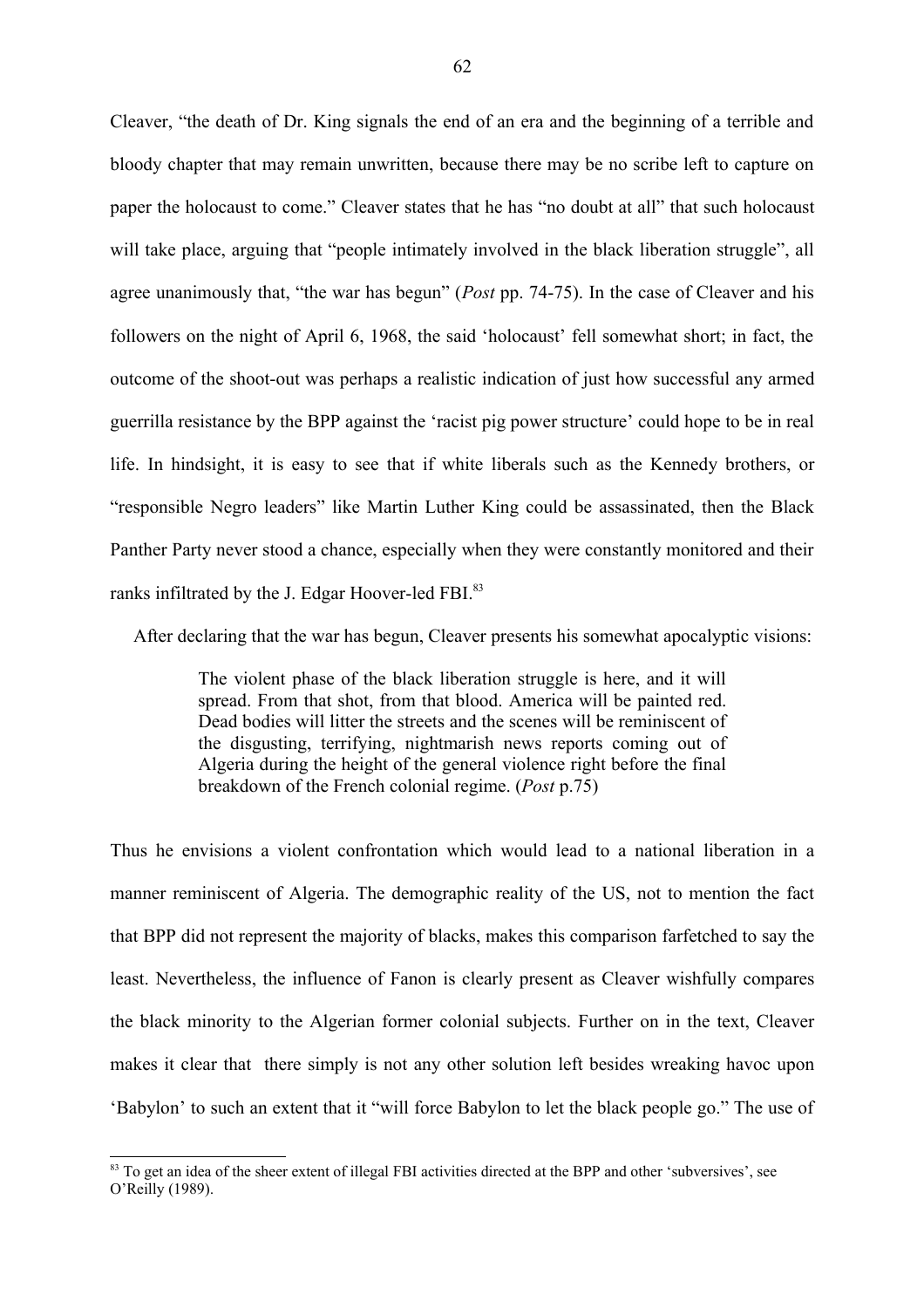'Babylon' to refer to the US is a rhetorical device; by resorting to a religious term, the object is condemned while the subject, Cleaver, is simultaneously elevated to be more righteous than his opponents. Cleaver had learned and borrowed this tactic from Elijah Muhammad, who had likewise used Babylon to refer to the US.<sup>[84](#page-66-0)</sup> In addition, the notion of "Babylon letting black people go" is of course reminiscent of Moses leading the chosen people of Israel from the slavery of Egypt. Thus it seems as if Cleaver is elevating the BPP to a collective Moses, the revolutionary vanguard under whose leadership the black people will be led to the Promised Land.

In the case of "The Death of Martin Luther King: A Requiem for Nonviolence", Cleaver's emotional reaction is understandable right in the wake of Dr. King's assassination, but his predictions and threats of the inevitable apocalypse do not stop there. In fact, the assassination seems to be the watershed after which the apocalyptic visions are a constant feature in *Post-Prison Writings and Speeches*, appearing with such regularity [85](#page-66-1) that it is enough to wonder whether Cleaver treated his visions as some sort of a self-fulfilling prophecy, i.e. that if he kept repeating it long enough, it might become true. As a matter of fact, in all of Cleaver's writings and speeches dated after the assassination of Martin Luther King ("Affidavit #2: Shootout in Oakland", notwithstanding) he threatens the opposition with violence and predicts an inevitable, bloody apocalypse if things do not change fast enough. Naturally his outbursts could have been motivated by pure anger and frustration, but they may also be a deliberate attempt to shock, to strike fear in potential enemies and simultaneously help recruit new members with the over-blown, violent rhetoric. Then again there is also the possibility of Cleaver possessing a type of personality which presents itself quite differently in public and private sphere. This is how Kenneth Burke describes the transformation of a private individual to a public persona:

<span id="page-66-0"></span><sup>&</sup>lt;sup>84</sup> Rout, p. 22. Rout also points out that Frederick Douglass had similarly used the term in his Fourth of July speech in 1852.

<span id="page-66-1"></span><sup>85</sup> See *Post*, pp. 38-39, 70-72, 94, 116-117, 127, 146.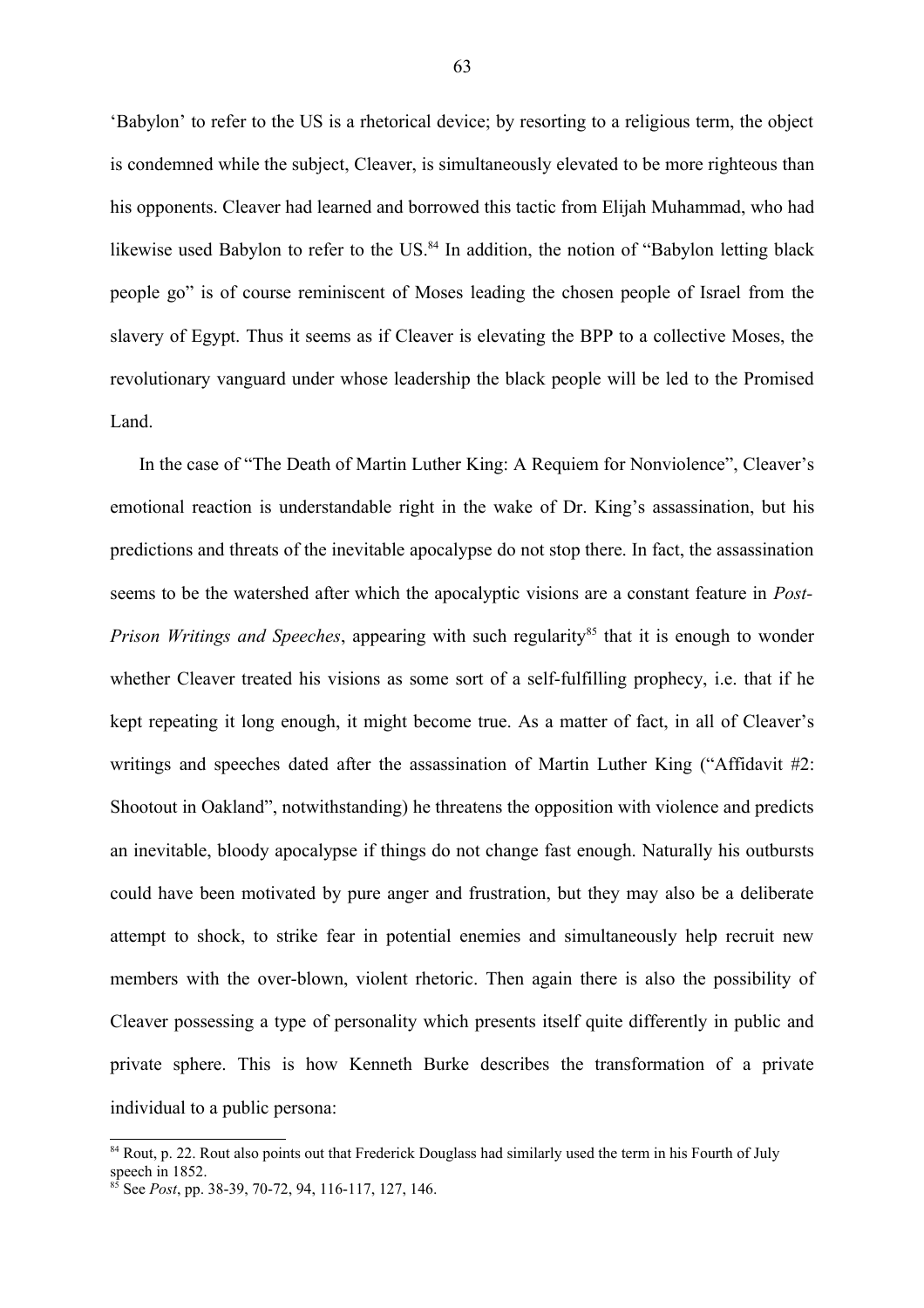Do we not know of many authors who seem, as they turn from the role of citizen to the role of spokesman, to leave one room and enter another? Or who has not, on occasion, talked with a man in private conversation, and then been almost startled at the transformation this man undergoes when addressing a public audience?

Furthermore, Burke mentions persons who, "in their academic manner", may be,

cautious, painstaking, eager to present all significant aspects of the case they are considering; but once they turn to political pamphleteering, they hammer forth with vituperation, they systematically misrepresent the position of their opponent, they go into a kind of political trance, in which, during its throes, they throb like a locomotive; and behold, a moment later, the mediumistic state is abandoned, and they are the most moderate of men.<sup>[86](#page-67-0)</sup>

The above characterization fits Cleaver quite nicely. For instance, in "An Aside to Ronald Reagan" (*Post* pp. 108-112) Cleaver refers to the then Governor Reagan as "Mickey Mouse" and "a punk", tells him to "kiss [his] black nigger ass", and finally challenges him to a duel to the death. On the other hand, in the *Playboy* Interview (*Post* pp. 163-211) Cleaver comes across as an articulate, pleasant and thoughtful individual, who is capable of defending his views and arguments quite convincingly.

As stated earlier, the assassination of Martin Luther King may have been one deciding factor in elevating Cleaver's outlook and subsequent writing and speeches to more radical heights, but there are also other facts worth considering. First of all, *Soul on Ice* and the earlier *Ramparts* articles had been written by a private individual who had had all the time in the world to rewrite and revise his work before handing it over to his publisher. In comparison, most of the contents of *Post-Prison Writings and Speeches* are very emotional, written or spoken in the heat of the moment, and thus not subjected to much reflection or reconsideration before becoming public and irreversible. Moreover, everything written or spoken by Cleaver in the aftermath of the April shooting must have been affected by the looming inevitability of either having to return to jail or to become a fugitive.

<span id="page-67-0"></span><sup>86</sup> Burke, pp. 215-216.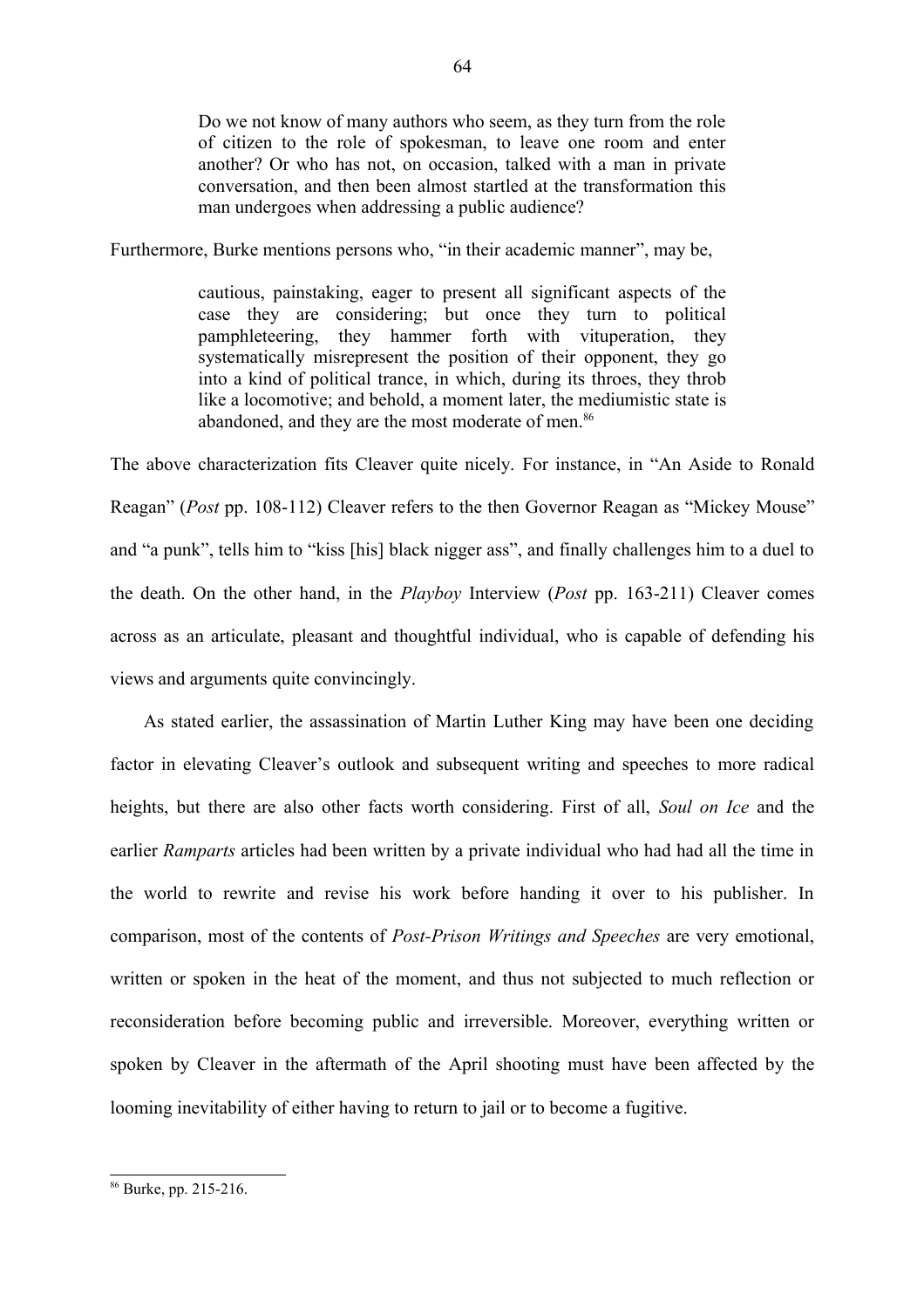Be it as it may, Cleaver's obvious fondness for the "fire and brimstone"-type ranting and raving about the coming Civil/Guerrilla War and its gruesome consequences makes one wonder about his motives as much as the elevation of Huey P. Newton to a Jesus-like savior or Messiah did earlier; the obvious difference of course being that the threats and predictions of violence are much more troubling – especially when Cleaver literally 'picks up the gun' and goes out to meet fire with fire. Does Cleaver in fact engage in an openly fascist/Nazi admiration of guns, violence and, most of all, *power*? When he wants to topple the "racist pig power structure" by any means necessary, how does he see the possible future of America if the desired revolution will in fact take place? Cleaver's repeated glorification of guns and "bad motherfuckers", and his craving for a violent confrontation with "the honkie", seem to indicate that he is not insomuch in favor of democracy and human rights as he is of the "power [which] grows out of the barrel of a gun". Thus his loathing of the "racist pig power structure" is also loaded with jealousy; he would like to replace the existing power structure with the one designed and overseen by himself and his Party, in a manner reminiscent of how Lenin and the Bolsheviks seized power and held onto it with an iron grip.<sup>[87](#page-68-0)</sup> Likewise, if Cleaver's habit of ridiculing and belittling basically anyone who did not agree with him is any indication, his utopian America probably would not have tolerated much dissent. In his Stanford speech, held on November 22, 1968, Cleaver is on record saying that his aim is "a classless society", which will not be neither [LBJ's] "Great Society" nor "Richard Milhous Nixon's society", adding that, "All of his [Nixon's] ilk, all of the pigs of the power structure, all have to be barbecued or they have to change their way of living." (*Post* p. 145).

In order to present a somewhat more articulate or refined vision as to the future of America, it is reasonable to assume that the following quote from George L. Jackson,<sup>[88](#page-68-1)</sup> a

<span id="page-68-1"></span><span id="page-68-0"></span><sup>&</sup>lt;sup>87</sup> In his biography of Lenin (2001). Robert Service demonstrates how Lenin and the Bolsheviks managed to seize power and hold onto it even though their group did not constitute a majority among the Revolutionaries. <sup>88</sup> In 1960, George L. Jackson (1942-1971) was sentenced to one year to life for stealing \$70 from a gas station. He was shot to death in an alleged escape attempt from San Quentin. Besides Newton, Seale and Cleaver, Jackson was one of the most famous Black Panthers due to the success of his *Soledad Brother: The Prison Writings of George Jackson .* (1970)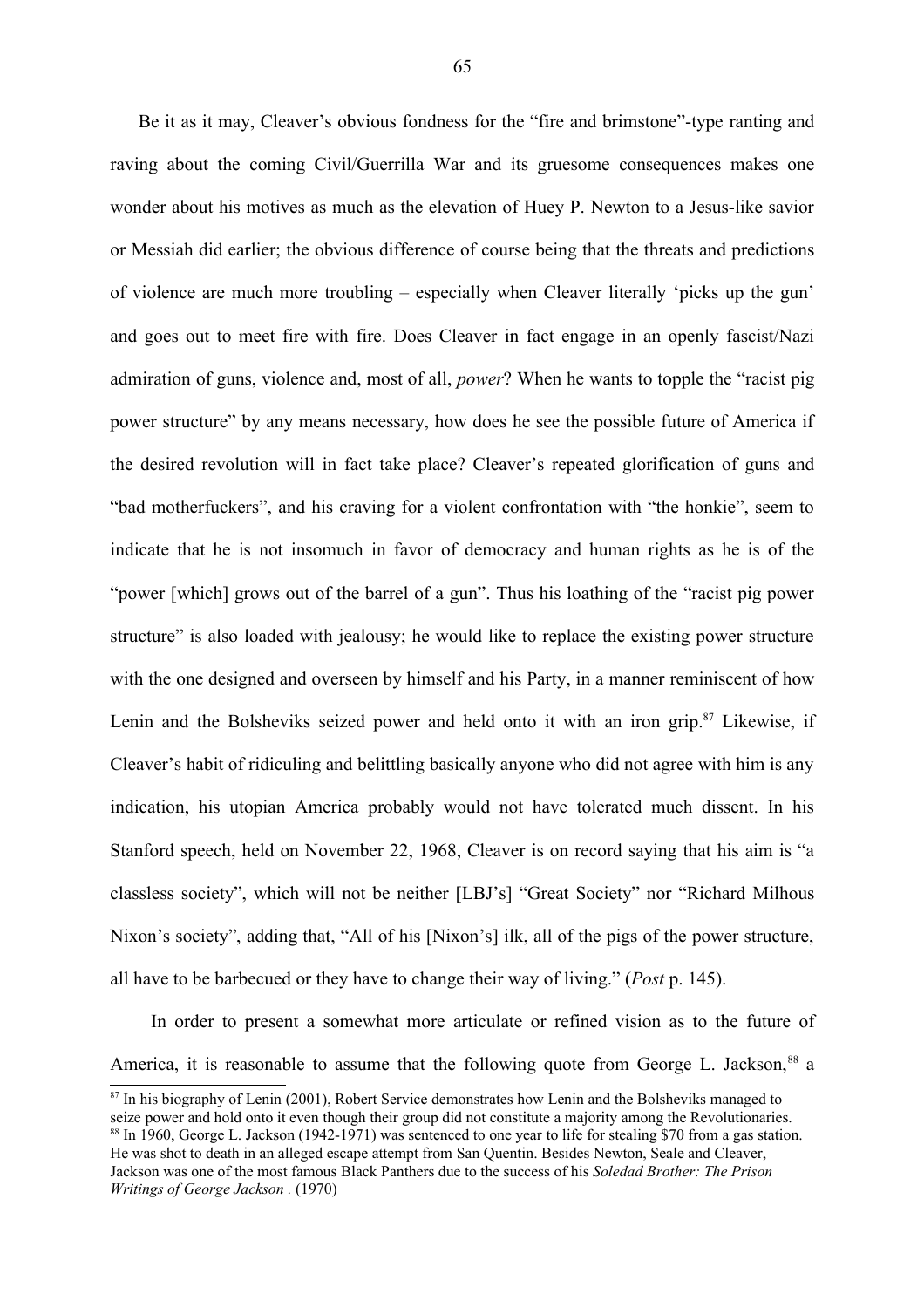fellow Panther who was incarcerated in San Quentin at the time, reflects at least to some extent Cleaver's views, too.

> Revolution within a modern industrial capitalist society can only mean the overthrow of all existing property relations and the destruction of all institutions that directly or indirectly support existing property relations. It must include the total suppression of all classes and individuals who endorse the present state of property relations or who stand to gain from it. Anything less than this is reform.

> Government and the infrastructure of the enemy capitalist state must be destroyed to get at the heart of the problem: property relations. Otherwise there is no revolution  $89$

When Jackson calls for "the total suppression of all classes and individuals who endorse the present state of property relations or who stand to gain from it", he more or less spells out that dissent would not be tolerated in a BPP-led revolution and the subsequent utopia which would follow.

It is impossible to know how serious Cleaver was with his doomsday visions of inevitable violent confrontation since his tone seemed to change according to whom he was addressing. Nowhere is this more evident than in the *Playboy* interview (*Post* pp. 163-211) where he goes back and forth with the issue of violence. First he states that if their demands are not met, there will be

> Not just a race war, which in itself would destroy this country, but a guerrilla resistance movement that will amount to a second Civil War, with thousands of white John Browns<sup>[[90](#page-69-1)</sup>] fighting on the side of the blacks, plunging America into the depths of its most desperate nightmare on the way to realizing the American Dream. (*Post* p. 165)

When Cleaver is asked how much time there is for the BPP's demands to be met before the above described events would become reality, he responds that, "What will happen – and when – will depend on the dynamics of the revolutionary struggle in the black and white communities" (*Post* p. 165), thus evading any clear and specific answer. In addition, after the

<span id="page-69-0"></span><sup>89</sup> Jackson (1972), pp. 7-8.

<span id="page-69-1"></span> $90$  John Brown (1800-1859) was a militant white abolitionist who was tried and hanged after raiding a federal arsenal in Harper's Ferry, Virginia, in order to arm black slaves.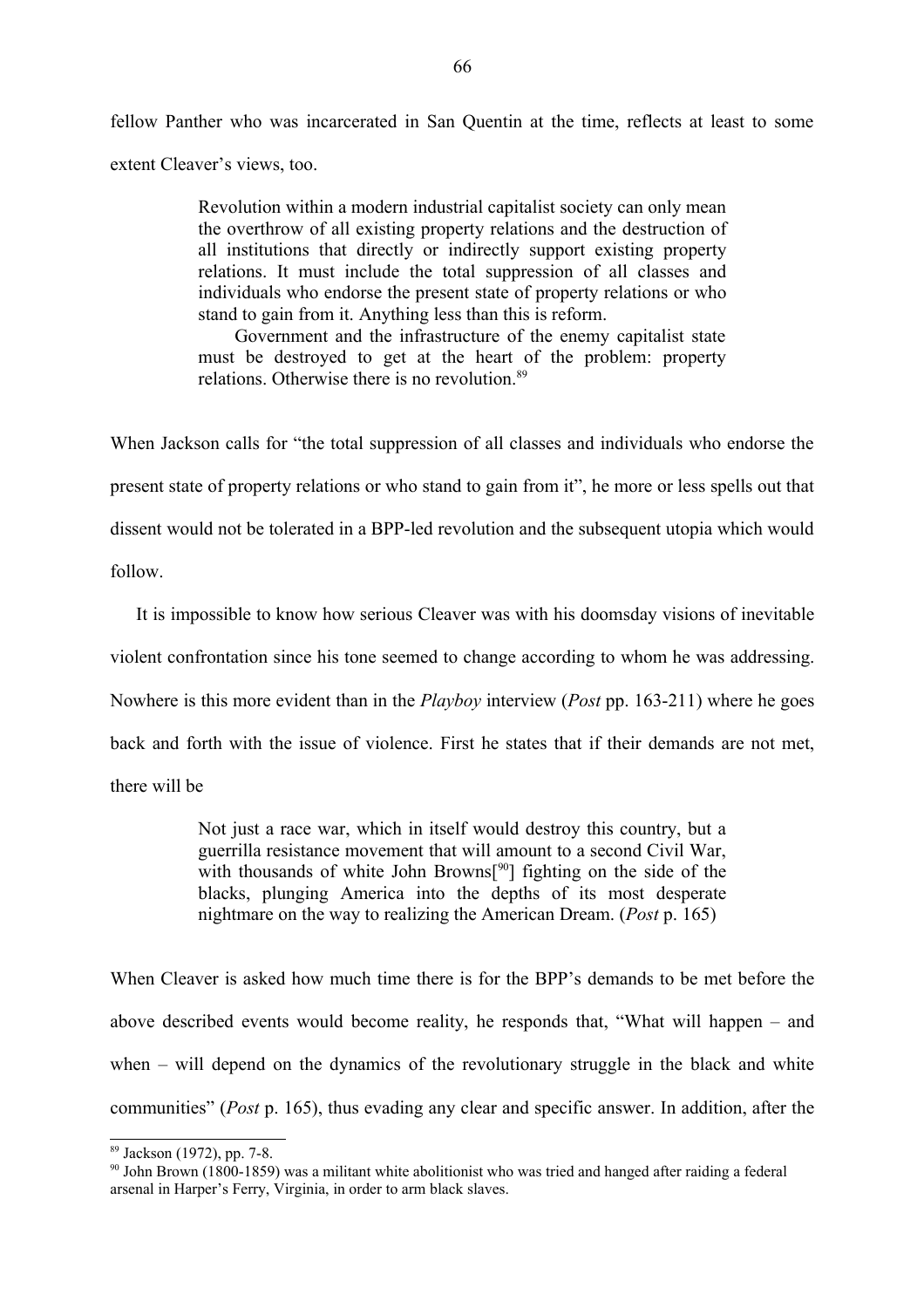interviewer points out the contradiction in the BPP's constant ambiguity as to whether they are aiming at a violent revolution or nonviolent social reform, and asks him which one is it going to be, again Cleaver evades a straight answer by engaging in a vague and indefinite discussion of how everything depends on the "dynamics" of the situation, i.e. which level of revolutionary consciousness has already been reached among those who are to carry out the inevitable revolution. In the end, Cleaver's statements and declarations concerning violent revolution are populist and irresponsible; he makes violent statements and threatens his enemies, but he never gives a straight answer as to whether he is in fact serious or not.

## *4.3. Cleaver's Rhetoric – a Brief Comparison with Hitler, Reagan and Bush Jr.*

In this subchapter, I will discuss what Cleaver's rhetoric has in common with the equally populist rhetoric of some well-known figures that might at first glance be considered his polar opposites ideologically. First, I will juxtapose Cleaver with Adolf Hitler's rhetoric in his *Battle* (*Mein Kampf*), relying on Kenneth Burke's<sup>[91](#page-70-0)</sup> analysis of that infamous piece of work. Burke wrote the article in the 1930's, and his motive was to analyze the reasons for Hitler's success in order to know what to guard against if similar politics or movements should start to take root in America. In order to avoid any misunderstandings, however, this comparison is not by any stretch of the imagination intended to place Cleaver and the BPP in the same category with Hitler and the Nazis; instead, the intention is to show the obvious similarities in any populist rhetoric, whether it is radical or conservative, extreme right or extreme left etc. Second, I will briefly compare Cleaver's rhetoric with the type of Conservative Republican variety which was made famous first by Ronald Reagan in the 1980's and most recently by George W. Bush.

<span id="page-70-0"></span> $91$  Burke, pp. 191-220.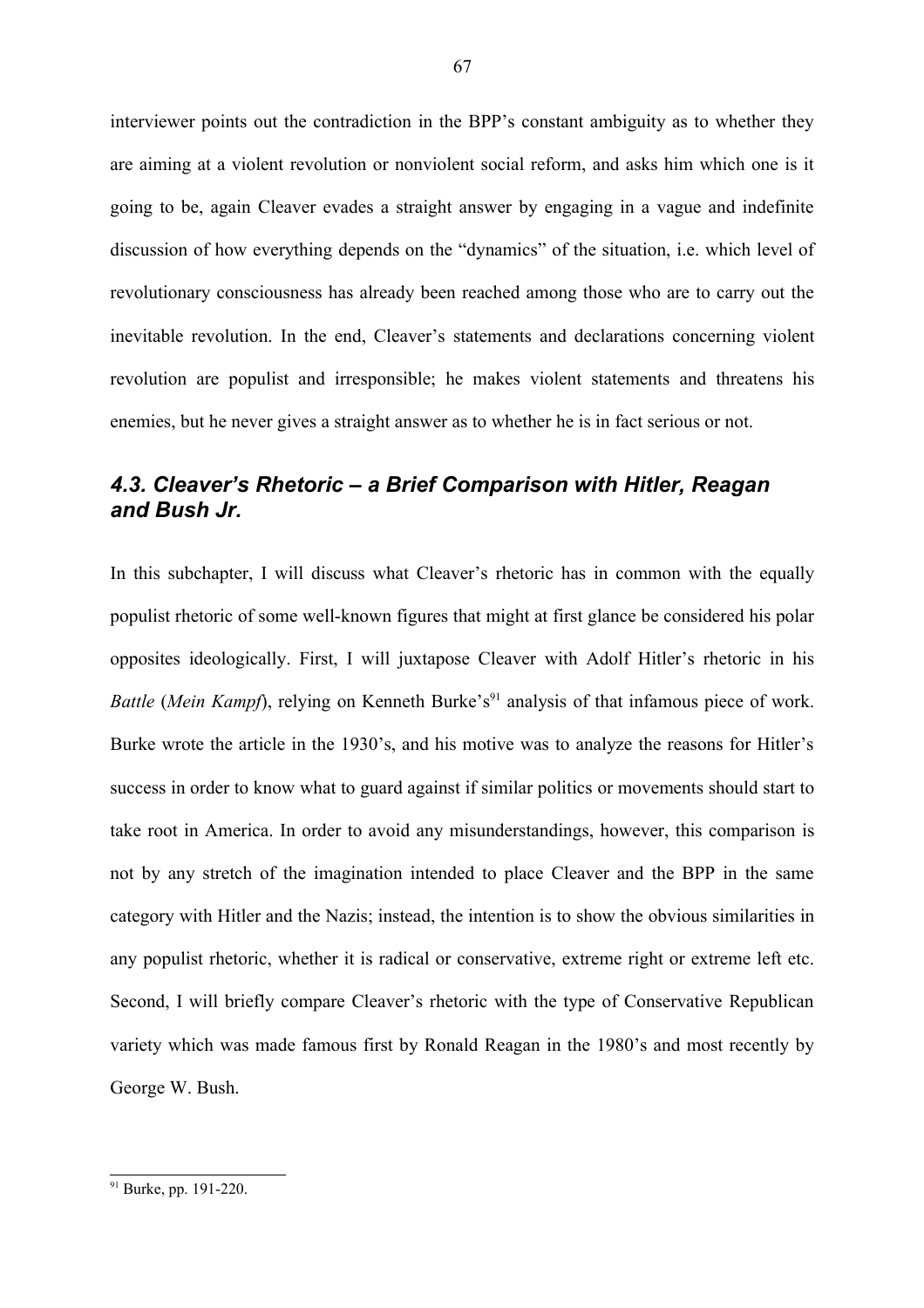Even though Cleaver and the BPP frequently compared the US to Nazi Germany, and for instance referred to the police not only as 'pigs', but also as 'Gestapo'<sup>[92](#page-71-0)</sup>, they nevertheless simultaneously resorted to populist rhetorical tactics which were very similar to the ones employed by Hitler. The most important aspect in this sense is what Burke calls the unification device: Hitler stressed the fact that there must be one, single, simple, and common enemy which will unite the people in opposition to it. Once this enemy is constructed, it can be used as a scapegoat for basically any ills whatsoever, leading to "purification by dissociation".<sup>[93](#page-71-1)</sup> In addition, this dissociation can also be seen as a means of projecting internal problems and traumas to external enemies; as Burke puts it, "the greater one's internal inadequacies, the greater the amount of evils one can load upon the back of "the enemy"."<sup>[94](#page-71-2)</sup> In the case of Cleaver, this might explain some of his rage and fury against whom he considered his enemies. In fact, Kathleen Rout makes a point of how Cleaver was never willing to face the issues of his personal past and vehemently resisted any attempts at psychological introspection.<sup>[95](#page-71-3)</sup>

Another type of unification device that Cleaver and Hitler seem to have in common is the use of uniforms. It is as if people in general share a fetish for uniforms, most likely because the uniforms signify discipline, order and authority – values that are held in high regard at both extremes of the political spectrum. In the case of The Nazis, their Party guard wearing uniforms at rallies added a sense of authority which was an important factor in converting people to Hitler's cause. For the very same reason, Burke warns against the use of this uniform gimmick in American politics, and recommends that uniforms be prohibited in political gatherings.<sup>[96](#page-71-4)</sup>

<span id="page-71-0"></span><sup>92</sup> *Post Prison Writings and Speeches*, p. 101: "The notorious, oppressive, racist, and brutal Oakland Police Department…This gestapo force openly and flagrantly terrorizes the black people of Oakland."; p. 131: "Gestapo Chief J. Edgar Hoover".

<span id="page-71-1"></span><sup>&</sup>lt;sup>93</sup> Burke, p. 202

<span id="page-71-2"></span><sup>94</sup> *Ibid*. p. 203

<span id="page-71-3"></span> $95$  Rout, p. ix.

<span id="page-71-4"></span><sup>96</sup> Burke, pp. 217-218.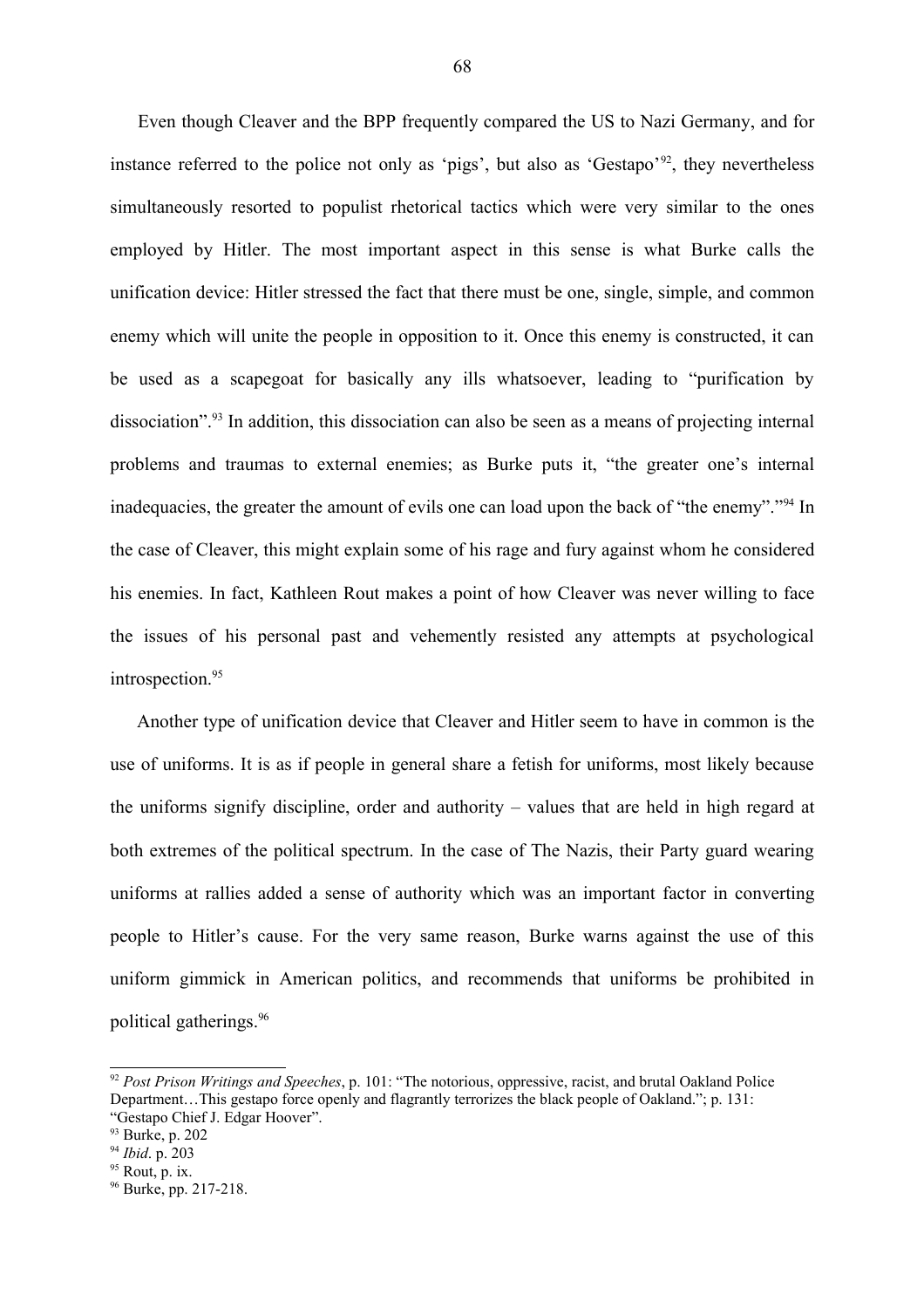According to Burke, Hitler was of the opinion that masses needed certainty, and he considered the Catholic Church's dogmatism a prime example of the kind of certainty which would also work in the political arena. In order to add power of conviction to his message, Hitler invented a 25-point program as the platform for his party and never made any adjustments to it.<sup>[97](#page-72-0)</sup> Likewise, Cleaver defended the Black Panther Party's Ten Point Program and Platform and, consequently, it was never revised or adjusted while he belonged to the Party.

As far as enemies are concerned, Hitler blamed everything on the international Jewish conspiracy, whereas Cleaver and the BPP singled out the 'racist pig power structure', the US political system, as the root of all evil. Both Hitler and Cleaver also used the word 'Babylon' to refer to a monolithic enemy or system they despised: for Cleaver, Babylon equaled the US, and Hitler used it to describe the city of Vienna where the parliament of Austria-Hungary was located in the years leading to World War I. By employing a religious term, both declared themselves to be righteously above the system or institution they criticized.<sup>[98](#page-72-1)</sup> (In fact, this moral superiority issue is a recurring theme throughout *Post-Prison Writing Speeches*.) Hitler saw the Habsburg Empire as a 'State of Nationalities', and the Parliament of that state as a 'Babel' of voices; in his judgment this multinational pluralism was the reason for the Habsburg Empire's demise, while democracy would only lead to "a lack of personal responsibility". [99](#page-72-2)

 Cleaver did not believe in electoral politics and gradual reform as a solution either. Instead, he was to such an extent influenced by the examples of China, Cuba, Algeria and, naturally, the Soviet Union, that he believed the desired changes in society would only materialize by means of a violent revolution, with himself and the BPP acting as the revolutionary vanguard. Thus these seemingly different ideologists seem to display similarities concerning the

<span id="page-72-0"></span><sup>97</sup> *Ibid*. p. 212.

<span id="page-72-1"></span><sup>98</sup> Rout, p. 22; Burke, p. 2

<span id="page-72-2"></span> $99$  Burke, p. 200.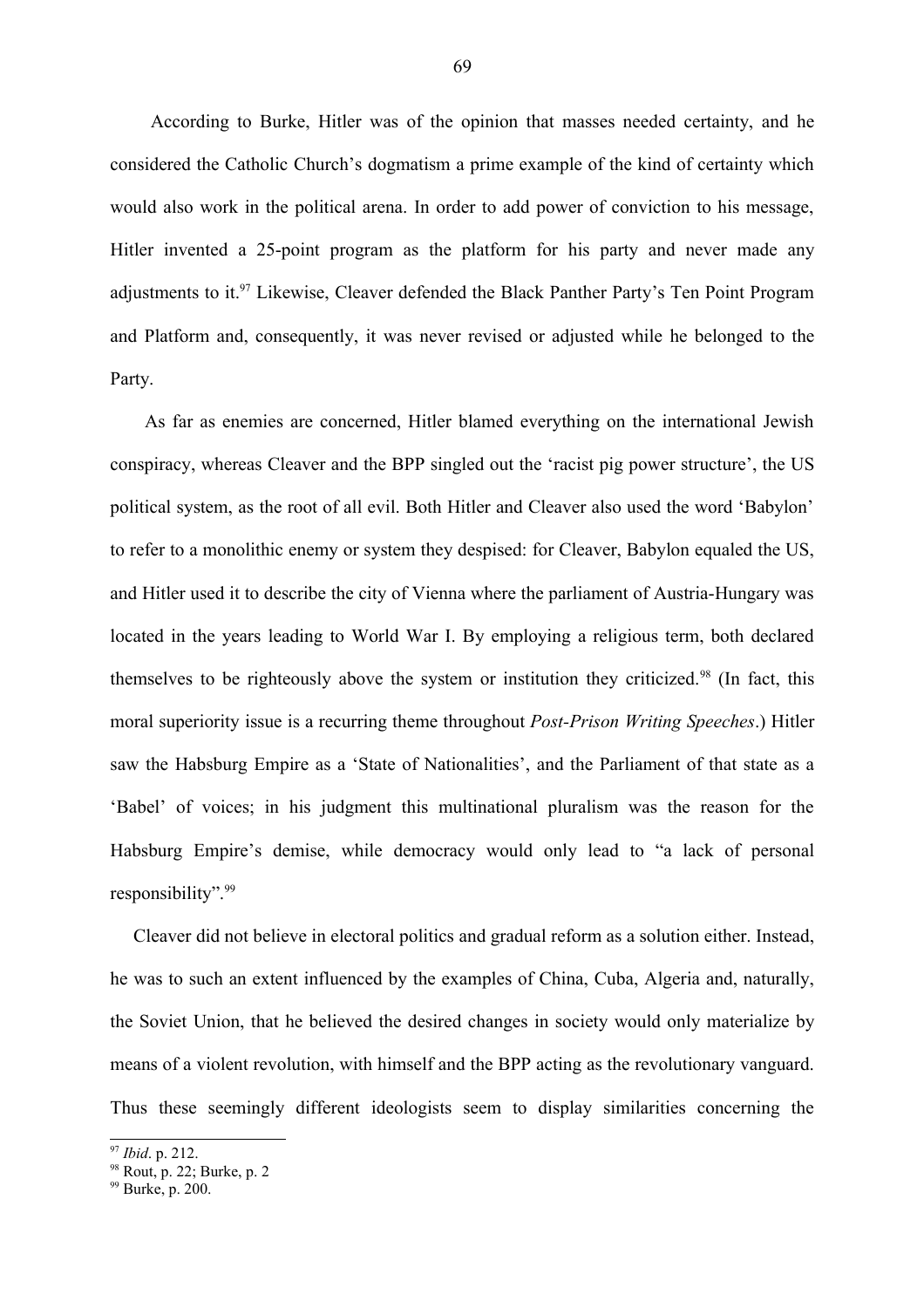question of violence, or how the desired utopia can only be reached through war and bloodshed. In the case of Hitler, he justified war and the liquidation of Jews as necessities in order to accomplish a happy future for the German people. Likewise, Cleaver ranted and raved about the inevitable Civil War or violent confrontation as a logical step on the oppressed people's way to freedom. However, based on the models of society that were established in the countries Cleaver admired, it is reasonable to assume that any revolution led by Cleaver and the BPP would have meant a repressive dictatorship to anyone who did not agree with this self-appointed revolutionary vanguard.

Even though Cleaver resorts to populist simplification in a manner reminiscent of the Nazis – he clearly uses the racist pig power structure as a unification device – he is by no means a racist hatemonger, however. Whereas Hitler externalized the enemy, Cleaver opts for class struggle which is based on conflicting class interests, thus agreeing with Fanon's notion of any oppression ultimately being more a matter of class than color.<sup>[100](#page-73-0)</sup> In short, the main difference between Cleaver and the Nazis is that Cleaver's political beliefs are based on a Marxist interpretation of history and society which also calls for international decolonization from the yoke of imperialism – he is not a racial supremacist and nationalist inventing a scapegoat against whom rich and poor alike may vent their anger. In the "Stanford Speech" (*Post* pp. 113-146), Cleaver declares that,

> For all these hundreds of years black people have had the thrust of their hearts against racism, because racism has been what has been murdering them. So black people oppose racism. The Black Panther Party opposes it, and we would hope that everybody can oppose it whether it's black or white. Because it will do us no good. It will only get us killed, and it will destroy the world. (*Post* p. 142)

It is somewhat puzzling that while Cleaver is against any discrimination based on skin color, at the same time he does not see any problem with doing away with all his ideological opponents by any means necessary. For instance, in the course of the same speech, he

<span id="page-73-0"></span><sup>&</sup>lt;sup>100</sup> Fanon, pp. 148-205.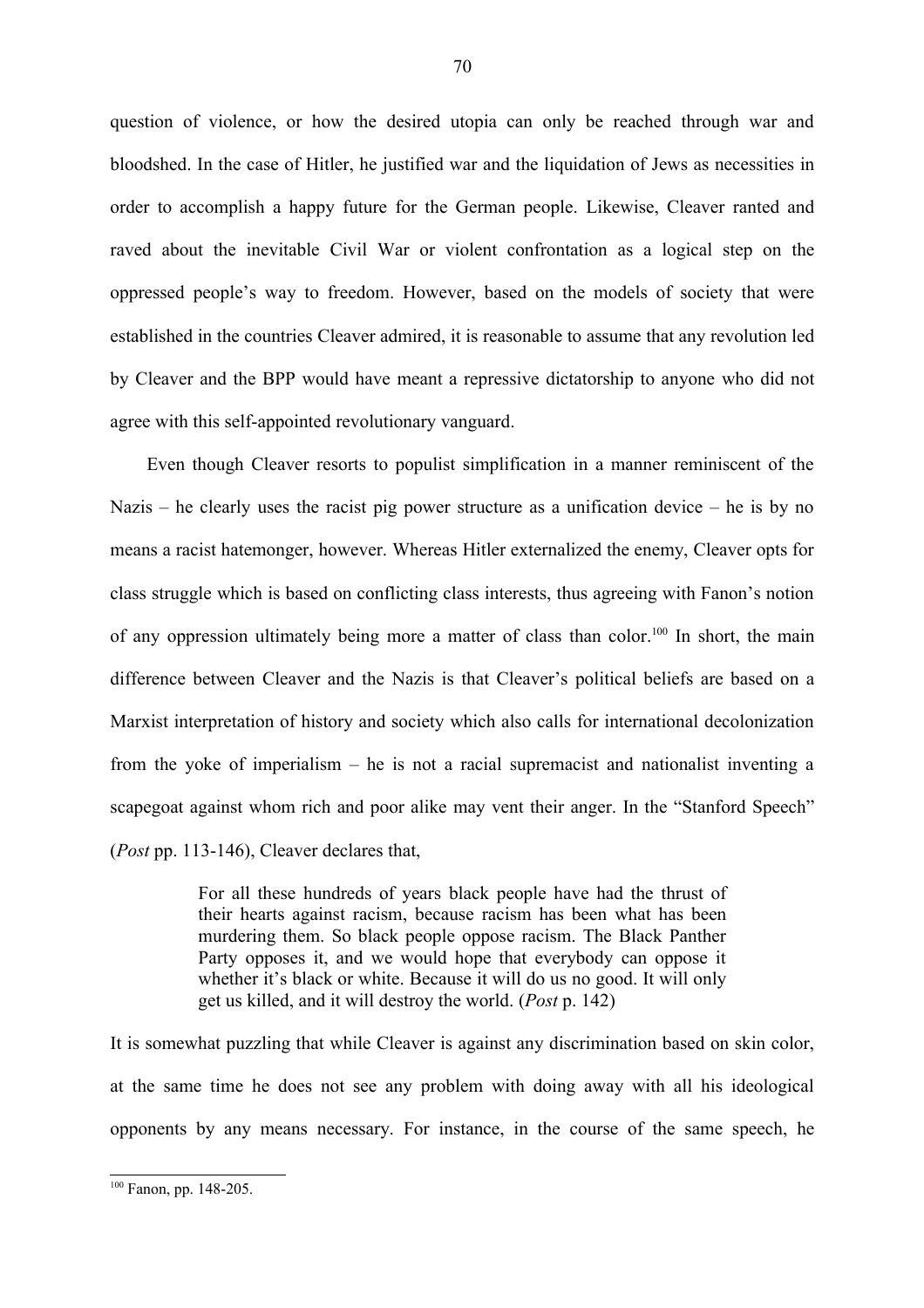mentions that, "all of the pigs of the power structure…have to be barbecued or they have to change their way of living."(*Post* p. 145) Thus Cleaver proves that political fundamentalism and extremism can be every bit as harmful as racial bigotry.

Finally, I will make a short demonstration as to what Cleaver and the BPP have in common with such ideological foes as conservative Republicans. Interestingly, Cleaver's archenemy in *Post-Prison Writings and Speeches*, Ronald Reagan, used strikingly similar rhetorical techniques when he became President some ten years later. Mary E. Stuckey (1990) shows in her analysis of Reagan's presidential rhetoric how he was quick to label anyone who dared to disagree with him as "unpatriotic at best and treasonous at worst".<sup>[101](#page-74-0)</sup> Furthermore, those who disagreed with Reagan were supposedly working not only against the national interest but to the advantage of the communists. This is of course very similar to how Cleaver blamed the black bourgeoisie and white liberals for having been duped to "work hand in glove with the imperialists" (see 3.4.). Reagan was perhaps most famous for inventing what Stuckey calls "devil figures", i.e. countries and rulers who supposedly represented evil, whereas the US with Reagan at the helm was the sole hope of liberty. Accordingly, Reagan referred to the Soviet Union as the "evil empire", and called the Libyan dictator Muammar Gaddafi the "mad dog of Middle East".<sup>[102](#page-74-1)</sup> To sum it up briefly, Reagan's populism was similar to Cleaver's in a sense that both demeaned and discredited basically anyone who disagreed with them. Moreover, both men offered simple solutions to complicated issues and were self-righteous, thinking they had been granted the wisdom to judge who or what is good or evil in the world.

The same kind of black and white views of the world have been revived and continued in American politics most recently by President George W. Bush, who has been very effective in keeping Reagan's legacy alive. When comparing Cleaver's rhetorical choices to those of the current Bush Administration, there are again very similar examples to be found. For instance,

<span id="page-74-0"></span> $101$  Stuckey, p. 16.

<span id="page-74-1"></span><sup>102</sup> *Ibid*. pp. 28, 56-57, 78.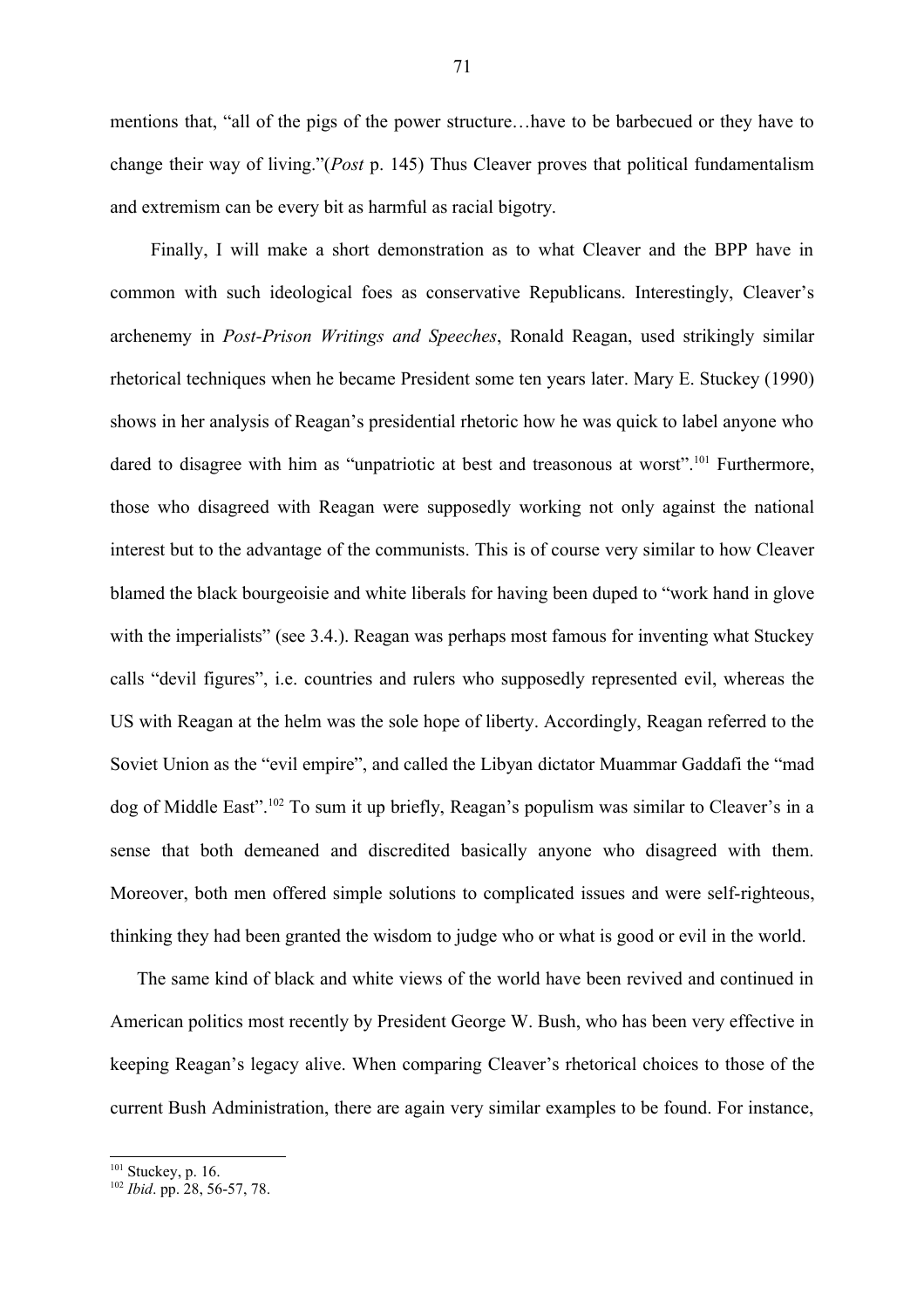whereas the BPP wanted to challenge "the racist pig power structure", i.e. the social, political, and economical system supposedly rigged against them, and Cleaver called for a "war on the rich" instead of "war on poverty", the Bush Administration started a "War on Terror" in 2001. This war was declared against Al-Qaeda, the terrorist network which, according to the Bush Administration, attacked America on 9/11 simply because they "hate our [the Americans'] freedoms"<sup>[103](#page-75-0)</sup>. In addition to this hypothesis concerning Al-Qaeda's motives, the speeches held by George W. Bush in the wake of 9/11 contained other remarks which are interesting in comparison to Cleaver's output of the 1960's. Among other things, Bush declared that North Korea, Iran, and Iraq formed an "axis of evil", a statement which of course is as black and white as possible, and, at the same time, implies that its originator is righteously good, elevating him above those he criticizes. Although "axis of evil" undoubtedly owes more to Reagan's invention of "devil figures", both are clearly reminiscent of how Cleaver and Hitler used the term "Babylon". What is even more reminiscent of Cleaver's playbook is Bush's declaration that, "Every nation, in every region, now has a decision to make. Either you are with us, or you are with the terrorists". In other words, "you're either part of the solution, or you're part of the problem" (*Post* p. 143), and no middle ground exists.

What I have tried to show in this subchapter is that populist rhetoric is always full of certain features and characteristics, no matter whether it is radical or conservative, in the service of the power structure or those trying to overthrow it. The common denominator is the overt populism and simplification with which such rhetoric is embedded. The most common features seem to be the use of a common enemy as a unification device, simplification and purification by dissociation (we are good, they are evil), and, perhaps more than anything, the lack of alternatives (either you are with us or you are against us).

<span id="page-75-0"></span> $103G$ eorge W. Bush's Address to a Joint Session of Congress and American People, September  $20^{\text{th}}$ , 2001. >www.whitehouse.gov/news/releases/2001/09/20010920-8.html<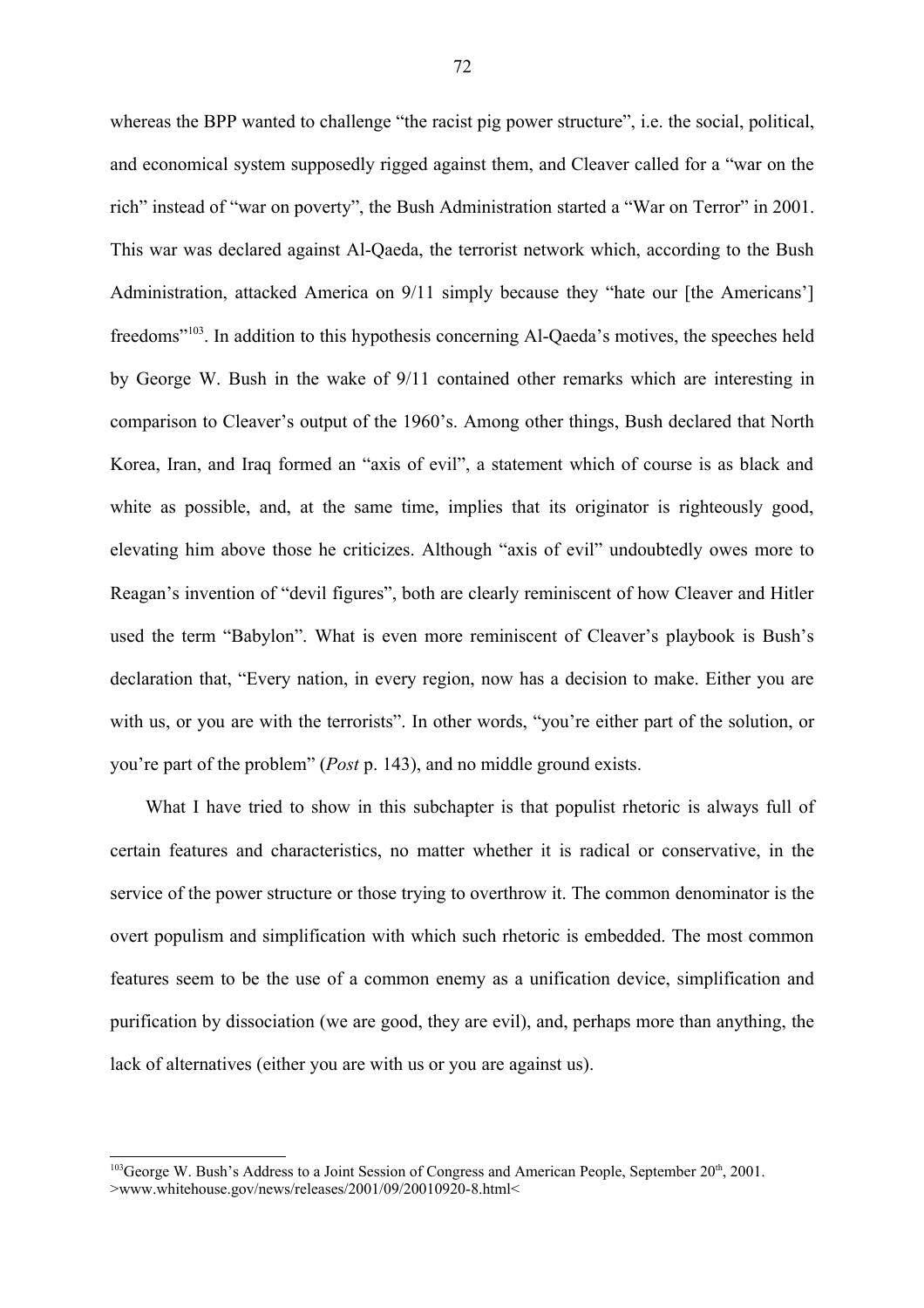### *4.4. "The Eldridge Cleaver Show"*

After the April shoot-out, Cleaver ultimately had his parole revoked and was supposed to return behind bars by November 27, 1968, to wait for a criminal trial for his involvement in what had taken place on April 6. Instead of returning to jail, however, Cleaver decided to leave the country and go into exile. Thus he became a fugitive, living in Cuba, Algeria, and France until 1975 when he surrendered to the FBI and returned to the US.

Before fleeing the country and becoming a fugitive, however, Cleaver used his final months in the US to obtain maximum publicity for himself and the BPP. He ran for President on the white radical Peace and Freedom Party<sup>[104](#page-76-0)</sup> ticket, and embarked on a speaking tour which generated considerable public notoriety because of Cleaver's freewheeling use of foul language in attacking –among others – both the then-Governor of California Ronald Reagan, and the state prison authorities whom Cleaver had learned to detest during his years in the California prison system. Part of Cleaver's hostility towards Reagan also had to do with the Governor's attempts to ban him from giving a series of lectures as part of an experimental sociology course at the University of California at Berkeley. Reagan was quoted as saying that, "if we allow Eldridge Cleaver to teach our children, they will come home one night and slit our throats."<sup>[105](#page-76-1)</sup>

According to Scheer, Cleaver was "an uneven, though at times brilliant speaker", and he chose the *Stanford speech* (*Post* pp. 114-146) to be included because it is both "illustrative" of Cleaver's thoughts in the period, and a typical example of the polemical speeches he held on various college campuses during his last months in the US before fleeing the country.<sup>[106](#page-76-2)</sup>

Cleaver starts the speech by thanking those who have invited him to Stanford, and continues by discussing how he had been told not to use any four-letter words at Stanford.

<span id="page-76-0"></span><sup>&</sup>lt;sup>104</sup> For further information on the Peace and Freedom Party, see <www.peaceandfreedom.org/what\_is.htm>

<span id="page-76-1"></span> $105 \leq$ www.cnn.com/US/9805/01/cleaver.late.obit/>

<span id="page-76-2"></span> $106$  Scheer, pp. xxiii, 113.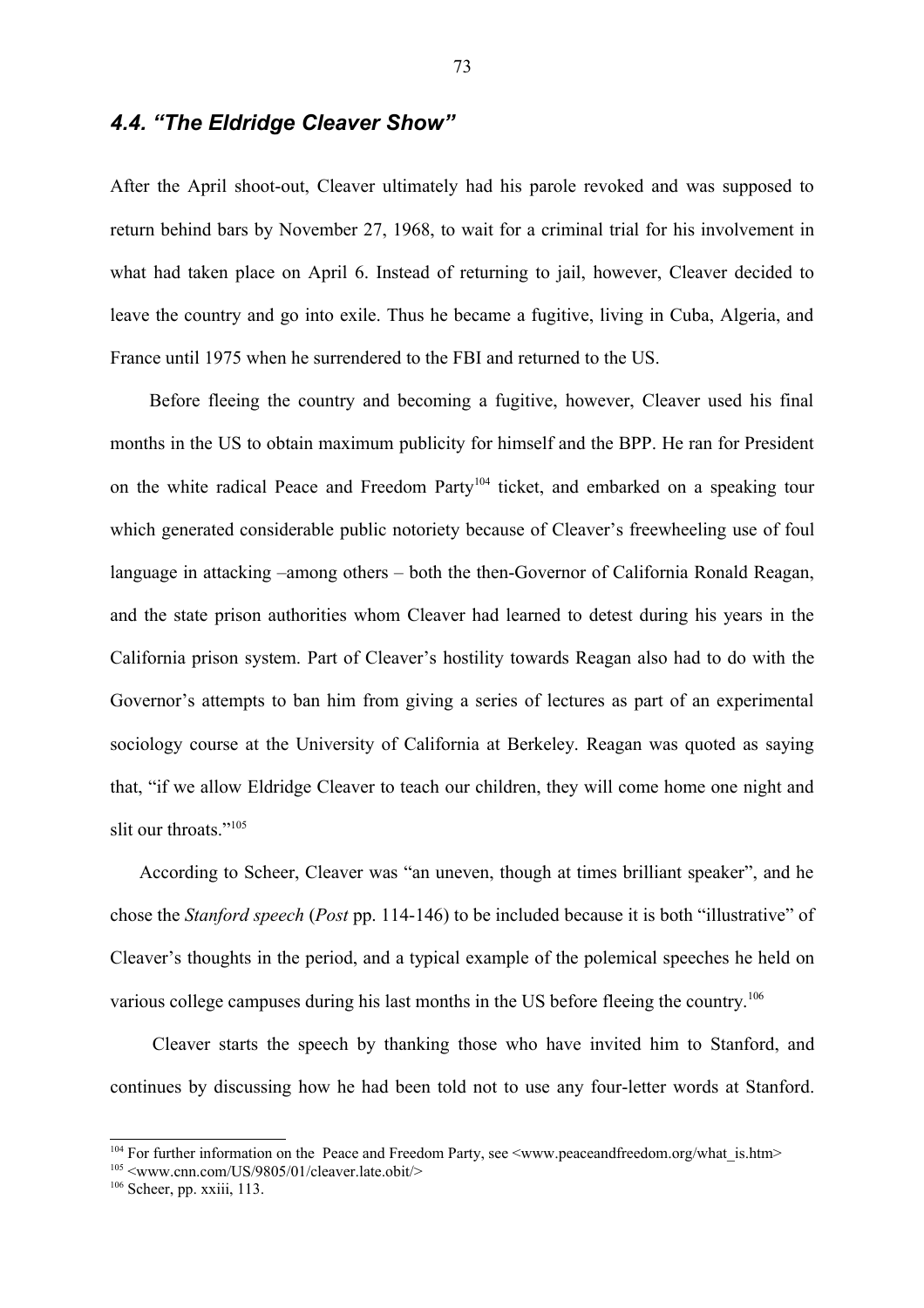According to Cleaver, he had been told that while cursing at state-supported institutions might be acceptable since it would mean "cursing part of your own money", Stanford was an institution funded by "private money", and therefore he should "have a little respect" (*Post* p. 114). After this buildup, Cleaver states that,

> I want to couple my basic response to that with my response to Ronald Reagan. I guess people are getting more and more permissive in this society, because I think people are ready to hear someone say Fuck Ronald Reagan, or Fuck the private money at Stanford University. Fuck Stanford University if that's necessary, dig it? That may or may not be the limit of my vocabulary, I don't know. I don't go around counting words. Because we're reaching the point where words are becoming more and more irrelevant. The brother that introduced me failed to mention the affiliation with the Black Panther Party; but that's the foundation, that's where we start, and it looks like that's where we're going to end, if certain people have their way. (*Post* p. 114)

The use of "Fuck" in this context can be interpreted in more ways than one: it may be a calculated trick meant to either entertain or shock the audience, or it may genuinely reflect Cleaver's frustration and anger at a point where he already knew he would have to either go to jail or exile. Thus he did not have much to lose, and could speak his mind the way he wanted to. Whatever the reasons behind his choice of words, he obviously stretches the limits of what is considered acceptable public behavior by a public persona. It should be remembered that at the time Cleaver was a bestselling author and a political activist, and therefore this kind of public speaking at a place such as Stanford University was nothing short of outrageous. As far as "words…becoming more and more irrelevant", Cleaver may be saying that the time for revolution has come and it is time for actions to speak instead, but his words may also signify an acknowledgement of defeat. This latter interpretation is further strengthened by Cleaver's remark of the BPP "foundation" being not only the start, but also the end "if certain people have their way". With "certain people", Cleaver naturally means the whole "racist pig power structure" and their agents of repression, such as the police. Cleaver may be admitting his own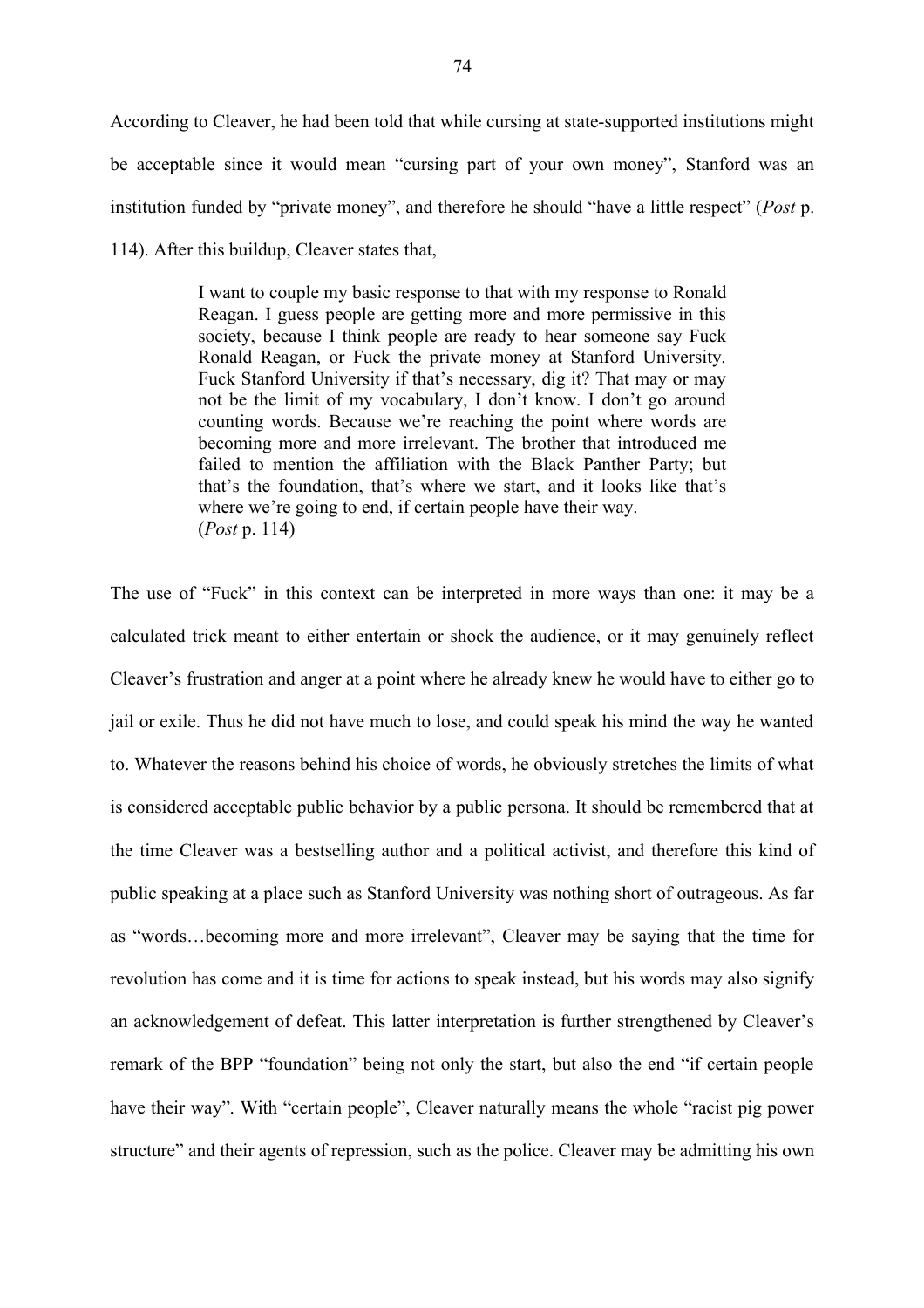powerlessness against his enemies, and the only thing left for him to do is to vent his anger and frustration by lashing out against them verbally. Even if words are supposedly becoming irrelevant, it is nevertheless through speech, and therefore *words*, that he is reaching out to his audience.

In addition to Cleaver's use of the f-word, however, the speech is full of perceptive commentary. In the following excerpt, Cleaver makes his case quite convincingly:

> The basic problem in this country today is political confusion. People don't know who their enemies are; they don't know who their friends are. They don't know whether to be afraid of the right or of the left. They don't know whether they themselves belong on the right or on the left, so they just say, Fuck it, throw up both hands, take acid trips, freak out on weed and pills – alcohol is still with us. People feel that they just can't deal with the situation. And that's because, I believe, the people have been consciously manipulated to that end. (*Post* pp. 115-116)

I believe this is a statement which could be used when referring to any democracy where a significant number of citizens choose not to exercise their right to vote. Whether or not "people have been consciously manipulated to that end", it is a fact that, by "throwing up both hands" and choosing not to participate, these people voluntarily leave the decision-making to those who are in the positions of power to start with. Later in the speech, Cleaver claims that those in power "have usurped the machinery of government in this country", and that "they call it representative democracy", even though "it represents nothing but the pigs of the power structure." (*Post* p. 123). Whether Cleaver is urging people to vote, or to resort to more direct action in order to change things, it becomes clear that at least he does not see ignorance and indifference, or alcohol and drugs, as viable solutions to anything. Thus Cleaver is trying to wake up and provoke his audience to take political action in favor of himself and the BPP. Part of Cleaver's approach is to educate the audience as to who their enemies are, and, first and foremost among them, Cleaver presents Governor Ronald Reagan. Cleaver refers to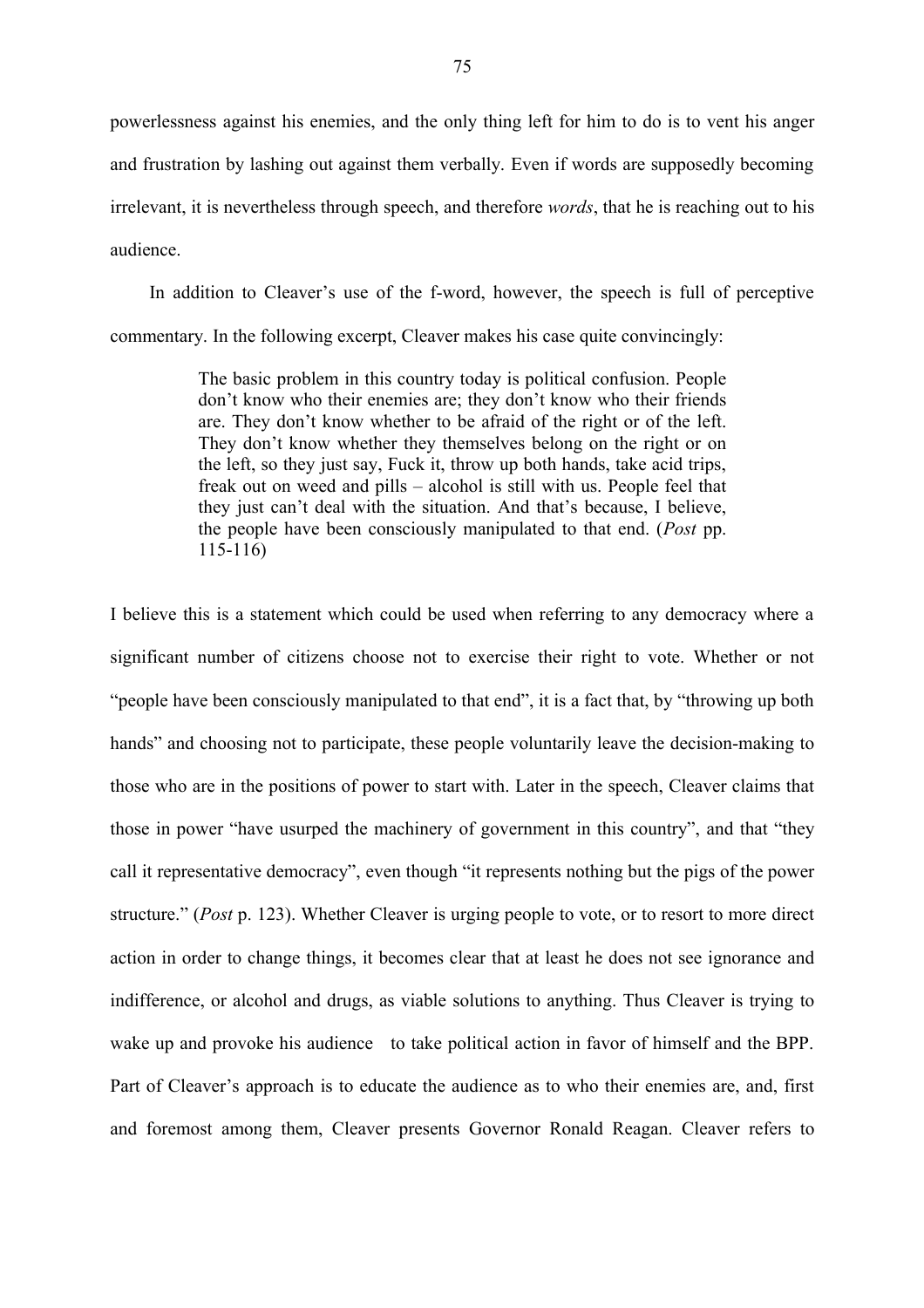Reagan many times $107$  in the course of his speech, but the single most direct, personal example has to be the following:

> I challenged Ronald Reagan to a duel, and I reiterate that challenge tonight. I say that Ronald Reagan is a punk, a sissy, and a coward, and I challenge him…to a duel to the death or until he says Uncle Eldridge. And I give him the choice of weapons. He can use a gun, a knife, a baseball bat or a marshmallow. And I'll beat him to death with a marshmallow. That's how I feel about him. Here is a man, a demagogue, in the negative sense. I'm a demagogue – in the positive sense. (*Post* pp. 133-134)

It is impossible to know as to how serious Cleaver is. On the one hand, it seems as if his act is in fact deliberate stand-up comedy with a healthy dose of self-irony. After having just insulted the state governor, Cleaver has the audacity to claim himself "a demagogue in the positive sense". On the other hand, if Cleaver is in fact dead serious, this outburst is no longer funny – it is scary. At any event, whether he is serious or not, Cleaver is quite successful in focusing all his possible dislike for the 'pig power structure' on one man. He ridicules and belittles Reagan, and uses his persona as a unification device for everyone to focus their anger on. Cleaver's name-calling and challenging of Reagan to a duel to the death in public is an act which, at least to my knowledge, has never been duplicated by any activist or public figure anywhere, at least not to any comparable extent.

After covering various different topics during the course of his speech, Cleaver all of a sudden addresses the women in the audience, and says, "You have the power to bring a squeaking halt to a lot of things that are going on, and we call that pussy power. We say that political power, revolutionary power grows out of the lips of a pussy." (*Post* p. 143) This seems to be Cleaver's personal twist on Mao's idea of power growing out of the barrel of a gun, which both Cleaver and the BPP were in the habit of quoting every time the opportunity presented itself. Cleaver later elaborates on his statement and explains how women could simply exert pressure on men by threatening to "cut off their sugar", which would supposedly

<span id="page-79-0"></span><sup>107</sup> *Post*, pp. 113-115, 119, 122-123, 132-134.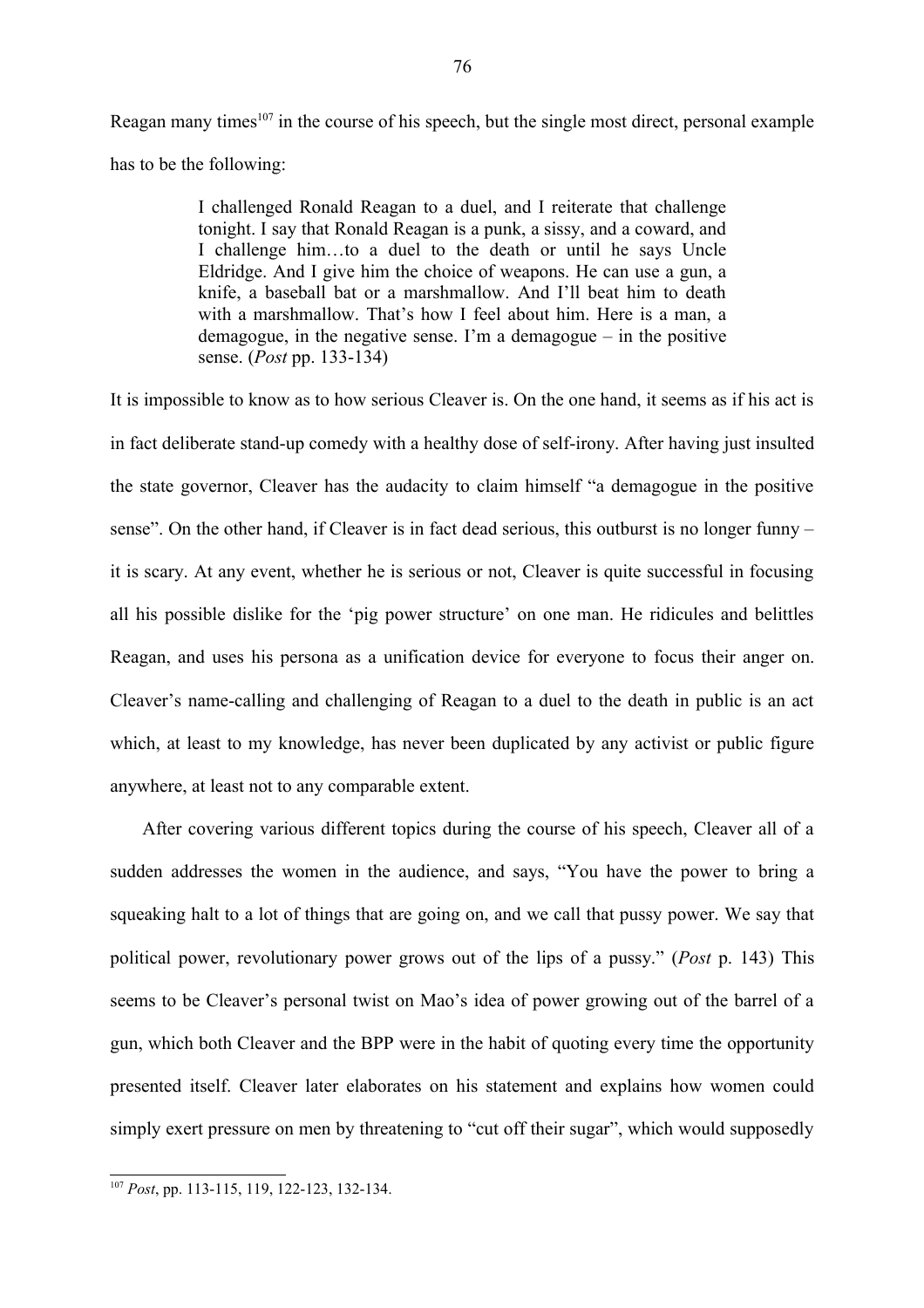motivate men to become politically conscious revolutionaries, who would then be "running around here acting like Lenin, Mao Tse-tung and Jerry Rubin". (*Post* p. 143). In addition, he explains how,

> We have said that you're either part of the solution, or you're part of the problem. If you're part of the solution, what do you look like laying up with part of the problem? Everything can be progressive, everything can be revolutionary. Love can be progressive, sex can be revolutionary. And it can be counterrevolutionary, it can be reactionary, or conservative, if you lay up with Mickey Mouse or Donald Duck. [[108](#page-80-0)] (*Post* p. 143)

Thus Cleaver seems to be politicizing *women's* sexual behavior, telling them who they should and should not "lay up with". Interestingly, Cleaver does not offer any instructions as to who the male revolutionaries are allowed to sleep with, or in fact whether this type of political correctness applies to them at all. The most troubling aspect here is the strong presence of fundamentalism: Cleaver reserves himself the right to decide and dictate what is progressive and revolutionary, and what counterrevolutionary, reactionary, or conservative. Interestingly, this is very similar to how Ronald Reagan made moral judgments over good and evil when he became President.

Later on in the speech Cleaver makes the following statement to the people in general: "We say, power to the people, all people should have the power to control their own destiny. White people should have the power to control their own destiny. Eskimos and Indians, every living ass and swinging dick." (*Post* p. 144) Stylistically speaking, Cleaver either ends his statement in a humorous climax, or undermines his credibility by resorting to cheap vulgarity for shock value; this of course can be personally interpreted by every listener/reader. The idea of "all people having the power to control their destiny" is confusing. If, according to Cleaver, "you're either part of the solution, or you're part of the problem", what would happen if the people do not agree on what that destiny should be, or if the people see that destiny in a

<span id="page-80-0"></span><sup>&</sup>lt;sup>108</sup> With Donald Duck, Cleaver is referring to Max Rafferty (1917-1982), a Republican candidate for Senate in 1968.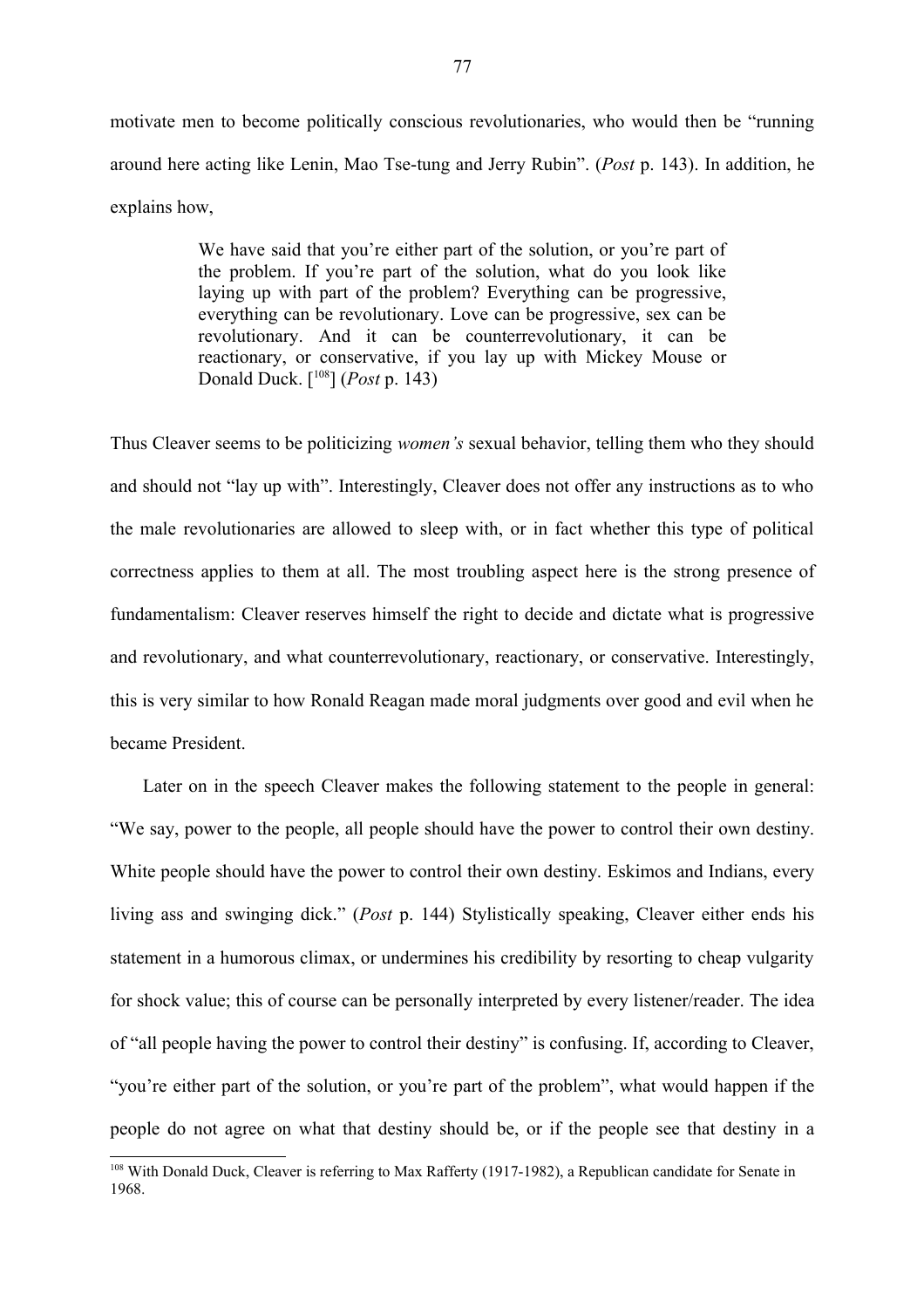manner different from Cleaver's? He must have known fully well how difficult it is to reach a consensus even within one ethnic group, let alone amongst cultural mosaic of various ethnic groups. If in fact "every living ass and swinging dick" should have the power to control their destiny as they see fit, where would that leave Cleaver and the BPP? In fact, Cleaver seems to be saying that people should have the power as long as they wield it the way *Cleaver* sees acceptable, otherwise he is contradicting himself.

Finally, to close off his speech, Cleaver reiterates his main arguments:

When the sane people don't do it, when all the good middle class people don't do it, then the madmen have to do it, and the madmen say that we're going to have freedom or we're going to have chaos; we're going to be part of the total destruction of America or we're going to be part of the liberation of America. And if you kill me, well I'll just lay me down to rest, you dig it, and all power to the people. I'm very glad to have been here, and in closing, I'll repeat, Down with the pigs of the power structure. Back to Disneyland for Mickey Mouse. Thank you. (*Post* p. 146)

This is a curious mixture and as such very typical of Cleaver's style. First he declares that if the "sane", and the "good middle class people" are not up to take care of their revolutionary responsibilities, then "madmen" like Cleaver will. Once again there is no middle ground; the options are simply between freedom and chaos, and the total destruction or liberation of America. In the end, he repeats his slogan, "Down with the pigs of the power structure", and takes a final shot at Ronald Reagan. The meaning of "Back to Disneyland for Mickey Mouse" is that Cleaver has had his say and spoken at Stanford (despite Reagan's attempts to ban his appearance), and now he challenges Reagan to respond.

On his speaking tour, Cleaver achieved considerable notoriety with his recurring use of the f-word along with his somewhat bizarre comments. This was Cleaver at his most populist where his act started approaching stand-up comedy. Nevertheless, although death threats and profanities made the headlines, the vast majority of the content of Cleaver's speeches still dealt with real political issues. Thus it is reasonable to assume that Cleaver's verbal outbursts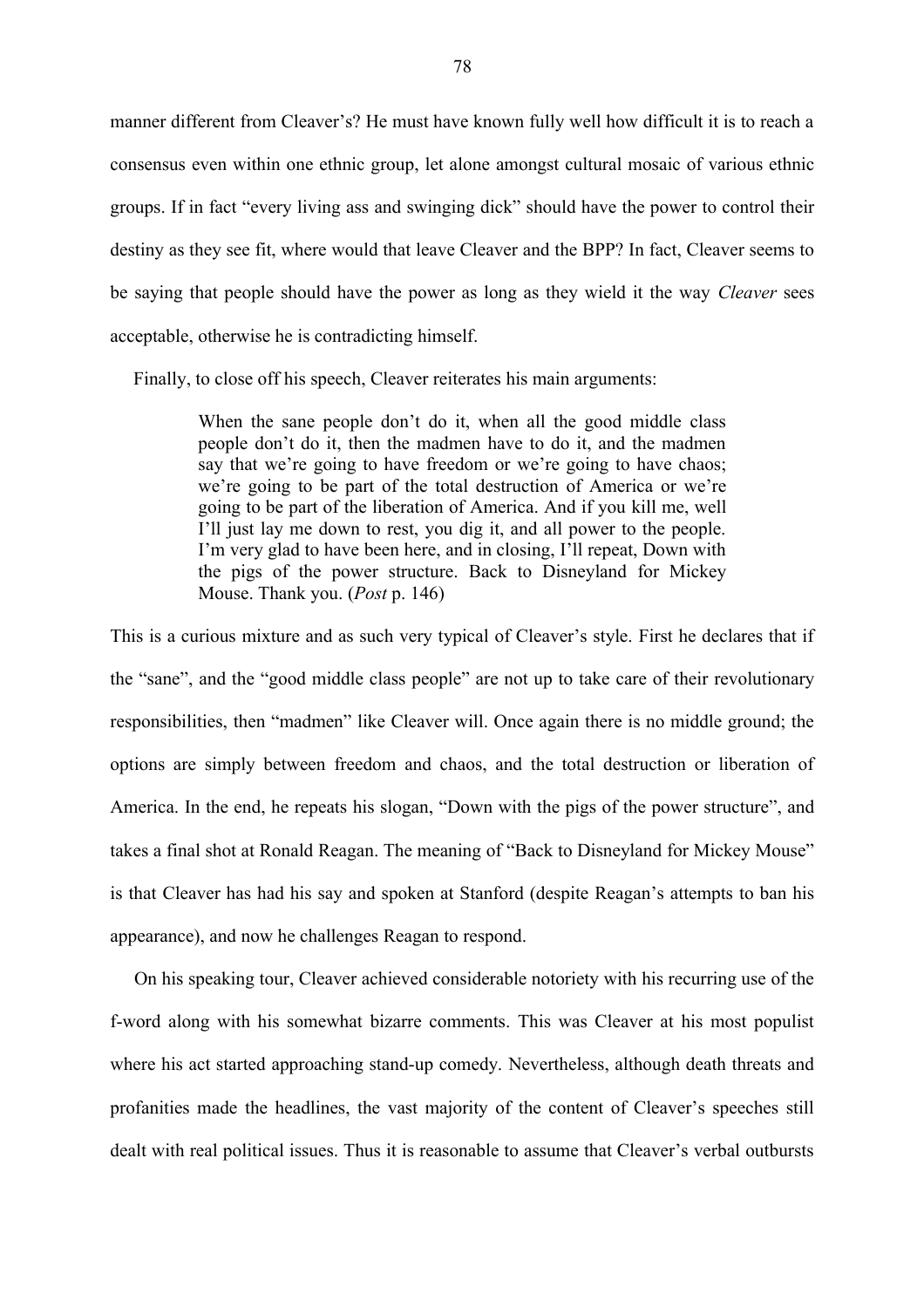were at least partially premeditated and calculated, and meant to guarantee maximum publicity. What made Cleaver's use of profanities effective was his mixing of registers. Thus he caught the audience by surprise by including words which no-one was used to hearing in the context of a public speech, let alone a political one. If he had just added one expletive after another, the message would have gotten stale very quickly. As a matter of fact this was the case with the BPP Chief of Staff David Hilliard; even though he was addressing potentially receptive and friendly crowds in rallies against the Vietnam War, he nevertheless managed to make these crowds boo him on more than one occasion because of his excessive use of profanities.<sup>[109](#page-82-0)</sup> Cleaver, however, normally kept speaking in a regular Standard English people were used to hearing, and skillfully inserted the profanities when he saw fit. He seemed to be aware that constant repetition of foul language would turn most people off, and thus the f-words for the most part stayed in the minority, no matter how crazy or bizarre comments he might have been capable of uttering. In addition, Cleaver at his best was witty and humorous. By the time he went to exile, he was not only considered a "bad motherfucker" by radical youth of all colors, but he was a bestselling author and celebrity, and a counterculture icon. Unfortunately for Cleaver, however, this fame was short-lived since he quickly fell of the map due to his subsequent years in exile.

<span id="page-82-0"></span><sup>109</sup> Pearson, pp. 213-214.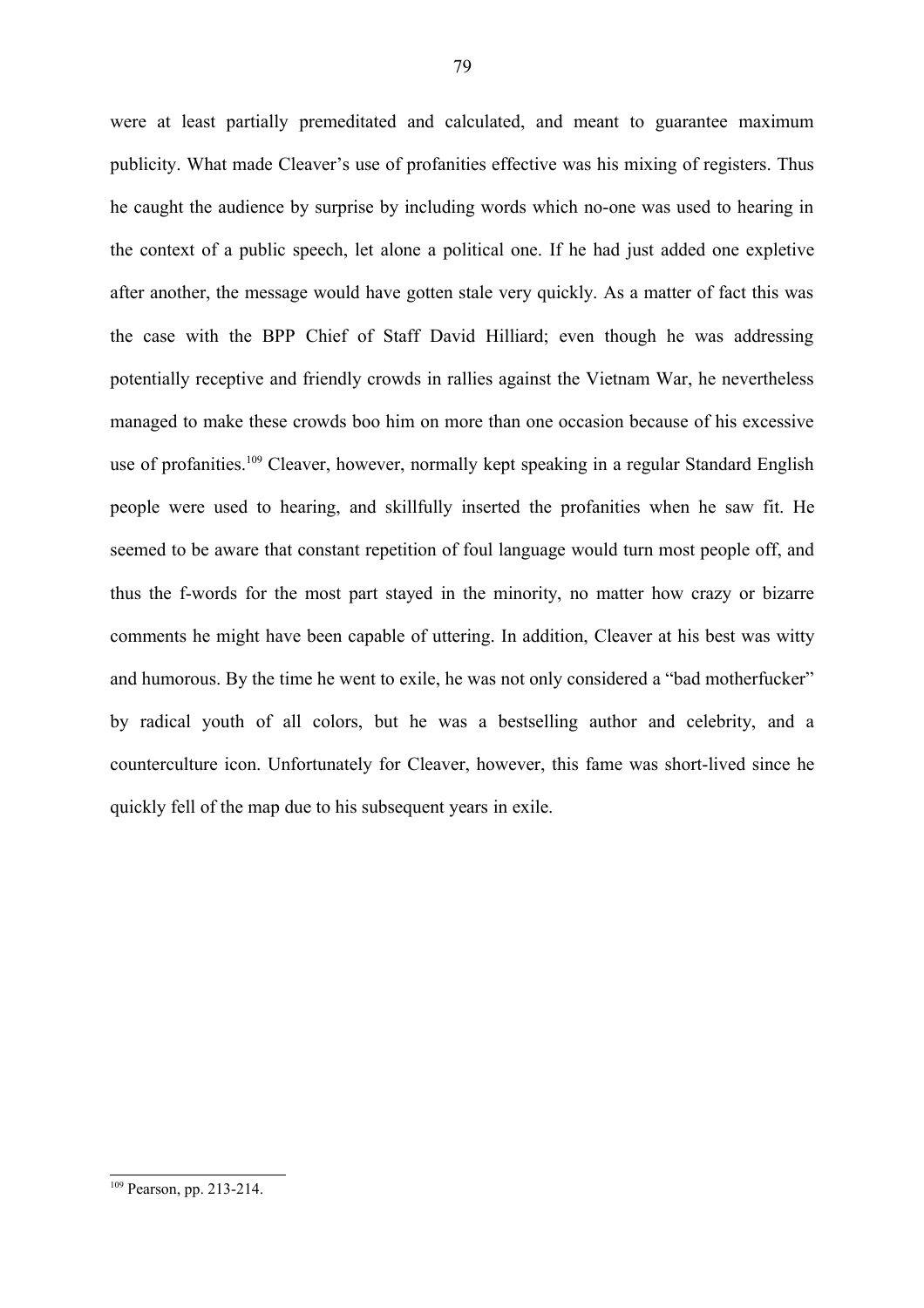## **5. Conclusion**

In *Post-Prison Writings and Speeches*, Eldridge Cleaver comes across as a populist writer and speaker. In his capacity as the Minister of Information of the Black Panther Party, Cleaver elevated his leader Huey P. Newton to a mythical status, and declared their Party the revolutionary vanguard. From a critical standpoint, it is easy to see how Cleaver presented any issue in black and white and simply reserved himself the right to divide people into good revolutionaries and evil reactionaries. In doing so, he engaged in a practice of reversed Manichaeism where the previous dichotomy of black and white is turned upside down. The fact that Cleaver is credited with inventing the phrase "either you're going to be a part of the solution, or you're going to be part of the problem", is a telling example. Thus there was never any middle ground, and ideological opponents were always subjected to ridicule while Cleaver presented his own convictions as undisputed facts. It must be noted, however, that even though Cleaver was trying to make converts by resorting to overt simplifications, he was not willing to do so at any price; Cleaver would not clean up his discourse or back down from any outrageous statements and views he believed or pretended to believe in.

Despite his aggressive tone, Cleaver was capable of considerable eloquence, although he also more than occasionally used what can be generally viewed as offensive ("Fuck Ronald Reagan") and sexist ("revolutionary power grows out of the lips of a pussy") language to shock his audience. A common characteristic of Cleaver's rhetoric is his free-wheeling between different registers: during the course of an article or a speech, Cleaver could lump together learned vocabulary with colloquial or slang expressions and profanities, making him at times sound like a politician, lawyer, preacher and a cursing street thug all rolled into one. Of course rhetoric, or the art of persuasion, has traditionally been practiced by mostly politicians, lawyers, and preachers, but what Cleaver added to the mix was his carefree use of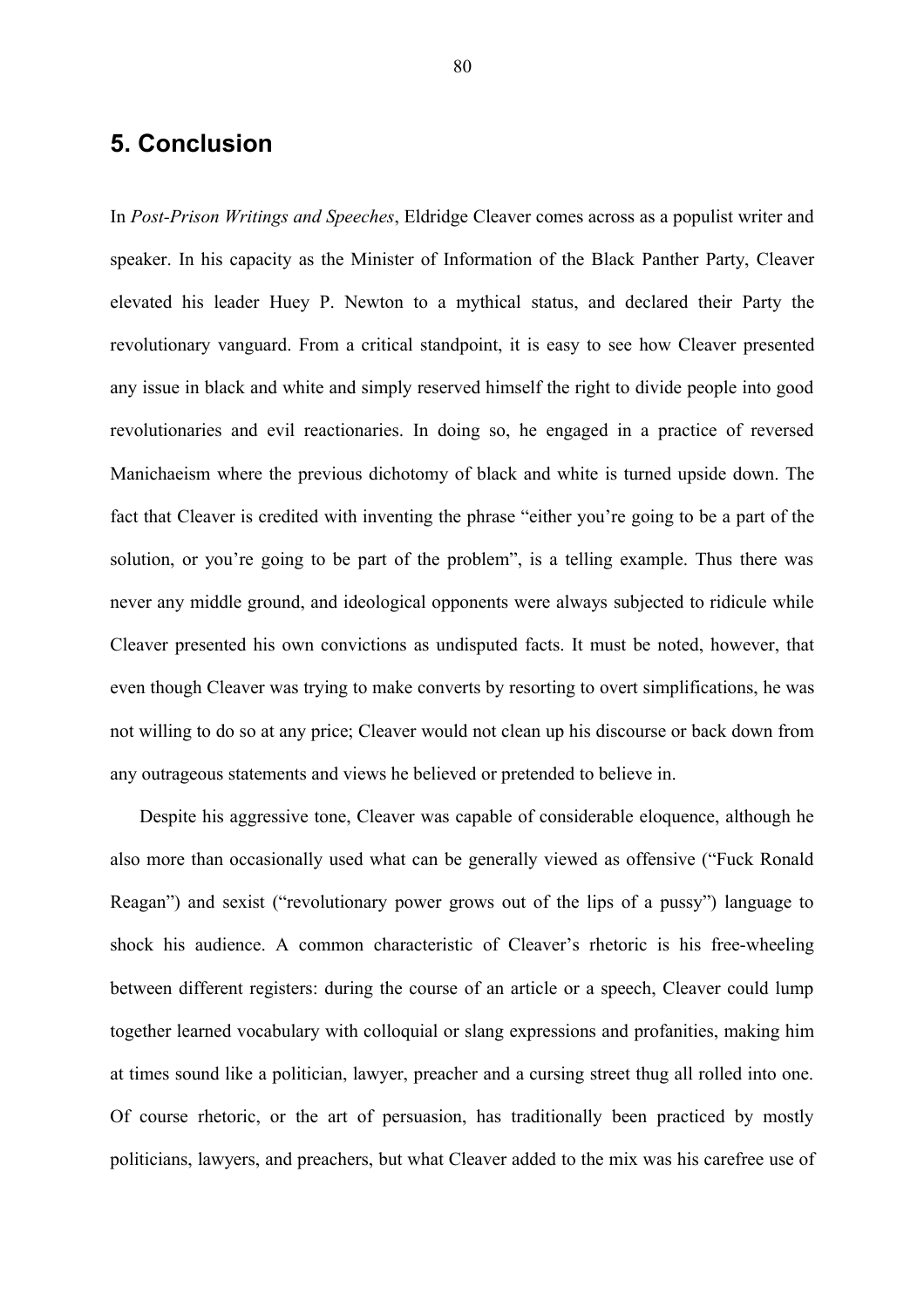profanities and slang/colloquialisms. In that sense, he did not perhaps follow any traditional set of rules for rhetorical eloquence and, consequently, his rhetoric was somewhat unorthodox and, for better or for worse, more original.

On the one hand, at times Cleaver was right on target with witty remarks, but, on the other hand, it is evident that he sometimes could not control his anger and resentment. Thus he resorted to hostile, violent declarations, challenges and personal attacks to vent his anger. This duality presents itself mainly between writing and speaking: the *Ramparts* articles are in general more thought-out and refined, whereas the public speeches are extemporaneous affairs where Cleaver either decidedly or spontaneously gets carried away. A fair share of the angry, hostile tone in Cleaver's speeches may more than likely be attributed to his personal disillusion with institutions, leaders and movements he earlier had believed in and had wanted to be a part of, only to be disappointed one time after another. Interestingly, Cleaver never sacrifices any thought to the fact that he himself once believed in most of the people and organizations he later harshly criticizes.

First and foremost, however, Cleaver was a politician who used populist rhetoric to advance the Black Panther program; he offered simple solutions to complicated issues and tried to raise political awareness among his audiences by explaining to them who their real enemies and oppressors supposedly were, and what the oppressed should do in order to lead the black community and other minorities (Latinos, Native Americans) onto the path of social advancement and equality. Cleaver was strongly influenced by Frantz Fanon and adapted his theories on decolonization to apply to the black minority in the US. As a result, Cleaver considered class struggle more important than skin color, and welcomed coalitions and cooperation with white radicals. Cleaver's agenda was no less ambitious than to overturn what he defined in his writings and speeches as the "racist pig power structure", i.e. the WASP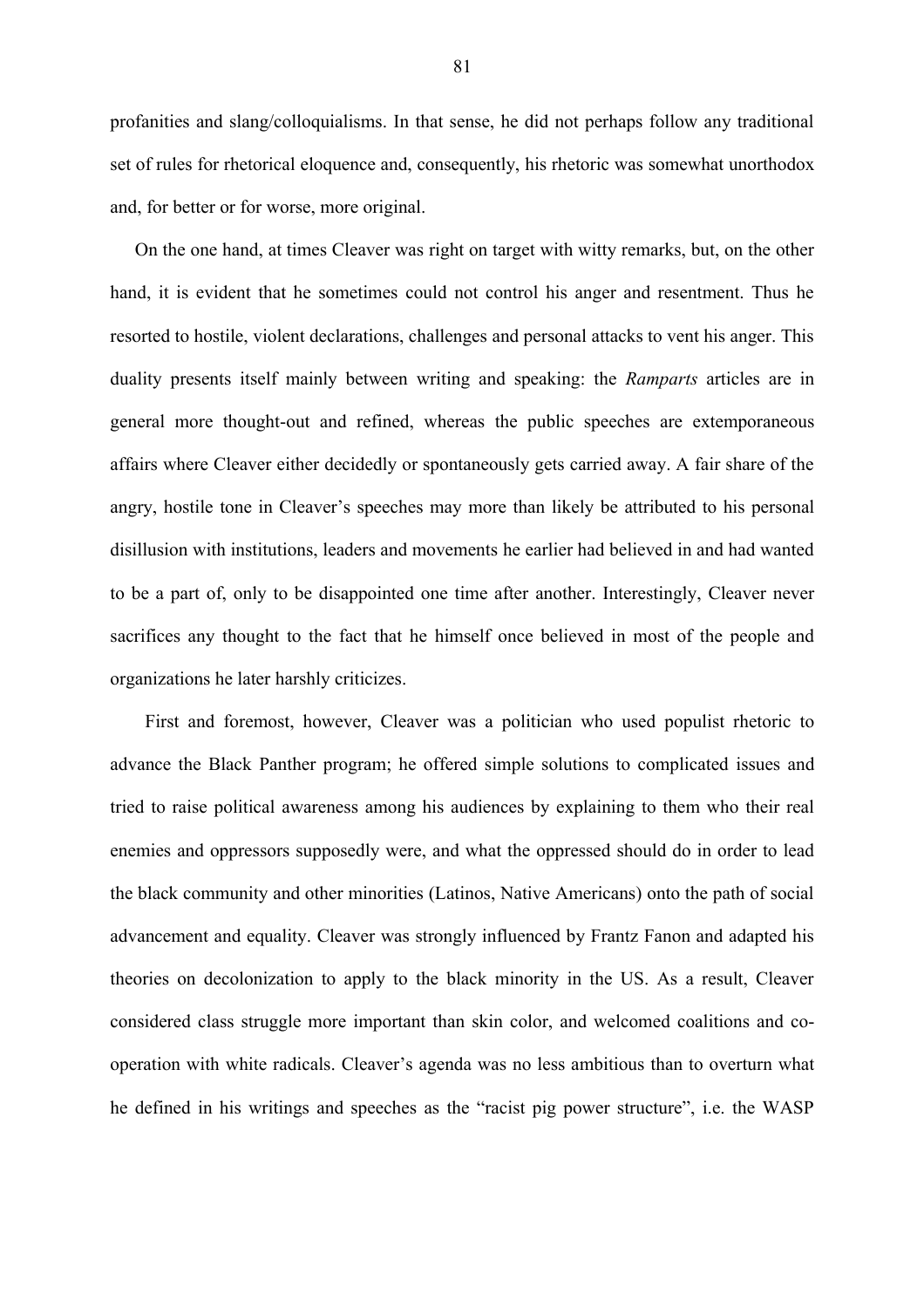military-industrial complex which he saw as holding all the key positions and making all the decisions at the expense of the rest of the population.

 As far as the significance of this thesis is concerned, I consider Eldridge Cleaver's writings and speeches an intriguing subject which would merit further study. In addition to Cleaver, the two waves of the so-called Panther literature, not to mention the original Party Newspapers, would offer countless possibilities for further research at least in the fields of history, literature, women's studies and sociology. My intention in this thesis has been to analyze Cleaver's text in order to gain a reasonable understanding of his rhetoric. Naturally it is impossible to draw very far-reaching conclusions as to how serious Cleaver was, or what his real motives behind any given statement were, for such conclusions would be interpretive at best. However, I am confident that I have been able to point out the common characteristics of Cleaver's rhetorical simplifications, and engage myself in fertile, argumentative discussion with them throughout this work. Finally, I would like to say that since this type of 'resistance literature' represented by Cleaver does not fit the traditional genres of English literature, it is equally doubtful whether the traditional literary theories can be applied to it. Thus both the topic and the approach I have chosen for this study may be somewhat unorthodox, but, at the same time, they present an opportunity to challenge the normative order of the traditional literary studies, and hopefully strive for something new in the process.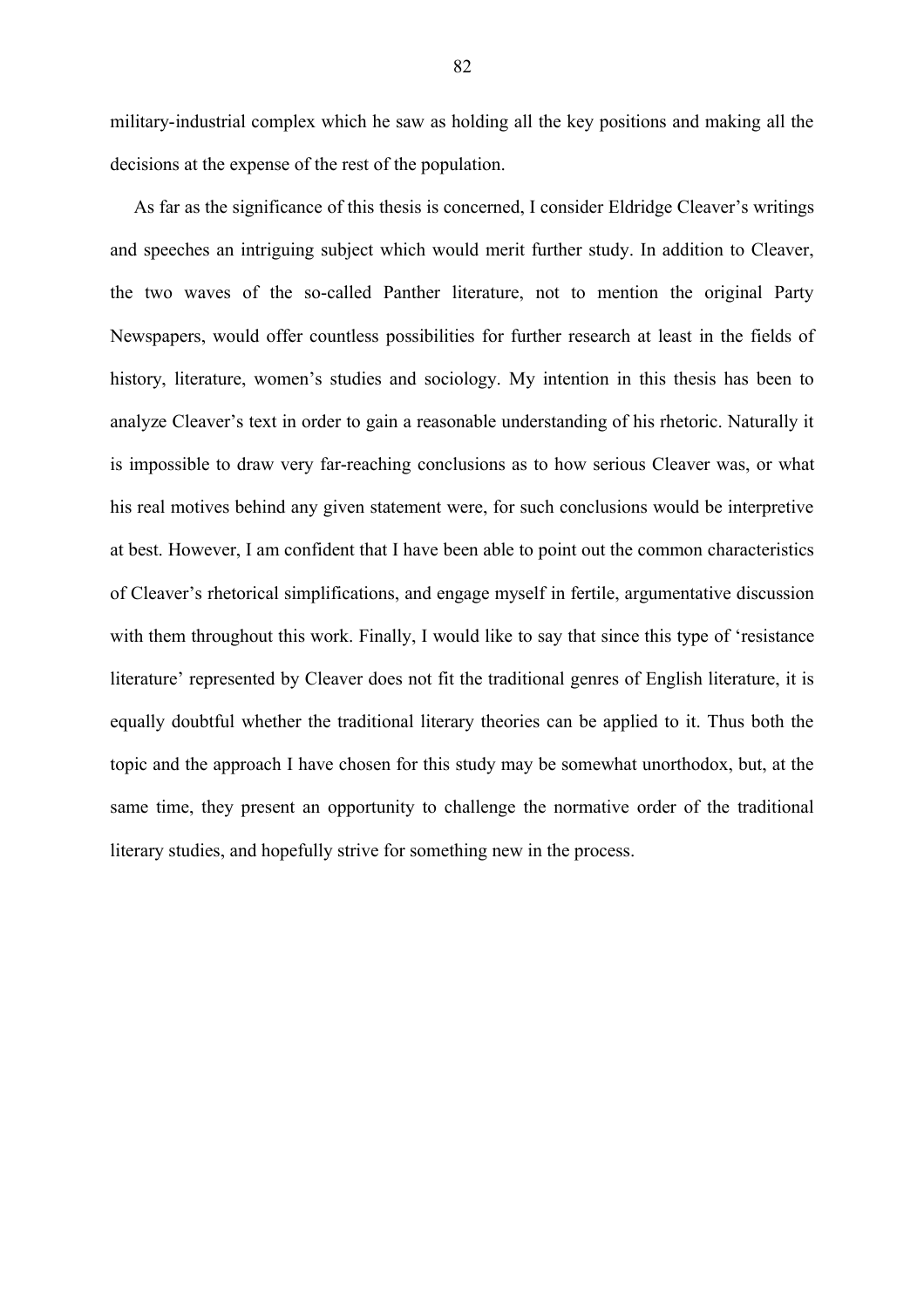# **Bibliography**

### **Primary Source**

Scheer, Robert (Ed.). *Eldridge Cleaver: Post-Prison Writings and Speeches*. New York: Random House, 1969.

### **References**

Anthony, Earl. *Spitting in the Wind: The True Story Behind the Violent Legacy of the Black Panther Party*. Malibu, California: Roundtable, 1990.

Breitman, George (Ed.). *By Any Means Necessary: Speeches, Interviews, and a Letter by Malcolm X.* New York: Pathfinder Press, 1970.

Brown, Elaine. *A Taste of Power: A Black Woman's Story*. New York: Anchor Books, 1994 [1992].

Burke, Kenneth. "Rhetoric of Hitler's *Battle*". In *The Philosophy of Literary Form*. *Studies in Symbolic Action. Third Edition.* Berkeley: University of California Press, 1973 [1941].

Carson, Clayborne. *In Struggle: SNCC and the Black Awakening of the 1960's.* Cambridge, Massachusetts: Harvard University Press, 1981.

Cleaver, Eldridge. *Soul on Ice*. New York: Dell, 1968.

\_\_\_\_\_\_\_\_\_\_\_\_\_\_. *Soul on Fire*. London: Hodder and Stoughton, 1979 [1978].

CNN. "He was a symbol: Eldridge Cleaver dies at 62." Online source: <http:/[/www.cnn.com/US/9805/01/cleaver.late.obit/](http://www.cnn.com/US/9805/01/cleaver.late.obit/) > [Accessed 8 March 2007]

Davis, Angela. *Angela Davis: An Autobiography.* New York: Bantam Books, 1975. [1974]

DuBois, W.E.B. "The Talented Tenth". In *The Negro Problem: A Series of Articles by Representative Negroes of Today.* New York: 1903.

Fanon, Frantz. *Black Skin, White Masks*. Translated by Charles Lam Markham. New York: Grove Press, 1967 [1952].

\_\_\_\_\_\_\_\_\_\_\_ *The Wretched of the Earth*. Translated by Constance Farrington. New York: Grove Press, 1968 [1961].

Gates Jr., Henry Louis & McKay, Nellie Y. (Gen. Ed.). *The Norton Anthology of African American Literature*. Second Edition. New York: Norton, 1997. [1996]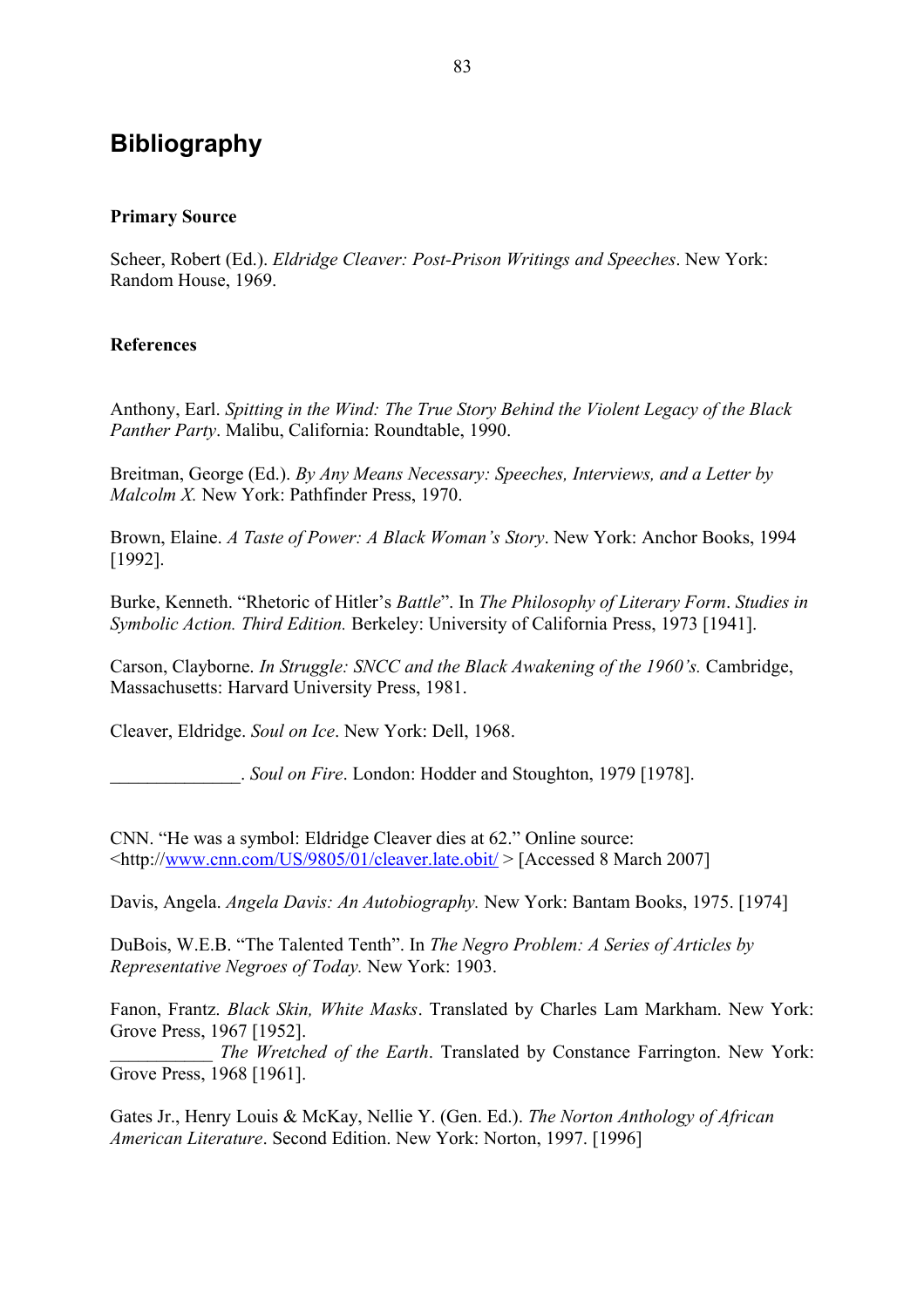Eagleton, Terry. *Literary Theory. An Introduction*. Minneapolis: University of Minnesota Press, 1983.

Feagin, Joe R. *Racist America. Roots, Current Realities, and Future Reparations*. New York: Routledge, 2001.

Foner, Philip S. (Ed.). *The Black Panthers Speak*. Cambridge, Massachusetts: Da Capo Press, 2002. [1970]

Franklin, John Hope. *From Slavery to Freedom*: *A History of Negro Americans.* Sixth Edition. New York: Knopf, 1988 [1947].

Haley, Alex. *The Autobiography of Malcolm X*. New York: Grove Press, 1966 [1965].

Harlow, Barbara. *Resistance Literature*. London: Methuen, 1987.

Hilliard, David & Cole, Lewis. *This Side of Glory: The Autobiography of David Hilliard and the Story of the Black Panther Party*. Boston: Little, Brown and Company, 1993.

Hilliard, David & Weise, Donald (Ed.). *The Huey P. Newton Reader*. New York: Seven Stories Press, 2002.

Hirschman, Albert O. *The Rhetoric of Reaction*. Cambridge, Mass. & London: Belknap Press, 1991.

Jackson, George L. *Blood in My Eye.* Baltimore, MD: Black Classic Press, 1990. [1972]

\_\_\_\_\_\_\_\_\_\_\_\_\_\_\_. *Soledad Brother: The Prison Letters of George Jackson.* Chicago: Lawrence Hill Books, 1994. [1970]

Hofstadter, Richard. *The American Political Tradition*. New York: Vintage Books, 1955.

Linfield, Susie. "The Education of Kathleen Cleaver". *Transition*, No. 77, 1998, pp. 172-195.

Marine, Gene. *The Black Panthers*. New York: Signet Books, 1969.

Mills, Sara. *Discourse*. London: Routledge, 1999 [1997].

O'Reilly, Kenneth. *Racial Matters: The FBI's Secret File on Black America, 1960-1972*. New York: The Free Press, 1989.

Pearson, Hugh. *The Shadow of the Panther. Huey Newton and the Price of Black Power in America.* Reading, Massachusetts: Addison-Wesley, 1994.

Pinkney, Alphonso. *Red, Black, and Green. Black Nationalism in the United States*. Cambridge: Cambridge University Press, 1976.

Rout, Kathleen. *Eldridge Cleaver*. Boston: Twayne Publishers, 1991.